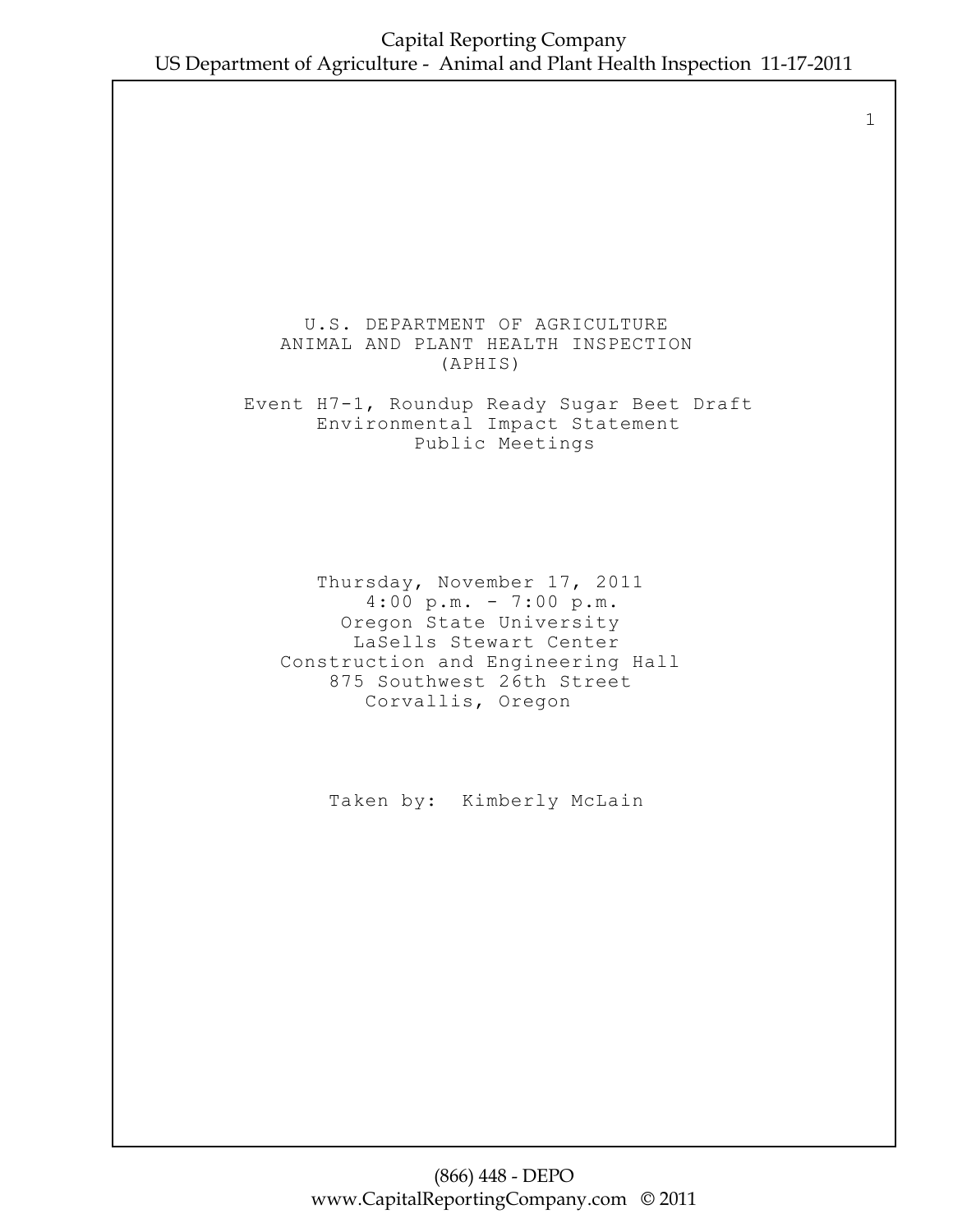|          | $\overline{\mathbf{c}}$                                                                                       |          |                                                                                                             | 4 |
|----------|---------------------------------------------------------------------------------------------------------------|----------|-------------------------------------------------------------------------------------------------------------|---|
| 1        | PROCEEDINGS                                                                                                   |          | enforce the five minute time limit per speaker.                                                             |   |
| 2        | MR. GEORGE: If we could get started, please.                                                                  |          | Unfortunately, even if you are not finished within that                                                     |   |
| 3        | Thank you all for being here today. As part of a                                                              |          | time, we'll have to move on to the next speaker. We                                                         |   |
| 4        | public participation process, we are holding this                                                             |          | appreciate your understanding. We will end our meeting                                                      |   |
| 5        | public meeting to solicit your comments on the draft                                                          | 5        | by 7:00 p.m.                                                                                                |   |
| 6        | environmental impact statement for H7-1 sugar beets,                                                          | 6        | When your name is called, please come to the                                                                |   |
| 7        | also known as Roundup Ready sugar beets.                                                                      | 7        | microphone on the side. Please begin by stating and                                                         |   |
| 8        | My name is Dick George and I'm Communications                                                                 | 8        | spelling your name for our court reporter and stating                                                       |   |
| 9        | Branch Chief at Biotechnology Regulatory Services, a                                                          | 9        | your organization if you are representing one. Your                                                         |   |
| 10       | part of APHIS, the Animal, Plant and Health Inspection                                                        | 10       | five minutes will begin after you've introduced                                                             |   |
| 11.      | Service, which in turn is a part of the U.S.D.A.                                                              | 11       | yourself. If you haven't done so already, please                                                            |   |
| 12       | Soliciting public comments is a very important part of                                                        | 12       | provide Rebecca with a written version of your                                                              |   |
| 13       | our process. We value your input and we are very glad                                                         | 13       | statement at the end of your five minute time period if                                                     |   |
| 14       | and grateful that you've taken the trouble to come here                                                       | 14       | you have it written out. You can also put written                                                           |   |
| 15       | today and be a part of our process.                                                                           | 15       | comments in the comment box which is on the round table                                                     |   |
| 16       | Also with me are Rebecca Stankiewicz-Gabel,                                                                   | 16       | in the back of the room.                                                                                    |   |
| 17       | Senior Environmental Protection Specialist. Rebecca's                                                         | 17       | If we have time after our speakers have                                                                     |   |
| 18       | been working on the microphone over on the side. And                                                          | 18       | finished with their remarks, we'll have an informal                                                         |   |
| 19       | Neil Hoffman, Science Advisor to the Office of the                                                            | 19       | session in the back of the room. The purpose of this                                                        |   |
| 20       | Deputy Administrator. Neil is the person who signed                                                           | 20       | session is to answer clarifying questions about our                                                         |   |
| 21       | you in at the table outside and I think he's still out                                                        | 21       | process, not to discuss or debate the issues or                                                             |   |
| 22       | there. Neil worked with our project managers on this                                                          | 22       | analyses of the draft. It's important to remember any                                                       |   |
| 23       | environmental impact statement on Roundup Ready sugar                                                         | 23       | comment provided during this informal session are not                                                       |   |
| 24       | beets. Information Officer Larry Hawkins is also with                                                         | 24       | on the record. To be on the record, your comments must                                                      |   |
|          | 25 us.                                                                                                        | 25       | be provided either during the listening session or as a                                                     |   |
|          |                                                                                                               |          |                                                                                                             |   |
|          |                                                                                                               |          |                                                                                                             |   |
|          | 3                                                                                                             |          |                                                                                                             | 5 |
|          |                                                                                                               |          |                                                                                                             |   |
| 1        | Larry, are you in the room?                                                                                   | 1        | written comment.                                                                                            |   |
| 2        | I think he's outside as well. Our court                                                                       | 2        | This concludes our introduction. We'll now                                                                  |   |
| 3        | reporter is Kim McLain.                                                                                       | 3        | begin to take your comments.                                                                                |   |
| 4        | Our purpose today is to take your comments                                                                    | 4        | Our first commentor is Charles Melberg.                                                                     |   |
| 5        | and to make them part of the public record. You can                                                           | 5        | MR. MELBERG: My name is Charles Melberg.                                                                    |   |
| 6        | also enter comments into the public record by going to                                                        | 6        | That's C-h-a-r-l-e-s, Melberg, M-e-l-b-e-r-g.                                                               |   |
|          | regulations gov on the web and entering H7-1 sugar                                                            |          | I'm from Hector, Minnesota. I'm a life-long                                                                 |   |
| 8        | beets in the search box. Public comment period ends on                                                        | 8        | sugar beet grower and a major shareholder at our                                                            |   |
| 9        | December the 13th. All public comments will be                                                                | 9        | Southern Minnesota Sugar Beet Cooperative. I'm                                                              |   |
| 10       | considered before a determination is made on the                                                              | 10       | currently on the board of directors and sit on the seed                                                     |   |
| 11       | regulatory status of Roundup Ready sugar beets.                                                               | 11       | committee of the co-op. I'm a second generation sugar                                                       |   |
| 12       | On the table in the back of the room as you                                                                   | 12       | beet grower. I have a farming partnership with my wife                                                      |   |
| 13       | entered, we have placed some handouts including an                                                            | 13       | and two sons and their families. We have grown Roundup                                                      |   |
| 14       | Executive Summary Draft, EIS, fact sheets and other                                                           | 14       | Ready sugar beets since they were made available to us.                                                     |   |
| 15       | information. There are also CDs of the Draft EIS.                                                             | 15       | I am currently in line for a quality yield that's                                                           |   |
| 16       | Please feel free to take any of these materials. The                                                          | 16       | steadily increased than in the past when we planted                                                         |   |
| 17       | Draft EIS is also available on our website.                                                                   | 17       | conventional seeds. We fully support Alternative 2 in                                                       |   |
| 18       | We are providing speakers five minutes to                                                                     | 18       | EIS which is a full deregulation of Roundup Ready sugar                                                     |   |
| 19       | present their comments. If you forgot to note at sign-                                                        | 19       | beets.                                                                                                      |   |
| 20       | in that you wish to present your comment, please do so                                                        | 20       | We continue to need scientific research to                                                                  |   |
| 21       | now at the sign-in table. Rebecca will be our timer                                                           | 21       | produce the highest yielding of quality sugar with the                                                      |   |
| 22       | and will let you know when your five minutes are up.                                                          | 22       | least harm to the environment. It is important to be                                                        |   |
| 23       | We appreciate everyone being polite and offering                                                              | 23       | able to produce sugar at a cost that makes it                                                               |   |
| 24<br>25 | comments in a civil way. In order to give everyone an<br>equal opportunity to speak, it's necessary for us to | 24<br>25 | competitive in the world market for generations to come<br>to our family farm. If we are forced to use only |   |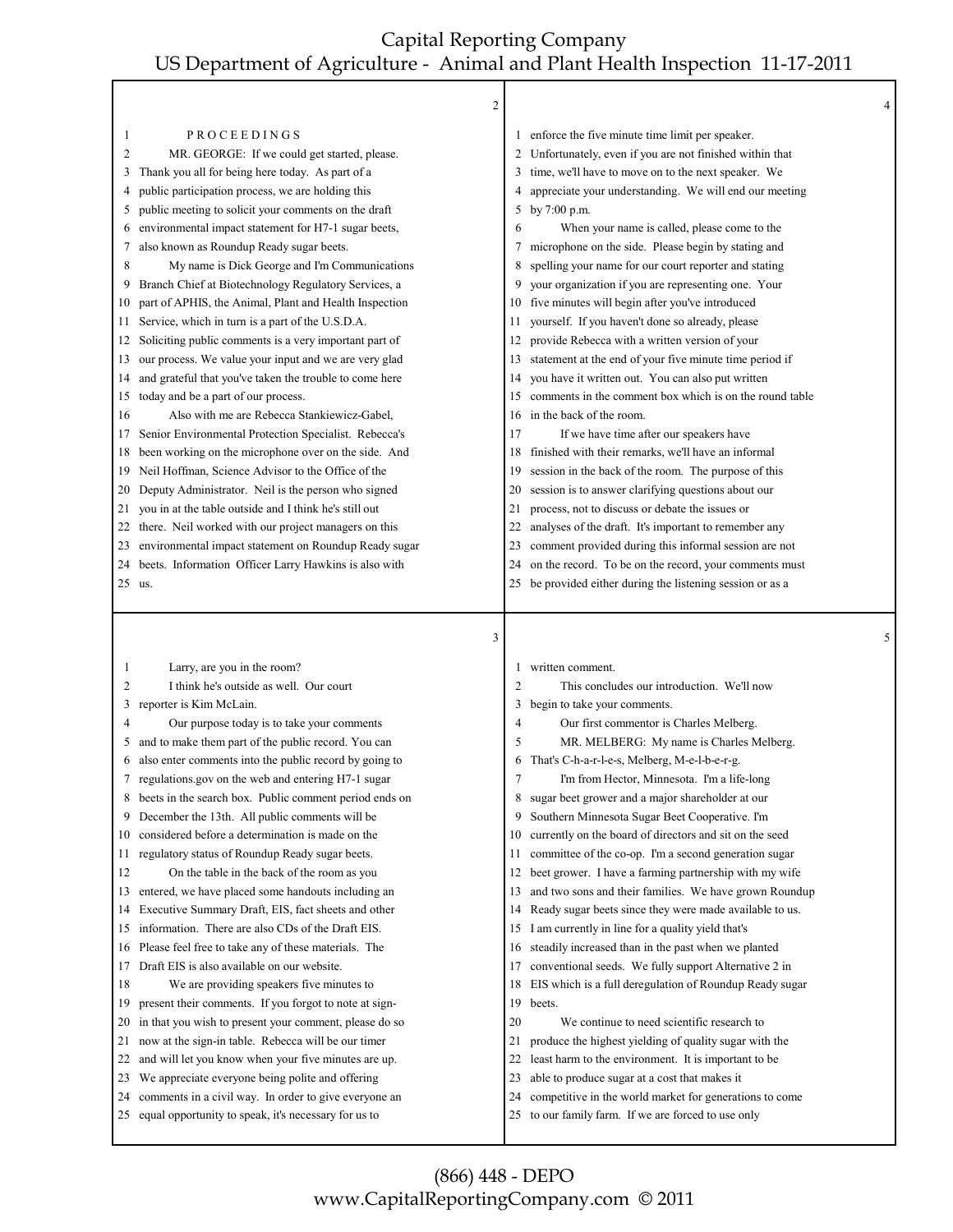|        | 6                                                                                                               |    |                                                                                                           | 8 |
|--------|-----------------------------------------------------------------------------------------------------------------|----|-----------------------------------------------------------------------------------------------------------|---|
| 1      | conventional seed in 2011, the family farms in our                                                              |    | technology and science to be able to compete in the                                                       |   |
| 2      | cooperative would not have been able to harvest about                                                           | 2  | world sugar production and assure that my three                                                           |   |
| 3      | 60 percent of our sugar beets which is approximately                                                            | 3  | grandsons will be able to continue the practices we                                                       |   |
| 4      | 69,000 acres. Because of the cool, wet weather in the                                                           | 4  | have established in the past. On behalf of my family                                                      |   |
| 5      | spring and the hot summers, with conventional seeds we                                                          | 5  | and my fellow producers, please choose Alternative 2 in                                                   |   |
| 6      | would not have been able to control the weeds and                                                               | 6  | the EIS and deregulate Roundup Ready sugar beets.                                                         |   |
| 7      | diseases because of cool wet springs. There were not                                                            | 7  | Thank you.                                                                                                |   |
| 8      | enough dry days to spray industrial herbicide at the                                                            | 8  | MR. GEORGE: Thank you.                                                                                    |   |
| 9      | correct timing.                                                                                                 | 9  | Paul Stieber.                                                                                             |   |
| 10     | The application time frame for industrial                                                                       | 10 | MR. STIEBER: Hello, my name is Paul Stieber,                                                              |   |
| 11     | herbicides is very tight and in order to kill the weeds                                                         | 11 | P-a-u-l, S-t-i-e-b-e-r. I'm a third generation farmer                                                     |   |
| 12     | and we certainly do not want to apply herbicides before                                                         | 12 | in Big Horn County, Montana. I have grown sugar beets                                                     |   |
| 13     | a threatening rain storm. The yields on our farm since                                                          | 13 | for 32 years, ten of those being for the farmer owned                                                     |   |
| 14     | the advent of Roundup Ready sugar beets are 15 to 20                                                            | 14 | Western Sugar Cooperative. I have been a director on a                                                    |   |
| 15     | percent greater. So we need fewer acres to produce our                                                          | 15 | local grower association for eight years, presently                                                       |   |
| 16     | crops which means there are less sugar beet acres being                                                         | 16 | serving as president. I also serve on the seed                                                            |   |
| 17     | covered by herbicides and the extra acres are being                                                             | 17 | committee. My 20-year-old son and I grow sugar beets,                                                     |   |
| 18     | freed up from Roundup Ready sugar beets that can be                                                             | 18 | winter wheat, and malt barley to maintain the three-                                                      |   |
| 19     | used to plant other crops to feed the world.                                                                    | 19 | year rotation in our sugar beets. This rotation                                                           |   |
| 20     | I'm on the seed committee of the Southern                                                                       | 20 | prevents Roundup Ready resistant weeds. I have grown                                                      |   |
| 21     | Minnesota Sugar Beet Cooperative and we have very                                                               | 21 | 100 percent Roundup Ready sugar beets since they were                                                     |   |
| 22     | strict standards for both seed qualities and because we                                                         | 22 | first available in 2008. We currently grow Roundup                                                        |   |
| 23     | have no other source of sugar beets to operate our                                                              | 23 | Ready sugar beets under a compliance agreement between                                                    |   |
| 24     | factories. We closely evaluate varieties through a                                                              | 24 | APHIS and the Western Sugar Cooperative.                                                                  |   |
|        | 25 number of factors such as disease, resistance, sugar                                                         | 25 | There are many benefits to Roundup Ready                                                                  |   |
|        |                                                                                                                 |    |                                                                                                           |   |
|        |                                                                                                                 |    |                                                                                                           |   |
|        | $\tau$                                                                                                          |    |                                                                                                           | 9 |
|        |                                                                                                                 |    |                                                                                                           |   |
| 1<br>2 | content yield. It takes several years for us to find a                                                          | 2  | sugar beets and these are major benefits to the                                                           |   |
| 3      | variety with the desired traits and make commercial<br>quantities available to our growers. We need the seed    | 3  | environment, growers along with their employees, the                                                      |   |
| 4      |                                                                                                                 | 4  | crop and the consumer. Roundup is a very safe                                                             |   |
| 5      | company each year to evaluate if we are not making our                                                          | 5  | herbicide to the environment, the handler and the crop.                                                   |   |
| 6      | goals. We have not had any issues of red beets, Swiss                                                           | 6  | In the past with conventional sugar beets, we tank                                                        |   |
| 7      | chard in our commercial seeds, even with isolation<br>distances in the Willamette Valley at 1.5 miles. This     | 7  | mixed as many as four different herbicides that were                                                      |   |
| 8      |                                                                                                                 | 8  | more toxic with less weed control and a lot of<br>situations requiring expensive hand labor that was hard |   |
| 9      | is a strict standard in isolation distances of three or<br>four miles is totally well beyond whatever is needed | 9  | to acquire. Roundup has a flexible application window                                                     |   |
| 10     | for or employed by other seed producers.                                                                        | 10 | with superior weed control resulting in increased                                                         |   |
| 11     | With respect to weed resistant issues, our                                                                      | 11 | yields and does not require cultivation, so we are                                                        |   |
| 12     | co-op and all of our members have gone through the                                                              | 12 | creating fewer emissions.                                                                                 |   |
| 13     | training for the compliance agreement. In our crop                                                              | 13 | The partial deregulation and compliance                                                                   |   |
| 14     | rotation, we have different chemicals, for example, so                                                          | 14 | agreements did not change the way we farm because good                                                    |   |
| 15     | we do not have weed resistance in that crop. In the                                                             | 15 | stewardship practices like crop rotation and weed                                                         |   |
| 16     | area where we live in central Minnesota, we have very                                                           | 16 | control have always contributed to higher yields. My                                                      |   |
| 17     | harsh winters with temperatures at minus 40 degrees                                                             | 17 | technology use agreement with Monsanto also requires                                                      |   |
| 18     | below 0. There is no chance of any seed or sugar beet                                                           | 18 | certain stewardship requirements like the removal of                                                      |   |
| 19     | surviving that winter. Sometimes it's hard for man to                                                           | 19 | bolters and correct application rates of Roundup                                                          |   |
| 20     | survive the winters. You do not have any potential to                                                           | 20 | herbicide. If we were to lose this technology, it                                                         |   |
| 21     | see a wild beet in Minnesota and no cross pollination                                                           | 21 | would increase our operating costs and make us less                                                       |   |
| 22     | of sugar beets.                                                                                                 | 22 | competitive in the global market where some countries                                                     |   |
| 23     | We very much appreciate all the time people                                                                     | 23 | are heavily subsidized. We would also lose young                                                          |   |
| 24     | have spent to keep this excellent technology of Roundup                                                         | 24 | producers who would move to other professions because                                                     |   |
|        | 25 Ready sugar beets available to us. We need this                                                              | 25 | of the complicated, ineffective practice of                                                               |   |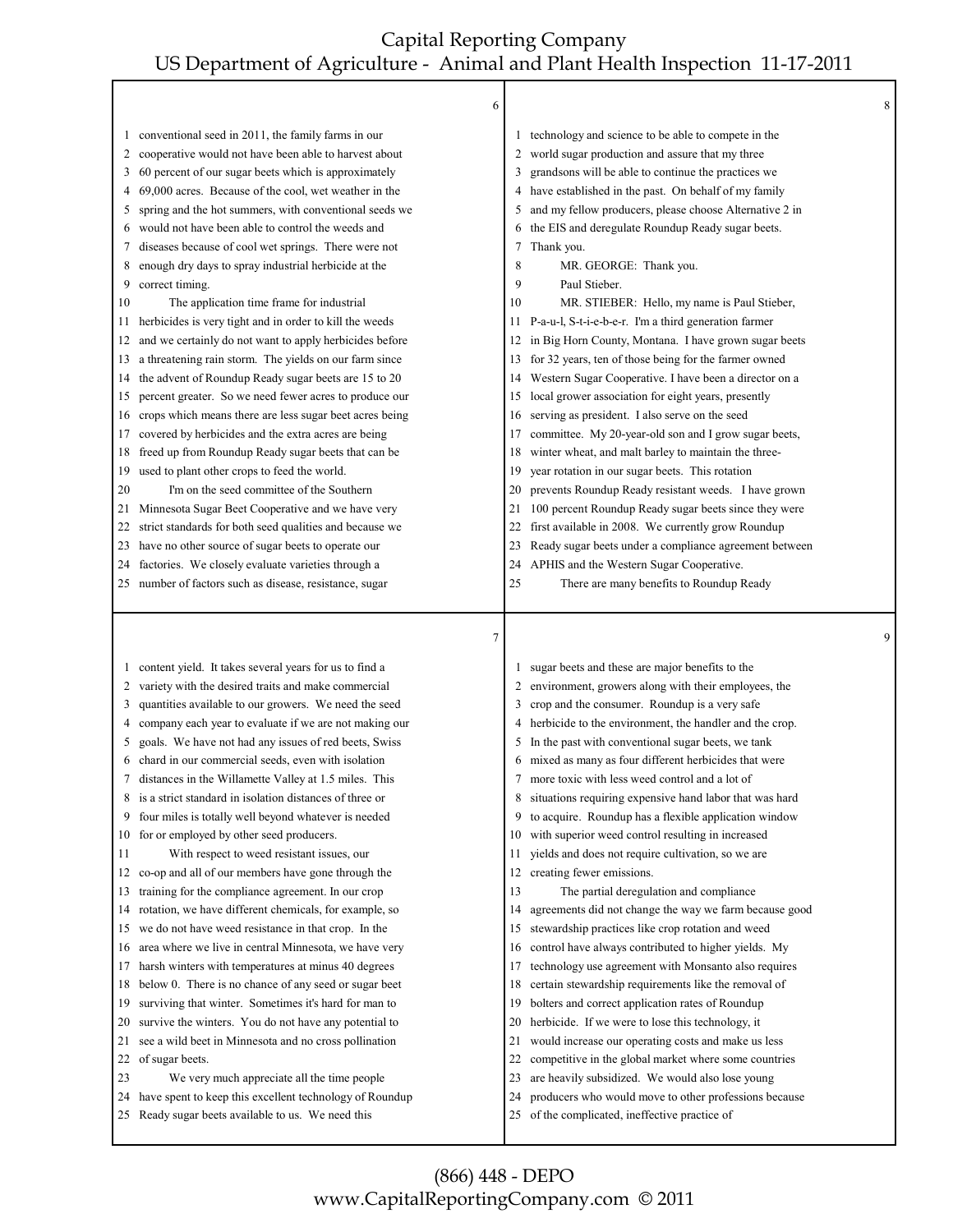┰

Г

|              | 10                                                                                                  |          |                                                                                                         | 12 |
|--------------|-----------------------------------------------------------------------------------------------------|----------|---------------------------------------------------------------------------------------------------------|----|
| 1            | conventional sugar beets.                                                                           |          | characteristics in terms of tons per acre, sugar per                                                    |    |
| 2            | As a seed committee member, we have always                                                          | 2        | ton, sugar per acre, emergence and disease and pest                                                     |    |
| 3            | required quality seed with disease and pest resistance                                              | 3        | resistance. Seed suppliers have already done                                                            |    |
| 4            | with high yield levels, also, variety purity without                                                | 4        | significant testing of their own prior to submitting                                                    |    |
| 5            | the presence of bolters is a strict requirement. All                                                | 5        | varieties to Michigan Sugar Company for evaluation.                                                     |    |
| 6            | of these rules and requirements were around long before                                             | 6        | Only varieties that meet or exceed Michigan Sugar                                                       |    |
| 7            | Roundup Ready sugar beets were ever developed.                                                      | 7        | Company seed committee variety approval standards                                                       |    |
| 8            | To address seed production in the Willamette                                                        | 8        | become fully approved for planting by our growers.                                                      |    |
| 9            | Valley, seed production for sugar beets Swiss chard and                                             | 9        | Sugar beet seed production is a lengthy and                                                             |    |
| 10           | table beets have been grown successfully for years in                                               | 10       | sensitive process. It can take many years to recover                                                    |    |
| 11           | the Willamette Valley because of field separation                                                   | 11       | from disruptive legal or policy changes. These changes                                                  |    |
| 12           | guidelines. There are no risks of cross pollination                                                 | 12       | can cause productive varieties to be unnecessarily                                                      |    |
| 13           | for Roundup Ready sugar beets in my growing area                                                    | 13       | eliminated and other desirable varieties to be in short                                                 |    |
| 14           | because table beets and Swiss chard are not grown                                                   | 14       | supply. Under my leadership, the seed committee has                                                     |    |
| 15           | there.                                                                                              | 15       | open dialogue with our seed suppliers so that we don't                                                  |    |
| 16           | This decision affects over 940 Western Sugar                                                        | 16       | inadvertently cause a shortage in the supply of seed to                                                 |    |
| 17           | Cooperative growers producing 128,000 acres of sugar                                                | 17       | our market. The seed committee reviews the variety                                                      |    |
| 18           | beets. With these facts, we fully support Alternative                                               | 18       | approval standards annually and communicates closely                                                    |    |
| 19           | 2, full deregulation of Roundup Ready sugar beets.                                                  | 19       | with our seed suppliers as we consider any changes.                                                     |    |
| 20           | Thank you.                                                                                          | 20       | Our suppliers host members of our seed committee at                                                     |    |
| 21           | MR. GEORGE: Thank you.                                                                              | 21       | their processing facilities from time to time to review                                                 |    |
| 22           | Clay Crumbaugh.                                                                                     | 22       | their seed growing, handling, processing, preparation                                                   |    |
| 23           | MR. CRUMBAUGH: Good afternoon, ladies and                                                           | 23       | and packaging practices.                                                                                |    |
| 24           | gentleman. My name is Clay Crumbaugh, C-l-a-y, C-r-u-                                               | 24       | Losing Roundup Ready sugar beets would have                                                             |    |
| 25           | m-b-a-u-g-h. I am the Chairman of the Michigan Sugar                                                | 25       | damaging effects to Michigan Sugar Company and its                                                      |    |
|              |                                                                                                     |          |                                                                                                         |    |
|              |                                                                                                     |          |                                                                                                         |    |
|              | 11                                                                                                  |          |                                                                                                         | 13 |
|              |                                                                                                     |          |                                                                                                         |    |
| $\mathbf{I}$ | Company Seed Committee. I'm the Treasurer of the                                                    |          | growers. Many growers would abandon sugar beet                                                          |    |
| 2            | Michigan Sugar Company West District Board. I have                                                  |          | production entirely. Yields would drop and weed                                                         |    |
| 3            | been on the seed committee in Michigan since 1996 and                                               | 3        | control would be hampered. Conventional herbicides                                                      |    |
| 4            | have been chairman of the committee since 2005. My                                                  | 4        | provide less effective weed control, are more subject                                                   |    |
| 5            | family and I have a cash crop farm in the geographic                                                | 5        | to weather problems and are toxic to the sugar beets                                                    |    |
| 6            | center of the lower peninsula of Michigan where we                                                  | 6        | themselves. Conventional herbicides require precise                                                     |    |
| 7            | annually raise 900 acres of sugar beets along with                                                  | 7        | timing of application despite the weather for maximum                                                   |    |
| 8            | other crops. I have raised Roundup Ready sugar beets                                                | 8        | efficacy and reduced damage to the sugar beets. A wet                                                   |    |
| 9            | on my farm since 2008 and have had no issues using the                                              | 9        | spring, like Michigan sugar growers experienced this                                                    |    |
| 10           | technology.                                                                                         | 10       | spring, with the old conventional herbicides would have                                                 |    |
| 11           | In 2011, I raised my sugar beets under                                                              | 11       | been devastating. Sugar beet acres would have been                                                      |    |
| 12           | compliance agreements between Michigan Sugar Company                                                | 12       | replanted to another crop. Michigan Sugar Company                                                       |    |
| 13           | and USDA APHIS. Michigan Sugar Company is comprised of                                              | 13       | would have had less sugar beets to process this winter                                                  |    |
| 14           | 1,000 grower-owners who raise 160,000 acres of sugar                                                | 14       | resulting in less sugar produced for sale lowering the                                                  |    |
| 15           | beets annually and employ 2,000 seasonal and full-time                                              | 15       | payment to growers. This could have put our co-op in                                                    |    |
| 16           | employees. Michigan Sugar Company has a one-half                                                    | 16       | jeopardy. Roundup Ready technology offers much greater                                                  |    |
| 17           | billion dollar direct economic impact on our economy in                                             | 17       | flexibility of timing, near perfect weed control and                                                    |    |
| 18           | Michigan.                                                                                           | 18       | causes no damage to the sugar beet crop. Going back to                                                  |    |
| 19           | High quality seed is very important to                                                              | 19       | the old method would be more labor intensive, would use                                                 |    |
| 20           | Michigan Sugar Company and the grower-owners. We have                                               | 20       | more fuel, would require more tillage of the soil,                                                      |    |
| 21           | always received high quality seed from the Willamette                                               | 21       | result in less efficient sugar production, lower sugar                                                  |    |
| 22           | Valley. This is measured in Michigan by subjecting                                                  | 22       | yield and less control of weeds.                                                                        |    |
| 23           | varieties submitted by suppliers to testing standards                                               | 23       | Growers in Michigan are committed to good                                                               |    |
| 24<br>25     | set by the Michigan Sugar Company seed committee.<br>These standards measure a variety's production | 24<br>25 | stewardship of Roundup Ready technology and good<br>stewardship of the environment. Farmers in Michigan |    |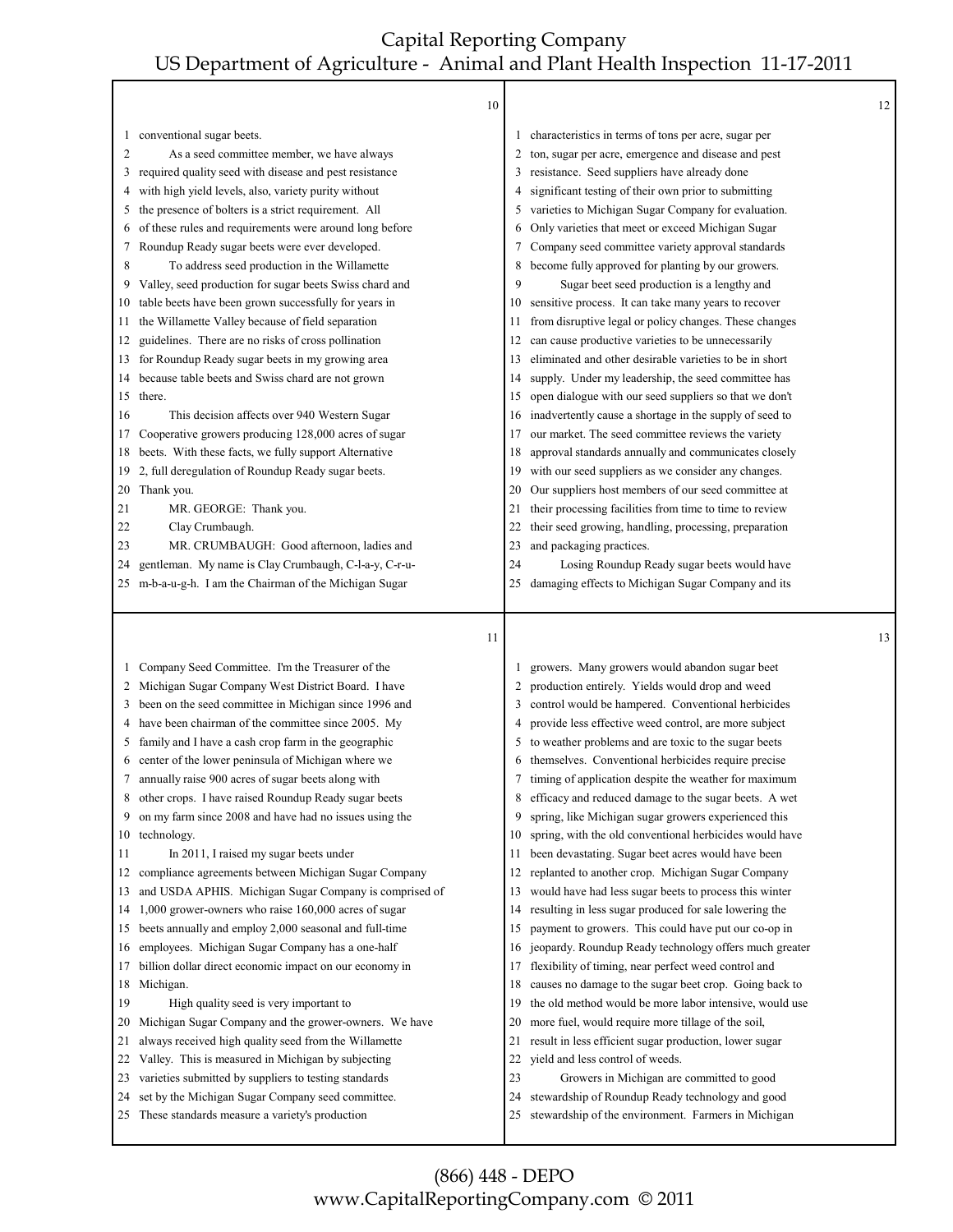|          | 14                                                                                                          |          |                                                                                                                  | 16 |
|----------|-------------------------------------------------------------------------------------------------------------|----------|------------------------------------------------------------------------------------------------------------------|----|
| $\perp$  | grew up on family farms just like I did. We have                                                            |          | 1 harvest weather, and a world class process makes the                                                           |    |
| 2        | received training in weed resistance management. We                                                         | 2        | area desirable for growing seed. Our growers have                                                                |    |
| 3        | are certified pesticide applicators and Michigan Sugar                                                      | 3        | always demanded and received pure and high quality                                                               |    |
| 4        | Company growers have received training from Michigan                                                        | 4        | sugar beet varieties from the Willamette Valley even                                                             |    |
| 5        | Sugar Company to ensure compliance with USDA-APHIS                                                          | 5        | while Swiss chard and table beet production has                                                                  |    |
| 6        | requirements for producing Roundup Ready sugar beets.                                                       | 6        | occurred in the valley.                                                                                          |    |
| 7        | Partial deregulation would not cause a significant                                                          | 7        | Prior to the production of Roundup Ready                                                                         |    |
| 8        | change in farming operations, only more reporting to                                                        | 8        | seed, conventional seed was grown for decades in                                                                 |    |
| 9        | Michigan Sugar Company.                                                                                     | 9        | isolation distance here in the Willamette Valley of 1.5                                                          |    |
| 10       | Sustainable agriculture is important to me.                                                                 | 10       | miles, which was very adequate to maintain high quality                                                          |    |
| 11       | Like most farmers, I take a long-term view of all                                                           | 11       | seed for the buyers of that seed which is our growers.                                                           |    |
| 12       | issues affecting agriculture. I am making a career of                                                       | 12       | When Roundup Ready sugar beet seed production was                                                                |    |
| 13       | farming as did my forefathers and my two sons are                                                           | 13       | introduced, those isolation distances at least doubled                                                           |    |
| 14       | planning to return to the family farm after college                                                         | 14       | to proactively -- to proactive -- in those isolation                                                             |    |
| 15       | graduation.                                                                                                 | 15       | distances. We believe that action was successful. We                                                             |    |
| 16       | Cross pollination is not an issue in Michigan                                                               | 16       | also believe the final EIS should better reflect the                                                             |    |
| 17       | because while sugar beets are a biennial seed crop,                                                         | 17       | proactive stewardship measures taken by our seed                                                                 |    |
| 18       | they are an annual sugar crop. There is no chance of                                                        | 18       | industry to double the isolation distances to make sure                                                          |    |
| 19       | survival of the root crop through a Michigan winter.                                                        | 19       | producers of grade of seed species produce pure, high                                                            |    |
| 20       | If a root did survive through the winter and did not                                                        | 20       | quality seeds for all their customers.                                                                           |    |
| 21       | produce seed stalk the following summer, there is no                                                        | 21       | Planting of sugar beet seed with the Roundup                                                                     |    |
| 22       | chance of cross pollination because there are no                                                            | 22       | Ready trait began in Southern Minnesota Beet Sugar                                                               |    |
| 23       | compatible crops grown in the region for cross                                                              | 23       | Cooperative in 2008. As more seed became available in                                                            |    |
| 24       | pollination to occur.                                                                                       | 24       | 2009, over 90 percent of our crop was planted to                                                                 |    |
| 25       | I urge USDA-APHIS to restore deregulated                                                                    | 25       | Roundup Ready seed. For the crop years of 2010 and                                                               |    |
|          |                                                                                                             |          |                                                                                                                  |    |
|          | 15                                                                                                          |          |                                                                                                                  | 17 |
| $\perp$  |                                                                                                             | 1        |                                                                                                                  |    |
| 2        | status to Roundup Ready sugar beets. I appreciate the<br>arduous task of preparing the Environmental Impact |          | 2011, over 88 percent of the seed planted was Roundup<br>2 Ready. Weed control has always been a major challenge |    |
| 3        | Statement and I thank you for the efforts that you have                                                     | 3        | for the production of sugar beets. With the use of                                                               |    |
| 4        | put forth. I support proposed Alternative 2 granting                                                        | 4        | Roundup Ready trait, our growers have experienced much                                                           |    |
| 5        | full deregulation of Roundup Ready sugar beets.                                                             | 5        | better weed control, reduced cost of production,                                                                 |    |
| 6        | MR. GEORGE: Mark Arnold.                                                                                    |          | increased yields and reduced weed production for future                                                          |    |
| 7        | MR. ARNOLD: Good afternoon, my name is Mark                                                                 | 7        | vears.                                                                                                           |    |
| 8        | Arnold, M-a-r-k, A-r-n-o-l-d. I'm the Chairman of the                                                       | 8        | The use of Roundup Ready sugar beet seed has                                                                     |    |
| 9        | Board of Directors Southern Minnesota Beet Sugar                                                            | 9        | given our cooperative growers a tool to be good                                                                  |    |
| 10       | Cooperative. Our cooperative is in full support of                                                          | 10       | stewards to our environment. Growers now apply fewer                                                             |    |
| 11       | proposed Alternative 2, full deregulation of Roundup                                                        | 11       | and much less toxic herbicides. Make fewer passes                                                                |    |
| 12       | Ready sugar beets. Southern Minnesota Beet Sugar                                                            | 12       | through the fields with their tractors, thereby using                                                            |    |
| 13       | Cooperative was formed in 1972 after a processing plant                                                     | 13       | less fuel and lowering emissions. Without the use of                                                             |    |
| 14       | in Chaska, Minnesota ceased operation. Approximately                                                        | 14       | Roundup Ready sugar beets, our cooperative faces the                                                             |    |
| 15       | 300 growers invested in the cooperative and built a new                                                     | 15       | challenge of growers reducing acreage because of the                                                             |    |
| 16       | factory in Renville, Minnesota. Today, the cooperative                                                      | 16       | lack of weed control higher cost of production and the                                                           |    |
| 17       | has 509 growers, shareholders and plants 120,000 acres                                                      | 17       | option to grow other crops with Roundup Ready traits.                                                            |    |
| 18       | of sugar beets each year. Each year our growers                                                             | 18       | With the use of Roundup Ready sugar beets, the growers                                                           |    |
| 19       | purchase approximately 69,000 units of sugar beet seed                                                      | 19       | of Southern Minnesota Beet Sugar Cooperative and all                                                             |    |
| 20       | worth 18 million dollars which directly benefits                                                            | 20       | American sugar beet growers, will be able to continue                                                            |    |
| 21       | growers in the Willamette Valley.                                                                           | 21       | to provide American consumers with a consistent and                                                              |    |
| 22       | Ever since the planting of the first sugar                                                                  | 22       | safe supply of sugar.                                                                                            |    |
| 23       | beet crop for our cooperative in 1975, the primary                                                          | 23       | On behalf of the Southern Minnesota Beet                                                                         |    |
| 24<br>25 | source of sugar beets seed has been the Willamette<br>Valley. Mild winters, low disease pressure, dry       | 24<br>25 | Sugar Cooperative Board of Directors and all of its<br>growers and shareholders, I would like to express our     |    |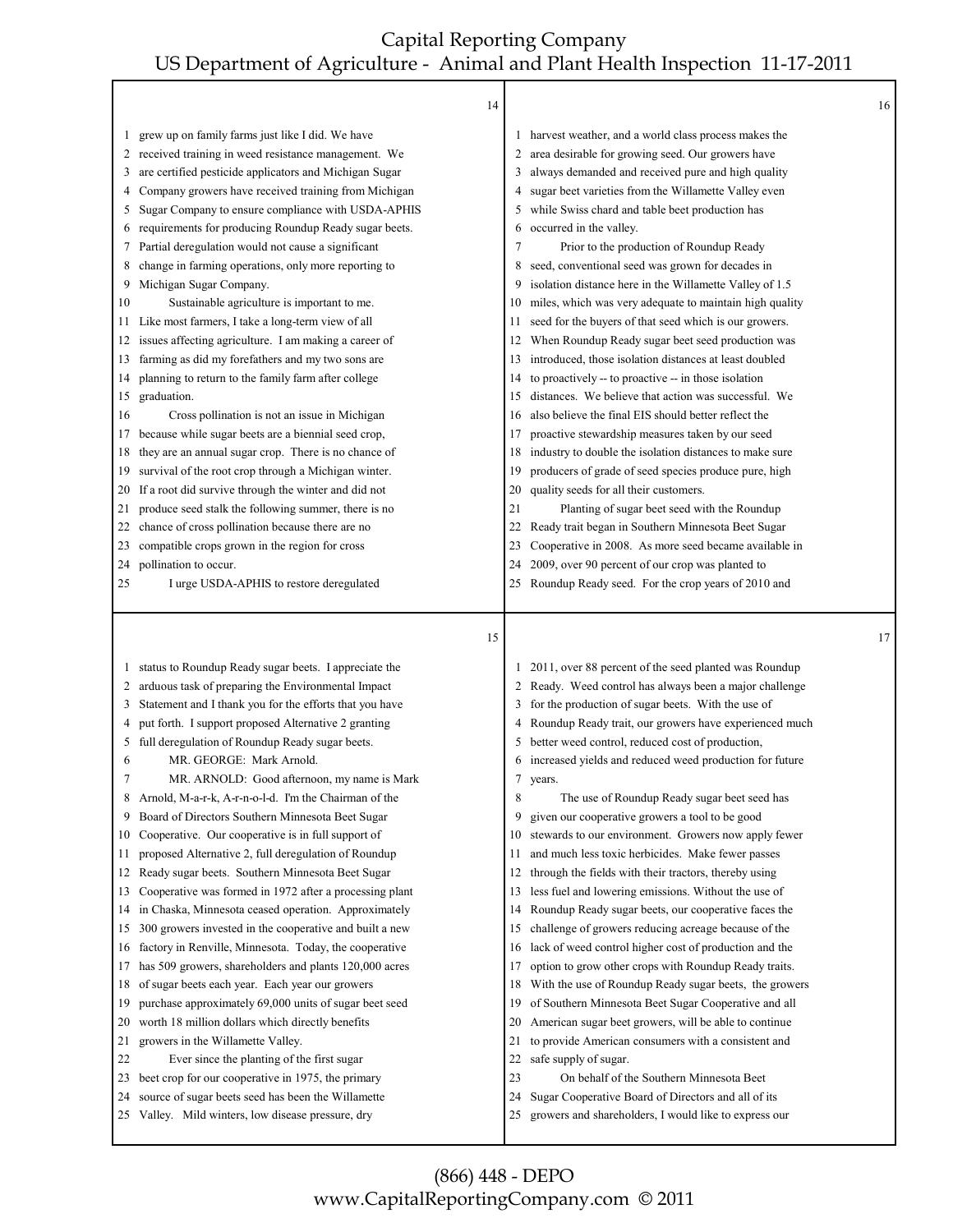|          | 18                                                                                                           |                |                                                                                   | 20 |
|----------|--------------------------------------------------------------------------------------------------------------|----------------|-----------------------------------------------------------------------------------|----|
| 1        | appreciation for the hard work reflecting in the Draft                                                       | $\mathbf{I}$   | is to maintain a mapping system where fields are                                  |    |
| 2        | Environmental Impact Statement prepared by APHIS.                                                            | 2              | recorded or pinned to ensure adequate isolation                                   |    |
| 3        | Again, Southern Minnesota Sugar Beet Cooperative is in                                                       | 3              | distances between genetically compatible crops. The                               |    |
| 4        | support of proposed Alternative 2, full deregulation of                                                      | 4              | pinning process is not unique to sugar beets or other                             |    |
| 5        | Roundup Ready sugar beets. Thank you.                                                                        | 5              | specialty seeds, having been used in such crops as                                |    |
| 6        | MR. GEORGE: Thank you.                                                                                       | 6              | sunflowers for many years.                                                        |    |
| 7        | Greg Loberg.                                                                                                 | 7              | Isolation distances are agreed to by the                                          |    |
| 8        | MR. LOBERG: Hello everyone. My name is                                                                       | 8              | members of the Willamette Valley Seed Association. That                           |    |
| 9        | Greg, G-r-e-g, Loberg, L-o-b-e-r-g. I'm the Manager of                                                       | 9              | group provides an opportunity for seed savers to pin                              |    |
| 10       | West Coast Beet Seed Company in Salem, Oregon. We                                                            | 10             | crops with the assistance of Willamette Valley                                    |    |
| 11       | represent a diverse selection of seed growers in the                                                         | 11             | Specialty Seed Association member. The Association                                |    |
| 12       | Willamette Valley. Member companies that initiate seed                                                       | 12             | creates an environment of cooperation by promoting                                |    |
| 13       | production at West Coast Beet Seed include American                                                          | 13             | coexistence among farmers growing competitive crops,                              |    |
| 14       | Crystal Sugar, Syngenta, Holly Seed and SES VanderHave.                                                      | 14             | including those growing biotech sugar beets and those                             |    |
| 15       | West Coast Beet Seed has developed explicit                                                                  | 15             | growing non-biotech crops.                                                        |    |
| 16       | standard operating procedures and grower guidelines                                                          | 16             | I know our growers, their businesses, and                                         |    |
| 17       | intended to minimize or eliminate a movement of pollen                                                       | 17             | often their family members. West Coast Beet Seed has                              |    |
| 18       | among seed fields and inadvertent seed mixing. West                                                          | 18             | worked with them as partners and enjoys relationships                             |    |
| 19       | Coast Beet Seed has strict protocols to minimize the                                                         | 19             | with some who are now in their third or even fourth                               |    |
| 20       | possibility of accidental mixing of our seed with any                                                        | 20             | generation of producing seeds for West Coast Beet Seed.                           |    |
| 21       | other seed. We track seed from the time members                                                              | 21             | Many of our growers are members of the recently formed                            |    |
| 22       | provide stock seed continuing through all phases of                                                          | 22             | grower association to promote and preserve specialty                              |    |
| 23       | seed production in field, including delivery of                                                              | 23             | seed production and they pay dues to the Specialty Seed                           |    |
| 24       | multiple seed to our dedicated seed processing                                                               | 24             | Growers of Western Oregon.                                                        |    |
| 25       | facility. And finally, concluding in shipping                                                                | 25             | West Coast Beet Seed Company supports full                                        |    |
|          |                                                                                                              |                |                                                                                   |    |
|          | 19                                                                                                           |                |                                                                                   | 21 |
| 1        | processed seed to members. These procedures include                                                          |                | deregulation of Roundup Ready sugar beets. Thank you.                             |    |
| 2        | scheduled and ongoing grower and staff training,                                                             | $\overline{c}$ | MR. GEORGE: Thank you.                                                            |    |
| 3        | careful monitoring of seed production during growing                                                         | 3              | Rodney Hightower.                                                                 |    |
| 4        | season. Prohibiting seed growers from growing other                                                          | 4              | MR. HIGHTOWER: My name is Rodney Hightower,                                       |    |
| 5        | Beta species, cleaning equipment before and after                                                            | 5<br>6         | R-o-d-n-e-y, Hi-g-h-t-o-w-e-r.<br>I'm the Vice President of Strome Farms          |    |
| 7        | harvest of a sugar beet variety, and monitoring for and                                                      | 7              | located in Junction City, Oregon. I have served a term                            |    |
| 8        | eliminating volunteer sugar beets after harvest.<br>I have been in my position since 2007 and                | 8              | as president of both the Oregon Seed Growers League and                           |    |
| 9        | have been in the industry for over 31 years. I have                                                          | 9              | the Oregon Seed Council. Our farm has been growing                                |    |
| 10       | worked closely with Willamette Valley Speciality Seed                                                        | 10             | various seed crops for more than 70 years on about 750                            |    |
| 11       | and have been an officer since 2008. Including time in                                                       | 11             | acres. Sugar beet seed has been in our crop rotation                              |    |
| 12       | the more distant past, I have worked with the                                                                | 12             | for more than 35 years. It is one of our higher-value                             |    |
| 13       | Willamette Valley Specialty Seed Association for about                                                       | 13             | crops and provides a very good return to us. They are                             |    |
| 14       | 12 years. West Coast Beet Seed is a member of the Seed                                                       | 14             | a significant and stable part of our yearly income. If                            |    |
| 15       | Association. It was formed in 1980 by companies                                                              | 15             | we were not able to grow sugar beet seeds, it would                               |    |
| 16       | involved in vegetable, sugar beet and other specialty                                                        | 16             | have a strong financial impact on our business. We in                             |    |
| 17       | seeds. With the assistance of Oregon State University,                                                       | 17             | the seed production industry understand the roles of                              |    |
| 18       | this group was created to promote quality seed                                                               | 18             | cropping history, crop rotations, isolations and field                            |    |
| 19       | production.                                                                                                  | 19             | and machinery sanitation plays in producing a                                     |    |
| 20       | All commercial companies producing seed in                                                                   | 20             | genetically pure, clean and quality seed product. Our                             |    |
| 21       | the Willamette Valley are members of the Willamette                                                          | 21             | contract with the beet company requires that we follow                            |    |
| 22       | Valley Specialty Seed Association. New memberships are                                                       | 22             | very strict production standards. We spend a                                      |    |
| 23       | encouraged and pursued in order to maintain full                                                             | 23             | tremendous amount of time and effort to grow the best                             |    |
| 24<br>25 | representation of specialty seed production. One of<br>the major activities of Willamette Valley Association | 24<br>25       | crop possible because the market demands that we meet<br>these quality standards. |    |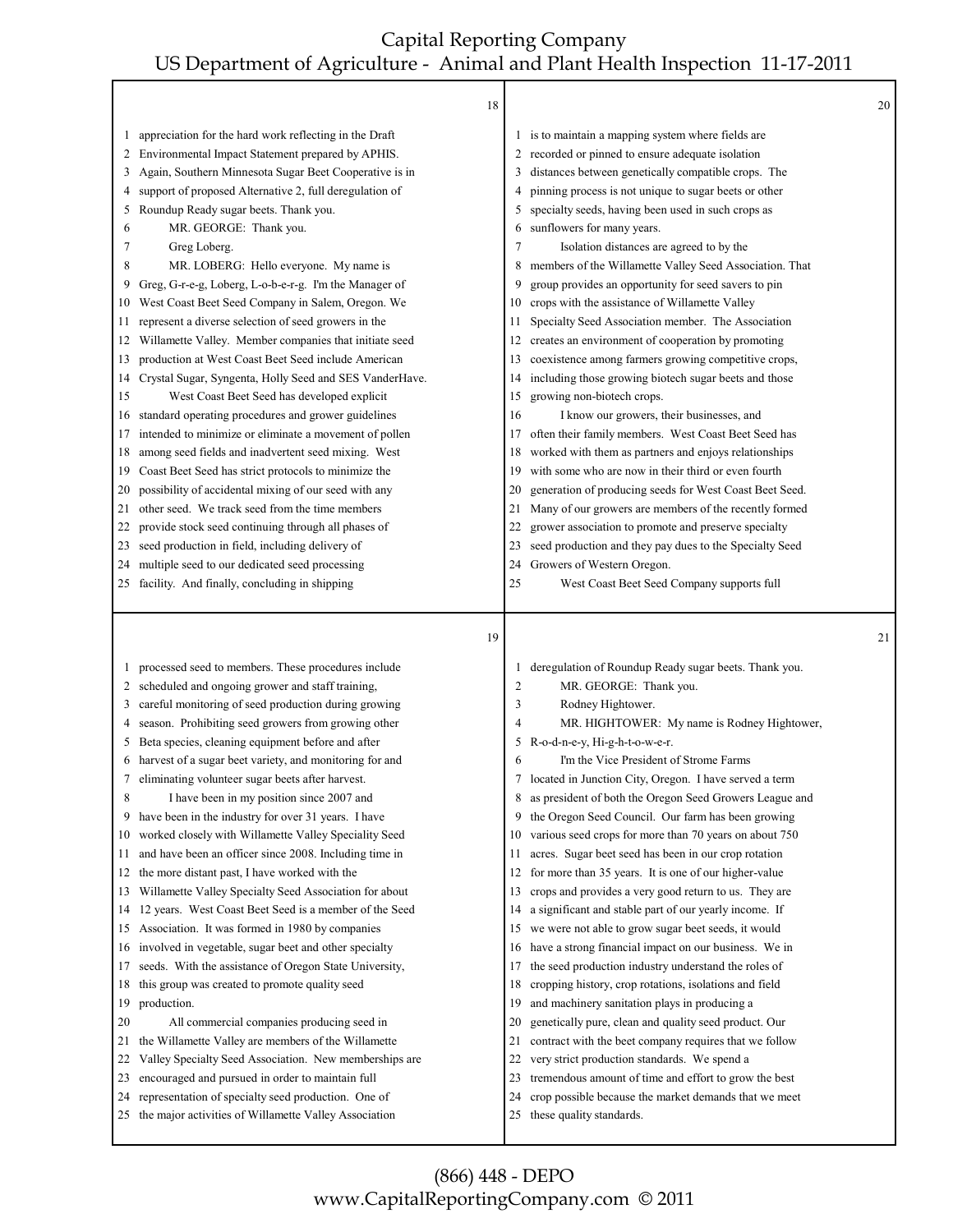|    | 22                                                                                                            |          |                                                                                                                  | 24 |
|----|---------------------------------------------------------------------------------------------------------------|----------|------------------------------------------------------------------------------------------------------------------|----|
| 1  | There is no market for genetically inferior                                                                   |          | and Hearing chairman for the Junction City Lion's Club                                                           |    |
| 2  | or contaminated seed. Isolation distances are                                                                 | 2        | but most of all a father to one son and six daughters.                                                           |    |
| 3  | important to avoid cross pollination. Every seed crop                                                         | 3        | We have been growing sugar beets on our farm                                                                     |    |
| 4  | grown in this valley has to deal with this issue and                                                          | 4        | since 1986. Two years ago we raised 120 acres of sugar                                                           |    |
| 5  | make sure both the growers and seed companies have                                                            | 5        | beets from seed which accounted for 25 percent of our                                                            |    |
| 6  | extensive experience dealing with the various systems                                                         | 6        | income on only six percent of our land. These numbers                                                            |    |
| 7  | that are in place to ensure the Willamette Valley keeps                                                       | 7        | share the value of what raising sugar beet seed has                                                              |    |
| 8  | its reputation as a premier seed growing region.                                                              | 8        | offered our farm. This past year, we were limited to                                                             |    |
| 9  | Because we also produce other seed crops that                                                                 | 9        | only 28 acres due to the regulations of the industry                                                             |    |
| 10 | have to be free of contamination from weeds and other                                                         | 10       | and the lack of good roots available for the same                                                                |    |
| 11 | crops, we go to great effort to control volunteers from                                                       | 11       | reason. This over-regulation of the sugar beet                                                                   |    |
| 12 | previous crops and crops that are currently growing in                                                        | 12       | industry is a burden carried by the growers. We hope                                                             |    |
| 13 | a given field. This past year was the fourth year that                                                        | 13       | this can be relieved through deregulation of the sugar                                                           |    |
| 14 | we have grown sugar beet seed with the Roundup Ready                                                          | 14       | beet industry.                                                                                                   |    |
| 15 | gene. In our experience, we have not had any problems                                                         | 15       | I believe the integrated pest management                                                                         |    |
| 16 | controlling volunteer plants. Roundup Ready sugar beet                                                        | 16       | activities undertaken by growers already, along with                                                             |    |
| 17 | volunteers are easily controlled with tillage in our                                                          | 17       | strict rules imposed by our contracting company,                                                                 |    |
| 18 | crop rotation. There are also crops highly susceptible                                                        | 18       | ensures the protection that the regulations duplicate.                                                           |    |
| 19 | to other herbicide chemistries that we may use if the                                                         | 19       | We are contracted by the Beta-Seed Inc.                                                                          |    |
| 20 | need arises. I feel that there is very little chance                                                          | 20       | which has strict, significant stewardship                                                                        |    |
| 21 | that this crop becoming a weed could not be controlled                                                        | 21       | measures that we must adhere to. There are isolation                                                             |    |
| 22 | because it is an annual plant and there are several                                                           | 22       | distances imposed. Volunteer control methods either                                                              |    |
| 23 | control measures.                                                                                             | 23       | physical or chemical that growers employ within crop                                                             |    |
| 24 | I urge the USDA to fully deregulate Roundup                                                                   | 24       | rotations. There is also strict limitations between                                                              |    |
| 25 | Ready sugar beets so that the sugar industry can                                                              | 25       | sugar beet seed crops and on seed producers land and a                                                           |    |
|    |                                                                                                               |          |                                                                                                                  |    |
|    | 23                                                                                                            |          |                                                                                                                  | 25 |
| 1  |                                                                                                               |          |                                                                                                                  |    |
| 2  | continue to produce profitable sugar without the<br>uncertainty that has been hovering over this crop.        |          | zero volunteer policy in new plantings in sugar beets<br>for seed for the production of high quality hybrids the |    |
| 3  | Thank you.                                                                                                    | 3        | sugar industry demands for disease and sugar content.                                                            |    |
| 4  | MR. GEORGE: Thank you.                                                                                        | 4        | The future of producing Roundup Ready sugar                                                                      |    |
| 5  | John Reerslev.                                                                                                | 5        | beet seed depends on the root grower's success to                                                                |    |
| 6  | MR. REERSLEV: Good afternoon. My name is                                                                      | 6        | continue to grow our seeds. Fewer root growers mean                                                              |    |
| 7  | John, J-o-h-n, Reerslev, R-e-e-r-s-l-e-v. And I am one                                                        | 7        | less of a need for my farm to continue to grow sugar                                                             |    |
| 8  | of the Beta-Seed's sugar beet growers from Junction                                                           | 8        | beet seed. If the industry does not deregulate or                                                                |    |
| 9  | City located in the southern part of the Willamette                                                           | 9        | totally ban the use of the genetically modified sugar                                                            |    |
| 10 | Valley. I farm with my two brothers providing our                                                             | 10       | beet plants, many current sugar beet growers will not                                                            |    |
| 11 | family income through sustainable farming operation as                                                        | 11       | return to growing conventionally propagated beets                                                                |    |
| 12 | the economic, social and environmental conditions                                                             | 12       | because some have said they will no longer be able to                                                            |    |
| 13 | allow. Our family has farmed in the Junction City area                                                        | 13       | grow a quality product economically. This is because                                                             |    |
| 14 | since my grandparents immigrated from Denmark around                                                          | 14       | the costs and the lack of the available chemical                                                                 |    |
| 15 | 1910. Over time, our farm has evolved into a 2,000 acre                                                       | 15       | control methods to control their current weed problems                                                           |    |
| 16 | operation producing peppermint oil, perennial rye grass                                                       | 16       | associated with the production of sugar. The                                                                     |    |
| 17 | and tall fescue for turn markets, wheat and hybrid                                                            | 17       | production of sugar beet seed on our farm is                                                                     |    |
| 18 | sugar beet seed.                                                                                              | 18       | financially and economically very important to our                                                               |    |
| 19 | I graduated from Oregon State University in                                                                   | 19       | business. It is important as a rotation crop for our                                                             |    |
| 20 | Agronomic Crop Science. I have been actively involved                                                         | 20       | sustainability.                                                                                                  |    |
| 21 | in numerous agricultural associations such as the                                                             | 21       | I encourage the USDA to fully deregulate                                                                         |    |
| 22 | Oregon Essential Oil Growers Association, Oregon Mint                                                         | 22       | Roundup Ready sugar beets so we can continue to produce                                                          |    |
| 23 | Commission, Mint Industry Research Council and Eugene                                                         | 23       | a high quality, pure sugar beet seed to support our                                                              |    |
| 24 | Farmer's Supply Co-op as well as several other civic<br>groups within my community. Including being the Sight | 24<br>25 | country's domestic sugar production. Let's work toward<br>making our own country sustainable in producing more   |    |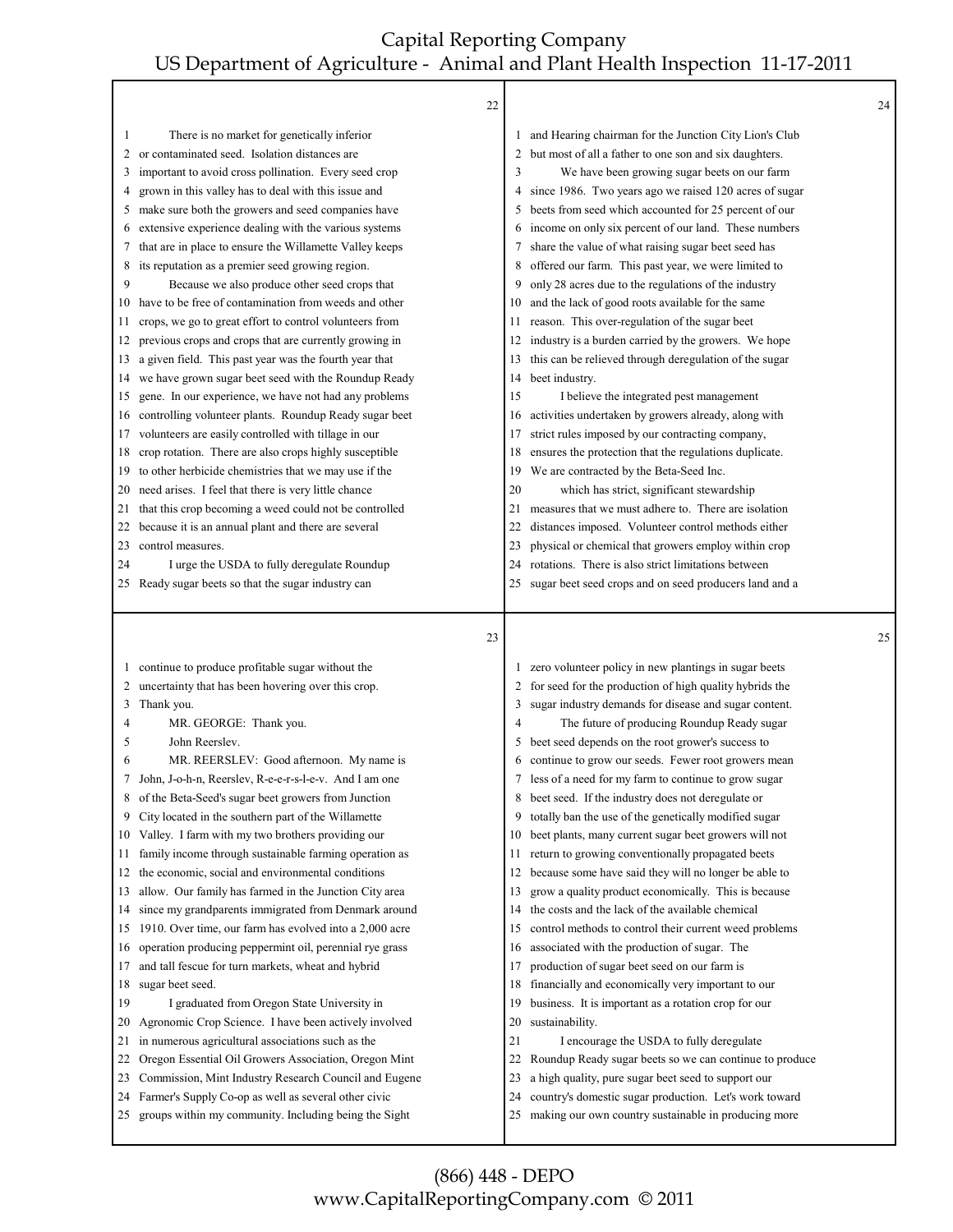|          | 26                                                                                                              |                |                                                                                                              | 28 |
|----------|-----------------------------------------------------------------------------------------------------------------|----------------|--------------------------------------------------------------------------------------------------------------|----|
| 1        | sugar ourselves versus to have it imported. At the                                                              |                | through fallen seeds. The placement of the transgene                                                         |    |
| 2        | same time, we can further support the thousands of                                                              | 2              | in only the female parent will certainly reduce                                                              |    |
| 3        | family farms that grow sugar beets as well as the                                                               | 3              | movement via pollen. There must be an agreed upon                                                            |    |
| 4        | infrastructure that supports the industry. Thank you.                                                           | 4              | level of admonitious presence in transgene and non-                                                          |    |
| 5        | MR. GEORGE: Thank you.                                                                                          | 5              | transgenic crops. I also believe that if managed                                                             |    |
| 6        | Harry MacCormack.                                                                                               | 6              | correctly, Roundup Ready sugar beets offer benefits for                                                      |    |
| 7        | MR. MACCORMACK: My name is Harry, H-a-r-r-y,                                                                    | 7              | weed control for sugar beets growers.                                                                        |    |
| 8        | MacCormack, M-a-c-c-o-r-m-a-c-k. I'm a small, organic                                                           | 8              | My other comments will address statements                                                                    |    |
| 9        | -- certified organic grower here in the Willamette                                                              | 9              | related to the Alternatives presented in the EIS which                                                       |    |
| 10       | Valley and I would urge that the sugar beet industry be                                                         | 10             | I consider to be inaccurate or potentially misleading                                                        |    |
| 11       | regulated as all biotechnical seeds should regulated.                                                           | 11             | to persons not well informed about herbicide use and                                                         |    |
| 12       | One of the things that the USDA has to look                                                                     | 12             | herbicide resistance in weed populations.                                                                    |    |
| 13       | at when we are certified through USDA, we cannot have                                                           | 13             | Alternative 1 has what I would consider to be                                                                |    |
|          | any GMO contamination in our products and I do grow                                                             | 14             | a misleading statement that there would be an increase                                                       |    |
| 14       | beets and I grow chard and there is some evidence here                                                          |                |                                                                                                              |    |
| 15       |                                                                                                                 | 15             | in the usage of the 12 herbicides registered for use in                                                      |    |
| 16       | on the valley floor that there has already been                                                                 | 16             | sugar beets. The usage would return to a level that                                                          |    |
| 17       | crossing. And I think other people will speak to that                                                           | 17             | was used before the introduction of Roundup Ready sugar                                                      |    |
| 18       | that know more about that than I do. This is just one                                                           | 18             | beets. There is no evidence that the usage of those                                                          |    |
| 19       | of the biotech tools and I'm not particularly against                                                           | 19             | would increase. Although an argument can be made that                                                        |    |
| 20       | biotechnology. I just think that we need to regulate it                                                         | 20             | the herbicides have more environmental impact than                                                           |    |
| 21       | and the fact that there was a court case in 1980 that                                                           | 21             | glyphosate, if herbicides are currently registered and                                                       |    |
| 22       | allowed all this seed to be privately owned and                                                                 | 22             | labeled and used both by the Environmental Protection                                                        |    |
| 23       | therefore impact our personal farms as a result and has                                                         | 23             | Agency and State Departments of Agriculture. I would                                                         |    |
| 24       | throughout court cases. It's not a technology that is                                                           | 24             | request that the APHIS provide data to support the                                                           |    |
| 25       | -- the impact of it is not a technology that we have                                                            | 25             | statement that there are many weeds present in sugar                                                         |    |
|          |                                                                                                                 |                |                                                                                                              |    |
|          |                                                                                                                 |                |                                                                                                              |    |
|          | 27                                                                                                              |                |                                                                                                              | 29 |
|          |                                                                                                                 | 1              |                                                                                                              |    |
| 1        | had any choice over. It's come to us and been laid on                                                           | $\overline{2}$ | beet fields.                                                                                                 |    |
| 2        | us and it threatens the whole organic industry. The                                                             |                | Resistance has rarely been reported to have                                                                  |    |
| 3        | deregulation of alfalfa is the first thing. Sugar                                                               | 3              | evolved in sugar beet production fields. In fact, the                                                        |    |
| 4        | beets are going to be the second, and there's some of                                                           | 4              | strongest recommendation for preventing resistance is                                                        |    |
| 5        | us here today that are quite worried about the coming                                                           | 5              | the rotation of herbicides with different sites of                                                           |    |
| 6        | of biotech wheat into the valley. So I would say that                                                           | 6              | action along with alternative methods of weed control                                                        |    |
| 7        | the regulations need to stand and that's it. Thank                                                              | 7              | such as killers. Conventional sugar beet production is                                                       |    |
| 8        | you.                                                                                                            | 8              | at a lower risk for selection of resistant weeds than                                                        |    |
| 9        | MR. GEORGE: Thank you.                                                                                          | 9              | will be a system that is relied upon by only one                                                             |    |
| 10       | Carol Mallory-Smith. After Carol we have                                                                        | 10             | herbicide.                                                                                                   |    |
| 11       | Camille Hall would be next.                                                                                     | 11             | The assertion that there would be more aerial                                                                |    |
| 12       | MS. MALLORY-SMITH: I'm Carol Mallory-Smith.                                                                     | 12             | application of herbicides under Alternative 1 needs to                                                       |    |
| 13       | C-a-r-o-l, M-a-l-l-o-r-y, hyphen, S-m-i-t-h. Some of                                                            | 13             | be substantiated. Herbicides now registered for use in                                                       |    |
| 14       | you in the room know that I'm a professor of Wheat                                                              | 14             | sugar beets are often soil applied and require                                                               |    |
| 15       | Science at Oregon State University and I want to make                                                           | 15             | incorporation or are applied in advance. It's more                                                           |    |
| 16       | it clear that my comments do not represent any opinion                                                          | 16             | likely that applications applied the same would be                                                           |    |
| 17       | but my own and not those of Oregon State University.                                                            | 17             | applied by air especially if the applications are                                                            |    |
| 18       | I'm not here to endorse any of the Alternatives that                                                            | 18             | needed late in the growing season. And this would be                                                         |    |
| 19       | are being suggested. I would also like to make it                                                               | 19             | done to prevent crop damage from spray equipment.                                                            |    |
| 20       | clear, in my opinion, that I don't believe that the                                                             | 20             | Under Alternative 2, there's a statement                                                                     |    |
| 21       | transgenic sugar beets in question, H7-1, present human                                                         | 21             | providing that APHIS would expect that there would be                                                        |    |
| 22       | health risks.                                                                                                   | 22             | stewardship by the companies but it has no authority to                                                      |    |
| 23       | I also believe that transgenic and non-                                                                         | 23             | require monitoring or any compliance for action with                                                         |    |
| 24<br>25 | transgenic crops can coexist in the Willamette Valley<br>but that gene movement will occur at some point either | 24<br>25       | full deregulation. APHIS -- under Alternatives 2 and<br>3, APHIS should also include any data to support the |    |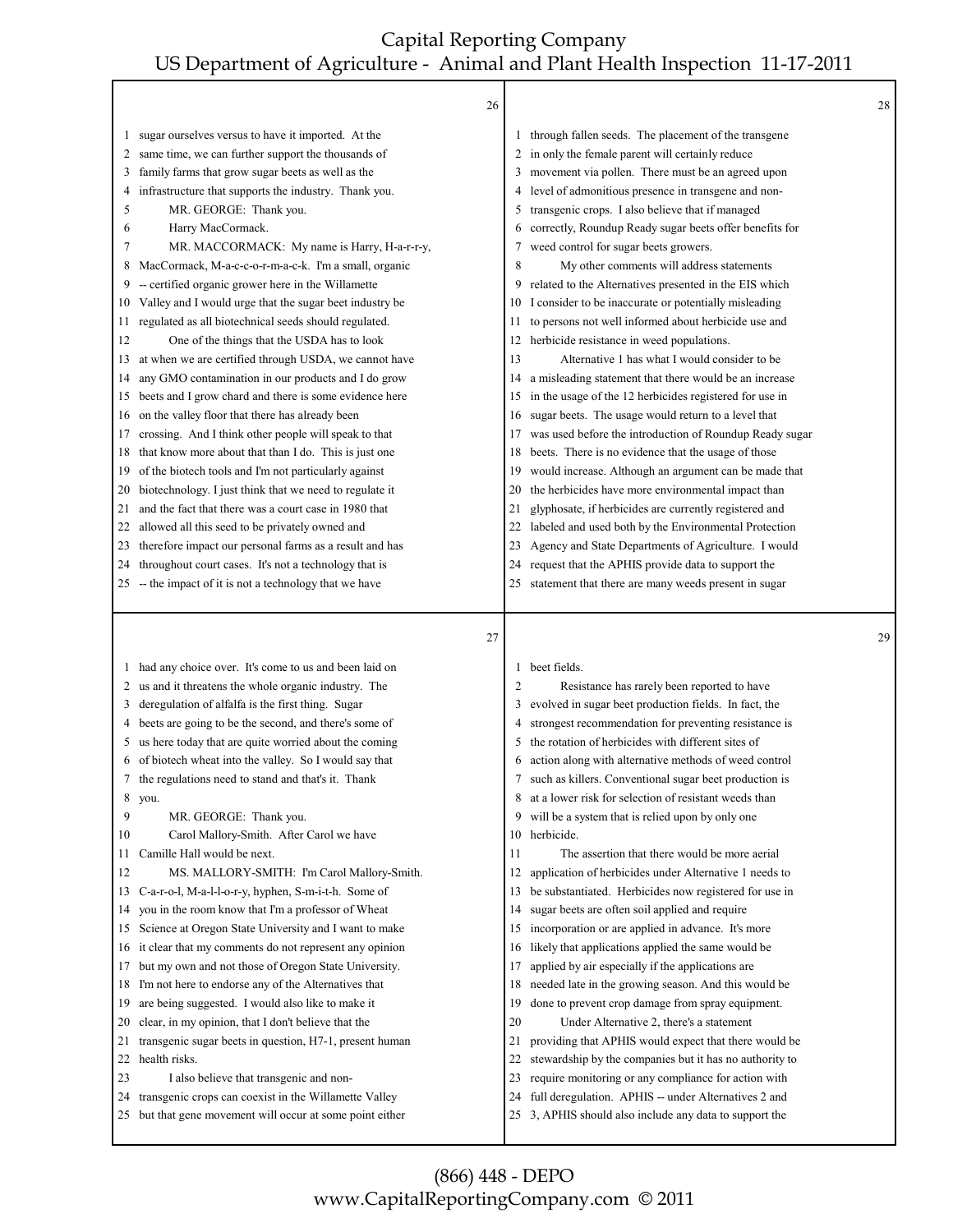|          | 30                                                         |          |                                                                                                                | 32 |
|----------|------------------------------------------------------------|----------|----------------------------------------------------------------------------------------------------------------|----|
| $\perp$  | statement as related to glyphosate resistant weeds that    | 1        | sugar beet industry has succeeded and will continue to                                                         |    |
| 2        | industry and growers are aware of the situation and        | 2        | do so without the use of Roundup Ready seed. There is                                                          |    |
| 3        | will likely take proactive measures aimed to reduce and    | 3        | no compelling reason to approve this petition.                                                                 |    |
| 4        | delay the development as glyphosate resistant weeds.       | 4        | Alternatives 2 and 3 will clearly have a significant                                                           |    |
| 5        | This has not occurred in other Roundup Ready products      | 5        | adverse effect on organic farms and the organic seed                                                           |    |
| 6        | where, for example, glyphosate resistant weeds are now     | 6        | industry in Oregon and other areas that grow and rely                                                          |    |
| 7        | a major issue in, "soybean and cotton Roundup Ready        | 7        | on organic seeds for crops.                                                                                    |    |
| 8        | production systems."                                       | 8        | MR. GEORGE: Thank you.                                                                                         |    |
| 9        | And in fact, the resistance management                     | 9        | Doug Zielinski. Next up would be Kerry                                                                         |    |
| 10       | strategy provided by one Monsanto data sheet for the       |          | 10 Bowen.                                                                                                      |    |
| 11       | ingenuity of Roundup Ready sugar beets, the first three    | 11       | MR. ZIELINSKI: Good evening or afternoon.                                                                      |    |
| 12       | recommendations are an application of glyphosate.          | 12       | Doug Zielinksi, Z-i-e-l-i-n-s-k-i. I'm the owner of                                                            |    |
| 13       | Roundup WeatherMax can be applied in a single season up    | 13       | Alpha Nursery in Salem. It's a nursery and farming                                                             |    |
| 14       | to 5.3 quarts are allowed and the pattern of use will      | 14       | operation. We are a family business and I am the                                                               |    |
| 15       | apply tremendous selection pressure to the evolution of    | 15       | fourth generation and I have my two sons which are the                                                         |    |
| 16       | resistant weeds and is modifiable resistance management    | 16       | fifth. Our farm began growing sugar beets in -- back                                                           |    |
| 17       | strategy. Glyphosate resistant weeds are an ongoing and    | 17       | as far as 1949 and have continued to be in production                                                          |    |
| 18       | increasing production problem.                             | 18       | since. Sugar beets are one of the crops that fits in                                                           |    |
| 19       | MR. GEORGE: Thank you. Camille Hall,                       | 19       | our diverse farming operation. We also produce row                                                             |    |
| 20       | please. Next will be Doug Zielinksi.                       | 20       | crops and corn, beans, onions, wheat and other seeds                                                           |    |
| 21       | MS. HALL: I'm Camille Hall. C-a-m-i-l-l-e,                 | 21       | such as grass and radish.                                                                                      |    |
|          | 22 H-a-l-l. I'm here to speak in support of Alternative    | 22       | This crop plays an important role in                                                                           |    |
| 23       | 1. The Willamette Valley is the heart of an important      | 23       | contributing towards the bottom line of our company.                                                           |    |
|          | 24 movement to reduce our independence on fossil fuels and | 24       | Sugar beets when planted during the fall and winter                                                            |    |
|          | 25 to rebuild an effort for food security which would      | 25       | months fit our labor force and equipment crop rotation                                                         |    |
|          |                                                            |          |                                                                                                                |    |
|          |                                                            |          |                                                                                                                |    |
|          | 31                                                         |          |                                                                                                                | 33 |
| $\perp$  |                                                            |          |                                                                                                                |    |
|          | minimize the need to transport food necessary to           | 2        | very well. They also contribute to the soil quality of                                                         |    |
| 2        | support our population centers. Much of this effort        | 3        | our farm. Not only does sugar beet seed work well on                                                           |    |
| 3        | centers around the organic farm movement.                  |          | our farm, it is very important for the Willamette                                                              |    |
| 4        | MR. GEORGE: Can you get a little closer to                 | 4        | Valley. Because of the unique climate, characterized                                                           |    |
| 5        | the microphone, please.                                    | 5        | by the mild winter temperatures and long dry summers                                                           |    |
| 6        | MS. HALL: Organic seeds are an essential                   | 6        | for harvest, it's the most ideal place to grow sugar                                                           |    |
| 7        | part of organic farming. And table beets, Swiss chard      | 7        | beets in the U.S. For this reason, the vast majority of                                                        |    |
| 8        | and like products play an essential role in crop           | 8        | our seeds that is sold to beet growers throughout the                                                          |    |
| 9        | production and seasonally available food crops to this     | 9        | U.S. is grown here -- everything is grown here.                                                                |    |
| 10       | state and nationwide. What's at stake are farms'           | 10       | The crop has proven to be a very viable one                                                                    |    |
| 11       | livelihoods. Not only commercial organic seed              | 11       | for our future and is bright and the demand for seed                                                           |    |
| 12       | producers, but also the small organic farmer who relies    | 12       | continues to grow, due to the fact that refineries for                                                         |    |
| 13       | on producing and saving their own seeds. This is a         | 13       | sugar production relies increasingly on sugar from                                                             |    |
| 14       | historic moment where Monsanto, with corporate tax         | 14       | sugar beets. Because of this demand and the fact that                                                          |    |
| 15       | breaks, lobbyists and employees working for USDA, are      | 15       | the seed is only grown here, beet seed has huge                                                                |    |
| 16       | pressing its advantage to expand its market for Roundup    | 16       | financial impacts on the valley. If we were to abandon                                                         |    |
| 17       | Ready -- Roundup herbicides.                               | 17       | this specialty crop, the trickle down effect would be                                                          |    |
| 18       | Approval will lead to the expanded use of                  | 18       | massive. If would affect not only the farmers, the                                                             |    |
| 19       | their trademarked herbicide, industry relied on,           | 19       | seed producers, but the allied industries ranging from                                                         |    |
| 20       | patented Roundup Ready seed. It will also shut down        | 20       | the banks, ag chem, equipment, accountants, insurance                                                          |    |
| 21       | the seed production of organic beets and related greens    | 21       | providers and most importantly, our employees.                                                                 |    |
| 22       | because many of the best places to grow sugar beet seed    | $22\,$   | I believe that West Coast Beet and the WVSSA                                                                   |    |
| 23       | are also the best places to grow these organic             | 23       | have done a very thorough job in providing growers with                                                        |    |
| 24<br>25 | products.<br>I urge the USDA to adopt Alternative 1. The   | 24<br>25 | all the necessary growing procedures as well as the<br>mapping that you've heard about, our crop rotations and |    |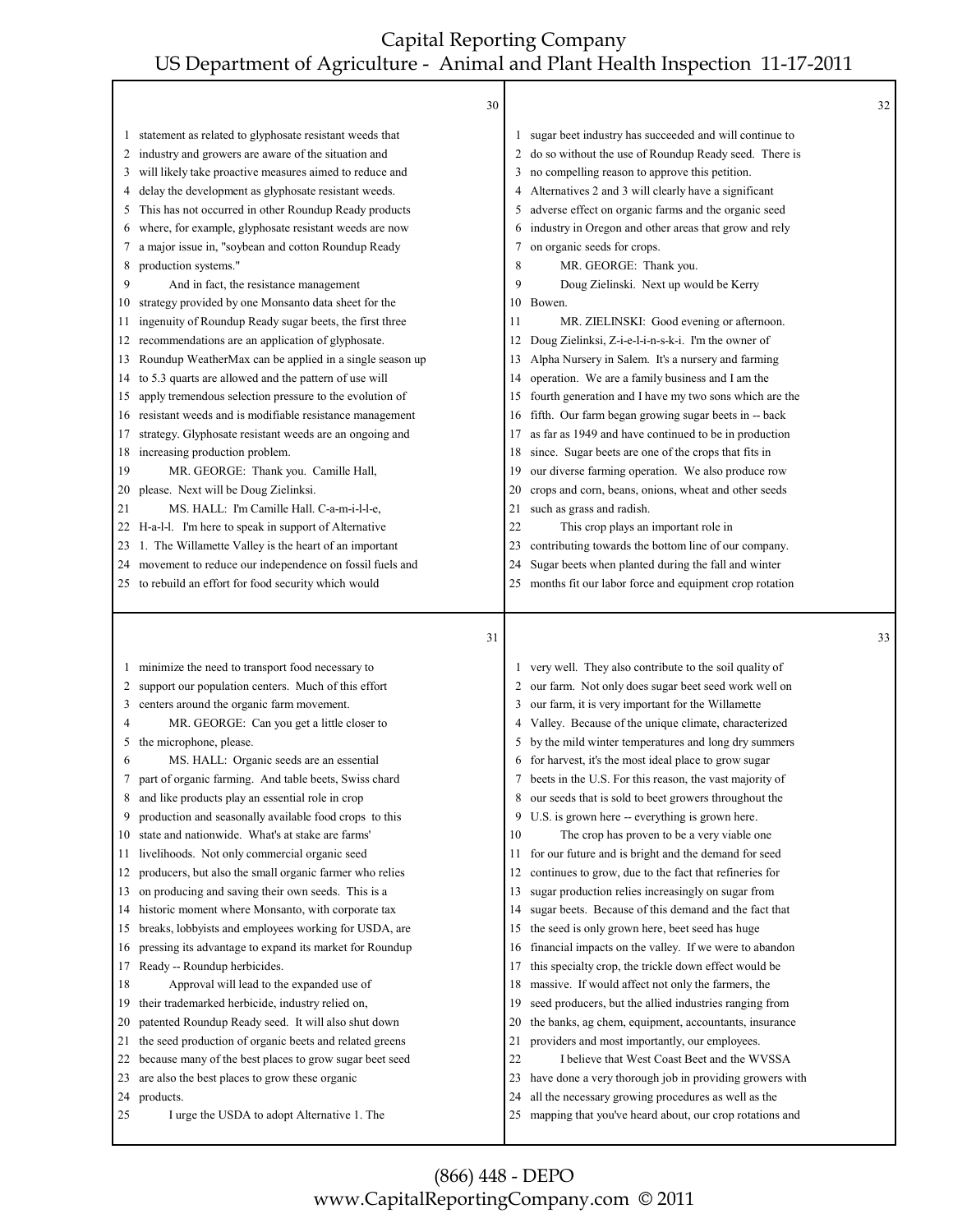|              | 34                                                                                                              |                         |                                                                                                                 | 36 |
|--------------|-----------------------------------------------------------------------------------------------------------------|-------------------------|-----------------------------------------------------------------------------------------------------------------|----|
|              | 1 recognizing our isolation distances. For decades now,                                                         |                         | 1 ineffective and very costly for growers.                                                                      |    |
| 2            | we have -- have the responsibility to work together and                                                         | $\overline{\mathbf{c}}$ | Right now, we are operating under the                                                                           |    |
| 3            | seem to work just fine protecting all species. Farms                                                            | 3                       | Monsanto agreement which already Monsanto requires                                                              |    |
| 4            | like mine in the Willamette Valley need to be to able                                                           | 4                       | certain protocols to be followed and also removes                                                               |    |
| 5.           | to continue to provide the market with the demands                                                              | 5                       | bolters out of our field. For this reason I urge --                                                             |    |
| 6            | including -- which includes sugar beet seed. While                                                              | 6                       | strongly urge for a full deregulation.                                                                          |    |
| 7            | many commodity types in crops are inconsistent as far                                                           | 7                       | I'm also Chairman of the Snake River Seed                                                                       |    |
| 8            | as the supply and demand over the years, specialty                                                              | 8                       | Committee, a position I've held for 12 years. As that                                                           |    |
| 9            | crops such as sugar beet seed have been more than                                                               | 9                       | chairman of that committee, I'm responsible to oversee                                                          |    |
| 10           | consistent in providing our farms with a steady income.                                                         | 10                      | our official trials, review the data provided by our                                                            |    |
| 11.          | would hate to have this phased out in our family                                                                | 11                      | research committee and to make recommendations to that                                                          |    |
| 12           | business because of some burdensome and unnecessary                                                             | 12                      | committee so they can make an informed decisions about                                                          |    |
|              | 13 regulations Thank you.                                                                                       | 13                      | the product we are approving. With rhizomania becoming                                                          |    |
| 14           | MR. GEORGE: Thank you.                                                                                          | 14                      | the responsibility of the seed committee to approve                                                             |    |
| 15           | Kerry Bowen and then next up will be Matt                                                                       | 15                      | varieties that are no longer in the area. As with                                                               |    |
|              | 16 Croker.                                                                                                      | 16                      | rhizomania, the seed quality is paramount to the end                                                            |    |
| 17           | MR. BOWEN: Good afternoon. Kerry Bowen, K-                                                                      | 17                      | growers. These requirements include rhizomania                                                                  |    |
| 18           | e-r-r-y, B-o-w-e-n. I'm a third generation beet                                                                 | 18                      | resistance, curly top resistance, quality of pounds of                                                          |    |
| 19           | grower. I got my start with the FFA project in the                                                              | 19                      | sugar per acre and pounds per ton.                                                                              |    |
| 20           | '70s. I currently grow 500 acres of beets, originally                                                           | 20                      | It's also our responsibility to monitor the                                                                     |    |
| 21           | for the Amalgamated Sugar Company. Now I grow for the                                                           | 21                      | beet seeds that come into the area and removes market                                                           |    |
| 22           | Snake River Sugar Company when the grower bought the                                                            | 22                      | status from varieties which do not or we don't like,                                                            |    |
| 23           | company. I also raise wheat, dry beans and alfalfa.                                                             | 23                      | such as bolters and/or chard. Currently, we have                                                                |    |
| 24           | I've raised 100 percent of my beets with                                                                        | 24                      | varieties of market status this year is poor quality or                                                         |    |
|              | 25 Roundup technology since 2008. And I still grow them                                                         | 25                      | poor rhizomania existence. For a variety to become                                                              |    |
|              |                                                                                                                 |                         |                                                                                                                 |    |
|              |                                                                                                                 |                         |                                                                                                                 |    |
|              | 35                                                                                                              |                         |                                                                                                                 | 37 |
| $\mathbf{I}$ | under a compliance agreement between the Snake River                                                            |                         | official in our trial, it took two years to get a                                                               |    |
| 2            | Sugar and the APHIS. I support proposal 2 and really                                                            |                         | 2 status and our growers are clamoring for better and                                                           |    |
| 3            | appreciate APHIS for working so hard to continue to                                                             | 3                       | newer varieties. And to help with being profitable,                                                             |    |
| 4            | allow me to use this tool. I used to have a witches                                                             | 4                       | Roundup makes a tool to assist us in this. Right now,                                                           |    |
| 5            | brew of six different chemicals in order to control the                                                         | 5                       | we have over 50 different varieties and because of the                                                          |    |
| 6            | weeds in my beet crop. Some of them within 48 hours                                                             | 6                       | competition for better varieties, they don't hang                                                               |    |
| 7            | had retrainables. I called it chemotherapy because I                                                            | 7                       | around very long. Five or six years is an old variety                                                           |    |
| 8            | took my crop to the brink of death and then revive it.                                                          | 8                       | and the ones that have been around ten years, that's a                                                          |    |
| 9            | This is the physical evidence.                                                                                  | 9                       | grandfather. Compared to wheat, which I've been                                                                 |    |
| 10           | The Roundup allows me to reduce my tillage                                                                      | 10                      | growing the same variety over 20 years, beets evolve a                                                          |    |
| 11           | and right now I'm heavy into rototilling which leaves a                                                         | 11                      |                                                                                                                 |    |
| 12           |                                                                                                                 | 12                      | lot quicker.<br>Thank you for your support and listening to                                                     |    |
| 13           | smaller carbon footprint. All these are available to                                                            |                         | 13 me.                                                                                                          |    |
| 14           | me because of Roundup. When I grow silage corn, I stay<br>away from Roundup on my corn because of a plethora of | 14                      | MR. GEORGE: Thank you.                                                                                          |    |
| 15           |                                                                                                                 | 15                      | Matt Croker followed by Bruce Ruddenklau.                                                                       |    |
| 16           | other chemicals available for weed control, thus, I<br>have less of a chance of Roundup resistant weeds. As     | 16                      | Matt Croker, please. No? Okay. Then we go to Bruce                                                              |    |
| 17           |                                                                                                                 | 17                      | Ruddenklau.                                                                                                     |    |
| 18           | with growers, we do our best to be good stewards to the<br>resources we have control over. I was the grower     |                         | MR. RUDDENKLAU: Bruce Ruddenklau, B-r-u-c-e,                                                                    |    |
| 19           |                                                                                                                 | 18<br>19                |                                                                                                                 |    |
| 20           | representative at the time rhizomania was found in our                                                          | 20                      | R-u-d-d-e-n-k-l-a-u. Good afternoon. My wife Helen                                                              |    |
| 21           | valley. I was the third grower to be diagnosed with                                                             | 21                      | and I farm at the Amity area, 50 miles north of here on                                                         |    |
|              | this virus which led me down the path that brought me                                                           |                         | the west side of the Willamette Valley. We farm around                                                          |    |
| 22           | here today. When rhizomania was diagnosed in Idaho,                                                             | 22                      | 1,000 acres on which we grow grass seed, wheat for                                                              |    |
| 23           | the Idaho Department of Ag implemented protocols for                                                            | 23                      | certified seed, clover seed, radish seed, metaphone                                                             |    |
| 24<br>25     | weed growers to follow. In a couple years those<br>protocols were abandoned and they were found to be           | 24<br>25                | seed, dried peas, sweet corn, and bush beans. We also<br>raise sugar beet seed on contract with West Coast Beet |    |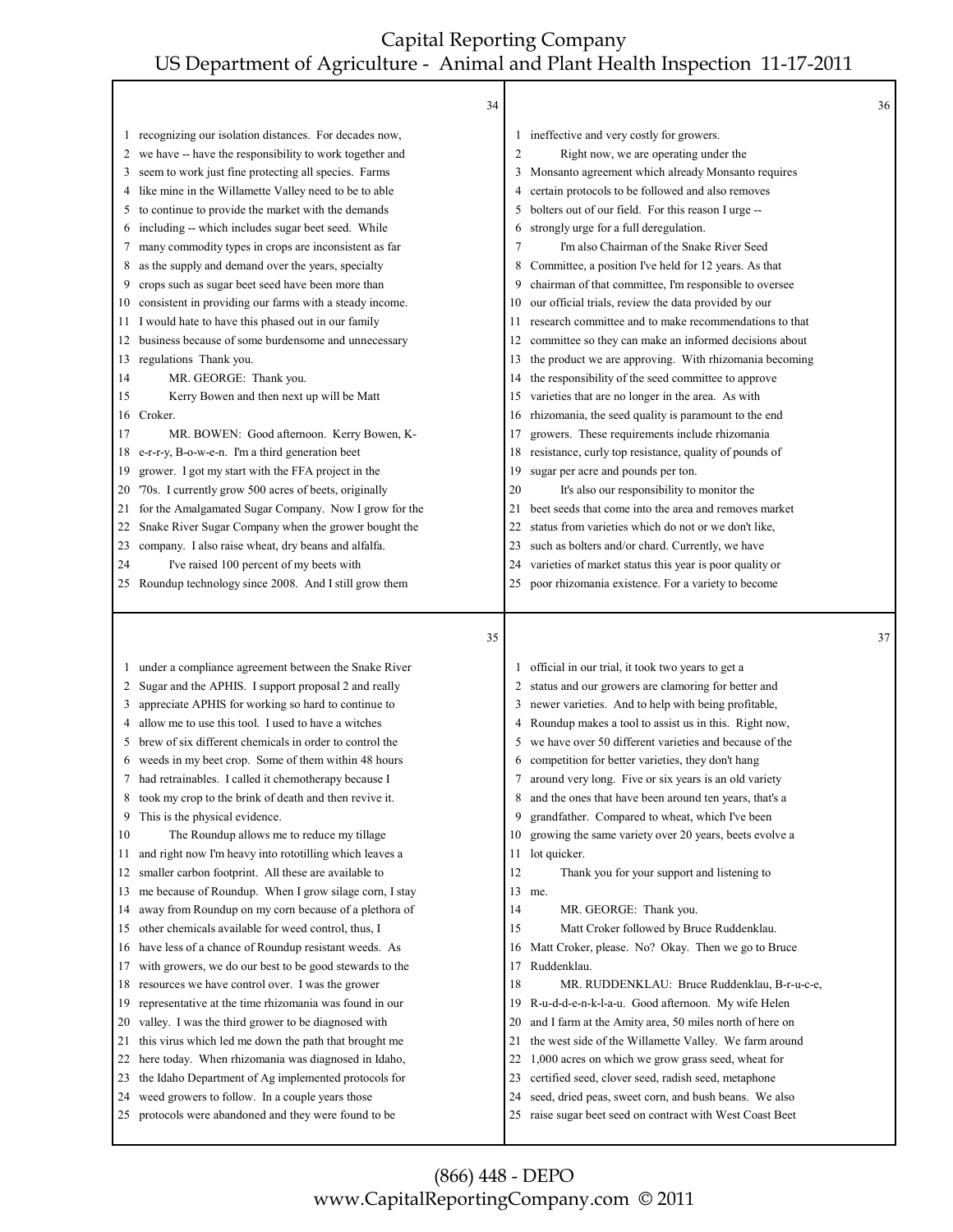┰

Г

| moving into a valuable crop.<br>Seed. It was a very lucky break for us to get five<br>1<br>1<br>acres of beet seed production in 1994, our third year<br>Finally, I'd like to say a word about West<br>2<br>2<br>Coast Beet Seed. I raise seed crops for many different<br>of farming. Since then, we've expanded our operation<br>3<br>3<br>seed companies but few in my experience offer the<br>and so has our beet seed acres and so now we annually<br>4<br>4<br>honesty and integrity that characterizes West Coast<br>raise about 40 to 50 acres of beets. The Willamette<br>5<br>5<br>Beet Seed. I'm proud to raise the sugar beet seed that<br>Valley is well known for a high quality, consistent<br>6<br>6<br>in turn another farmer uses to grow his livelihood<br>production of many seed crops. The purity of these<br>7<br>7<br>which provides tremendous value to the whole continent.<br>crops is guaranteed by the Oregon State University<br>8<br>8<br>Under the watchful eye of the reputable beet seed<br>certification system. We have to adhere to standards<br>9<br>9<br>companies in the Willamette Valley, I believe we have<br>of crop rotation, isolation distances and weed<br>10<br>10<br>tolerances. This is common practice with seed growers<br>proven we can produce this crop in a responsible<br>11<br>11 |    |
|----------------------------------------------------------------------------------------------------------------------------------------------------------------------------------------------------------------------------------------------------------------------------------------------------------------------------------------------------------------------------------------------------------------------------------------------------------------------------------------------------------------------------------------------------------------------------------------------------------------------------------------------------------------------------------------------------------------------------------------------------------------------------------------------------------------------------------------------------------------------------------------------------------------------------------------------------------------------------------------------------------------------------------------------------------------------------------------------------------------------------------------------------------------------------------------------------------------------------------------------------------------------------------------------------------------------------------------------|----|
|                                                                                                                                                                                                                                                                                                                                                                                                                                                                                                                                                                                                                                                                                                                                                                                                                                                                                                                                                                                                                                                                                                                                                                                                                                                                                                                                              |    |
|                                                                                                                                                                                                                                                                                                                                                                                                                                                                                                                                                                                                                                                                                                                                                                                                                                                                                                                                                                                                                                                                                                                                                                                                                                                                                                                                              |    |
|                                                                                                                                                                                                                                                                                                                                                                                                                                                                                                                                                                                                                                                                                                                                                                                                                                                                                                                                                                                                                                                                                                                                                                                                                                                                                                                                              |    |
|                                                                                                                                                                                                                                                                                                                                                                                                                                                                                                                                                                                                                                                                                                                                                                                                                                                                                                                                                                                                                                                                                                                                                                                                                                                                                                                                              |    |
|                                                                                                                                                                                                                                                                                                                                                                                                                                                                                                                                                                                                                                                                                                                                                                                                                                                                                                                                                                                                                                                                                                                                                                                                                                                                                                                                              |    |
|                                                                                                                                                                                                                                                                                                                                                                                                                                                                                                                                                                                                                                                                                                                                                                                                                                                                                                                                                                                                                                                                                                                                                                                                                                                                                                                                              |    |
|                                                                                                                                                                                                                                                                                                                                                                                                                                                                                                                                                                                                                                                                                                                                                                                                                                                                                                                                                                                                                                                                                                                                                                                                                                                                                                                                              |    |
|                                                                                                                                                                                                                                                                                                                                                                                                                                                                                                                                                                                                                                                                                                                                                                                                                                                                                                                                                                                                                                                                                                                                                                                                                                                                                                                                              |    |
|                                                                                                                                                                                                                                                                                                                                                                                                                                                                                                                                                                                                                                                                                                                                                                                                                                                                                                                                                                                                                                                                                                                                                                                                                                                                                                                                              |    |
|                                                                                                                                                                                                                                                                                                                                                                                                                                                                                                                                                                                                                                                                                                                                                                                                                                                                                                                                                                                                                                                                                                                                                                                                                                                                                                                                              |    |
|                                                                                                                                                                                                                                                                                                                                                                                                                                                                                                                                                                                                                                                                                                                                                                                                                                                                                                                                                                                                                                                                                                                                                                                                                                                                                                                                              |    |
| in the Willamette Valley.<br>12 manner. Thank you.<br>12                                                                                                                                                                                                                                                                                                                                                                                                                                                                                                                                                                                                                                                                                                                                                                                                                                                                                                                                                                                                                                                                                                                                                                                                                                                                                     |    |
| For crops not covered by this system, there<br>13<br>MR. GEORGE: Thank you.<br>13                                                                                                                                                                                                                                                                                                                                                                                                                                                                                                                                                                                                                                                                                                                                                                                                                                                                                                                                                                                                                                                                                                                                                                                                                                                            |    |
| is stringent protocol in place to decide how -- which<br>14<br>Clint Lindsey is next. He will be followed<br>14                                                                                                                                                                                                                                                                                                                                                                                                                                                                                                                                                                                                                                                                                                                                                                                                                                                                                                                                                                                                                                                                                                                                                                                                                              |    |
| crops to be grown where. This protocol has worked well<br>15 by John Brice.<br>15                                                                                                                                                                                                                                                                                                                                                                                                                                                                                                                                                                                                                                                                                                                                                                                                                                                                                                                                                                                                                                                                                                                                                                                                                                                            |    |
| for a number of years and resulted in uncontaminated<br>MR. LINDSEY: Good afternoon. My name is<br>16<br>16                                                                                                                                                                                                                                                                                                                                                                                                                                                                                                                                                                                                                                                                                                                                                                                                                                                                                                                                                                                                                                                                                                                                                                                                                                  |    |
| seed crops of similar types and species being produced<br>Clint Lindsey and I'm with A2R Farms Alliant Seed and<br>17<br>17                                                                                                                                                                                                                                                                                                                                                                                                                                                                                                                                                                                                                                                                                                                                                                                                                                                                                                                                                                                                                                                                                                                                                                                                                  |    |
| within one geographic area. We follow guidelines of<br>Grain. My family has been farming in the valley since<br>18<br>18                                                                                                                                                                                                                                                                                                                                                                                                                                                                                                                                                                                                                                                                                                                                                                                                                                                                                                                                                                                                                                                                                                                                                                                                                     |    |
| isolation distances, rotation schedules, cultivation<br>the '60s. We grow grass seed, oats, beans, wheat,<br>19<br>19                                                                                                                                                                                                                                                                                                                                                                                                                                                                                                                                                                                                                                                                                                                                                                                                                                                                                                                                                                                                                                                                                                                                                                                                                        |    |
| practices and herbicide use, all for the specific<br>flax, various other seed crops. Also part of a group<br>20<br>20                                                                                                                                                                                                                                                                                                                                                                                                                                                                                                                                                                                                                                                                                                                                                                                                                                                                                                                                                                                                                                                                                                                                                                                                                        |    |
| purpose of avoiding cross contamination. This is all<br>of farms that is basically set up to increase the<br>21<br>21                                                                                                                                                                                                                                                                                                                                                                                                                                                                                                                                                                                                                                                                                                                                                                                                                                                                                                                                                                                                                                                                                                                                                                                                                        |    |
| especially true for sugar beet seed. In many ways,<br>availability of staple foods, most of those grown<br>22<br>22                                                                                                                                                                                                                                                                                                                                                                                                                                                                                                                                                                                                                                                                                                                                                                                                                                                                                                                                                                                                                                                                                                                                                                                                                          |    |
| much of our cropping rotation revolves around the<br>organically.<br>23<br>23                                                                                                                                                                                                                                                                                                                                                                                                                                                                                                                                                                                                                                                                                                                                                                                                                                                                                                                                                                                                                                                                                                                                                                                                                                                                |    |
| My chief concern is that by allowing the full<br>placement of this crop. We plan four to five years out<br>24<br>24                                                                                                                                                                                                                                                                                                                                                                                                                                                                                                                                                                                                                                                                                                                                                                                                                                                                                                                                                                                                                                                                                                                                                                                                                          |    |
| 25 in order to have fields and meet isolation requirements<br>deregulation GMO quality sugar beets it will lead to a<br>25                                                                                                                                                                                                                                                                                                                                                                                                                                                                                                                                                                                                                                                                                                                                                                                                                                                                                                                                                                                                                                                                                                                                                                                                                   |    |
| 39                                                                                                                                                                                                                                                                                                                                                                                                                                                                                                                                                                                                                                                                                                                                                                                                                                                                                                                                                                                                                                                                                                                                                                                                                                                                                                                                           | 41 |
| as well as crop history and herbicide history.<br>slippery slope to allow other GMO crops in the valley.<br>1                                                                                                                                                                                                                                                                                                                                                                                                                                                                                                                                                                                                                                                                                                                                                                                                                                                                                                                                                                                                                                                                                                                                                                                                                                |    |
|                                                                                                                                                                                                                                                                                                                                                                                                                                                                                                                                                                                                                                                                                                                                                                                                                                                                                                                                                                                                                                                                                                                                                                                                                                                                                                                                              |    |
| 2<br>2                                                                                                                                                                                                                                                                                                                                                                                                                                                                                                                                                                                                                                                                                                                                                                                                                                                                                                                                                                                                                                                                                                                                                                                                                                                                                                                                       |    |
| I think sugar beets are just the first step. I find it<br>During the growing season we are careful not<br>3<br>3                                                                                                                                                                                                                                                                                                                                                                                                                                                                                                                                                                                                                                                                                                                                                                                                                                                                                                                                                                                                                                                                                                                                                                                                                             |    |
| somewhat ironic that six years ago when we applied for<br>to accidentally transfer any pollen or mature seeds out<br>4<br>4                                                                                                                                                                                                                                                                                                                                                                                                                                                                                                                                                                                                                                                                                                                                                                                                                                                                                                                                                                                                                                                                                                                                                                                                                  |    |
| a permit to grow canola, we said many of the same<br>of the field. At harvest time, we have to load our<br>things that some of my fine colleagues are saying now,<br>seed into boxes within the field boundary, again, not<br>5<br>5                                                                                                                                                                                                                                                                                                                                                                                                                                                                                                                                                                                                                                                                                                                                                                                                                                                                                                                                                                                                                                                                                                         |    |
| which is we would cover our loads. We would kill<br>to let any viable seeds escape. A whole load is<br>6<br>6                                                                                                                                                                                                                                                                                                                                                                                                                                                                                                                                                                                                                                                                                                                                                                                                                                                                                                                                                                                                                                                                                                                                                                                                                                |    |
| volunteers. We would make all provisions for cleaning<br>thoroughly topped before transport. After harvest, the<br>7<br>7                                                                                                                                                                                                                                                                                                                                                                                                                                                                                                                                                                                                                                                                                                                                                                                                                                                                                                                                                                                                                                                                                                                                                                                                                    |    |
| our equipment. We met and exceeded the ODA's<br>seeds and husks fall on the ground and are allowed to<br>8<br>8                                                                                                                                                                                                                                                                                                                                                                                                                                                                                                                                                                                                                                                                                                                                                                                                                                                                                                                                                                                                                                                                                                                                                                                                                              |    |
| requirements for approving that permit but were still<br>sprout and then killed before a new crop is planted.<br>9<br>9                                                                                                                                                                                                                                                                                                                                                                                                                                                                                                                                                                                                                                                                                                                                                                                                                                                                                                                                                                                                                                                                                                                                                                                                                      |    |
| We do not plow under any viable seeds which could then<br>denied because of the perceived threat to the vegetable<br>10<br>10                                                                                                                                                                                                                                                                                                                                                                                                                                                                                                                                                                                                                                                                                                                                                                                                                                                                                                                                                                                                                                                                                                                                                                                                                |    |
| seed industry and I respect that decision. I think it<br>sprout later on. The fields are scouted for a few<br>11<br>11                                                                                                                                                                                                                                                                                                                                                                                                                                                                                                                                                                                                                                                                                                                                                                                                                                                                                                                                                                                                                                                                                                                                                                                                                       |    |
| was ultimately the right decision. So now, we're<br>years after beets have been produced to make sure there<br>12<br>12                                                                                                                                                                                                                                                                                                                                                                                                                                                                                                                                                                                                                                                                                                                                                                                                                                                                                                                                                                                                                                                                                                                                                                                                                      |    |
| hearing the same arguments from seed growers who are<br>are no volunteer plants, and if so, they are removed.<br>13<br>13                                                                                                                                                                                                                                                                                                                                                                                                                                                                                                                                                                                                                                                                                                                                                                                                                                                                                                                                                                                                                                                                                                                                                                                                                    |    |
| saying we've been doing this responsibly for awhile but<br>Meeting this requirement is not easy, but the<br>14<br>14                                                                                                                                                                                                                                                                                                                                                                                                                                                                                                                                                                                                                                                                                                                                                                                                                                                                                                                                                                                                                                                                                                                                                                                                                         |    |
| rewards of doing so make it well worth the effort.<br>we can control these risks.<br>15<br>15                                                                                                                                                                                                                                                                                                                                                                                                                                                                                                                                                                                                                                                                                                                                                                                                                                                                                                                                                                                                                                                                                                                                                                                                                                                |    |
| We've also heard statements that are saying<br>Sugar beet seed are one of the highest returning crop<br>16<br>16                                                                                                                                                                                                                                                                                                                                                                                                                                                                                                                                                                                                                                                                                                                                                                                                                                                                                                                                                                                                                                                                                                                                                                                                                             |    |
| and in many cases, worth twice as much as wheat, corn<br>that it's almost inevitable that you will eventually<br>17<br>17                                                                                                                                                                                                                                                                                                                                                                                                                                                                                                                                                                                                                                                                                                                                                                                                                                                                                                                                                                                                                                                                                                                                                                                                                    |    |
| see GE traits in the non-GE varieties. Well, that's an<br>or grass seed. It is a very unique crop and the value<br>18<br>18                                                                                                                                                                                                                                                                                                                                                                                                                                                                                                                                                                                                                                                                                                                                                                                                                                                                                                                                                                                                                                                                                                                                                                                                                  |    |
| of it remains consistent regardless of the falling in<br>unacceptable risk to us. Why risk a whole industry,<br>19<br>19                                                                                                                                                                                                                                                                                                                                                                                                                                                                                                                                                                                                                                                                                                                                                                                                                                                                                                                                                                                                                                                                                                                                                                                                                     |    |
| Wall Street or the fluctuations in the market. Beet<br>you know. We have a very unique position here in the<br>20<br>20                                                                                                                                                                                                                                                                                                                                                                                                                                                                                                                                                                                                                                                                                                                                                                                                                                                                                                                                                                                                                                                                                                                                                                                                                      |    |
| Willamette Valley. We have a burgeoning organic seed<br>seed remains a stable, high-value crop and as husbandry<br>21<br>21                                                                                                                                                                                                                                                                                                                                                                                                                                                                                                                                                                                                                                                                                                                                                                                                                                                                                                                                                                                                                                                                                                                                                                                                                  |    |
| industry that is under direct threat from genetically<br>and harvest are done with minimal additional equipment<br>22<br>22                                                                                                                                                                                                                                                                                                                                                                                                                                                                                                                                                                                                                                                                                                                                                                                                                                                                                                                                                                                                                                                                                                                                                                                                                  |    |
| over and above what a typical seed producer would have<br>modified crops and I don't want to mortgage the future<br>23<br>23                                                                                                                                                                                                                                                                                                                                                                                                                                                                                                                                                                                                                                                                                                                                                                                                                                                                                                                                                                                                                                                                                                                                                                                                                 |    |
| on hand. There's also a great rotation for grass seed.<br>of our ability to provide organic food so that Monsanto<br>24<br>24<br>By allowing us a chance to control the grass we grow by<br>can line their pockets. Thank you.<br>25<br>25                                                                                                                                                                                                                                                                                                                                                                                                                                                                                                                                                                                                                                                                                                                                                                                                                                                                                                                                                                                                                                                                                                   |    |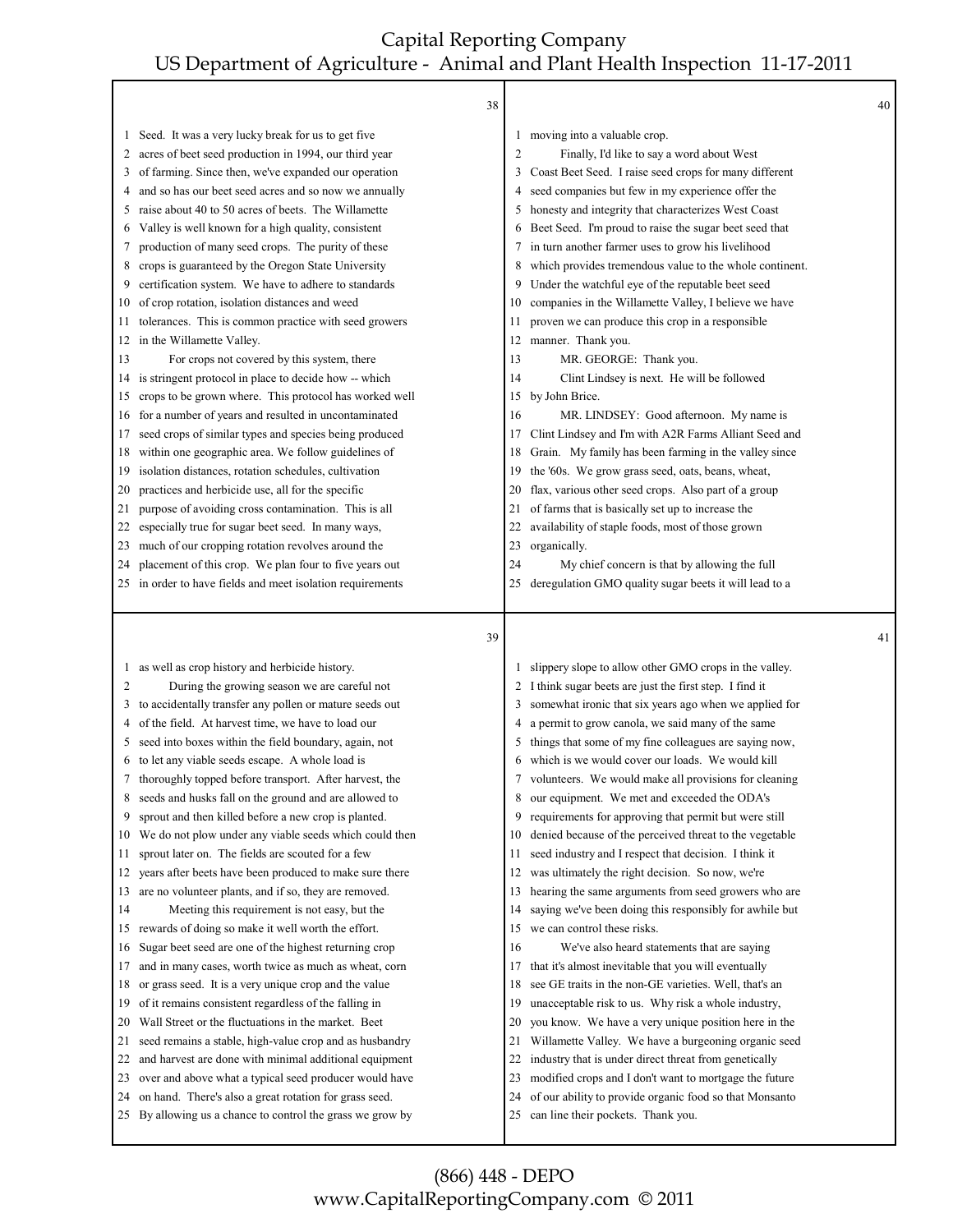|          | 42                                                                                                            |                         |                                                                                                                   | 44 |
|----------|---------------------------------------------------------------------------------------------------------------|-------------------------|-------------------------------------------------------------------------------------------------------------------|----|
| 1        | MR. GEORGE: John Brice will be followed by                                                                    |                         | about what your agency is about to decide.                                                                        |    |
| 2        | Bud Laurent.                                                                                                  | $\overline{\mathbf{c}}$ | Because of my background, I appreciate and                                                                        |    |
| 3        | MR. BRICE: Good afternoon. My name is John                                                                    | 3                       | respect the American tradition of family farming and                                                              |    |
| 4        | Brice, J-o-h-n, B-r-i-c-e. I've been a member of                                                              | 4                       | the strength of this tradition was a large reason of                                                              |    |
| 5        | several supply cooperatives and grower cooperatives and                                                       | 5                       | my wife and I choosing to settle here. It takes guts to                                                           |    |
|          | the processes over the last 43 years of my professional                                                       | 6                       | be a small farmer and there are many examples of gutsy                                                            |    |
| 7        | life. I have --                                                                                               | 7                       | people here in the Willamette Valley. Striving                                                                    |    |
| 8        | MR. GEORGE: John, can you just get a little                                                                   | 8                       | successfully to compete with corporate agriculture by                                                             |    |
| 9        | closer to the microphone, please. That's great.                                                               | 9                       | using the tools made at the bedrock of American                                                                   |    |
| 10       | Thanks so much.                                                                                               | 10                      | farmers. Intelligence, commitment, innovation, market                                                             |    |
| 11       | MR. BRICE: I have served on boards of                                                                         | -14                     | demand and sheer hard work. However, the tradition has                                                            |    |
| 12       | directors for Eugene Farmers Supply Co-op and Agropac.                                                        | 12                      | been under attack for decades now and these family                                                                |    |
| 13.      | I have grown crops for numerous processors including                                                          | 13                      | farms are consistently replaced with corporate                                                                    |    |
| 14       | Beta-Seed. I am a second generation farmer in a family                                                        | 14                      | agribusinesses besides something viable and valuable is                                                           |    |
| 15       | that has operated here for over 60 years. We farm                                                             | 15                      | being lost to the fabric of America. The impending                                                                |    |
| 16       | approximately 700 acres and raise wheat, green beans,                                                         | 16                      | decision at the heart of this hearing may have little                                                             |    |
| 17       | sweet corn, peppermint, radish seed as well as sugar                                                          | 17                      | to do to impede that trend should you forbid the use of                                                           |    |
| 18       | beet seed. We have been raising sugar beets for at                                                            | 18                      | wholesale Roundup sugar beets in the Willamette Valley,                                                           |    |
| 19       | least 35 years. Our operation employs five full-time                                                          | 19                      | but should you find in favor of further corporatization                                                           |    |
| 20       | persons and many seasonal workers. Most of our                                                                | 20                      | of the sugar beet industry, you will constitute another                                                           |    |
| 21       | rotational crops require us to follow up with thorough                                                        | 21                      | nail in the coffin of the American small farmer.                                                                  |    |
| 22       | measures to minimize volunteers going forward and                                                             | 22                      | I'd like to briefly list a few things that I                                                                      |    |
| 23       | eradicate what few survive these efforts before they                                                          | 23                      | think we should all be concerned about. First, the                                                                |    |
| 24       | mature. Most of our companion crops -- companion crop                                                         | 24                      | affects of imposed isolation zones. In order to                                                                   |    |
| 25       | customers don't want sugar beets growing in their                                                             | 25                      | protect against genetic cross fertilization caused by                                                             |    |
|          |                                                                                                               |                         |                                                                                                                   |    |
|          | 43                                                                                                            |                         |                                                                                                                   | 45 |
| 1        |                                                                                                               |                         |                                                                                                                   |    |
| 2        | fields. If we are not allowed to continue to grow                                                             |                         | winds, is up to six miles isolation zone, if I'm                                                                  |    |
| 3        | sugar beets, Roundup Ready sugar beets, it would have a<br>significant negative financial impact as well as   | 3                       | understanding it correctly, has been recommended under<br>one scenario to provide adequate protection to non-GMO  |    |
| 4        | seriously complicating our rotations with other crops.                                                        | 4                       | crops from contamination by GMO crops. The corporate                                                              |    |
| 5        | It seems to us that not being able to grow                                                                    | 5                       | sugar beet industry has apparently complained about the                                                           |    |
| 6        | Roundup Ready sugar beets would greatly hinder                                                                | 6                       | size of the zone and it has proposed a reduction to at                                                            |    |
| 7        | production of the crop as many of the other chemistries                                                       | 7                       | least a three-mile radius and not farther, thereby                                                                |    |
| 8        | are either unavailable or have lost efficacy. It also                                                         | 8                       | further reducing the statistical protection assumed the                                                           |    |
| 9        | seems that permanent regulation is not needed as it is                                                        | 9                       | surrounding agriculture.                                                                                          |    |
| 10       | not seem to be -- there does not seem to be any                                                               | 10                      | My questions of you are, is this zone placed                                                                      |    |
| 11       | evidence of cross pollination having really been shown                                                        | 11                      | only on the sugar beet land in question, and if so,                                                               |    |
| 12       | to be a problem. Therefore, we support full                                                                   | 12                      | what will the non-sugar beet zone be used for? Have                                                               |    |
| 13       | deregulation of sugar beets.                                                                                  | 13                      | you counted the total isolation zones for the                                                                     |    |
| 14       | MR. GEORGE: Thank you.                                                                                        | 14                      | Willamette Valley and what the impact on agriculture                                                              |    |
| 15       | Bud Laurent. He will be followed by Katy                                                                      | 15                      | in the regional economy will be? Or will some or all                                                              |    |
| 16       | Stokes.                                                                                                       | 16                      | of this zone be in place on neighboring properties                                                                |    |
| 17       | MR. LAURENT: Thank you. My name is Bud                                                                        | 17                      | thereby leading to loss of use by farmers operating                                                               |    |
| 18       | Laurent, B-u-d, L-a-u-r-e-n-t. I'm a resident of the                                                          | 18                      | under or relying on organic guidelines. If the latter                                                             |    |
| 19       | Willamette Valley just a few miles from here, about                                                           | 19                      | is true to any extent, are you not concerned about the                                                            |    |
| 20       | three miles to the east of the Willamette River. My                                                           | 20                      | impact of the unrelying, unAmericanism of this                                                                    |    |
| 21       | neighborhood is surrounded by, at the moment, grass                                                           | 21                      | monopolicy practice and the defamation of life, liberty                                                           |    |
| 22       | seed farms which we greatly enjoy. While I was raised                                                         | 22                      | and the pursuit of happiness to every farmer?                                                                     |    |
| 23       | in an agricultural family, I am not a farmer. I have                                                          | 23                      | Another concern, the right of consumers to                                                                        |    |
| 24<br>25 | no direct economic connection to agriculture. So I<br>appear here today as just an American citizen concerned | 24<br>25                | know what kind of food they're eating. America's sugar<br>beets are strictly grown, as I understand, for the U.S. |    |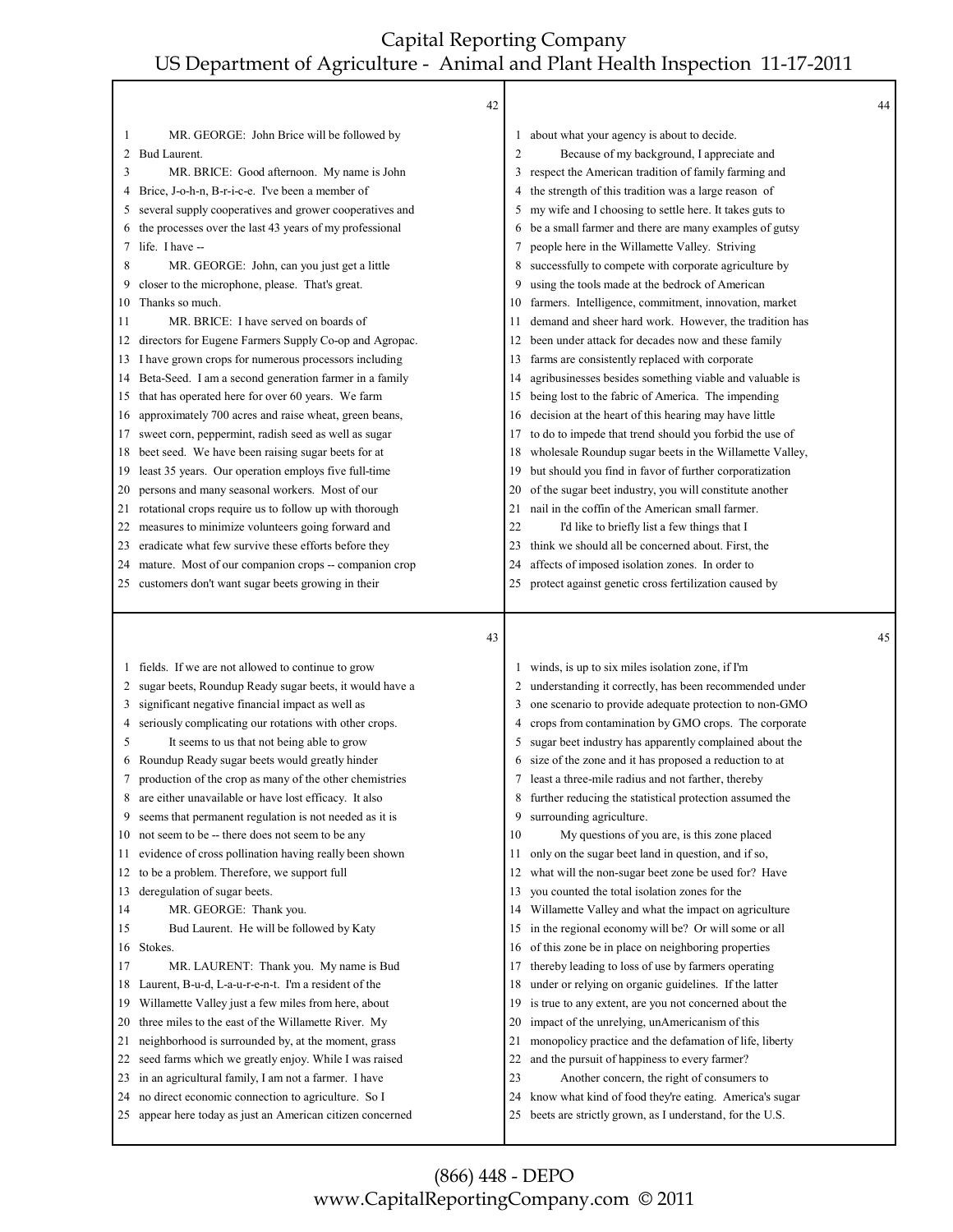Г

|              | 46                                                                                                        |                |                                                                                                            | 48 |
|--------------|-----------------------------------------------------------------------------------------------------------|----------------|------------------------------------------------------------------------------------------------------------|----|
| $\mathbf{I}$ | market and mainly purchased by the Processed Food Can                                                     | 1              | chooses to eat.                                                                                            |    |
| 2            | Administration. They are not exported because most                                                        | $\overline{2}$ | I can only hope and pray that this agency                                                                  |    |
| 3            | foreign markets restrict importation of engineered food                                                   | 3              | will prove the skeptics wrong by coming to the decision                                                    |    |
| 4            | products. The American sugar beet lobbyists have                                                          | 4              | that favor small farmers over corporations and a long                                                      |    |
| 5            | vigorously opposed labeling legislation that would                                                        |                | view over the short term. Thank you.                                                                       |    |
| 6            | require identification of GMO ingredients. All less                                                       | 6              | MR. GEORGE: Katy Stokes is next. She'll be                                                                 |    |
| 7            | corporate controlled countries are adopting such                                                          | 7              | followed by Sabrina Siegel.                                                                                |    |
| 8            | legislation.                                                                                              | 8              | MS. STOKES: Hello, I'm Katy Stokes. K-a-t-y,                                                               |    |
| 9            | This industry resistance can only succeed for                                                             | 9              | S-t-o-k-e-s. Okay. It's unusual for me to come and                                                         |    |
| 10           | so long before American consumers prevail in                                                              | 10             | speak in public and I'm here to say that I encourage                                                       |    |
| 11           | establishing the right to know what they are putting in                                                   | 11             | stronger regulations in the sugar beet industry. I                                                         |    |
| 12           | their mouths and bodies. When that happens, products                                                      | 12             | think that everyone here is sincere in believing that                                                      |    |
| 13           | made with the American GMO sugar beets will be at a                                                       | 13             | they will do the best job they can. Accidents happen                                                       |    |
| 14           | decided competitive disadvantage with the intended                                                        | 14             | and this is such a wonderful growing area. I've lived                                                      |    |
| 15           | destructive consequences to the Willamette Valley                                                         | 15             | in Benton County for 40 years. I'm a small farmer and                                                      |    |
| 16           | agricultural economy. Had you included this in your                                                       | 16             | a seed grower myself. If the accident happens, it can't                                                    |    |
| 17           | deliberated thinking? Are you fully prepared to let                                                       | 17             | be turned around. To have contamination of the GMO's                                                       |    |
| 18           | the genie out of the bottle?                                                                              | 18             | that this valley is already producing is very, very                                                        |    |
| 19           | Third, the impacts of the increased use of                                                                | 19             | dangerous and I feel very nervous about it.                                                                |    |
| 20           | Roundup. There's increasing evidence that the use of                                                      | 20             | It's also a historic time not just for                                                                     |    |
| 21           | Roundup has undesirable side effects on wildlife,                                                         | 21             | agriculture but also in our country, economically,                                                         |    |
| 22           | positive in the surfactant carriers rather than the                                                       | 22             | people are saying no to big corporations and saying                                                        |    |
| 23           | glyphosate itself. There is also growing body of                                                          | 23             | that money is not the most important thing. The                                                            |    |
| 24           | research on the adaptability of target wheat species                                                      | 24             | economy is not the most important thing and the bigger                                                     |    |
| 25           | and developing resistance to Roundup. It's not                                                            | 25             | corporations set a lot of rules. Monsanto has not been                                                     |    |
|              |                                                                                                           |                |                                                                                                            |    |
|              |                                                                                                           |                |                                                                                                            |    |
|              | 47                                                                                                        |                |                                                                                                            | 49 |
|              |                                                                                                           |                |                                                                                                            |    |
| $\perp$      | difficult to imagine what the result of an increasing                                                     | 1              | very generous in testing whether this food is harmful                                                      |    |
| 2            | reliance on herbicides like Roundup will be to the                                                        |                | for us so I think it's also not very democratic.                                                           |    |
| 3            | development of Frankenweeds as an unintended                                                              |                | 3 Herbicides even in the nutritious crop, people are                                                       |    |
| 4            | consequence. If you want corollary evidence in another                                                    | 4              | saying they can't grow genetically modified sugar                                                          |    |
| 5            | arena, look no further than the overuse of antibiotics                                                    | 5              | beets. They might grow other things. Maybe they would                                                      |    |
| 6            | in whole human and agricultural applications.                                                             | 6              | grow local food for Benton County for Oregon. I feel                                                       |    |
| 7            | My final concern, for now, is that this                                                                   | 7              | like that would be a much more healthy and wonderful                                                       |    |
| 8            | hearing has been advertised as being already decided.                                                     |                | 8 use of our beautiful valley. Thank you.                                                                  |    |
| 9            | A slam dunk for the sugar beet industry and that the                                                      | 9              | MR. GEORGE: Sabrina Siegel followed by Teri                                                                |    |
| 10           | decision from this hearing will be a decision made                                                        |                | 10 Burns.                                                                                                  |    |
| 11           | years ago except for the convenience of the U.S.                                                          | 11             | MS. SIEGEL: Hello, Sabrina Siegel, S-a-b-r-                                                                |    |
| 12           | District Court decision calling on the                                                                    | 12             | i-n-a, S-i-e-g-e-l, from GMO-Free Eugene. First of all,                                                    |    |
| 13           | Department of Agriculture to reconsider its                                                               | 13             | I'd just like -- I just want to say what about growing                                                     |    |
| 14           | approval of GMO products. Your agency should know as                                                      | 14             | organically and without chemicals and hearing all these                                                    |    |
| 15           | well as anybody in this room, we all read the same                                                        | 15             | chemical nightmare stories, anyway.                                                                        |    |
| 16           | papers after all, that the trust of the American public                                                   | 16             | We reject the deregulation of GM sugar beets                                                               |    |
| 17           | in its government is at an all-time low. One of the                                                       | 17             | as well as partial deregulation in the U.S. We don't                                                       |    |
| 18           | primary reasons for this is that Americans, from tea                                                      | 18             | want GMO sugar beets or any GMO crops. The Willamette                                                      |    |
| 19           | partiers to occupiers, feel as though their basic                                                         | 19             | Valley is recognized as a major center for seed                                                            |    |
| 20           | efforts have been abandoned by those who represent them                                                   | 20             | production around the world and is one of the most                                                         |    |
| 21           | and that mega-corporations are taking over the basic                                                      | 21             | agriculturally productive areas in the country. GMO                                                        |    |
| 22           | decisions of daily life: Earning a livelihood,                                                            | 22             | crops threaten this distinction as well as the                                                             |    |
| 23           | protecting one's family, enjoying basic health and                                                        | 23             | livelihood of those who work within our agriculture                                                        |    |
| 24<br>25     | having the right to make one of the most personal,<br>intimate and fundamental decisions of all, what one | 24<br>25       | industry. Pollen from GM crops cannot be contained.<br>As such, the farmers of our valley live in constant |    |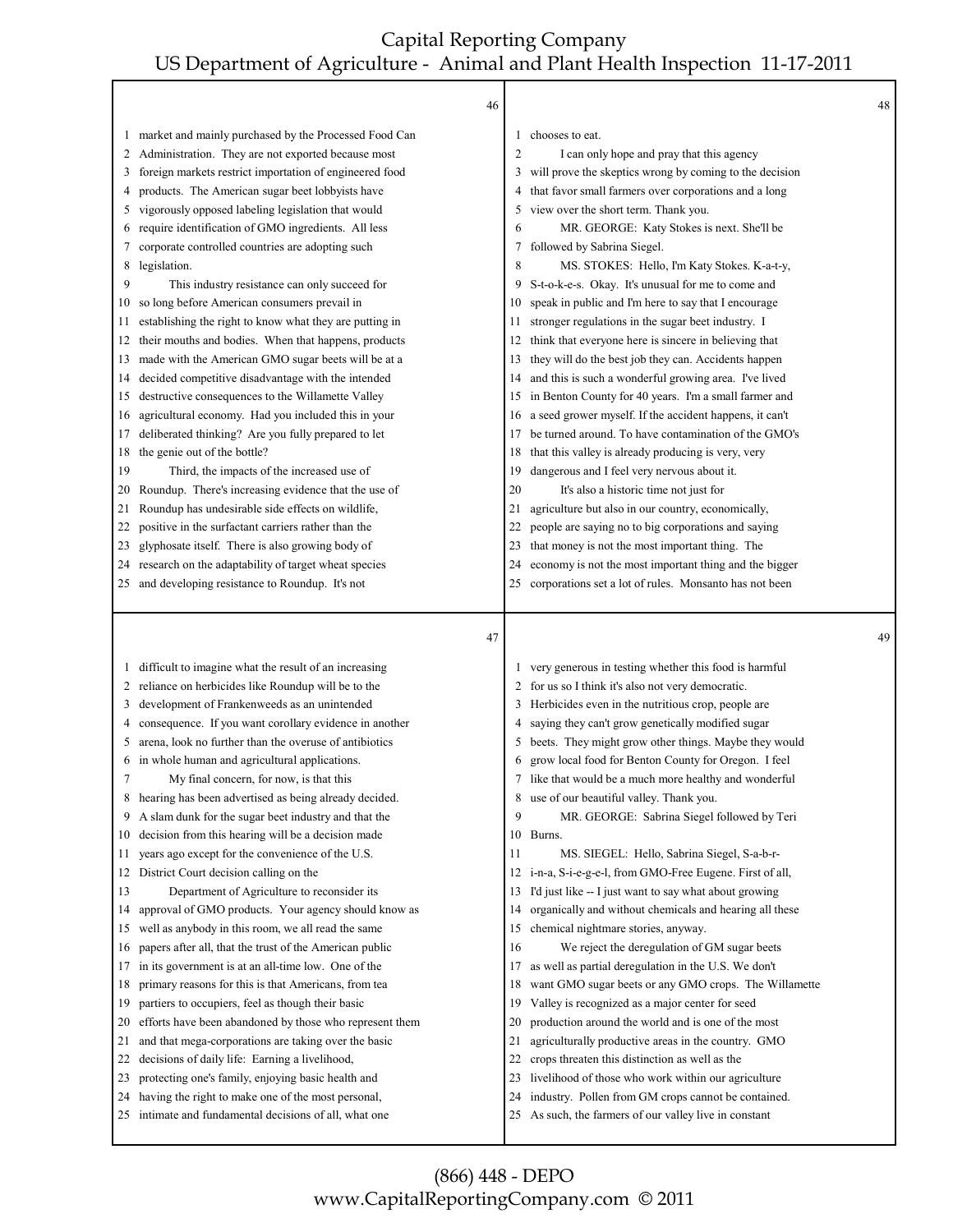|          | 50                                                                                                         |          |                                                                                                               | 52 |
|----------|------------------------------------------------------------------------------------------------------------|----------|---------------------------------------------------------------------------------------------------------------|----|
| 1        | fear that their livelihoods will be stripped of them by                                                    |          | they can't even produce as much food as convention and                                                        |    |
| 2        | genetic contamination. These farmers support                                                               | 2        | organic farming methods. They're a step back in                                                               |    |
| 3        | themselves and their families and the local community                                                      | 3        | agriculture masked within this misleading rhetoric of                                                         |    |
| 4        | by producing non-transgenic seeds and crops for a                                                          |          | the industry sales pitch of presupposed advancement                                                           |    |
| 5        | diverse range of customers. Their products become -- if                                                    | 5        | which is based upon no credible scientific data. They                                                         |    |
| 6        | their products become contaminated, they lose those                                                        | 6        | are of a financial benefit to these corporations only,                                                        |    |
| 7        | clients who will search elsewhere for -- for these                                                         | 7        | to the biotech corporations. While the farmer, the                                                            |    |
| 8        | products.                                                                                                  | 8        | environment, the consumer and all else suffer great                                                           |    |
| 9        | These farmers were once freely able to                                                                     | 9        | loss.                                                                                                         |    |
| 10       | provide. Since sugar beets are wind pollinated and                                                         | 10       | Every independent explanation of the                                                                          |    |
| 11       | easily crossed with vegetable relatives, the prospect                                                      | 11       | purported benefits of these products have found them to                                                       |    |
| 12       | of coexistence between GM crops and the conventional                                                       | 12       | be lacking in every way. This technology is in the                                                            |    |
| 13       | crops is a total impossibility. The pollen from beets                                                      | 13       | infant stages of development. Its safety has not been                                                         |    |
| 14       | has been shown to travel upward of 12 miles. Given                                                         | 14       | tested. Once it is released, it cannot be mitigated.                                                          |    |
| 15       | there is no relative distance that can isolate these                                                       | 15       | It places a direct threat upon our pre-existing                                                               |    |
| 16       | crops from conventional crops in the open environment.                                                     | 16       | agricultural infrastructure and it presents not a                                                             |    |
| 17       | With the highly concentrated seed and vegetable                                                            | 17       | single, independently verified gain for our economic --                                                       |    |
| 18       | production found in the Willamette Valley, this becomes                                                    | 18       | for our economy or food security. In addition, it has                                                         |    |
| 19       | even more unrealistic. Due to this, the current USDA                                                       | 19       | been shown in --                                                                                              |    |
| 20       | requirements of the four or six mile isolation distance                                                    | 20       | MS. STANKIEWICZ-GABEL: Your time is up.                                                                       |    |
| 21       | between transgenic and conventional beets is not only                                                      | 21       | MS. SIEGEL -- several peer-viewed studies to                                                                  |    |
| 22       | insufficient, but callow and irresponsible.                                                                | 22       | be a danger to human and animal health.                                                                       |    |
| 23       | The proposed deregulation is not only a                                                                    | 23       | MR. GEORGE: I'm sorry. Time's up.                                                                             |    |
| 24       | direct threat to the livelihoods of Oregon farmers, but                                                    | 24       | MS. SIEGEL: It is time that the USDA join                                                                     |    |
|          | 25 it spells inevitable end of our illustrious                                                             | 25       | the many concerned countries of the world in taking                                                           |    |
|          |                                                                                                            |          |                                                                                                               |    |
|          |                                                                                                            |          |                                                                                                               |    |
|          | 51                                                                                                         |          |                                                                                                               | 53 |
|          |                                                                                                            |          |                                                                                                               |    |
| 1<br>2   | livelihoods, illustrious and vibrant commercial and                                                        | 2        | 1 responsible and legally accountable action --                                                               |    |
| 3        | organic farming industry. After all, many of the                                                           | 3        | MR. GEORGE: Ms. Siegel, your time is up.                                                                      |    |
| 4        | countries that our state exports food crops to simply                                                      | 4        | MS. SIEGEL: -- and apply the precautionary<br>principle --                                                    |    |
| 5        | do not accept GMO crops, you know, like the Asian<br>countries that we export to.                          | 5        | MR. GEORGE: Ms. Siegel, excuse me.                                                                            |    |
| 6        | In addition to the issue of the threat to our                                                              | 6        | MS. SIEGEL: -- to GM products in the U.S.                                                                     |    |
|          | food is -- in addition to the issue of the threat to                                                       | 7        | Thank you. I'm sorry.                                                                                         |    |
| 8        | our food sovereignty, safety and security through this                                                     | 8        | MR. GEORGE: Thank you.                                                                                        |    |
| 9        | reckless deregulation of GM crops, our concerns raised                                                     | 9        | MS. SIEGEL: Forgive me.                                                                                       |    |
| 10       | by the use of glyphosate that is associated with                                                           | 10       | MR. GEORGE: We have to enforce this five-                                                                     |    |
| 11       | Roundup Ready sugar beets and other GM crops.                                                              | 11       | minute rule so that everyone will have an opportunity                                                         |    |
| 12       | According to the UDSA's own data, glyphosate usage has                                                     | 12       | to speak. We're here to take your public comments as                                                          |    |
| 13       | increased since the introduction of GM crops in the                                                        | 13       | well as show respect for everyone's point of view and                                                         |    |
| 14       | United States. Its overuse of glyphosate is not only -                                                     | 14       | we want to make sure that everyone has a chance to make                                                       |    |
| 15       | - not only degrades the quality of our soils and                                                           | 15       | their point.                                                                                                  |    |
| 16       | threatens public health in the form of lymphoma and                                                        | 16       | Next up is Teri Burns and she'll be followed                                                                  |    |
| 17       | other health dangers, but aids in the creation of                                                          | 17       | by John Perdue.                                                                                               |    |
| 18       | highly, herbicide-resistant weeds that are becoming an                                                     | 18       | MS. BURNS: Hello, Teri Burns, T-e-r-i, B-u-                                                                   |    |
| 19       | agricultural epidemic here. These thicker weeds force                                                      | 19       | r-n-s. I'm with GMO-Free Eugene. And we greatly                                                               |    |
| 20       | farmers to pull them by hand or use toxic cocktails of                                                     | 20       | oppose the deregulation of genetically modified Roundup                                                       |    |
| 21       | multiple chemicals to eradicate them.                                                                      | 21       | Ready sugar beets in the U.S. and specifically, here,                                                         |    |
| 22       | Deregulation as well as partial deregulation                                                               | 22       | in our state of Oregon.                                                                                       |    |
| 23       | threatens our land and crops for absolutely no                                                             | 23       | The Willamette Valley is recognized as the                                                                    |    |
| 24<br>25 | reasonable gain. GM crops have not only failed to<br>reach the yields promised by biotechonolgy firms, but | 24<br>25 | center of seed production and is known for its organic<br>seed production for the world. GM sugar beets would |    |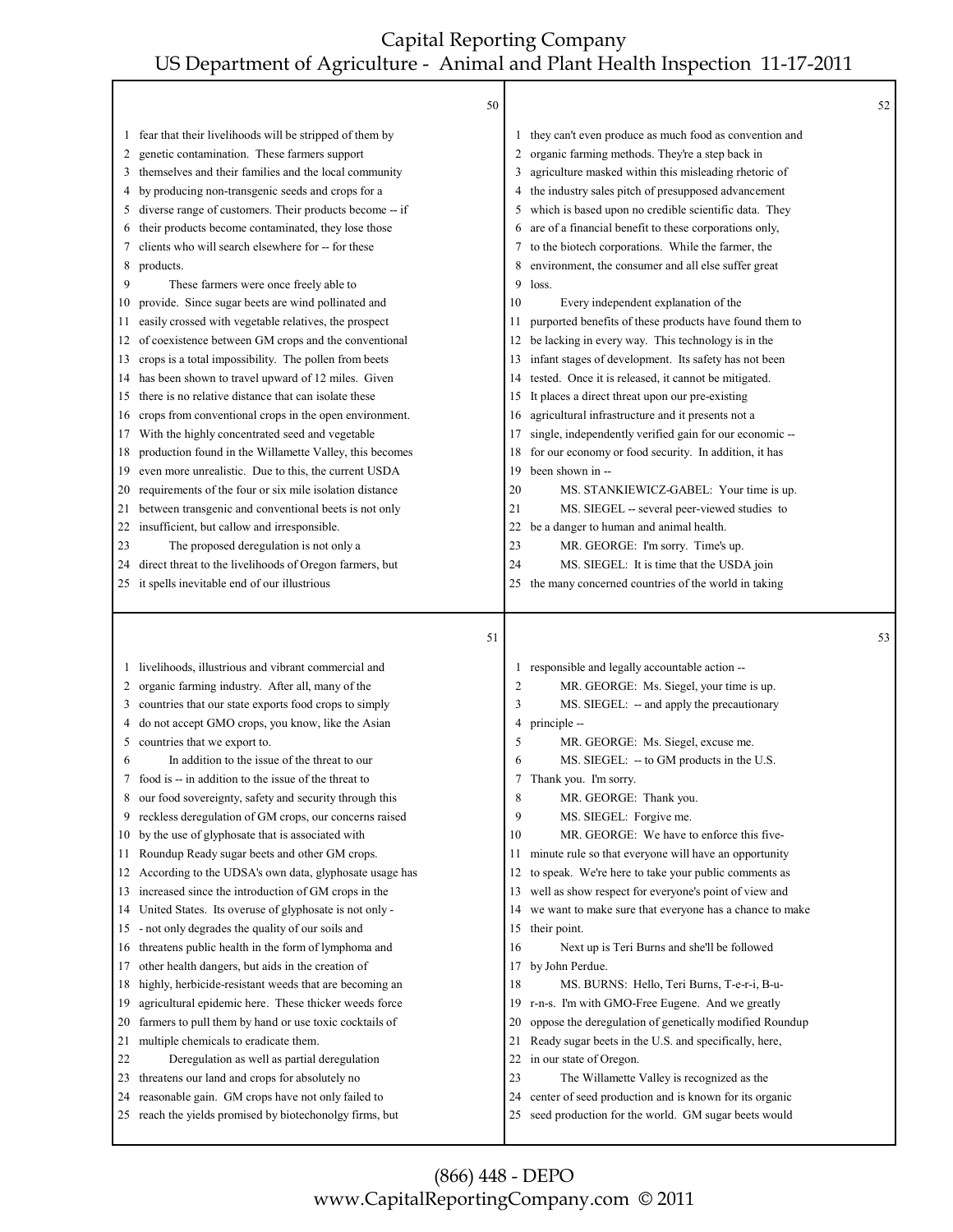|         | 54                                                                                                       |    |                                                                                                             | 56 |
|---------|----------------------------------------------------------------------------------------------------------|----|-------------------------------------------------------------------------------------------------------------|----|
| 1       | greatly destroy that recognition for Oregon.                                                             |    | food and we also raise sugar beets. We've been raising                                                      |    |
| 2       | Genetically modified sugar beets would threaten                                                          |    | sugar beets for 27 years and we've raised sugar beets                                                       |    |
| 3       | Oregon's conventional and organic sugar beets, organic                                                   | 3  | in the same farm as we raise table beets. One is a                                                          |    |
| 4       | chard and table beet crop as GM sugar beets cross                                                        | 4  | weed to the other. We control them. We make sure that                                                       |    |
| 5       | pollinate with related crops. Because GM sugar beets                                                     | 5  | they're not in the crops that they're not supposed to                                                       |    |
| 6       | are wind pollinated, contamination of these crops would                                                  | 6  | be because they become weed to the other crops.                                                             |    |
| 7       | be inevitable as coexistence between genetically                                                         | 7  | Canneries would not accept a sugar beet seed in their                                                       |    |
| 8       | modified crops and natural crops is virtually                                                            | 8  | crop. Neither would the sugar beet industry want table                                                      |    |
| 9       | impossible and we're seeing that already, here, in the                                                   | 9  | beet seed in their crop. Sometimes our fears of the                                                         |    |
| 10      | Willamette Valley.                                                                                       | 10 | unknown are our biggest problems. And we've been                                                            |    |
| 11      | This would threaten Oregon's 27 million                                                                  | 11 | genetically modifying seeds for probably 50 years or                                                        |    |
| 12      | dollar speciality seed industry, specifically our                                                        | 12 | better. They're called hybrids and because it's done in                                                     |    |
| 13      | organic seed industry. In addition to the grave                                                          | 13 | a test tube and we fear that, we are afraid of it but                                                       |    |
| 14      | economic impact of our market loss on farmers and                                                        | 14 | the truth of the matter is, is that when I was young,                                                       |    |
| 15      | ultimately our state, as many countries in the world                                                     | 15 | by the turn of the century, they told us there wasn't                                                       |    |
| 16      | including major importers of sugar beets, require                                                        | 16 | going to be enough food to go around. And because of                                                        |    |
| 17      | labeling or have bans on genetically modified                                                            | 17 | research from great universities like Oregon State, we                                                      |    |
| 18      | organisms.                                                                                               | 18 | have increased our food production and have safer food                                                      |    |
| 19      | In addition to this is the environmental                                                                 | 19 | supply than we've had ever.                                                                                 |    |
| 20      | concern of added and excessive chemical spraying                                                         | 20 | And so, you know, I urge the USDA to                                                                        |    |
| 21      | associated with genetically modified crops. Again,                                                       | 21 | deregulate the regulations they have on GMO products                                                        |    |
| 22      | according to the USDA's own data, glyphosate usage, the                                                  | 22 | right now, because we've raised sugar beets all these                                                       |    |
| 23      | main ingredient in Roundup has increased, not decreased                                                  | 23 | years and never had cross pollination problems. These                                                       |    |
| 24      | since the introduction of GM crops in our country. And                                                   | 24 | gentlemen that have talked about the seed qualities and                                                     |    |
| 25      | with that, has come the creation of super weeds which                                                    | 25 | stuff, if they had cross pollinated sugar beets they                                                        |    |
|         |                                                                                                          |    |                                                                                                             |    |
|         | 55                                                                                                       |    |                                                                                                             | 57 |
| $\perp$ |                                                                                                          |    |                                                                                                             |    |
| 2       | is a growing epidemic here in America. The weeds, with                                                   |    | would not accept that seed. They have very high and                                                         |    |
| 3       | nature's help, have developed a resistance to<br>glyphosate and many GM crop farmers have resulted to    | 3  | strict standards and as growers we adhere to those                                                          |    |
| 4       | pulling these super weeds by hand or having to use                                                       | 4  | strict standards and we keep our equipment clean and we<br>keep our fields clean and I just encourage       |    |
| 5       | cocktails of multiple chemicals.                                                                         | 5  | understanding here that we can all work together in                                                         |    |
| 6       | Next, the biotech industry will be                                                                       | 6  | this valley. Thank you.                                                                                     |    |
| 7       | introducing even deadlier and more hazardous chemicals                                                   | 7  | MR. GEORGE: Thank you.                                                                                      |    |
| 8       | to be used with their genetically modified crops such                                                    | 8  | Bill Mansour who will be followed by Kristie                                                                |    |
| 9       | as diconda and 2, 4-D a major ingredient in Agent                                                        | 9  | Steele.                                                                                                     |    |
| 10      | Orange. The affects of being exposed to these                                                            | 10 | MR. MANSOUR: Good afternoon. My name is                                                                     |    |
| 11      | chemicals include birth defects, an increase in certain                                                  | 11 | Bill Mansour. It's spelled like man sour, M-a-n-s-o-u-                                                      |    |
| 12      | cancers, including non-Hodgkins lymphoma and even                                                        |    | 12 r. The comments that I'm going to make this afternoon                                                    |    |
| 13      | death. Genetically modified sugar beets or any GM                                                        | 13 | are mine because I'm an emeritus professor, I don't                                                         |    |
| 14      | crops are not right for Oregon. They represent, and if                                                   | 14 | speak for Oregon State University. I believe that the                                                       |    |
| 15      | allowed, will definitely present negative economic                                                       | 15 | production of                                                                                               |    |
| 16      | impact, a loss in market share and a direct hit to our                                                   | 16 | Roundup Ready sugar beets for seed should be                                                                |    |
| 17      | farmers and their choice of what they want to grow, our                                                  | 17 | allowed in the Willamette Valley as the instance of                                                         |    |
| 18      | state's resources, our food sovereignty and security,                                                    | 18 | deregulation by the U.S. Department of Agriculture in                                                       |    |
| 19      | and our basic right to choose what we eat. Thank you.                                                    | 19 | 2005. I provide the following comments:                                                                     |    |
| 20      | MR. GEORGE: John Perdue and the next speaker                                                             | 20 | Regarding production aspects of Roundup Ready                                                               |    |
| 21      | will be Bill Mansour.                                                                                    | 21 | sugar beet seed as related to the safety from                                                               |    |
| 22      | MR. PERDUE: Good afternoon. My name is John                                                              | 22 | contamination of organically produced seed crops                                                            |    |
| 23      | Perdue, J-o-h-n, P-e-r-d-u-e. I farm 700 acres here in                                                   | 23 | although the question of human safety comes in,                                                             |    |
| 24      | the Willamette Valley. We raise bush beans, sweet<br>corn, table beets, pumpkin seeds, pumpkins for baby | 24 | genetically modified crops is not an issue in these<br>comments. There's no credible evidence of biological |    |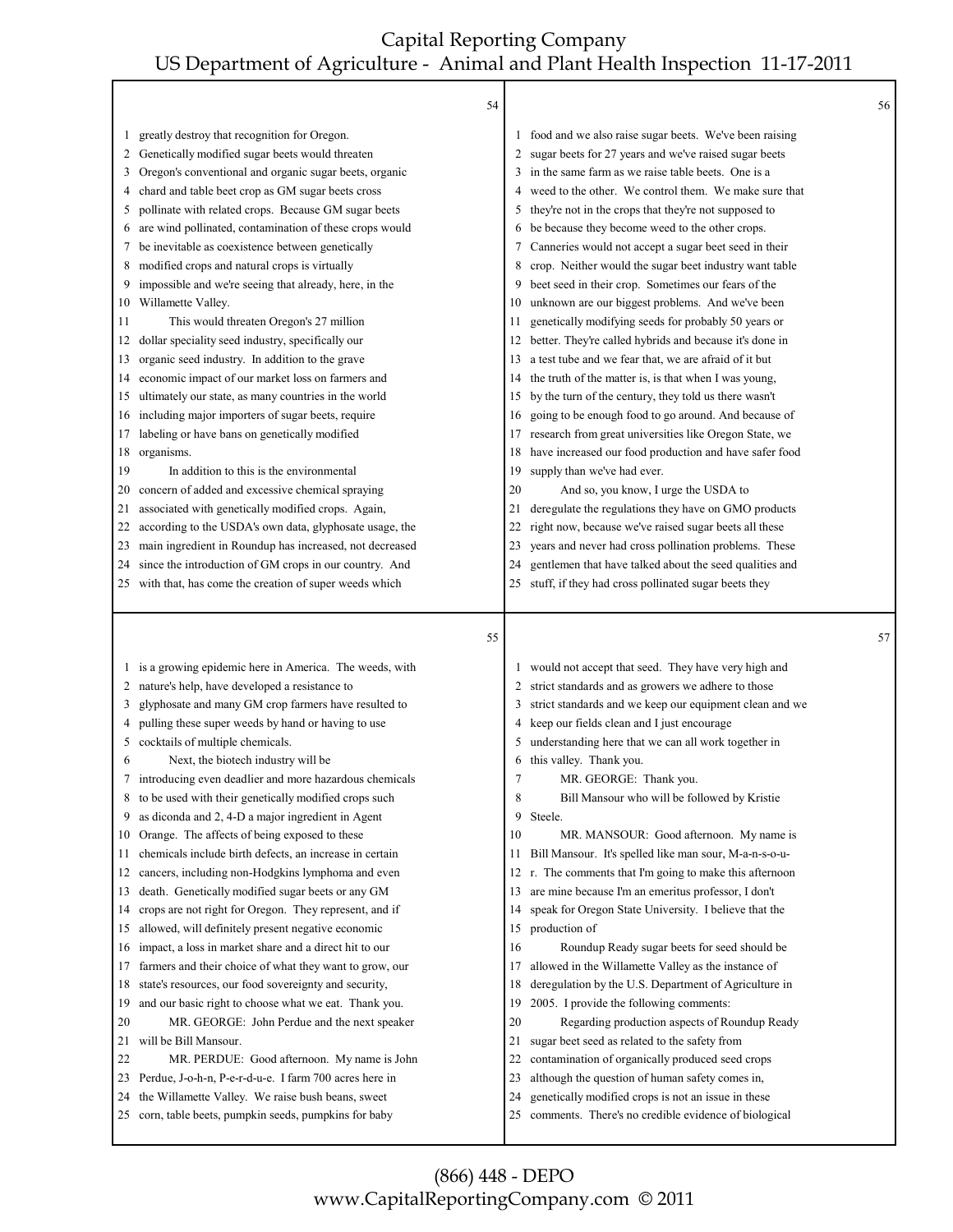|         | 58                                                                                                                    |                |                                                                                                   | 60 |
|---------|-----------------------------------------------------------------------------------------------------------------------|----------------|---------------------------------------------------------------------------------------------------|----|
| $\perp$ | harm to people from genetically altered sugar beet                                                                    | 1              | the years. This same protection from genetic                                                      |    |
| 2       | seed. From August 1970 to November of '99, I served as                                                                | 2              | contamination has been afforded to small acreage crops                                            |    |
| 3       | the Oregon State University vegetable crop extension                                                                  | 3              | as is afforded to the predominantly, growing large                                                |    |
| 4       | specialist. My duties were primarily as a resource                                                                    | 4              | acreage commercial crops. Production of organic chard                                             |    |
| 5       | person for the county extension staff and producers of                                                                | 5              | or organic table beets or any other seed crops in the                                             |    |
| 6       | processing crops, fresh market crops, vegetable seed                                                                  | 6              | organic market, consumer relief can be easily resolved                                            |    |
| 7       | crops, primarily in Oregon but I also worked                                                                          | 7              | among the willing co-operators so long as historically                                            |    |
| 8       | cooperatively with extension staff in the Pacific                                                                     | 8              | established isolation procedures are adhered to.                                                  |    |
| 9       | Northwest.                                                                                                            | 9              | Willamette Valley is a large production area and can                                              |    |
| 10      | For most of these 29 years, I, together with                                                                          | 10             | easily accommodate various types of production.                                                   |    |
| 11      | colleagues of the Benton County Extension Office and                                                                  | 11             | Seed companies in the Willamette Valley are                                                       |    |
| 12      | from the North Willamette Experiment Station, we are                                                                  | 12             | proud of the quality of specialty seeds being produced                                            |    |
| 13      | representatives to a committee from about 20 different                                                                | 13             | and have published a pamphlet advertising the                                                     |    |
| 14      | seed companies called the Willamette Valley Specialty                                                                 | 14             | attributes of the Willamette Valley and list producers                                            |    |
| 15      | Seed Crops Committee. As the university                                                                               | 15             | as a quality seed production area.                                                                |    |
| 16      | representatives, our duties were to be as neutral                                                                     | 16             | As a result, among the review of Japanese                                                         |    |
| 17      | facilitators to the committee for the educational                                                                     | 17             | seed companies, produce specialty seed in the                                                     |    |
| 18      | research efforts and benefits -- to the benefit of the                                                                | 18             | Willamette Valley through local seed companies. Genetic                                           |    |
| 19      | companies and to their growers. A major thrust of work                                                                | 19             | modified Roundup Ready sugar beets have been produced                                             |    |
| 20      | of this committee was to establish isolation maps for                                                                 | 20             | without problems, to my knowledge, since they were                                                |    |
| 21      | numerous types vegetable crops grown in the Willamette                                                                | 21             | introduced by the U.S. Department of Agriculture.                                                 |    |
| 22      | Valley and river valleys. Large, detailed wall maps                                                                   | 22             | There have been no known incidents of contamination of                                            |    |
| 23      | were posted at county extension offices in Linn and                                                                   | 23             | conventional table beets with chard organically                                                   |    |
| 24      | Marion County where a great majority of these crops are                                                               | 24             | produced table beets or chard other crops in the                                                  |    |
| 25      | grown. Postings of plantings and intentional plantings                                                                | 25             | organic specialty crop market.                                                                    |    |
|         |                                                                                                                       |                |                                                                                                   |    |
|         |                                                                                                                       |                |                                                                                                   |    |
|         | 59                                                                                                                    |                |                                                                                                   | 61 |
| $\perp$ | followed along the established procedures adopted by                                                                  |                | There's no reason to believe that this would                                                      |    |
| 2       | the fieldman's group were made twice a year, spring and                                                               | 2              | change provided producers of these crops work                                                     |    |
| 3       | fall, by certain deadlines. This provided an orderly                                                                  | 3              | cooperatively in the production. In the future, we can                                            |    |
| 4       | method of preventing contamination by insects or weeds                                                                | 4              | maintain the Willamette Valley as a unique, quality                                               |    |
| 5       | or wind cross pollination.                                                                                            | 5              | production area. Thank you                                                                        |    |
| 6       | Actually, it served, also, as a method of                                                                             | 6              | MR. GEORGE: Thank you.                                                                            |    |
| 7       | preventing the spread of certain diseases. The                                                                        | $\overline{7}$ | Next is Kristie Steele and following her is                                                       |    |
| 8       | committee also established an arbitration procedure by                                                                | 8              | Chris Peterson, you put a question mark under the oral                                            |    |
| 9       | which disputes could be resolved if intended plantings                                                                | 9              | comment. Chris, if you're here, and you would like to                                             |    |
| 10      | were established or plantings were discovered which                                                                   | 10             | speak you will be next. But if not, that's fine too.                                              |    |
| 11      | might have resulted in contamination and if the seed                                                                  | 11             | MS. STEELE: Hello, my name is Kristie                                                             |    |
| 12      | companies involved were not able to resolve the                                                                       | 12             | Steele, K-r-i-s-t-i-e, S-t-e-e-l-e. I work at                                                     |    |
| 13      | disputes among themselves.                                                                                            | 13             | Hummingbird Wholesale an organic distributor in Eugene.                                           |    |
| 14      | The committee was also involved in providing                                                                          | 14             | I volunteer at the Willamette Valley Sustainable Food                                             |    |
| 15      | educational needs for their growers about seed                                                                        | 15             | Alliance Business Association with over 50 natural food                                           |    |
| 16      | production, dealing with issues about pollination,                                                                    | 16             | businesses in the Lane County area. I'm also a member                                             |    |
| 17      | weed, insect and disease control, good practices                                                                      | 17             | of the Provender Alliance which is a similar                                                      |    |
| 18      | regarding transportation of seed crops and the disposal                                                               | 18             | association for the Pacific Northwest. The natural                                                |    |
| 19      | of seed cleaning waste so as not to create                                                                            | 19             | foods industry is really strong in this area. It's one                                            |    |
| 20      | contamination problems. They conducted research that                                                                  | 20             | of the few industries that has grown throughout                                                   |    |
| 21      | developed pesticide registrations for weed control in                                                                 | 21             | economic recession. My company has grown over 20                                                  |    |
| 22      | some crops.                                                                                                           | 22             | percent over the year for the past five years while                                               |    |
| 23      | Isolation issues in the production of sugar                                                                           | 23             | other companies are going out of business.                                                        |    |
| 24      | beets, table beets, red and yellow beets, various types<br>25 of chard as well as heirlooms have been worked out over | 24             | Natural food is not a trend. The people want<br>25 it. And the people don't believe that GMOs are |    |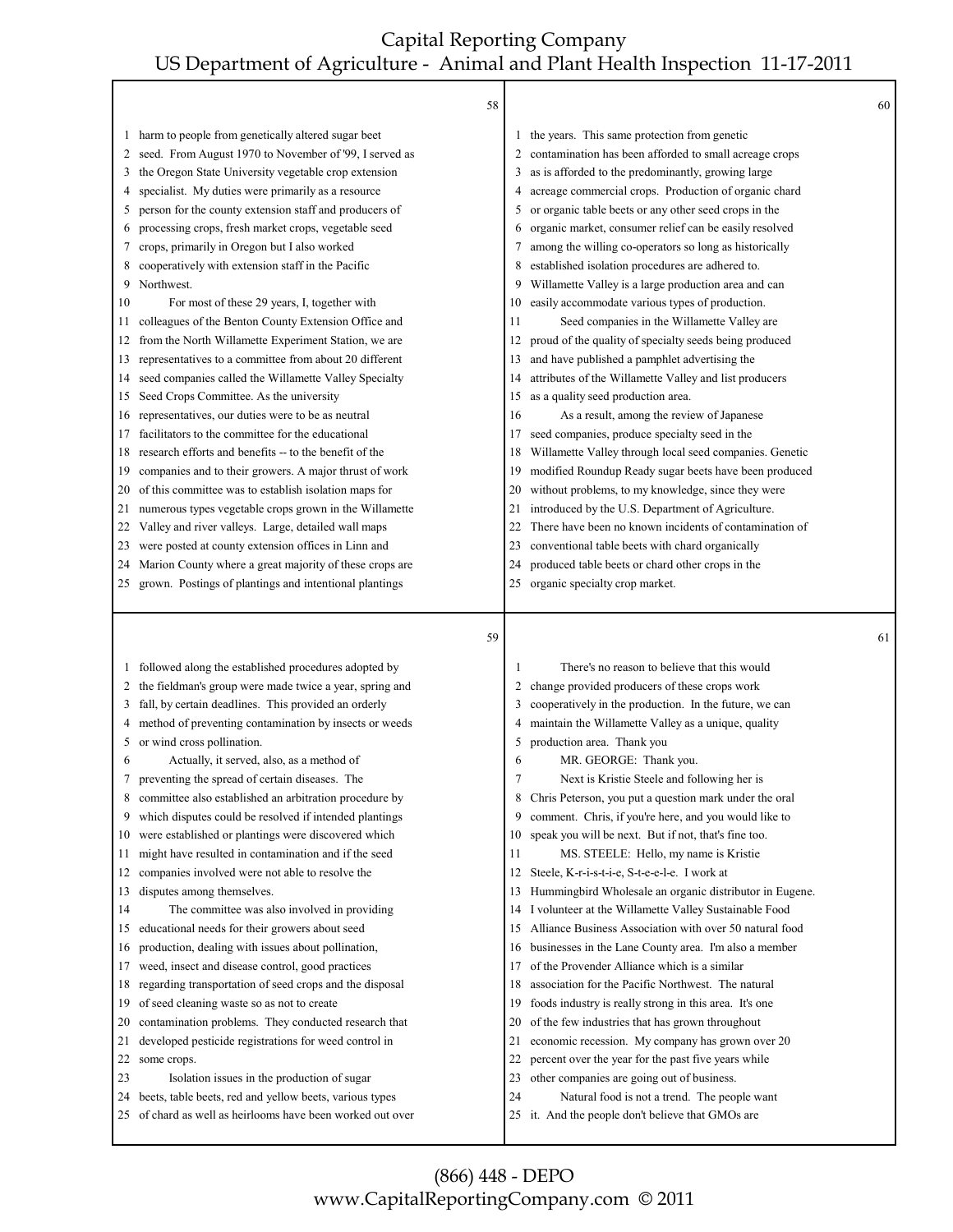|              | 62                                                                                                          |          |                                                                                                                | 64 |
|--------------|-------------------------------------------------------------------------------------------------------------|----------|----------------------------------------------------------------------------------------------------------------|----|
|              | natural. You'd be hearing from a lot more of us today                                                       |          |                                                                                                                |    |
| $\mathbf{I}$ | if this hearing weren't planned the week before                                                             |          | published, then realized ways which the application of<br>science, especially in the interest of large         |    |
| 2<br>3       | Thanksgiving. It's our busiest week the whole year.                                                         | 3        | corporations has failings. Now, I'm an advocate for                                                            |    |
| 4            | There are lots of people in the association I mentioned                                                     | 4        | family farmers, community food security and public                                                             |    |
| 5            | earlier who would be here if they didn't have loads of                                                      | 5        | health.                                                                                                        |    |
| 6            | work to do today.                                                                                           | 6        | I'm here this evening because after decades                                                                    |    |
| 7            | The buzz in this industry is that GMO                                                                       | 7        | of federal policies that have helped large corporations                                                        |    |
| 8            | technology is still really new and the truth is that we                                                     | 8        | at the extreme detriment of family farmers, GMO crops                                                          |    |
| 9            | don't know what the long-term implications are. We                                                          | 9        | really would be the final death nail for our local food                                                        |    |
| 10           | can't say for sure which, you know, despite all the                                                         | 10       | security.                                                                                                      |    |
| 11           | great skills that our farmers have, I know you guys are                                                     | 11       | The proposed action to deregulate is a                                                                         |    |
| 12           | specialists at your job, but like somebody said                                                             | 12       | handout to the few and unacceptable and unconscionable                                                         |    |
| 13           | earlier, accidents happen. We're not perfect. It's my                                                       | 13       | risk to family farmers and public health. Do not                                                               |    |
| 14           | hope today that we can make decisions based on ethics                                                       | 14       | deregulate Roundup Ready sugar beets and stop allowing                                                         |    |
| 15           | until we have enough information to make a truly                                                            | 15       | genetically modified sugar beets. Do not allow any                                                             |    |
| 16           | informed decision, rather than making a decision based                                                      | 16       | genetically modified crops in Oregon or the U.S.                                                               |    |
| 17           | on money and risking our own health, the health of our                                                      | 17       | Genetically modified crops have irreversible                                                                   |    |
| 18           | land, and the livelihood of the small organic farmers.                                                      | 18       | and likely -- irreversible consequences in likely                                                              |    |
| 19           | I'd like to ask the farmers here today who                                                                  | 19       | individual and community fatality in the long term due                                                         |    |
| 20           | have given success stories about Roundup Ready beets                                                        | 20       | to increased pesticide poisoning, defective genetically                                                        |    |
| 21           | could consider the bigger picture; the long-term health                                                     | 21       | modified crops themselves, and production in crop                                                              |    |
| 22           | of the land and prosperity for all farmers. There are                                                       | 22       | genetic diversity. The USDA recognizes that                                                                    |    |
| 23           | companies out there like mine looking for farmers to                                                        | 23       | genetically modified sugar beet pollen travels further                                                         |    |
| 24           | partner with and grow natural foods and use natural                                                         | 24       | than the current buffer mentioned and the glyphosate                                                           |    |
| 25           | practices and we want to help you make more money doing                                                     | 25       | usage has increased upon genetically modified crops.                                                           |    |
|              |                                                                                                             |          |                                                                                                                |    |
|              |                                                                                                             |          |                                                                                                                |    |
|              | 63                                                                                                          |          |                                                                                                                | 65 |
|              | $1$ it.                                                                                                     | 1        | Clean water and food are basic human needs.                                                                    |    |
| 2            | Also consider what somebody said earlier                                                                    | 2        | Deregulation as proposed violates basic human rights.                                                          |    |
| 3            | about labeling. Studies have shown that the American                                                        | 3        | Deregulation also violates fair business practices                                                             |    |
| 4            | public will not buy food that's labeled GMO. So what                                                        | 4        | because of the presence of genetically modified crops                                                          |    |
| 5            | if that law changes? How is that going to affect your                                                       | 5        | violates the ability of family farmers to grow what                                                            |    |
| 6            | farms and your livelihood? And I also want to urge you                                                      | 6        | they choose and to be able to compete. It forces                                                               |    |
|              | to learn more about Monsanto because this company is                                                        | 7        | extreme risks in cost to them that they cannot afford.                                                         |    |
| 8            | not on your side. It's done horrible things to farmers                                                      | 8        | And what will be the affect of reduction in exports to                                                         |    |
| 9<br>10      | and any company that's developed something called a                                                         | 9<br>10  | a country that has stricter policies than ours?                                                                |    |
| 11           | terminator gene so that farmers cannot save their seed                                                      | 11       | It seems to me that this proposal is really                                                                    |    |
| 12           | is not on your side. They are all about making money.                                                       | 12       | at the benefit of a few at the expense of the many. If                                                         |    |
| 13           | I ask the USDA to do the right thing and do not                                                             | 13       | I followed my career path I would be a USDA official<br>but I do not want to put my community survival at risk |    |
| 14           | deregulate GMO, Roundup Ready sugar beets. Thank you.<br>MR. GEORGE: Thank you.                             | 14       | or public health at risk. So I ask the decision-                                                               |    |
| 15           | Chris, are you here? Do you care to speak?                                                                  | 15       | makers; whose interest are you looking out for, the 99                                                         |    |
| 16           | CHRIS: No.                                                                                                  | 16       | percent or the one percent? Who are are you?                                                                   |    |
| 17           | MR. GEORGE: Samantha Surrillo, Charillo,                                                                    | 17       | Regulators in the public interest or Monsanto's                                                                |    |
| 18           | perhaps? She will be followed by Leda Hermecz.                                                              | 18       | minions?                                                                                                       |    |
| 19           | MS. CHIRILLO: Hi, my name is Samantha                                                                       | 19       | MR. GEORGE: Leda Hermecz and she will be                                                                       |    |
| 20           | Chirillo, spelled C-h-i-r-i-l-l-o. I reside in Eugene,                                                      | 20       | followed by Andrew Still.                                                                                      |    |
| 21           | Oregon. I have a bachelor's degree in microbiology and                                                      | 21       | MS. HERMECZ: Hello, my name is Leda Hermecz,                                                                   |    |
| 22           | a minor in biochemistry and molecular biology from Penn                                                     | 22       | that's L-e-d-a, H-e-r-m-e-c-z. I am a food consultant                                                          |    |
| 23           | State University. A master's degree in biology and                                                          | 23       | in Eugene, Oregon, as well as the sustainability                                                               |    |
| 24<br>25     | public administration from the University of Oregon. I<br>worked in biomedical research for eight years and | 24<br>25 | coordinator for Sweet Life Patisserie in Eugene,<br>Oregon. I sit on the board of the Willamette Valley        |    |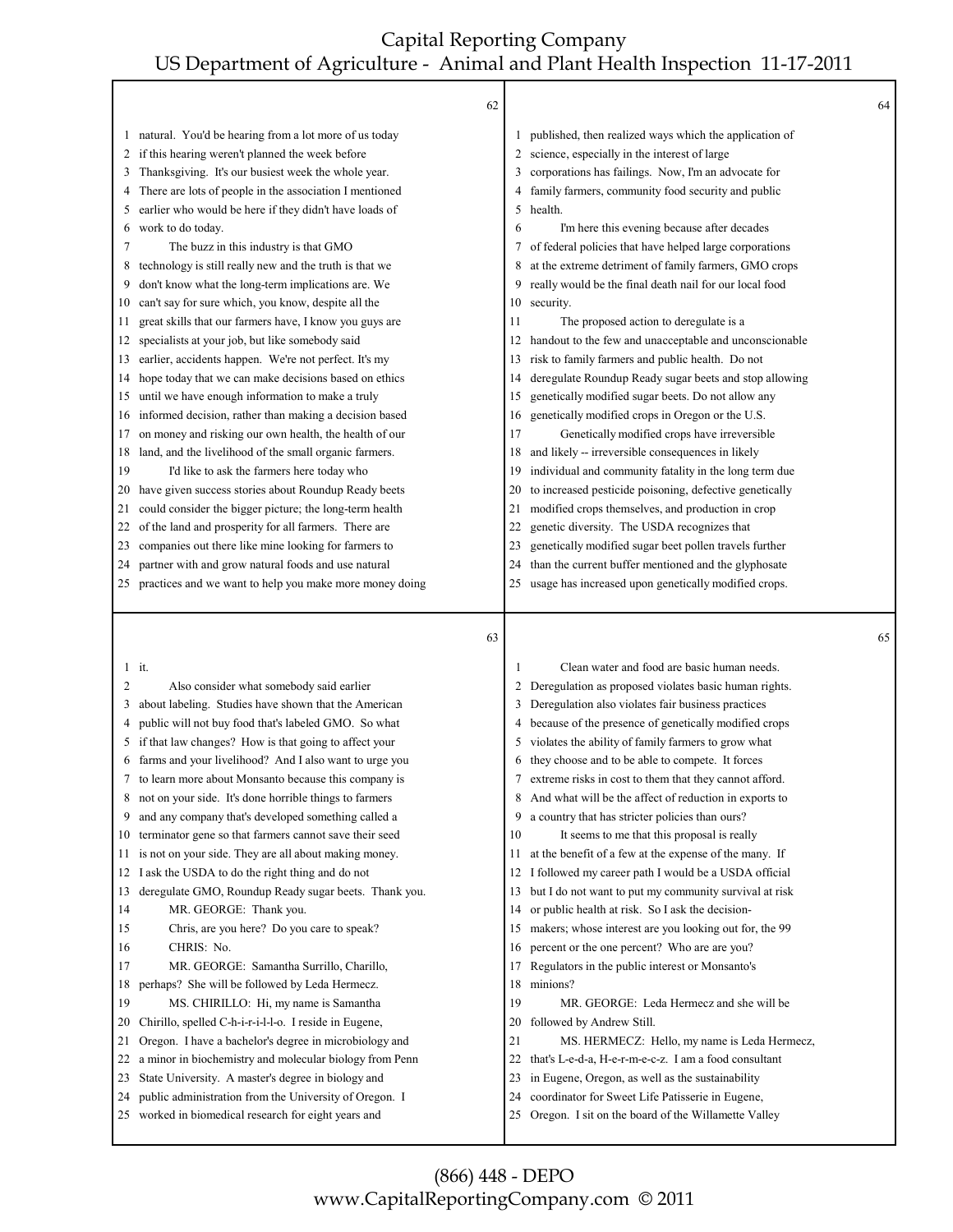|    | 66                                                        |              |                                                         | 68 |
|----|-----------------------------------------------------------|--------------|---------------------------------------------------------|----|
| 1  | Sustainable Food Alliance with Sweet Life Patisserie.     |              | 1 free chard or beets as a vegetable producing farmer.  |    |
| 2  | We employ about 60 people and we are very proud, very     |              | 2 Thank you.                                            |    |
| 3  | proud to be a member of the alliance.                     | 3            | MR. GEORGE: Next is Sara Kleeger and she                |    |
| 4  | Over the past year, we have phased out the                | 4            | will be followed by Frank Morton.                       |    |
| 5  | use of all GMO ingredients at our bakery including        | 5            | MS. KLEEGER: My name is Sara Kleeger and                |    |
| 6  | switching over from sugar beet sugar to cane sugar to     | 6            | it's K-l-e-e-g-e-r. In the fall of 2009, my husband     |    |
| 7  | avoid the contamination of GMOs. We use about 25,000      | 7            | and I signed a lease for land near Sweet Home, Oregon,  |    |
| 8  | pounds of sugar a year. So I'm here to say that I am      | 8            | with the intention to produce organic vegetable, beet,  |    |
| 9  | representing one business in the Willamette Valley. I     | 9            | grain and specialty seed crops. We knew that Beta seed  |    |
| 10 | own a consulting business and I do plan to continue to    | 10           | crops had been grown on one acre of the 30 acre         |    |
| 11 | urge my clients to consider using alternatives to RSBs    | 11           | property under a subcontract from the previous owners.  |    |
| 12 | because of the potential health dangers especially when   | 12           | After two growing seasons, we have discovered hundreds  |    |
| 13 | glyphosates are concerned. We oppose the deregulation     | 13           | of sugar beets volunteers. Andrew just showed one of    |    |
| 14 | of RSBs. Thank you.                                       | 14           | them to you. Many of them are turning up in land that   |    |
| 15 | MR. GEORGE: Thank you. Andrew Still who                   | 15           | has not, to our knowledge, been used to grow Beta seed  |    |
| 16 | will be followed by Sara Kleeger.                         | 16           | crops. So the seeds have either persisted in the soil   |    |
| 17 | MR. STILL: Okay. Hello, my name is Andrew                 | 17           | for many years or they somehow managed to move.         |    |
| 18 | Still, S-t-i-l-l. Owner and operator of Adaptive Seeds    | 18           | Under the partial deregulation of GE sugar              |    |
| 19 | with my wife near Sweet Home, Oregon. We have grown a     | 19           | beets that has been in effect since 2010, Roundup Ready |    |
| 20 | wide variety of GM-free vegetable, herb, grain, and       | 20           | sugar beet fields are supposed to be policed frequently |    |
| 21 | legume seed and which include beta vulgaris, beets and    | 21           | for volunteers. Several people providing testimony      |    |
| 22 | chard. We currently cannot grow beets or chard due to     | 22           | here today have said that that happens. But on our      |    |
| 23 | the -- I guess I would say the pestilence problem of GM   | 23           | farm, we have not had one Beta seed representative walk |    |
| 24 | pollen. Roundup Ready beets are a pest to me and my       | 24           | our fields, not even one time. Instead we are left to   |    |
| 25 | thousands of customers. The Environmental Impact          | 25           | be responsible to control this plant pest in our crops. |    |
|    |                                                           |              |                                                         |    |
|    |                                                           |              |                                                         |    |
|    | 67                                                        |              |                                                         | 69 |
| 1  | Statement does not adequately address the pollen          |              | On my farm, GE sugar beets have proven themselves to be |    |
| 2  | trespass. Knowing that three miles is not satisfactory    | $\mathbf{2}$ | a plant pest. Because of this, my ability as a grower   |    |
| 3  | isolation, that seed requires zero contamination. The     | 3            | to produce certain varieties of chard and table beets   |    |
| 4  | inevitable gene flow that will happen with a non-GMC      | 4            | has been limited as I cannot risk the possibility of GE |    |
| 5  | will cause irreparable harm and will prevent me from      | 5            | sugar beets showing up in related food crops.           |    |
| 6  | growing GM-free beets and chard for seed.                 | 6            | My ability to grow chard and table beet seed            |    |
| 7  | Coexistence is a great idea but this                      | 7            | has also been limited because of the presence of        |    |
| 8  | Environmental Impact Statement does not make it seem      |              | 8 volunteer GE beets on my farm. The regulations        |    |
| 9  | plausible. The Environmental Impact Statement does not    | 9            | currently in effect are not being enforced. As a        |    |
| 10 | adequately address the active problem of sugar beets,     | 10           | farmer and a seed producer, I encourage the USDA to     |    |
| 11 | beta vulgaris, volunteering for years and crops where     | 11           | fully regulate and enforce current regulations for the  |    |
| 12 | they have been grown in the past. For example, in my      |              | 12 H7-1 sugar beets. Thank you.                         |    |
| 13 | hand, these plants do have the ability in the             | 13           | MR. GEORGE: Thank you. Frank Morton                     |    |
| 14 | Willamette Valley to produce GM pollen and contaminate    | 14           | followed by Leah Rodgers.                               |    |
| 15 | non-GM beets and chard seed. We have seen these           | 15           | MR. MORTON: Hi, my name is Frank Morton and             |    |
| 16 | volunteers in fields which have not grown GM beet seed    | 16           | I'm an organic seed grower --                           |    |
| 17 | for two years as well as in places for three to four      | 17           | MR. GEORGE: You want to spell that for us,              |    |
| 18 | years in past fields. This is a pest for me.              | 18           | Frank, just in case.                                    |    |
| 19 | Although, sugar beets are grown as an annual for          | 19           | MR. MORTON: M-o-r-t-o-n.                                |    |
| 20 | vegetable production or whatever you want to call it,     | 20           | MR. GEORGE: Thank you.                                  |    |
| 21 | seed production is different. I have observed beta        | 21           | MR. MORTON: I'm an organic seed grower here             |    |
| 22 | vulgaris as an annual, biennial, and as a perennial.      | 22           | in the Willamette Valley. I'm a member of the           |    |
| 23 | This increases the chance of pollen contamination. If     | 23           | Willamette Valley Specialty Seed Association. I have    |    |
| 24 | GM beets are deregulated, I will not be able to grow      | 24           | sat on the rule making committee of the Willamette      |    |
|    | 25 GM-free seed and I will likely not be able to grow GM- | 25           | Valley Specialty Seed Association. And in fact, I was   |    |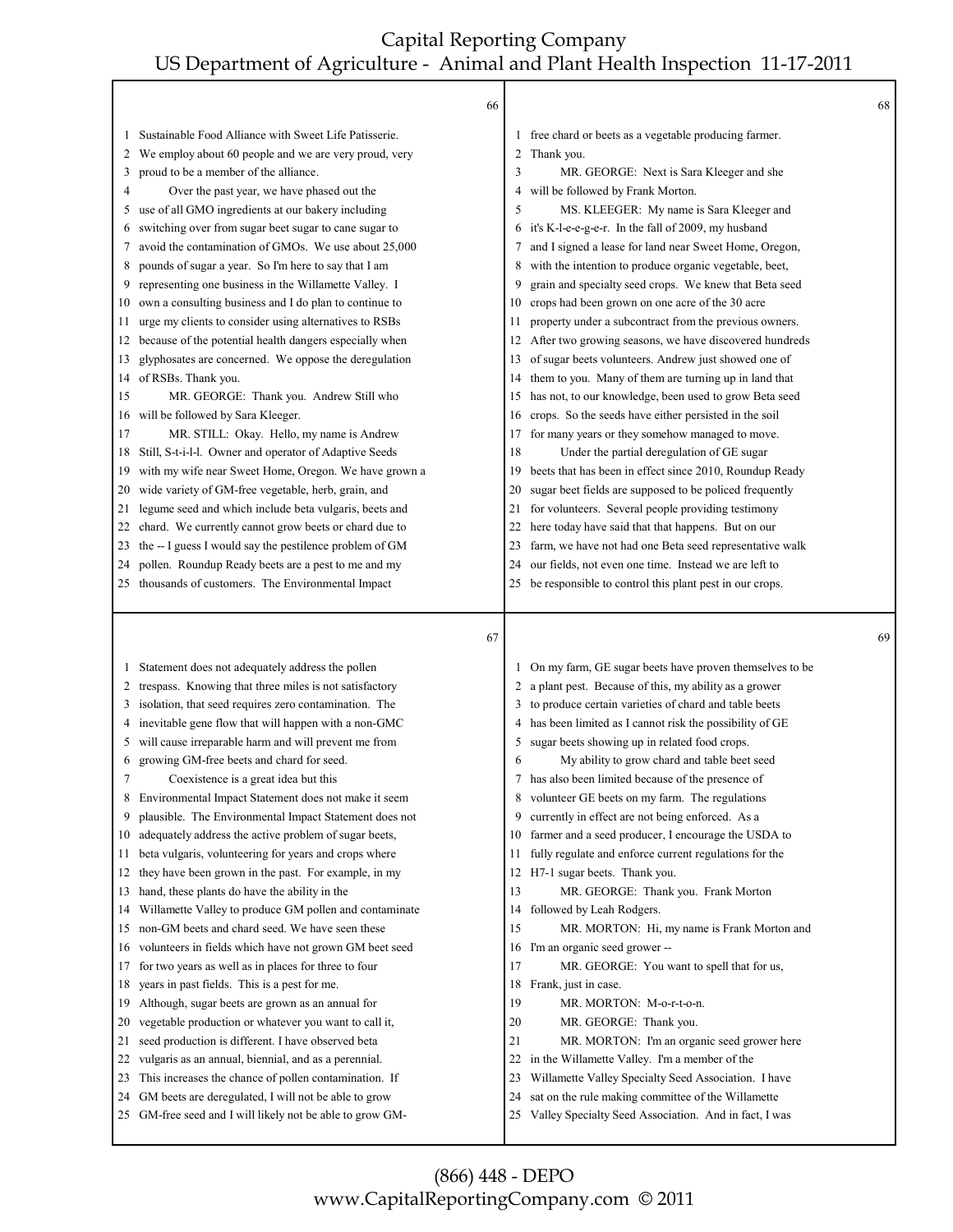|          | 70                                                                                                           |          |                                                                                                                 | 72 |
|----------|--------------------------------------------------------------------------------------------------------------|----------|-----------------------------------------------------------------------------------------------------------------|----|
| 1        | sitting on the seed -- the isolation committee when it                                                       | 1        | Willamette Valley, they can go to Washington State and                                                          |    |
| 2        | was first announced that Roundup Ready beets were going                                                      | 2        | get chard and beet seed. They can go to California and                                                          |    |
| 3        | to be grown in Oregon. I had only been a member of the                                                       | 3        | get chard seed. They don't have to buy it from us. In                                                           |    |
| 4        | WVSSA for one month when the announcement came to the                                                        | 4        | 2009, the sales of my beet and chard seed were at their                                                         |    |
| 5        | whole organization's surprise that Roundup Ready beets                                                       | 5        | high. They had gone up like this. And in 2009, when                                                             |    |
| 6        | were not only going to be grown here, they had already                                                       | 6        | this issue came to the public attention, they went like                                                         |    |
| 7        | been planted and we were not informed.                                                                       | 7        | this. I have emails that have been forwarded to me by                                                           |    |
| 8        | At the time that we were informed, 30 percent                                                                | 8        | my customers asking, "Where can we go find beet and                                                             |    |
| 9        | of the ground in the valley for sugar beets had already                                                      | 9        | chard seed organic other than the Willamette Valley?"                                                           |    |
| 10       | been planted and nobody had been alerted to that. So                                                         | 10       | Because you know why.                                                                                           |    |
| 11       | I'm glad you guys or finally here except you should                                                          | 11       | So I think my environment's been affected. I                                                                    |    |
| 12       | have been here before you deregulated this crop the                                                          | 12       | think the pollen of these crops is a pest. And I think                                                          |    |
| 13       | first time because there was no EIS. And because the                                                         | 13       | that this product should be re-regulated.                                                                       |    |
| 14       | environmental assessment which the court described as                                                        | 14       | MR. GEORGE: Thank you. Leah Rodgers and                                                                         |    |
| 15       | cursory at best, because that assessment did not even                                                        | 15       | she'll be followed by -- I'm sorry. I cannot read --                                                            |    |
| 16       | take into account the seed growing phase of the sugar                                                        | 16       | P. Dantos? Anyway.                                                                                              |    |
| 17       | beet lifestyle, nobody in this valley was asked whether                                                      | 17       | MR. ROGERS: Hi, I'm Leah Rodgers, L-e-a-h,                                                                      |    |
| 18       | we would feel the impact.                                                                                    | 18       | R-o-d-g-e-r-s. I'm the Field Director for Friends of                                                            |    |
| 19       | Then we were told, "Oh, yeah. We've already                                                                  | 19       | Family Farmers. On behalf of our board and socially                                                             |    |
| 20       | planted and we want extra isolation because we are                                                           | 20       | responsible family farmers in central Oregon, we would                                                          |    |
| 21       | afraid that the current five mile limit is not enough."                                                      | 21       | like to thank you for this opportunity to provide                                                               |    |
| 22       | This is what a member of the sugar beet seed industry                                                        | 22       | comments and feedback regarding the proposed                                                                    |    |
| 23       | said to our group. "We think we need six miles," that                                                        | 23       | deregulation of genetically modified Roundup Ready                                                              |    |
| 24       | representative said. And the rule committee that I sat                                                       | 24       | sugar beets.                                                                                                    |    |
| 25       | on discussed this, and weirdly, decided to make the                                                          | 25       | Friends of Family Farmers is Oregon's largest                                                                   |    |
|          |                                                                                                              |          |                                                                                                                 |    |
|          | 71                                                                                                           |          |                                                                                                                 | 73 |
| 1        |                                                                                                              |          |                                                                                                                 |    |
| 2        | isolation distance three miles. So I have never really                                                       | 2        | organization representing family scale agriculture.                                                             |    |
| 3        | understood how the environmental impact statement that<br>you produced, which is just like the environmental | 3        | Our mission is to protect sensible policies, programs<br>and regulations that protect and expand the ability of |    |
| 4        | assessment that you produced a year ago, to get around                                                       | 4        | Oregon family farmers in order to run a successful                                                              |    |
| 5        | the court order that you cease and desist until the EIS                                                      | 5        | land-based enterprise while providing safe and                                                                  |    |
| 6        | was done. We are not being protected.                                                                        | 6        | nutritious food for all Oregonians.                                                                             |    |
| 7        | If this product is not regulated, we will be                                                                 | 7        | We have over 2300 supporters spread across                                                                      |    |
|          | 8 returning to the situation as it was in December 2006,                                                     | 8        | every county of Oregon and our membership is diverse.                                                           |    |
| 9        | when out of the blue, somebody let the seed industry in                                                      | 9        | Representing family farmers and ranchers of all size                                                            |    |
| 10       | the valley know that we had been visited. It's going                                                         | 10       | that share the common value of producing food in a way                                                          |    |
| 11       | to return us right to that same place except at that                                                         | 11       | that is socially and ecologically responsible. Our                                                              |    |
| 12       | time, five miles were required between Swiss chard and                                                       | 12       | membership is not only a membership of geographically                                                           |    |
| 13       | conventional sugar beets. Weirdly, after they went                                                           | 13       | and skill diverse, it also represents farmers of all                                                            |    |
| 14       | GMO, it became three miles between sugar beets with GMO                                                      | 14       | age and production types and it spans political lines.                                                          |    |
| 15       | and non-GMO sugar beets.                                                                                     | 15       | Agriculture is a vital component of the                                                                         |    |
| 16       | Dr. Mallory-Smith studies gene flow. That's                                                                  | 16       | Oregon economy. It fuels our state engines and                                                                  |    |
| 17       | what she does and she has said that in this valley, if                                                       | 17       | provides a valuable livelihood for families in our                                                              |    |
| 18       | GMOs are deregulated, gene flow between GM crops and                                                         | 18       | state. Family farms has been fundamental to the                                                                 |    |
| 19       | non-GM crops will occur. Dr. Smith suggested that we                                                         | 19       | integrity of our land base, the make-up of our                                                                  |    |
| 20       | must come up with a tolerance level that organic                                                             | 20       | communities and the richness of our culture. The                                                                |    |
| 21       | growing will tolerate because that's the reality of                                                          | 21       | Willamette Valley is one of the most productive and                                                             |    |
| 22       | what we're going to face.                                                                                    | 22       | diverse agricultural geographic areas in the nation. It                                                         |    |
| 23       | Well, we don't want any GMOs in our seeds.                                                                   | 23       | is a world leader in seed and specialty crops.                                                                  |    |
| 24<br>25 | Our customers do not want them in the seeds that they<br>buy from us and if they can't buy pure seed in the  | 24<br>25 | The farmers that we represent have identified<br>genetically modified crops as a major threat to farm           |    |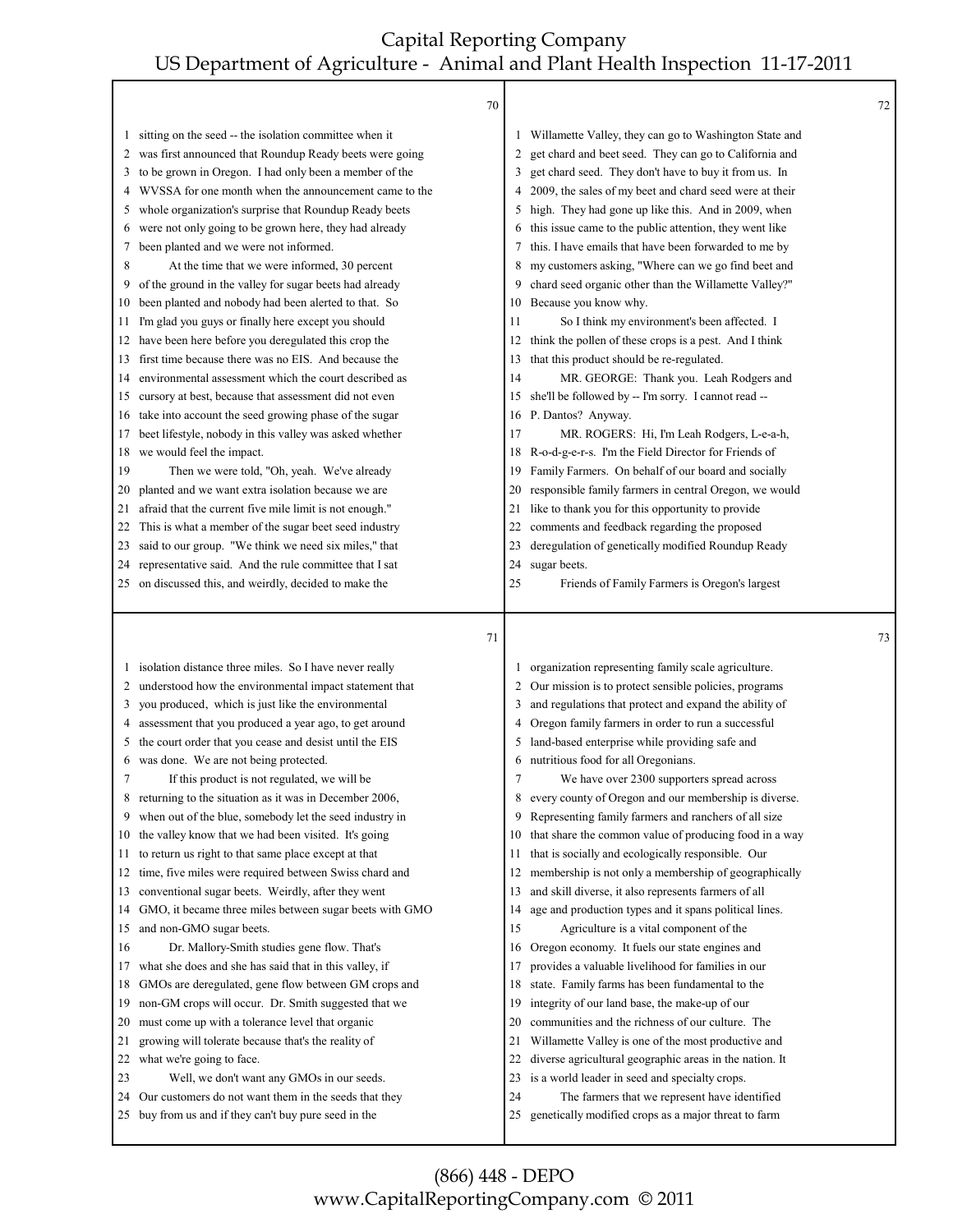|          | 74                                                                                                             |          |                                                                                    | 76 |
|----------|----------------------------------------------------------------------------------------------------------------|----------|------------------------------------------------------------------------------------|----|
| 1        | and land viability. They have identified GMO isolation                                                         |          | might be GMO seed already. Even when we have those                                 |    |
| 2        | and restriction that is years of viability of seed and                                                         | 2        | maps and pin the little flags of the locations of the                              |    |
| 3        | crops by top priorities. It was our farmers' opinion                                                           | 3        | seed crops, not all farmers follow that. There are                                 |    |
| 4        | that there isn't sound science available today that can                                                        |          | farms growing out there that are not on those maps that                            |    |
| 5        | adequately demonstrate the full impact of introducing                                                          | 5        | are going sugar beets. The biggest issue for me is the                             |    |
| 6        | genetically modified crops without an extremely high                                                           | 6        | pollen drift and then policing. Lots of you probably                               |    |
| 7        | chance of cross contamination. The ruination of the                                                            | 7        | have seen on the side of the road or observed some                                 |    |
| 8        | organic agriculture industry in the area is likely.                                                            | 8        | beans that have fallen off the truck.                                              |    |
| 9        | Friends of Family Farmers does not want genetically                                                            | 9        | The other issue is birds. I have lots of                                           |    |
| 10       | modified Roundup Ready sugar beets introduced in                                                               | 10       | weed crops that show up that are new to me because                                 |    |
| 11       | Oregon. Protecting these lands for purposes of local                                                           | 11       | there has been newer crops growing rather than just                                |    |
| 12       | agriculture guarantees jobs, not just for the farmers                                                          | 12       | grass seed, such as corn and other crops, bringing                                 |    |
| 13       | and their families, but for the number of businesses                                                           | 13       | other weeds and the birds drop those on my land. I                                 |    |
| 14       | both rural and urban who rely on the businesses from                                                           | 14       | don't believe that it is even possible for us to truly                             |    |
| 15       | family farms for survival.                                                                                     | 15       | control it and we do not have a way to police it.                                  |    |
| 16       | This decision will have significant impact on                                                                  | 16       | There is not policing going on now and I can't see it                              |    |
| 17       | the entire region. It is USDA's responsibility to                                                              | 17       | in the future. It's cost prohibitive. So please do not                             |    |
| 18       | listen to us and protect all aspects of agriculture.                                                           | 18       | deregulate Roundup Ready. Please restrict it more for                              |    |
| 19       | We should not allow one side of agriculture to                                                                 | 19       | the sake of all small farms, conventional and organic.                             |    |
| 20       | potentially ruin another industry in the name of                                                               | 20       | Thank you.                                                                         |    |
| 21       | Roundup Ready. This isn't minimal impact. Please hear                                                          | 21       | MR. GEORGE: Thank you.                                                             |    |
| 22       | the socially responsible organic and sustainable                                                               | 22       | Next is Aleyon Auchanbault. Auchanbault? Is                                        |    |
| 23       | section of agriculture as carefully as big industry.                                                           | 23       | that anyone's name is this room? A-l-e-y-o-n it looks                              |    |
| 24       | We, as farmers, work the land, support the land and                                                            | 24       | like is the first name. Well                                                       |    |
| 25       | know that conflict and potential financial devastation                                                         | $25 -$   |                                                                                    |    |
|          |                                                                                                                |          |                                                                                    |    |
|          | 75                                                                                                             |          |                                                                                    | 77 |
|          |                                                                                                                |          |                                                                                    |    |
| 1        | will arise from the introduction of genetically                                                                | 1<br>2   | AUDIENCE: Can you repeat the name.                                                 |    |
| 2        | modified crops and, specifically, Roundup Ready sugar                                                          | 3        | MR. GEORGE: A-l-e-y-o-n looks like the first                                       |    |
| 3<br>4   | beets in the Willamette Valley.                                                                                |          | name and A-u-c-h-a-n-b-a-u-l-t, perhaps for the last                               |    |
| 5        | We implore you to push back against the                                                                        |          | name. No? Okay. We'll move on. Eric Lezynski,                                      |    |
| 6        | pressure of the green light of Roundup Ready sugar<br>beets and protect the family farmers of Oregon. Thank    | 6        | please and that will be followed by Ted Hale, or Hake,<br>perhaps.                 |    |
|          | $7$ you.                                                                                                       | 7        | MR. LEZYNSKI: Hello, I'm Eric Lezynski.                                            |    |
| 8        | MR. GEORGE: Thank you. Okay. Next, this is                                                                     | 8        | that's L-e-z-y-n-s-k-i. And it's kind of hard to know                              |    |
| 9        | very hard to read, but it looks like B.D. Aude, A-u-d-                                                         | 9        | where to start. I have a lot of issues with this EIS,                              |    |
| 10       | e, it looks like, citizen? Anyone here? No. Okay. In                                                           | 10       | but I'd like to focus on three main things here.                                   |    |
| 11       | that case we will move on to Cynthia Kapple. She will                                                          | 11       | First of all, in the EIS it talks about                                            |    |
| 12       | be followed by Auchenbault, Aleyon Auchenbault.                                                                | 12       | socioeconomic impacts to farmers due to limited                                    |    |
| 13       | MS. KAPPLE: Hello, I'm Cynthia Kapple, C-y-                                                                    | 13       | availability and uses and this is basically an argument                            |    |
| 14       | n-t-h-i-a, K-a-p-p-l-e. I have a small farm, Midway                                                            | 14       | for continuing the deregulation in full deregulation.                              |    |
| 15       | Farms, out on Highway 22 between Corvallis and Albany.                                                         | 15       | And I would like to point out that these socioeconomic                             |    |
| 16       | Our farm is organic. We also have many other farms                                                             | 16       | impacts due to -- the socioeconomic impacts due to                                 |    |
| 17       | that sell through us. We also are running a community                                                          | 17       | limited availability of conventional beet seed and                                 |    |
| 18       | table at the Albany Farmer's Market.                                                                           | 18       | limited availability of other herbicides, this is all                              |    |
| 19       | The problem with the GMO Roundup Ready crops                                                                   | 19       | caused by original release of Roundup Ready sugar beets                            |    |
| 20       | are that they not only contaminate farmers that are                                                            | 20       | before they should have been and getting them out in                               |    |
| 21       | organic but also conventional farmers that do not wish                                                         | 21       | the market before the EIS was made. So, you know, if                               |    |
| 22       | to grow GMO. I not only grow the crops for selling                                                             | 22       | the EIS had been done in the first place, these                                    |    |
| 23       | product, but also feed the fodder to my animals and                                                            | 23       | problems wouldn't be a factor and these wouldn't be,                               |    |
| 24<br>25 | then also I save money on seed. I worry that because<br>there is seed growing down the road from us that there | 24<br>25 | you know, in the EIS now -- as they are now.<br>Secondly, on the issue of usage of |    |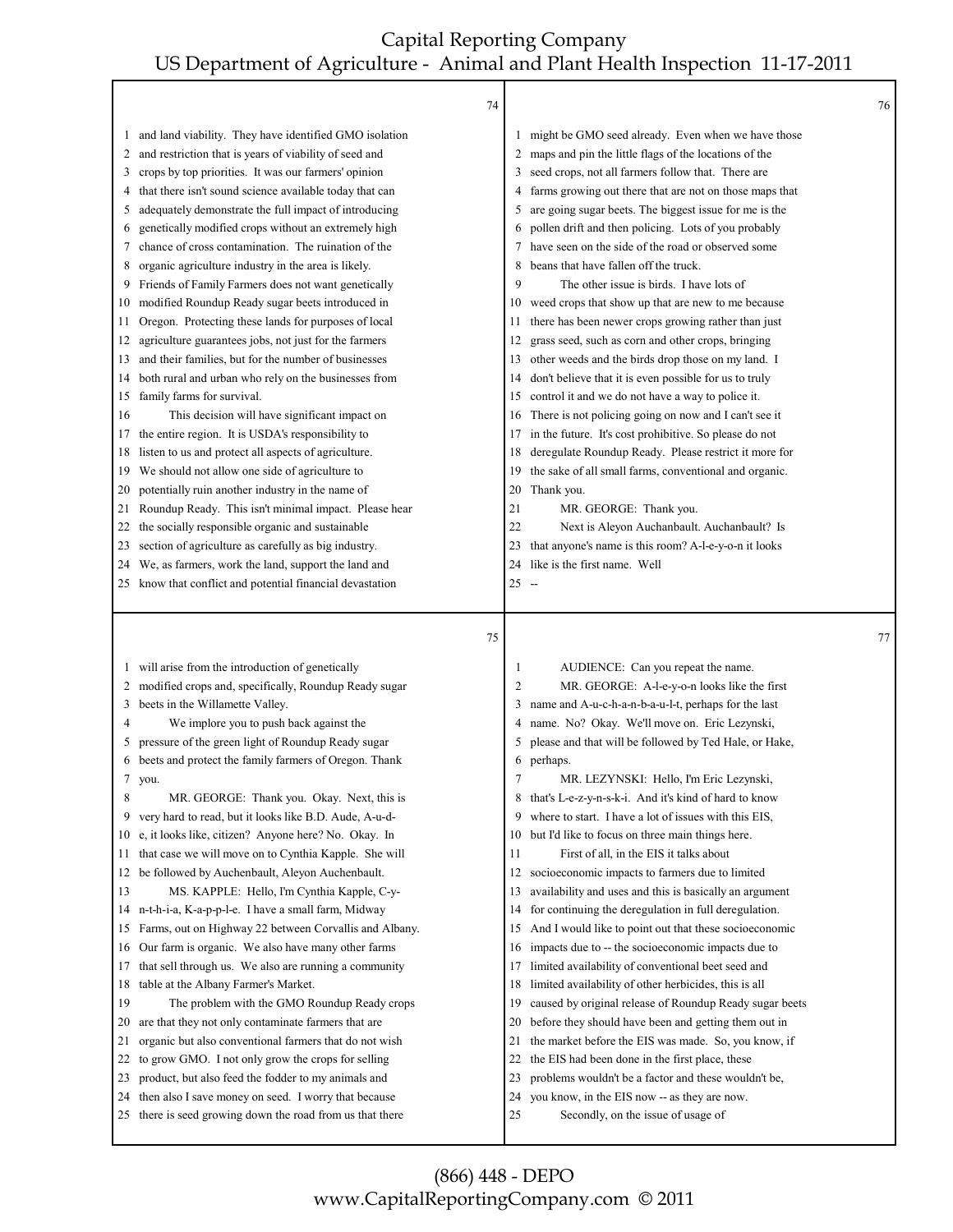|          | 78                                                                         |          |                                                                         | 80 |
|----------|----------------------------------------------------------------------------|----------|-------------------------------------------------------------------------|----|
|          | glyphosate, in the EIS it's predicted that fewer                           | 1        | MR. GEORGE: Thank you.                                                  |    |
| 1<br>2   | herbicides will be used but a greater quantity of the                      | 2        | Ted Hale.                                                               |    |
| 3        | one of glyphosate, greater quantity overall. And I                         | 3        | MR. HAKE: Hake.                                                         |    |
| 4        | would like to point to the European Journal of Agronomy                    | 4        | MR. GEORGE: Hake. Thank you.                                            |    |
| 5        | and include in issue three that deals with glyphosate                      | 5        | MR. HAKE: I'm Ted Hake, H-a-k-e. Sorry                                  |    |
| 6        | interaction with physiology, nutrition and diseases of                     | 6        | about my sloppy handwriting. I'm the Production                         |    |
| 7        | plants. And specifically an article entitled,                              | 7        | Manager for Universal Seed Company, a national seed                     |    |
| 8        | Glyphosate-resistant Crop Interactions with Rhizosphere                    | 8        | company located here in the Willamette Valley and we                    |    |
| 9        | Microorganisms.                                                            | 9        | would like to comment on the request for non-regulated                  |    |
| 10       | In the EIS it says, "Glyphosate is not                                     | 10       | status of the glyphosate tolerant H7-1 sugar beets and                  |    |
| 11       | expected to pose acute or chronic risk to birds,                           | 11       | specifically the production of seed from sugar beets.                   |    |
| 12       | reptiles and mammals, terrestrial and aquatic                              | 12       | While Universal Seed as a company is not                                |    |
| 13       | invertebrates, fish amphibians and microorganisms."                        | 13       | taking an official position on GMO beets, our main                      |    |
| 14       | However, there are numerous papers in this Journal that                    | 14       | concern, and one of our customers and growers, is the                   |    |
| 15       | finds, "Increases of fusarium after glyphosate                             | 15       | possibility of crop crossing with the H7-1, with our                    |    |
| 16       | applications. Increase of antagonistic bacterial                           | 16       | hybrid table beet and hybrid Swiss chard seed here in                   |    |
| 17       | interactions, reduction and inoculation of roots and                       | 17       | the valley. Our average annual acreage and value of                     |    |
| 18       | many other things." This is just one article.                              | 18       | the aforementioned crops is not insignificant. In the                   |    |
| 19       | So I challenge the notion that the increased                               | 19       | petitioner's request and other testimony that's been                    |    |
| 20       | used of glyphosate is, you know, necessarily a good                        | 20       | given or will be given here, the OSCS and WVSSA,                        |    |
| 21       | thing here. And I'd like to end with the issue of                          | 21       | isolation standards have been referenced. It mentions                   |    |
| 22       | contamination, that contamination won't occur with the                     | 22       | the OSCS standards for seed certification as a maximum                  |    |
| 23       | restrictions that are currently in place or with any                       | 23       | of 1.9 miles for non-sugar beet Beta species, to sugar                  |    |
| 24       | restrictions. I have here a court document from the                        | 24       | beets produced for stock seed.                                          |    |
| 25       | sugar beet case. This paper is titled Opposition to                        | 25       | The Willamette Valley's Specialty Seed                                  |    |
|          |                                                                            |          |                                                                         |    |
|          |                                                                            |          |                                                                         |    |
|          |                                                                            |          |                                                                         |    |
|          | 79                                                                         |          |                                                                         | 81 |
| 1        | Client's -- Plaintiffs's Motion for Permanent Relief                       |          | Association has an isolation distance requirement of                    |    |
| 2        | just technical legal stuff. The name of this section                       | 2        | four miles between H7-1 and non-sugar beet Beta                         |    |
| 3        | is Intervenors, which means Monsanto, concedes                             | 3        | species. Both of these references are intended in the                   |    |
| 4        | transgenic contamination is unavoidable as an                              | 4        | request to show the possibility of these crops                          |    |
| 5        | acceptable part of producing Roundup Ready sugar beets.                    | 5        | coexisting here in the Willamette Valley under strict                   |    |
| 6        | In its order, the court found that irreparable harm                        | 6        | supervision of seed companies.                                          |    |
| 7        | sufficiently likely. This is in a quote. "Discovery                        | 7        | Unfortunately, we have to disagree with this.                           |    |
| 8        | has uncovered further conclusive evidence that                             | 8        | The seed certification isolation for Beta species,                      |    |
| 9        | contamination is not only likely but a common and                          | 9        | while certainly not laughable, are not in use by any                    |    |
| 10       | continuing occurrence and that Intervenors containment                     | 10       | vegetable seed companies that we're aware of. The                       |    |
| 11       | efforts are ineffective. Seed companies have not been                      | 11       | harsh reality is the testing of non-sugar beet Beta                     |    |
| 12       | able to isolate the sources of contaminants entering                       | 12       | species for the years 2009 and 2010, we found 20                        |    |
| 13       | their own fields it is impossible to know how many                         | 13       | percent of the field to be contaminated with the                        |    |
| 14       | other farmers crops have been contaminated.                                | 14       | Roundup Ready gene. This occurred even when stricter                    |    |
| 15       | Stewardship techniques and USDA guidelines which                           | 15       | WVSSA guidelines were followed. The testing of the                      |    |
| 16       | Intervenors tout APHIS espouses as proposed protective                     | 16       | 2011 crop is not yet completed.                                         |    |
| 17       | measures, have repeatedly proven ineffective."                             | 17       | This is a very serious matter for our                                   |    |
| 18       | It then lists the instances of contamination                               | 18       | customers, our growers, and for Universal Seed as a                     |    |
| 19       | which have been redacted to protect the privacy of the                     | 19       | company. We feel that the USDA needs to further study                   |    |
| 20       | companies that -- but these are sugar beet                                 | 20       | the possibilities about crossing and that this needs to                 |    |
| 21       | contamination events. And it ends by saying,                               | 21       | be taken into account before any further steps are                      |    |
| 22       | "Moreover, the whole history of GE crops is literally                      | 22       | taken from deregulation. Thank you.                                     |    |
| 23       | one contamination event after another, just like the                       | 23       | MR. GEORGE: Jean Oxley. Jean Oxley. Please.                             |    |
| 24<br>25 | assurances of their impossibility for this or that<br>reason." That's all. | 24<br>25 | Jean Oxley is not here?<br>MS. OXLEY: Hi, my name is Jean Oxley. That's |    |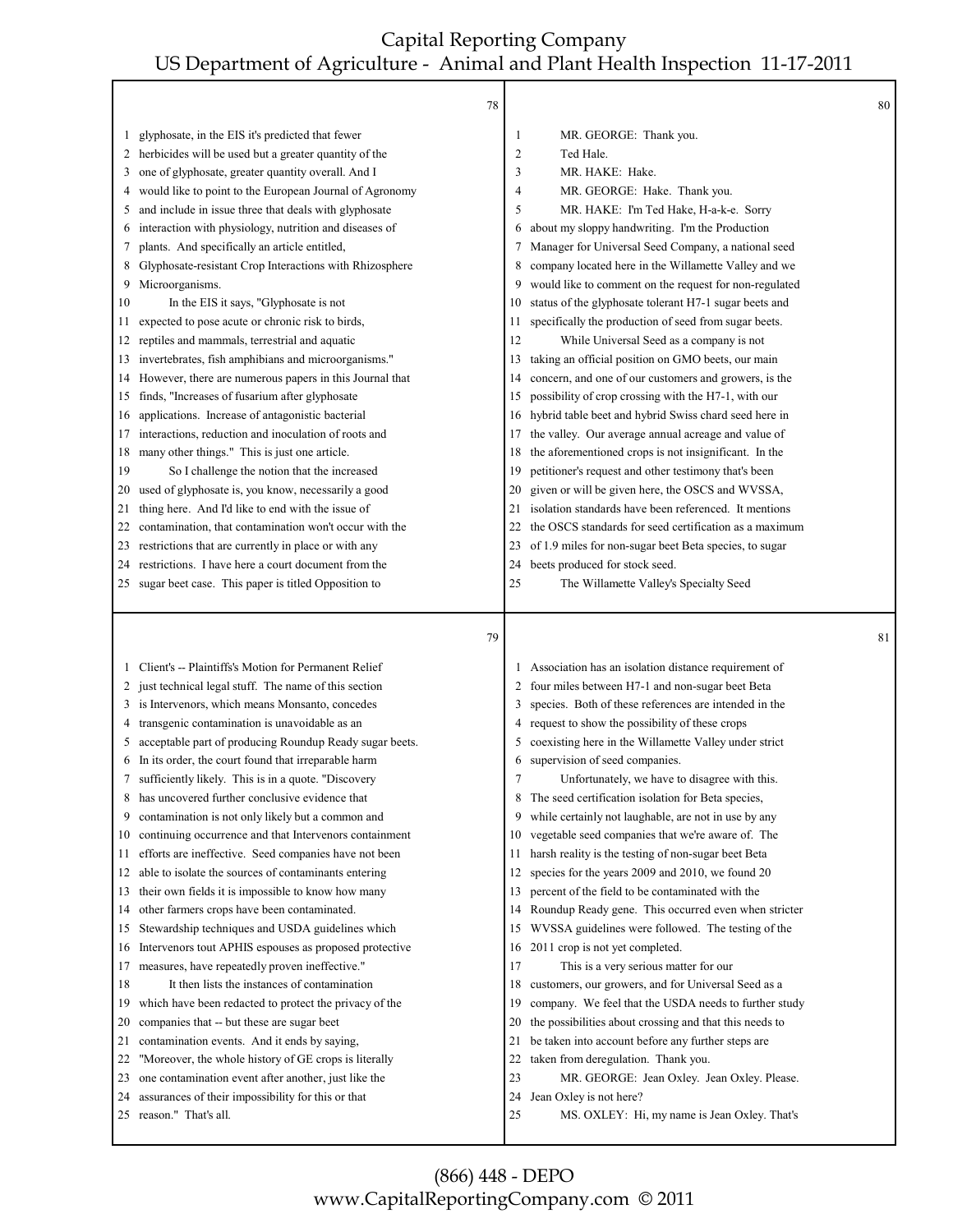|         | 82                                                       |    |                                                         | 84 |
|---------|----------------------------------------------------------|----|---------------------------------------------------------|----|
| $\perp$ | $O-x-l-e-y$ and $-$                                      |    | 1 right by Monsanto. That's just the truth. GMOs have   |    |
| 2       | MR. GEORGE: Jean with a "j?"                             |    | 2 not been effectively studied. We do not know their    |    |
| 3       | MS. OXLEY: With a "j." Okay. I'm not used                | 3  | long-term consequences. They are not part of God's      |    |
| 4       | to speaking public. I'm not a farmer. I am a             | 4  | creation. We messed with them and we don't know long-   |    |
| 5       | community member here in Corvallis. I'm a health care    | 5  | term effects and we are not willing to take that risk.  |    |
| 6       | provider in the Willamette Valley and I want you to      | 6  | Our children are not worth that risk. That's all I      |    |
| 7       | understand the community that you're addressing.         | 7  | have to say.                                            |    |
| 8       | You're addressing a community that is very, very         | 8  | MR. GEORGE: Is there anyone that has signed             |    |
| 9       | involved in a local level. We have a thriving farmer's   | 9  | up to speak that I have missed? You signed up?          |    |
| 10      | market. People like to eat organic here. They care       | 10 | AUDIENCE MEMBER: I was the last one in.                 |    |
| 11      | about their health and for the number of people that     | 11 | MR. GEORGE: Well, I think Neil just went to             |    |
| 12      | have presented, come up here statistically, and          | 12 | get the sign-up sheet. I think we're going to solve     |    |
| 13      | presented their thoughts and not being for this          | 13 | that right now. Jayne Miller? If there is anyone else   |    |
| 14      | deregulation and not even allowing GMOs in Oregon, for   | 14 | who wishes to speak, make your way to the microphone or |    |
| 15      | every one of those, there's 50 to 100 other people that  | 15 | just see Neil and we will be sure to hear from you.     |    |
| 16      | they represent that are not here. And statistically,     | 16 | Go ahead, Jayne.                                        |    |
| 17      | those that are up here wanting to deregulate the GMO     | 17 | MS. MILLER: My name is Jayne Miller, J-a-y-             |    |
| 18      | and allow them in Oregon, there's about --               | 18 | n-e, M-i-l-l-e-r. I'm Director for Marion Soil and      |    |
| 19      | statistically, what we are seeing is what's represented  | 19 | Water Conservation District 4. I'm a cattle rancher's   |    |
| 20      | out there. We care about Oregon. We do not want GMOs     | 20 | daughter. I grew up here in Oregon on our family's      |    |
| 21      | here. They are not well tested. The contamination has    | 21 | 7,000 acre cattle ranch and I became an organic farmer  |    |
| 22      | taken effect like, in Mexico, in their ancient           | 22 | by accident. I became an organic farmer because I       |    |
| 23      | varieties of corn which they tried to protect but are    | 23 | foolishly went to work for a pulp and paper industry    |    |
| 24      | now contaminated and once it's done, it's done. There    | 24 | and got contaminated and could no longer eat foods that |    |
|         | 25 is not enough health lead studies that have been done | 25 | were grown in herbicides or pesticides. I couldn't      |    |
|         |                                                          |    |                                                         |    |
|         |                                                          |    |                                                         |    |
|         | 83                                                       |    |                                                         | 85 |
| $\perp$ | on GMOs. The long-term consequences for health care --   |    | even go into a restaurant and eat because of the        |    |
|         | 2 we have an epidemic developing in Oregon. We have one  |    | 2 bleach. I became so chemically sensitive that I       |    |
| 3       | in 99 children with autism and that doesn't even         | 3  | couldn't eat anymore of what we consider now only       |    |
|         | 4 include all of the other nervous system disorders,     | 4  | traditional foods which are foods grown with chemicals  |    |
| 5       | ADHD, and all the other types of disorders that are      | 5  | which is a blessing.                                    |    |
| 6       | taking place right now in pediatrics.                    | 6  | I met folks like Harry MacCormack, over                 |    |
| 7       | I also work in geriatrics. I know that we                | 7  | there, who taught me how to organic farm. And I         |    |
| 8       | have an epidemic starting of auto-immune diseases and    | 8  | thought, "By golly, if I'm going to survive, I'm going  |    |
| 9       | these are not only happening to old people, they're      | 9  | to have to start growing my own food and eat organic    |    |
| 10      | happening to the young people. These are the 20-year     | 10 | and support the organic community." I could eat         |    |
| 11      | olds and 30-year olds. I bet everyone in this room can   | 11 | organic food and I became well again, but to this day,  |    |
| 12      | say they know someone with Lupus or MS, not to mention   | 12 | over 20 years later, I can't eat foods grown in         |    |
| 13      | the health disorders like cancer. We have a problem.     | 13 | chemicals. There are chemical-sensitive people out      |    |
| 14      | GMOs have not been studied well enough. We are not       | 14 | there that are not being addressed and who are not      |    |
| 15      | guinea pigs. Oregon does not want GMOs here and if       | 15 | going to survive unless there's a new type of food      |    |
| 16      | they do deregulate them, the fight for this will not     | 16 | form.                                                   |    |
| 17      | end here. It will go on and eventually we will win       | 17 | We are going to have generations of people              |    |
| 18      | because we do not want them here and they won't be       | 18 | who will not remember what it's like to taste, really,  |    |
|         | 19 here.                                                 | 19 | a naturally grown carrot. It will taste like Roundup    |    |
| 20      | Look at the farmer's in the corn state. They             | 20 | Ready because that's what will be available. We are     |    |
| 21      | live in fear. They are no longer saving their own        | 21 | not addressing the land ethics. You own land, you take  |    |
| 22      | seeds because they're afraid to save their own seeds.    | 22 | care of it for the future. You don't introduce          |    |
| 23      | Conventional farmers, their farms are polluted because   | 23 | chemicals that are going to pollute our waters, kill    |    |
| 24      | a passing-by truck tips over and seeds are carried or    | 24 | the soil and the lifeforms in soil and call this good   |    |
|         | 25 blown into their field. They're being sued left and   | 25 | for the future.                                         |    |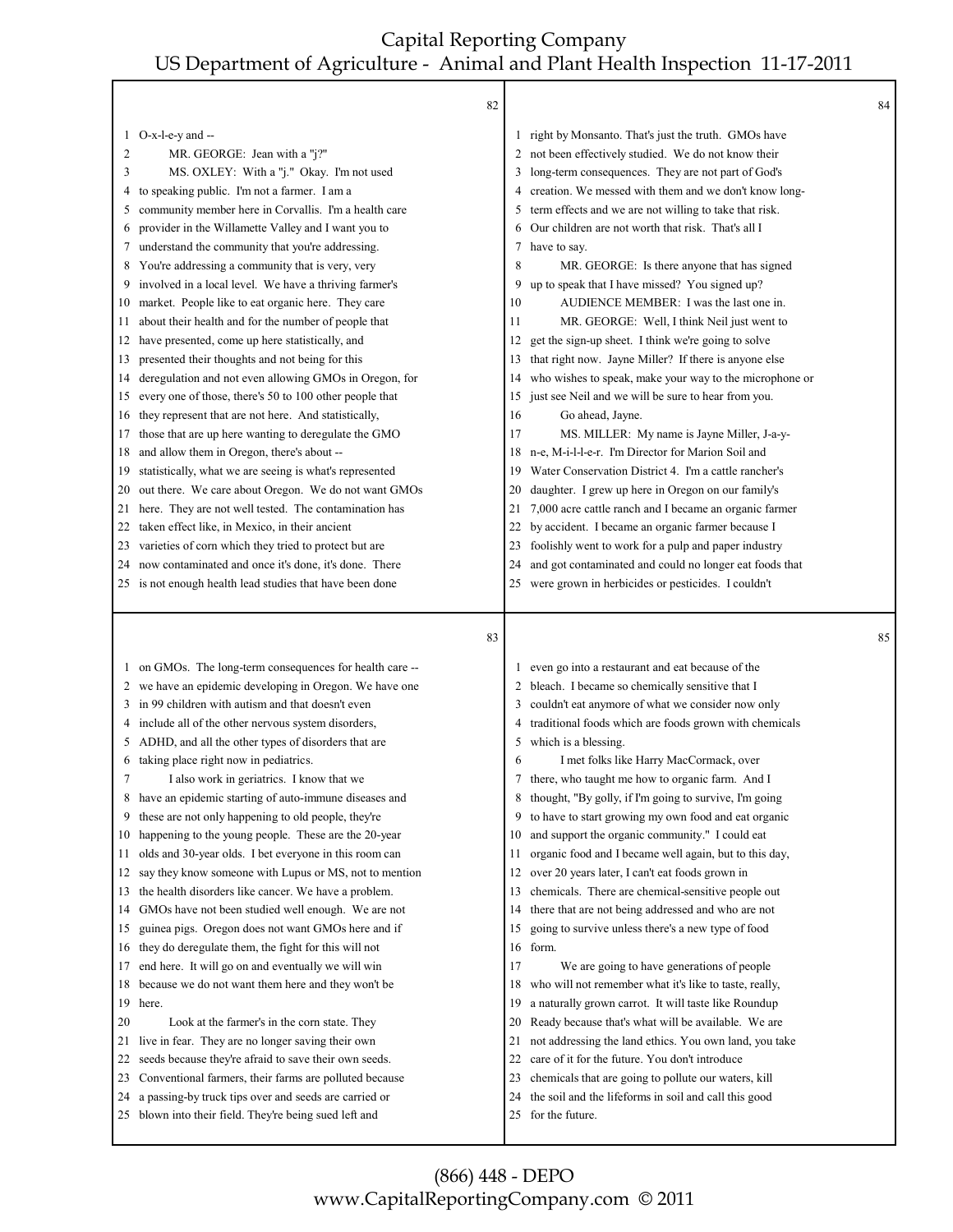┯

|          | 86                                                                                                      |          |                                                                                                       | 88 |
|----------|---------------------------------------------------------------------------------------------------------|----------|-------------------------------------------------------------------------------------------------------|----|
| 1        | I've had a lot of grants, signed a lot of                                                               |          | grower, someone who doesn't want to eat those things                                                  |    |
| 2        | grants at Marion Soil and Water Conservation District                                                   | 2        | and wants to know what they are eating, they're being                                                 |    |
| 3        | trying to deal with the herbicides and pesticides that                                                  | 3        | infringed upon. We have the right to know what we're                                                  |    |
| 4        | are entering our waterways. I mean, really, it's                                                        | 4        | eating and we have the right to choose what we are                                                    |    |
| 5        | almost pathetic, in my opinion, to try and clean up the                                                 | 5        | eating and there are people trying to take this away                                                  |    |
| 6        | mess. We already know that herbicides and pesticides                                                    | 6        | from us and this is what deregulation will continue to                                                |    |
| 7        | were supposed to be the answer in the 1900s for our                                                     | 7        | do.                                                                                                   |    |
| 8        | food shortages. We already know they are not. We                                                        | 8        | The thought that there won't be contamination                                                         |    |
| 9        | already know that they polluted our soil and our                                                        | 9        | is really ignorant. There has already been                                                            |    |
| 10       | waters. They are making people sick. They are making                                                    | 10       | contamination. This has already been documented since                                                 |    |
| 11       | our children sick. They are making our children be                                                      | 11       | the year 2000. There has been contamination in organic                                                |    |
| 12       | born sick. And now they're telling us that GMO is the                                                   | 12       | food crops of GMO crops. There has been contamination                                                 |    |
| 13       | new answer for food shortage and it's not.                                                              | 13       | in the food supply that were not meant to contain GMO                                                 |    |
| 14       | If you allow GMO sugar beets in, it will not                                                            | 14       | foods.                                                                                                |    |
| 15       | be the only GMO. It will open the door for more and I                                                   | 15       | So right now a lot -- the big concern of                                                              |    |
| 16       | know this because, well, my brother is the CEO of                                                       | 16       | people is significant financial impact. This is                                                       |    |
| 17       | United Grain. He has sold grain for decades out of                                                      | 17       | something that can have significant, negative financial                                               |    |
| 18       | Oregon and he's changing the guidelines in Vancouver,                                                   | 18       | impact in Oregon. In 2009, there were 11 Canada flax                                                  |    |
| 19       | right now, with a mega grain bin to hold your future                                                    | 19       | shipments to Europe and some other countries were found                                               |    |
| 20       | GMO wheat. This is not the end. Don't let them fool                                                     | 20       | to contain GMO flax. That GMO flax had been created in                                                |    |
| 21       | you. Don't let them pull the wool over your eyes by                                                     | 21       | the 1990s and it was told -- Canada decided that it                                                   |    |
| 22       | making it awkward for you to be here tonight. You                                                       | 22       | didn't want it. So they told the growers of it they                                                   |    |
| 23       | know, why is this scheduled from 4:00 through the                                                       | 23       | were all supposed to turn it in and destroy it all.                                                   |    |
| 24       | dinner hour? There are a lot of people who wanted to                                                    | 24       | So in the 1990s, this product of GMO flax was                                                         |    |
|          | 25 be here and represent themselves but you need to make                                                | 25       | supposed to have been destroyed and in 2009, it pops up                                               |    |
|          |                                                                                                         |          |                                                                                                       |    |
|          | 87                                                                                                      |          |                                                                                                       | 89 |
| 1        | it more amenable.                                                                                       |          | in flax shipments to Europe. Europe is testing for                                                    |    |
| 2        | Why isn't Monsanto labeling their foods,                                                                | 2        | these and Europe did not allow flax shipment with GMOs                                                |    |
| 3        | "Hey, this has GMO in it." Why are we being denied our                                                  | 3        | in them. This is just one of numerous, numerous                                                       |    |
| 4        | option? We should not be denied our option. Take care                                                   | 4        | consequences. This has a significant financial impact                                                 |    |
| 5        | of the land and the land will take care of you. That                                                    | 5        | in Canada and the flax industry.                                                                      |    |
| 6        | is not GMO -- a GMO or Monsanto's motto. Land ethics,                                                   | 6        | A couple of things have been brought up that                                                          |    |
| 7        | that's what must come first if we are to survive as a                                                   |          | 7 I think should be looked at a little more closely. One                                              |    |
| 8        | nation. If we kill our soil, we kill our water with                                                     | 8        | of which is comparison of hybrid seed and hybrid plants                                               |    |
| 9        | this GMO, we will kill ourselves and there is no                                                        | 9        | and GMOs. Any single one of us can grow hybrid or we                                                  |    |
| 10       | turning back. Thank you.                                                                                | 10       | can develop our own strain of hybrid plants. I do                                                     |    |
| 11       | MR. GEORGE: If there is anyone who would                                                                | 11       | that. That is something that I enjoy doing. I enjoy                                                   |    |
| 12       | like to speak who has not signed up, please see Neil in                                                 | 12       | hybridizing plants, finding new plant varieties,                                                      |    |
| 13       | the back of the room, please.                                                                           | 13       | developing plants that are new to our area. This is                                                   |    |
| 14       | MS. GOODWIN: Hi, I'm Kim Goodwin, G-o-o-d-w-                                                            | 14       | something any one of us can do. I'd be willing to bet                                                 |    |
| 15       | i-n. That was so well spoken. It's kind of hard to                                                      | 15       | that none of us can create a GMO in our backyard. So                                                  |    |
| 16       | follow after it, but we have a bully in the room. We                                                    | 16       | this is a significantly different process. This is                                                    |    |
| 17       | have someone who is essentially the smoker on the                                                       | 17       | something that we keep hearing that there are no                                                      |    |
| 18       | airplane. To say there can be a non-smoking section                                                     | 18       | studies showing that GMO sugar beets could be dangerous                                               |    |
| 19       | and a smoking section is akin -- on an airplane, is                                                     | 19       | to you and your health. There aren't any studies                                                      |    |
| 20       | akin to what we are saying with GMO crops and non-GMO                                                   | 20       | showing this. It hasn't been done.                                                                    |    |
| 21       | crops.                                                                                                  | 21       | Why not take the proactive standpoint of                                                              |    |
| 22       | The only people not infringed on by these GMO                                                           | 22       | investigating something thoroughly first before                                                       |    |
| 23       | crops are people who are growing them. Anyone who does                                                  | 23       | releasing it on the public. We have a terrible history                                                |    |
| 24<br>25 | not want to utilize them, be it the conventional<br>grower, a conventional seed grower, an organic seed | 24<br>25 | of releasing poisonous or dangerous things on to the<br>public and discovering it from the government |    |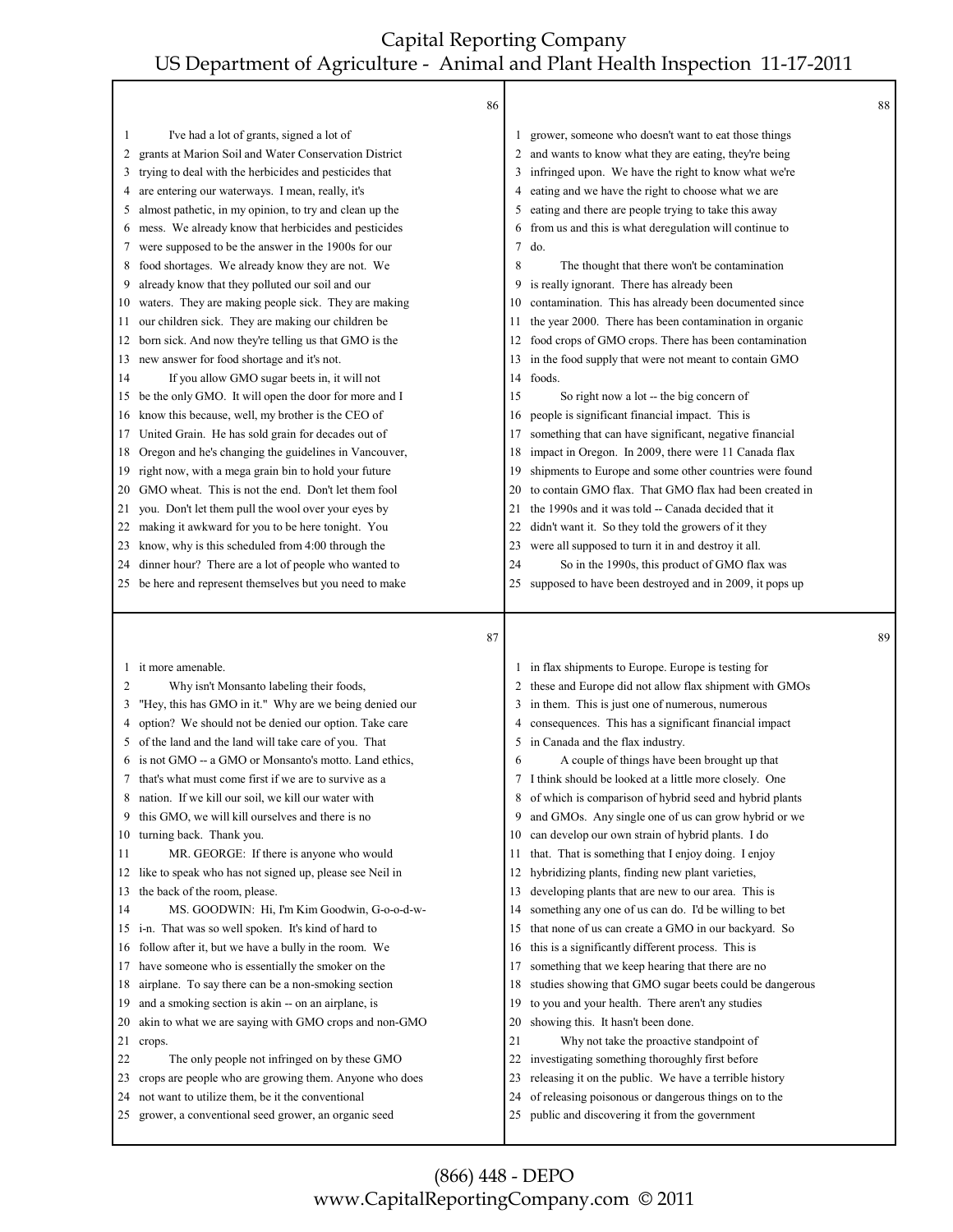|                                                                                                                     | 90                                                                                                                                                                                                                                                                                                                                                                                                                                         |                |                                                         | 92 |
|---------------------------------------------------------------------------------------------------------------------|--------------------------------------------------------------------------------------------------------------------------------------------------------------------------------------------------------------------------------------------------------------------------------------------------------------------------------------------------------------------------------------------------------------------------------------------|----------------|---------------------------------------------------------|----|
|                                                                                                                     | 1 afterwards. I don't want to be one of those people who                                                                                                                                                                                                                                                                                                                                                                                   | 1              | <b>CERTIFICATE OF NOTARY PUBLIC</b>                     |    |
| 2                                                                                                                   | end up being affected by that. I don't think anybody                                                                                                                                                                                                                                                                                                                                                                                       | $\overline{c}$ | I, Kimberly R. McLain, the officer before whom the      |    |
| 3                                                                                                                   | in this room wants to be affected by that and it would                                                                                                                                                                                                                                                                                                                                                                                     | 3              | foregoing deposition was taken, do hereby certify that  |    |
| 4                                                                                                                   | be good to look a little more closely before deciding                                                                                                                                                                                                                                                                                                                                                                                      | 4              | the witness whose testimony appears in the foregoing    |    |
| 5                                                                                                                   | something is safe.                                                                                                                                                                                                                                                                                                                                                                                                                         | 5              | deposition was duly sworn by me; that the testimony of  |    |
| 6                                                                                                                   | So obviously I'm against deregulation. I hope                                                                                                                                                                                                                                                                                                                                                                                              | 6              | said witness was taken by me in stenotypy and           |    |
| 7                                                                                                                   | that sugar beets will continue to be -- the GMO sugar                                                                                                                                                                                                                                                                                                                                                                                      | 7              | thereafter reduced to typewriting under my direction;   |    |
| 8                                                                                                                   | beets will continue to be deregulated. And I'm against                                                                                                                                                                                                                                                                                                                                                                                     | 8              | that said deposition is a true record of the testimony  |    |
| 9                                                                                                                   | the deregulation of any GMO crops. Oregon has a very,                                                                                                                                                                                                                                                                                                                                                                                      | 9              | given by said witness; that I am neither counsel for,   |    |
| 10                                                                                                                  | very diverse wonderful set of plants that it can grow.                                                                                                                                                                                                                                                                                                                                                                                     | 10             | related to, nor employed by and of the parties to the   |    |
| 11                                                                                                                  | We are one of the most diverse areas in the country.                                                                                                                                                                                                                                                                                                                                                                                       | 11             | action in which this deposition was taken; and,         |    |
| 12                                                                                                                  | This can significantly, financially impact everybody in                                                                                                                                                                                                                                                                                                                                                                                    | 12             | further, that I am not a relative or employee of any    |    |
| 13                                                                                                                  | the produce and safe seed, every company that grows and                                                                                                                                                                                                                                                                                                                                                                                    | 13             | counsel or attorney employed by the parties hereto, nor |    |
| 14                                                                                                                  | distributes seeds, every company that wants -- or                                                                                                                                                                                                                                                                                                                                                                                          | 14             | financially or otherwise interested in the outcome of   |    |
| 15                                                                                                                  | person that wants to start an organic farm. We don't                                                                                                                                                                                                                                                                                                                                                                                       | 15             | this action.                                            |    |
| 16                                                                                                                  | need GMO sugar beets in Oregon. Please do not                                                                                                                                                                                                                                                                                                                                                                                              | 16             |                                                         |    |
| 17                                                                                                                  | deregulate them. Thank you.                                                                                                                                                                                                                                                                                                                                                                                                                | 17             |                                                         |    |
| 18                                                                                                                  | MR. GEORGE: Is there anyone else who would                                                                                                                                                                                                                                                                                                                                                                                                 | 18             |                                                         |    |
| 19                                                                                                                  | like to speak that perhaps I have missed?                                                                                                                                                                                                                                                                                                                                                                                                  | 19             |                                                         |    |
| 20                                                                                                                  | No. If not, then I would like to thank all                                                                                                                                                                                                                                                                                                                                                                                                 | 20             |                                                         |    |
| 21                                                                                                                  | of our speakers today and all of you for coming out and                                                                                                                                                                                                                                                                                                                                                                                    | 21             |                                                         |    |
| 22                                                                                                                  | participating in this process. We value your opinions.                                                                                                                                                                                                                                                                                                                                                                                     | 22             | Kimberly R. McLain                                      |    |
| 23                                                                                                                  | We would like to thank all of our speakers for their                                                                                                                                                                                                                                                                                                                                                                                       | 23             | Notary Public in and for the                            |    |
| 24                                                                                                                  | conviction and eloquence and thank you for coming out.                                                                                                                                                                                                                                                                                                                                                                                     | 24             | State of Oregon                                         |    |
| 25                                                                                                                  | We will not adjourn because we are here until                                                                                                                                                                                                                                                                                                                                                                                              | 25             |                                                         |    |
|                                                                                                                     | 91                                                                                                                                                                                                                                                                                                                                                                                                                                         |                |                                                         |    |
| 2<br>3<br>4<br>5<br>6<br>8<br>9<br>10<br>11<br>12<br>13<br>14<br>15<br>16<br>17<br>18<br>19<br>20<br>21<br>22<br>23 | 1 7:00 for latecomers. We will take their comments for<br>public record. However, we will suspend this meeting<br>and thank you for coming.<br>I will remind you that if you have written<br>comments that you would like to give, perhaps you<br>didn't care to speak, you can put those in the comment<br>box in the back.<br>Thank you all for being a part of our<br>processes.<br>(Whereupon, APHIS meeting concluded at<br>7:00 p.m. |                |                                                         |    |
| 24<br>$25\,$                                                                                                        |                                                                                                                                                                                                                                                                                                                                                                                                                                            |                |                                                         |    |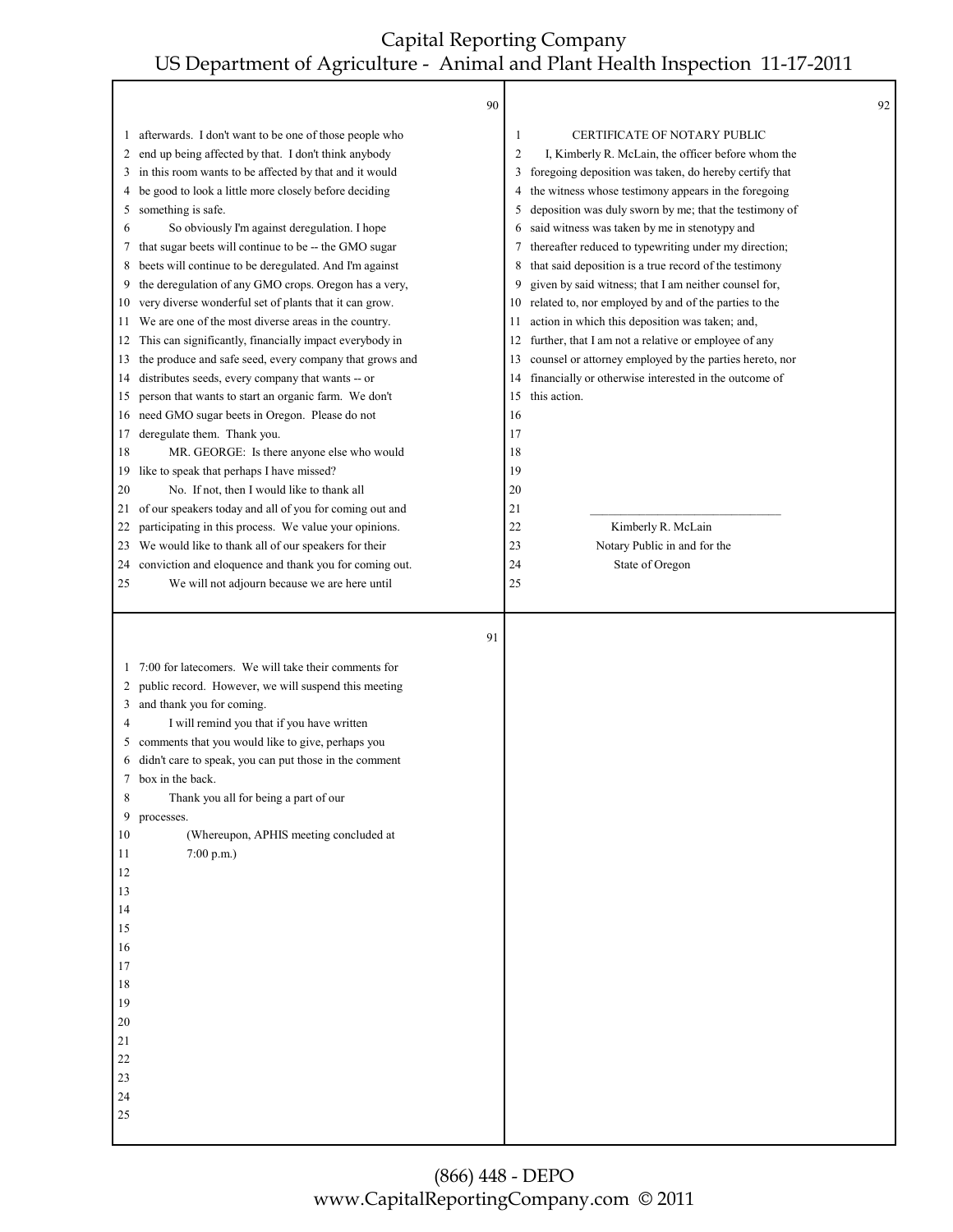US Department of Agriculture - Animal and Plant Health Inspection 11-17-2011

|                       | Page 1                        |                            |                                   |
|-----------------------|-------------------------------|----------------------------|-----------------------------------|
| $\boldsymbol{0}$      | 35:2 55:9                     |                            | 99 58:2 65:15 83:3                |
| 07:18                 | 2,000 11:15 23:15             | $\overline{4}$             |                                   |
|                       | 20 6:14 37:10                 | 4 84:19                    | A                                 |
| 1 28:13 29:12         | 58:13 61:21                   | 4:00 86:23                 | A <sub>2</sub> R <sub>40:17</sub> |
| 30:23 31:25           | 81:12 85:12                   | 40 7:17 38:5 48:15         | abandon $13:1$<br>33:16           |
| 1,000 11:14 37:22     | 2000 88:11                    | 43 42:6                    | abandoned 35:25                   |
| 1.5 7:7 16:9          | 2005 11:4 57:19               | 48 35:6                    | 47:20                             |
| 1.9 80:23             | 2006 71:8                     | 4-D 55:9                   | ability 41:24 65:5                |
| 100 8:21 34:24        | 2007 19:8                     | 5                          | 67:13 69:2,6                      |
| 82:15                 | 2008 8:22 11:9<br>16:23 19:11 | 5.3 30:14                  | 73:3                              |
| 11 88:18              | 34:25                         | 50 37:5,20 38:5            | able 5:23 6:2,6<br>8:1,3 17:20    |
| 12 19:14 28:15        | 2009 16:24 68:6               | 56:11 61:15                | 21:15 25:12 34:4                  |
| 36:8 50:14            | 72:4,5 81:12                  | 82:15                      | 43:5 50:9 59:12                   |
| 120 24:4              | 88:18,25                      | 500 34:20                  | 65:6 67:24,25<br>79:12            |
| 120,000 15:17         | 2010 16:25 68:19<br>81:12     | 509 15:17                  | absolutely 51:23                  |
| 128,000 10:17         | 2011 1:12 6:1                 | 6                          | accept 51:4 56:7                  |
| 13th $3:9$            | 11:11 17:1 81:16              | 60 6:3 42:15 66:2          | 57:1                              |
| 15 6:14               | 20-year 83:10                 | 60s 40:19                  | acceptable 79:5                   |
| 160,000 11:14         | 20-year-old $8:17$            | 69,000 6:4 15:19           | accident 48:16                    |
| 171:12                | 22 75:15                      |                            | 84:22                             |
| 18 15:20              | 2300 73:7                     | $\overline{7}$             | accidental 18:20                  |
| 1900s 86:7            | 25 24:5                       | 7,000 84:21                | accidentally 39:3                 |
| 1910 23:15            | 25,000 66:7                   | $7:00$ 1:12 4:5<br>91:1,11 | accidents 48:13                   |
| 1949 32:17            | 26th $1:14$                   | 70 21:10                   | 62:13                             |
| 1970 58:2             | 27 54:11 56:2                 | 700 42:16 55:23            | accommodate<br>60:10              |
| 1972 15:13            | 28 24:9                       | $70s$ 34:20                | according 51:12                   |
| 1975 15:23            | 29 58:10                      | 750 21:10                  | 54:22                             |
| 1980 19:15 26:21      |                               |                            | account 70:16                     |
| 1986 24:4             | 3                             | 8                          | 81:21                             |
| 1990s 88:21,24        | 3 29:25 32:4                  | 875 1:14                   | accountable 53:1                  |
| 1994 38:2             | 30 68:10 70:8                 | 88 17:1                    | accountants 33:20                 |
| 1996 11:3             | 300 15:15                     |                            | accounted 24:5                    |
|                       | 30-year 83:11                 | 9<br>90 16:24              | acquire 9:9                       |
| 2<br>2 5:17 8:5 10:19 | 31 19:9                       | 900 11:7                   | acre 12:1,2 23:15                 |
| 15:4,11 18:4          | 32 8:13                       | 940 10:16                  | 36:19 68:10                       |
| 29:20,24 32:4         | 35 21:12 42:19                |                            | 84:21                             |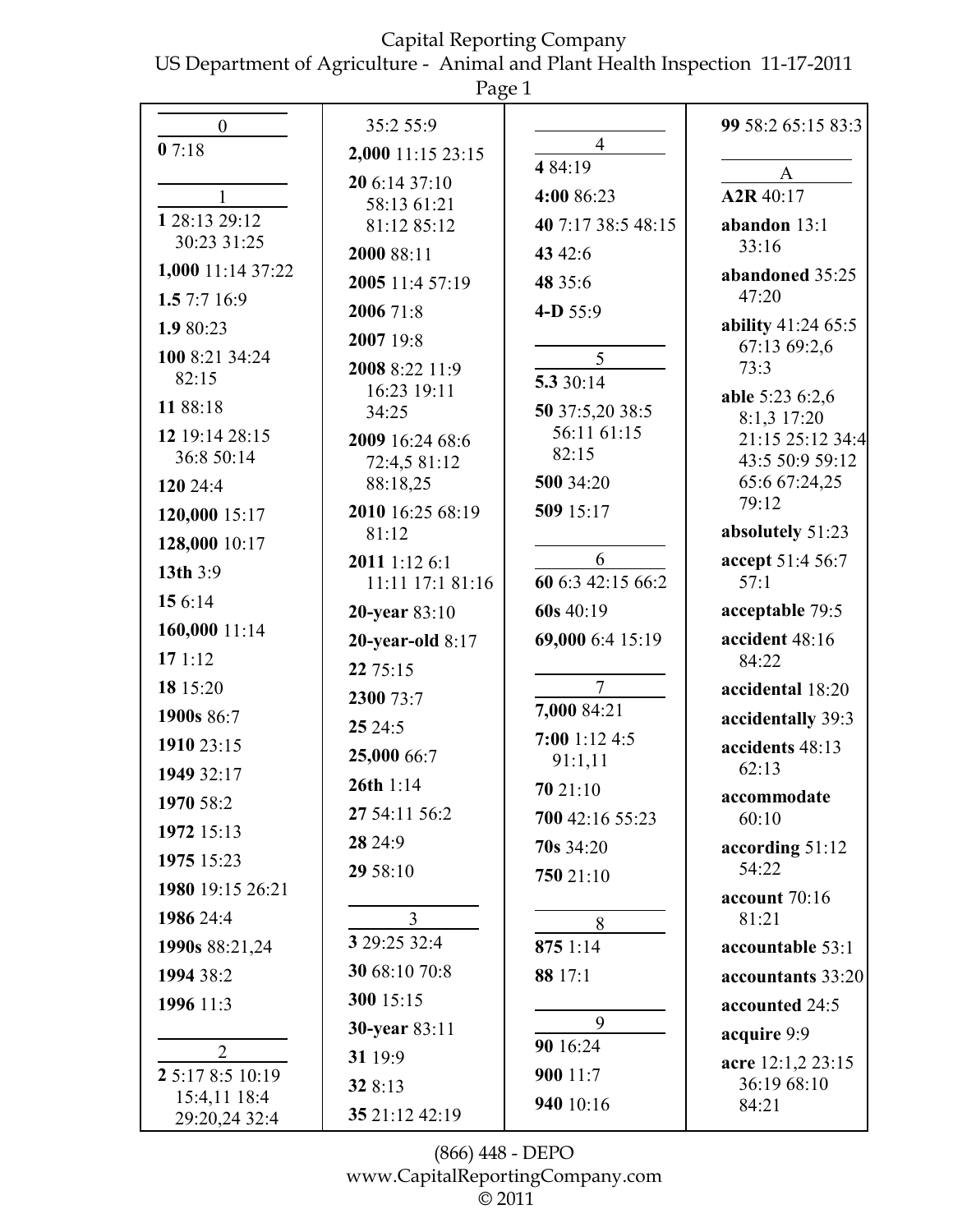US Department of Agriculture - Animal and Plant Health Inspection 11-17-2011

|                                                    | Page 2                                            |                                                                   |                                                                              |
|----------------------------------------------------|---------------------------------------------------|-------------------------------------------------------------------|------------------------------------------------------------------------------|
| acreage 17:15                                      | administration                                    | against 26:19                                                     | <b>Albany</b> 75:15,18                                                       |
| 60:2,4 80:17                                       | 46:2 63:24                                        | 44:25 75:4                                                        | alerted 70:10                                                                |
| acres 6:4,15,16,17                                 | Administrator                                     | 90:6,8                                                            | <b>Aleyon 75:12</b>                                                          |
| 10:17 11:7,14                                      | 2:20                                              | age 73:14                                                         | 76:22                                                                        |
| 13:11 15:17<br>21:11 24:4,9<br>34:20 37:22         | admonitious 28:4<br>adopt 31:25                   | agency 28:23 44:1<br>47:14 48:2                                   | A-l-e-y-o-n 76:23<br>77:2                                                    |
| 38:2,4,5 42:16                                     | adopted 59:1                                      | <b>Agent 55:9</b>                                                 | alfalfa 27:3 34:23                                                           |
| 55:23                                              | adopting 46:7                                     | ago 24:4 41:3                                                     | alliance 61:15,17                                                            |
| across 73:7                                        | advance 29:15                                     | 47:11 71:4                                                        | 66:1,3                                                                       |
| action 16:15                                       | advancement 52:4                                  | agreed 20:7 28:3                                                  | <b>Alliant 40:17</b>                                                         |
| 29:6,23 53:1<br>64:11 92:21 93:4<br>active $67:10$ | advantage 31:16<br>advent 6:14                    | agreement 7:13<br>8:23 9:17 35:1<br>36:3                          | allied 33:19<br>allow 23:13 35:4                                             |
| actively 23:20                                     | adverse 32:5                                      | agreements 9:14                                                   | 41:1 64:15 74:19                                                             |
| activities 19:25                                   | advertised 47:8                                   | 11:12                                                             | 82:18 86:14 89:2                                                             |
| 24:16<br><b>Actually 59:6</b>                      | advertising 60:13<br><b>Advisor 2:19</b>          | agribusinesses<br>44.14                                           | allowed 26:22<br>30:14 39:8 43:1<br>55:15 57:17                              |
| acute 78:11<br>adaptability 46:24                  | advocate 64:3<br>aerial $29:11$                   | agricultural 23:21<br>43:23 46:16 47:6<br>51:19 52:16             | allowing 39:25<br>40:24 64:14                                                |
| <b>Adaptive 66:18</b>                              | affect 33:18 63:5                                 | 73:22                                                             | 82:14                                                                        |
| <b>added</b> 54:20                                 | 65:8                                              | agriculturally                                                    | allows $35:10$                                                               |
| addition 51:6,7                                    | affected 72:11                                    | 49:21                                                             | all-time $47:17$                                                             |
| 52:18 54:13,19                                     | 90:2,3                                            | agriculture 1:5                                                   | <b>Alpha 32:13</b>                                                           |
| additional 39:22<br>address 10:8 28:8<br>67:1,10   | affecting 14:12<br>affects 10:16 44:24<br>55:10   | 14:10,12 28:23<br>43:24 44:8<br>45:9,14 47:13<br>48:21 49:23 52:3 | already $4:11$ 12:3<br>24:16 26:16 36:3<br>47:8 48:18 54:9<br>70:6,9,19 76:1 |
| addressed 85:14                                    | afford 65:7                                       | 57:18 60:21                                                       | 86:6,8,9 88:9,10                                                             |
| addressing 82:7,8                                  | afforded 60:2,3                                   | 73:1,15                                                           | altered 58:1                                                                 |
| 85:21                                              | aforementioned                                    | 74:8, 12, 18, 19, 23                                              | alternative 5:17                                                             |
| adequate 16:10                                     | 80:18                                             | Agronomic 23:20                                                   | 8:5 10:18                                                                    |
| 20:2 45:3<br>adequately                            | <b>afraid</b> 56:13 70:21<br>83:22                | <b>Agronomy 78:4</b><br>Agropac 42:12                             | 15:4,11 18:4<br>28:13 29:6,12,20<br>30:22 31:25                              |
| 67:1,10 74:5<br><b>ADHD 83:5</b>                   | afternoon 10:23<br>15:7 23:6 32:11<br>34:17 37:19 | ahead 84:16<br>aids 51:17                                         | alternatives 27:18<br>28:9 29:24 32:4                                        |
| adhere 24:21 38:9<br>57:2<br>adhered 60:8          | 40:16 42:3 55:22<br>57:10,12                      | aimed 30:3<br>air 29:17                                           | 66:11<br>am 5:15 10:25<br>14:12 23:7 32:14                                   |
| adjourn 90:25                                      | afterwards 90:1                                   | airplane 87:18,19                                                 | 42:14 43:23                                                                  |
|                                                    | ag 33:20 35:23                                    | akin 87:19,20                                                     | 65:22 66:8 82:4                                                              |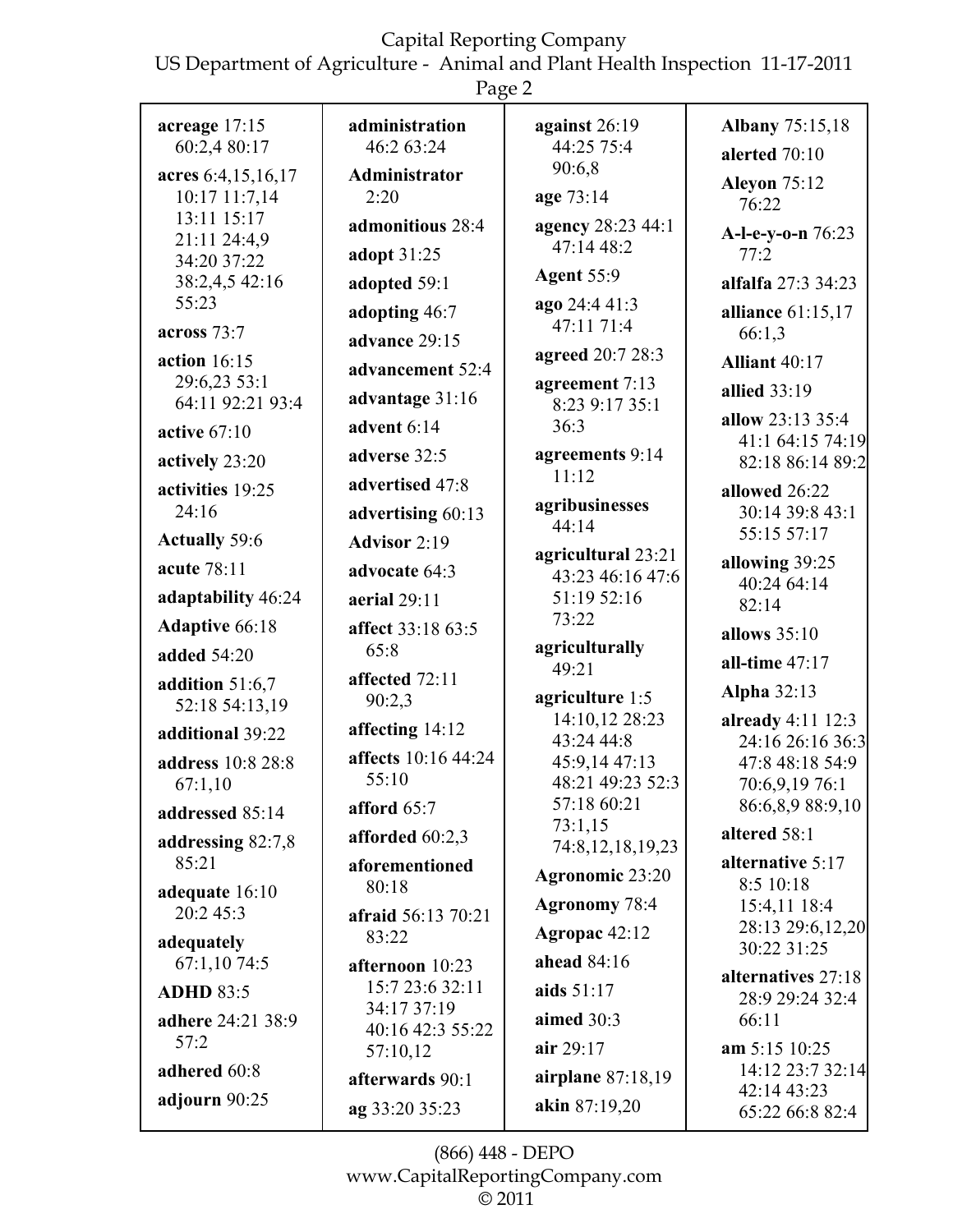US Department of Agriculture - Animal and Plant Health Inspection 11-17-2011

| ао<br>□ |  |
|---------|--|
|---------|--|

| 92:17,23                   | anybody 47:15                   | 41:9                          | 20:8,11,22 23:22       |
|----------------------------|---------------------------------|-------------------------------|------------------------|
| Amalgamated                | 90:2                            | approximately 6:3             | 61:15,18 62:4          |
| 34:21                      | anymore 85:3                    | 15:14,19 42:16                | 69:23,25 81:1          |
| amenable 87:1              | anyone $75:10$                  | aquatic 78:12                 | associations 23:21     |
| America 44:15              | 84:8,13 87:11,23                | arbitration 59:8              | assumed 45:8           |
| 55:1                       | 90:18                           | arduous $15:2$                | assurances 79:24       |
| American                   | anyone's 76:23                  |                               | assure 8:2             |
| 17:20,21 18:13             | anyway $49:15$                  | area 7:16 10:13<br>16:2 23:13 | attack 44:12           |
| 43:25 44:3,9,21            | 72:16                           | 36:15,21 37:20                |                        |
| 46:4,10,13 47:16           | <b>APHIS</b> 1:6 2:10           | 38:18 48:14                   | attention 72:6         |
| 63:3                       | 8:24 11:13 18:2                 | 60:9,15                       | attorney 92:25         |
| Americans 47:18            | 28:24                           | 61:5, 16, 19 74:8             | attributes 60:14       |
| America's 45:24            | 29:21,24,25                     | 89:13                         | Auchanbault            |
| <b>Amity 37:20</b>         | 35:2,3 79:16                    | areas 32:6 49:21              | 76:22                  |
|                            | 91:10                           | 73:22 90:11                   | A-u-c-h-a-n-b-a-       |
| among 18:18<br>20:13 59:13 | apparently 45:5                 | arena $47:5$                  | $u-l-t$ 77:3           |
| 60:7,16                    | appear $43:25$                  | aren't 89:19                  | Auchenbault            |
| amount $21:23$             | appears 92:7                    | argument 28:19                | 75:12                  |
| amphibians 78:13           | application 6:10                | 77:13                         | A-u-d 75:9             |
| analyses 4:22              | 9:9,19 13:7<br>29:12 30:12 64:1 | arguments 41:13               | <b>Aude 75:9</b>       |
| ancient 82:22              |                                 | arise $75:1$                  | <b>AUDIENCE 77:1</b>   |
| and/or $36:23$             | applications<br>29:16,17 47:6   | arises $22:20$                | 84:10                  |
| <b>Andrew 65:20</b>        | 78:16                           | <b>Arnold</b> 15:6,8          | August 58:2            |
| 66:15,17 68:13             | applicators 14:3                | A-r-n-o-l-d 15:8              | authority 29:22        |
| animal 1:6 2:10            | applied                         | <b>ARNOLD 15:7</b>            | autism $83:3$          |
| 52:22                      | 29:14,15,16,17                  | article 78:7,18               | auto-immune 83:8       |
| animals 75:23              | 30:13 41:3                      | <b>Asian 51:4</b>             | availability 40:22     |
| announced 70:2             | apply 6:12 17:10                | aspects 57:20                 | 77:13,17,18            |
| announcement               | 30:15 53:3                      | 74:18                         | available 3:17         |
| 70:4                       | appreciate 3:23                 | assertion 29:11               | 5:14 7:3,25 8:22       |
| annual $14:18$             | 4:4 7:23 15:1                   |                               | 16:23 24:10            |
| 22:22 67:19,22             | 35:3 44:2                       | assessment                    | 25:14 31:9             |
| 80:17                      | appreciation 18:1               | 70:14,15 71:4                 | 35:12,15 74:4<br>85:20 |
| annually $11:7,15$         | approval $12:7,18$              | assist $37:4$                 |                        |
| 12:18 38:4                 | 31:18 47:14                     | assistance 19:17              | average 80:17          |
| answer $4:20$              | approve 32:3                    | 20:10                         | avoid 22:3 66:7        |
| 86:7,13                    | 36:14                           | associated 25:16              | avoiding 38:21         |
| antagonistic 78:16         | approved 12:8                   | 51:10 54:21                   | aware 30:2 81:10       |
| antibiotics 47:5           | approving 36:13                 | association 8:15              | away 35:14 88:5        |
|                            |                                 | 19:13, 15, 22, 25             |                        |

(866) 448 - DEPO www.CapitalReportingCompany.com © 2011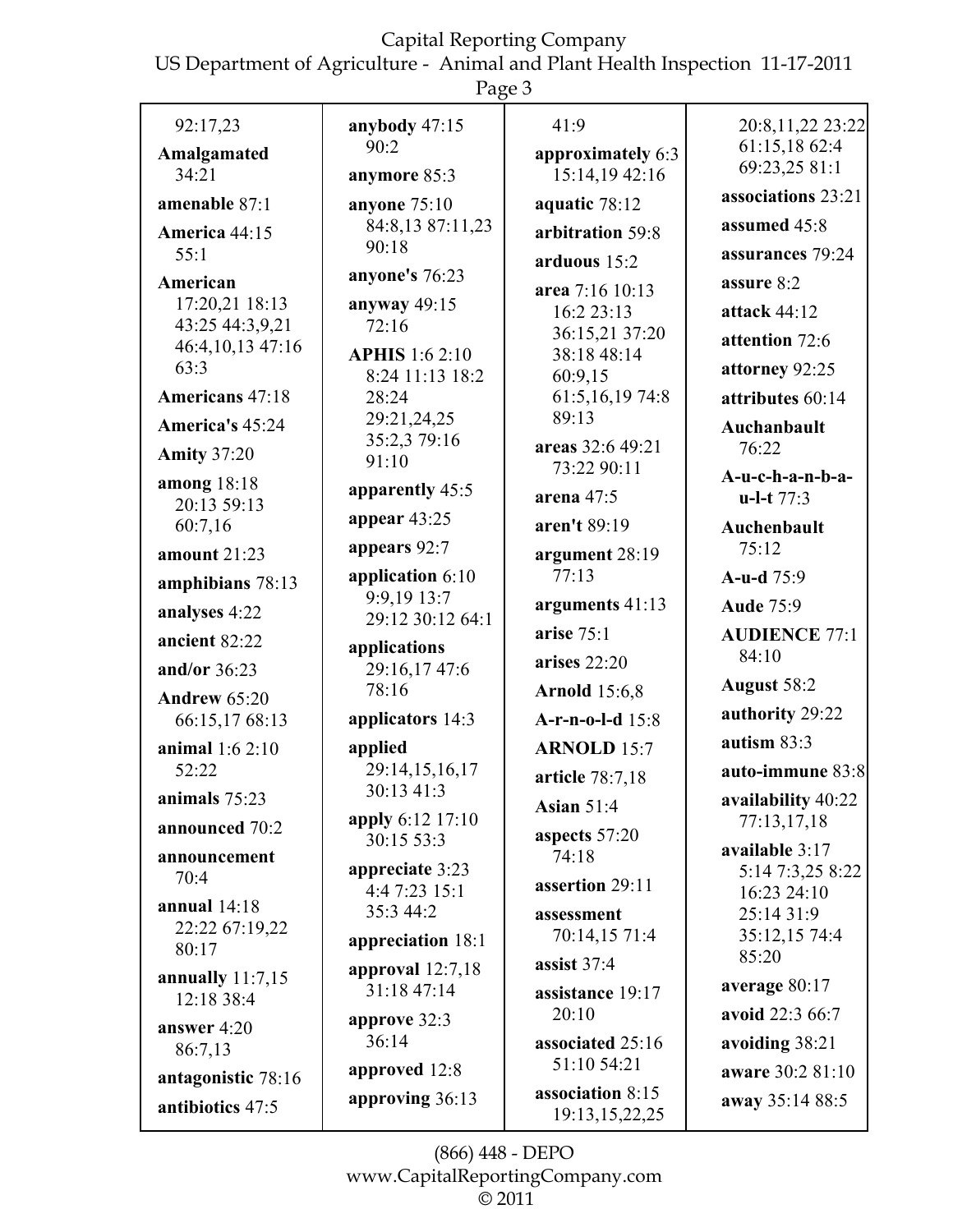US Department of Agriculture - Animal and Plant Health Inspection 11-17-2011

|                                             | Page 4                              |                                      |                           |
|---------------------------------------------|-------------------------------------|--------------------------------------|---------------------------|
| awhile $41:14$<br>awkward 86:22             | 16:4,5,12,21,22<br>17:8, 19, 20, 23 | 31:7,21<br>32:16,18,24               | 58:11<br>besides $44:14$  |
|                                             | 18:3, 10, 13, 15, 19<br>19:6,14,16  | 33:7,14 34:20,24<br>37:10 38:5 39:12 | best 21:23                |
| B                                           | 20:17,20,25                         | 40:25 41:2                           | 31:22,23 35:17            |
| <b>B.D</b> 75:9                             | 21:11,15,21                         | 42:18,25                             | 48:13 70:15               |
| <b>baby</b> 55:25                           | 22:14,16 23:8,18                    | 43:2,6,13 44:18                      | bet 83:11 89:14           |
| bachelor's 63:21                            | 24:7,11,14,25                       | 45:25 46:13                          | beta 19:5 66:21           |
| background 44:2                             | 25:5,8,10,17,23                     | 49:5,16,18                           | 67:11,21                  |
|                                             | 26:10 29:1,3,7                      | 50:10,13,21                          | 68:9,15,23 80:23          |
| backyard 89:15                              | 31:22 32:1<br>33:2,8,15,22          | 51:11 53:21,25<br>54:2,3,4,5,16      | 81:2,8,11                 |
| bacterial 78:16                             | 34:6,9,18 35:6                      | 55:13,25                             | Beta-Seed 24:19           |
| bakery 66:5                                 | 36:21 37:25                         | 56:1,2,3,22,25                       | 42:14                     |
| <b>ban</b> 25:9                             | 38:2,4,22                           | 57:16 59:24                          | <b>Beta-Seed's 23:8</b>   |
|                                             | 39:16,20                            | 60:5, 19, 23, 24                     |                           |
| <b>banks</b> 33:20                          | 40:3,6,9 42:18                      | 62:20 63:13                          | <b>better</b> 16:16 17:5  |
| bans $54:17$                                | 44:20 45:5,11,12                    | 64:14,15                             | 37:2,6 56:12              |
| barley 8:18                                 | 46:4 47:9 48:11                     | 66:21,22,24                          | beyond 7:9                |
| <b>base 73:19</b>                           | 54:4 56:7,8,9                       | 67:6, 10, 15, 19, 24                 | biennial $14:17$          |
|                                             | 57:21 58:1 64:23                    | 68:1,13,19                           | 67:22                     |
| based 52:5                                  | 66:6 67:16                          | 69:1,3,5,8,12                        | bigger 48:24 62:21        |
| 62:14,16                                    | 68:8,20 69:6                        | 70:2,5,9                             |                           |
| basic 47:19,21,23                           | 70:17,22                            | 71:13,14,15                          | <b>biggest</b> 56:10 76:5 |
| 55:19 65:1,2                                | 72:2,4,8 77:17<br>78:25 79:20       | 72:24 74:10                          | <b>Bill</b> 55:21 57:8,11 |
| basically 40:21                             | 80:16,23 81:2,11                    | 75:3,6 76:5<br>77:19 79:5            | billion $11:17$           |
| 77:13                                       |                                     | 80:10,11,13,24                       | bin $86:19$               |
| <b>beans</b> 32:20 34:23                    | beets 2:6,7,24                      | 86:14 89:18                          |                           |
| 37:24 40:19                                 | 3:8,11 5:14,19                      | 90:7,8,16                            | biochemistry              |
| 42:16 55:24 76:8                            | 6:3, 14, 18, 23                     |                                      | 63:22                     |
| beautiful 49:8                              | 7:5,22,25                           | begin $4:7,105:3$                    | biological 57:25          |
| became 16:23                                | 8:6,12,17,19,21,<br>23 9:1,5        | <b>behalf</b> 8:4 17:23<br>72:19     | <b>biology</b> 63:22,23   |
| 71:14 84:21,22                              | 10:1,7,9,10,13,1                    |                                      | biomedical 63:25          |
| 85:2,11                                     | 4,18,19                             | <b>believe</b> 16:15,16              | biotech 20:14             |
|                                             | 11:7,8,11,15                        | 24:15 27:20,23                       | 26:19 27:6 52:7           |
| become 12:8 36:25                           | 12:24 13:5,8,13                     | 28:5 33:22 40:10                     | 55:6                      |
| 50:5,6 56:6                                 | 14:6,17                             | 57:14 61:1,25<br>76:14               | biotechnical 26:11        |
| becomes 50:18                               | 15:1,5,12,18,24                     |                                      |                           |
| becoming 22:21                              | 17:3, 14, 18 18:5                   | believing 48:12                      | biotechnology 2:9         |
| 36:13 51:18                                 | 19:7 20:4,14                        | <b>benefit</b> 52:6 58:18            | 26:20                     |
| bedrock 44:9                                | 21:1 22:25<br>24:3,5                | 65:11                                | biotechonolgy             |
|                                             | 25:1,11,22                          | benefits $8:259:1$                   | 51:25                     |
| <b>beet</b> 1:7 5:8,9,12<br>6:16,21 7:18,21 | 26:3,15 27:4,21                     | 15:20 28:6 52:11                     | birds $76:9,13$           |
| 12:9 13:1,11,18                             | 28:6,7,16,18                        | 58:18                                | 78:11                     |
| 15:9, 12, 19, 23                            | 29:14 30:11                         | <b>Benton 48:15 49:6</b>             | birth $55:11$             |
|                                             |                                     |                                      |                           |

(866) 448 - DEPO www.CapitalReportingCompany.com  $\overline{\circ}$  2011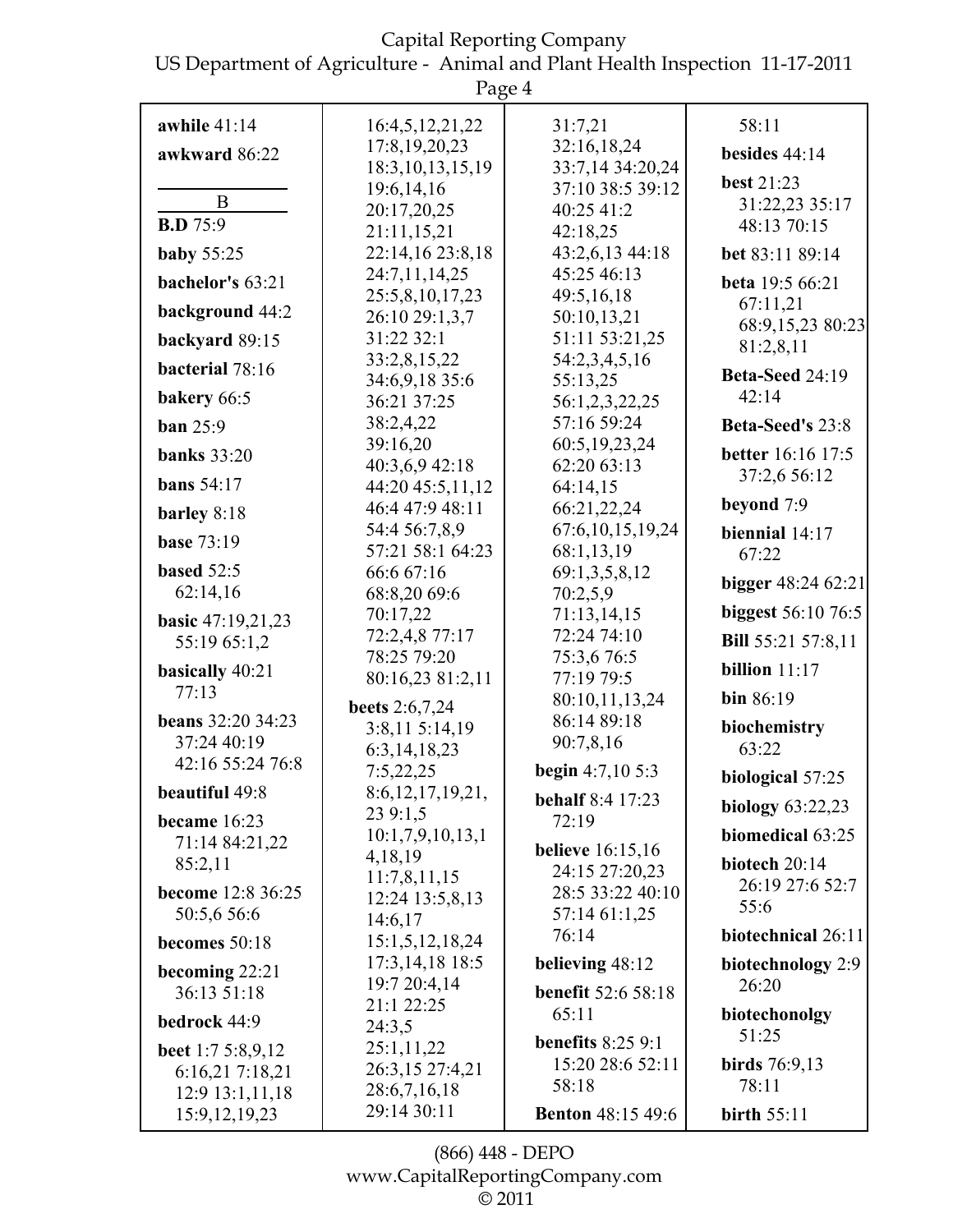US Department of Agriculture - Animal and Plant Health Inspection 11-17-2011

|                                                 | Page 5                                              |                                                   |                                             |
|-------------------------------------------------|-----------------------------------------------------|---------------------------------------------------|---------------------------------------------|
| bleach $85:2$<br>blessing 85:5<br>blown $83:25$ | brought $35:21$<br>89:6<br><b>Bruce</b> 37:15,16,18 | cane 66:6<br><b>Canneries</b> 56:7<br>canola 41:4 | 55:11 59:3,7<br>69:3<br>certainly 6:12 28:2 |
| blue $71:9$                                     | <b>B-r-u-c-e</b> 37:18                              | carbon $35:12$                                    | 81:9                                        |
| <b>board</b> 5:10 11:2                          | <b>B-u</b> $53:18$                                  | care 63:15                                        | <b>CERTIFICATE</b>                          |
| 15:9 17:24 65:25                                | <b>Bud</b> 42:2 43:15,17                            | 82:5,10,20 83:1                                   | 92:1                                        |
| 72:19                                           | <b>B-u-d</b> $43:18$                                | 85:22 87:4,5                                      | certification 38:9<br>80:22 81:8            |
| boards $42:11$                                  | buffer $64:24$                                      | 91:6                                              | certified 14:3                              |
| bodies $46:12$                                  | <b>built</b> 15:15                                  | career 14:12 65:12                                | 26:9,13 37:23                               |
| <b>body</b> 46:23                               | <b>bully</b> 87:16                                  | careful 19:3 39:2                                 | certify 92:5                                |
| <b>bolters</b> 9:19 10:5                        | burden $24:12$                                      | carefully 74:23                                   | chairman 10:25                              |
| 36:5,23                                         | burdensome 34:12                                    | Carol 27:10,12                                    | 11:4 15:8 24:1                              |
| <b>born</b> 86:12                               | burgeoning 41:21                                    | $C-a-r-o-l$ 27:13                                 | 36:7,9                                      |
| <b>bottle 46:18</b>                             | <b>Burns</b> 49:10                                  | carried 24:12<br>83:24                            | challenge 17:2,15<br>78:19                  |
| bottom $32:23$                                  | 53:16,18                                            | carriers 46:22                                    | chance 7:18                                 |
| bought 34:22                                    | bush 37:24 55:24                                    | carrot 85:19                                      | 14:18,22 22:20                              |
| boundary 39:5                                   | busiest 62:3                                        | case 26:21 69:18                                  | 35:16 39:25<br>53:14 67:23 74:7             |
| <b>Bowen</b> 32:10<br>34:15,17                  | business $21:16$                                    | 75:11 78:25                                       | change 9:14 14:8                            |
| <b>B-o-w-e-n</b> $34:18$                        | 25:19 32:14<br>34:12 61:15,23                       | cases 26:24 39:17                                 | 61:2                                        |
| <b>BOWEN 34:17</b>                              | 65:3 66:9,10                                        | cash $11:5$                                       | changes 12:11,19                            |
| box $3:84:1591:7$                               | businesses 20:16                                    | cattle 84:19,21                                   | 63:5                                        |
| boxes $39:5$                                    | 61:16 74:13,14                                      | cause 12:12,16                                    | changing 86:18                              |
| <b>Branch</b> 2:9                               | buy 63:4 71:25<br>72:3                              | 14:767:5                                          | characteristics                             |
| break 38:1                                      | buyers $16:11$                                      | caused 44:25<br>77:19                             | 12:1                                        |
| breaks $31:15$                                  | buzz $62:7$                                         | causes 13:18                                      | characterized 33:4                          |
| brew $35:5$                                     |                                                     | $CDs$ 3:15                                        | characterizes 40:5                          |
| <b>Brice</b> 40:15 42:1,4                       | $\mathcal{C}$                                       | cease 71:5                                        | chard 7:6 10:9,14<br>16:5 26:15 31:7        |
| <b>B-r-i-c-e</b> 42:4                           | California 72:2                                     | ceased 15:14                                      | 36:23 54:4 59:25                            |
| <b>BRICE</b> 42:3,11                            | callow 50:22                                        | center 1:13 11:6                                  | 60:4,23,24 66:22<br>67:6,15 68:1            |
| briefly 44:22                                   | Camille 27:11                                       | 49:19 53:24                                       | 69:3,6 71:12                                |
| bright $33:11$                                  | 30:19,21                                            | centers $31:2,3$                                  | 72:2,3,4,9 80:16                            |
| bringing $76:12$                                | $C-a-m-i-l-e$ 30:21                                 | central 7:16 72:20                                | Charillo 63:17                              |
| brink $35:8$                                    | Canada 88:18,21<br>89:5                             | century 56:15                                     | Charles $5:4,5$                             |
| brother 86:16                                   | cancer 83:13                                        | <b>CEO 86:16</b>                                  | C-h-a-r-l-e-s $5:6$                         |
| brothers 23:10                                  | cancers 55:12                                       | certain 9:18 36:4                                 | Chaska $15:14$                              |

(866) 448 - DEPO www.CapitalReportingCompany.com  $\overline{\circ}$  2011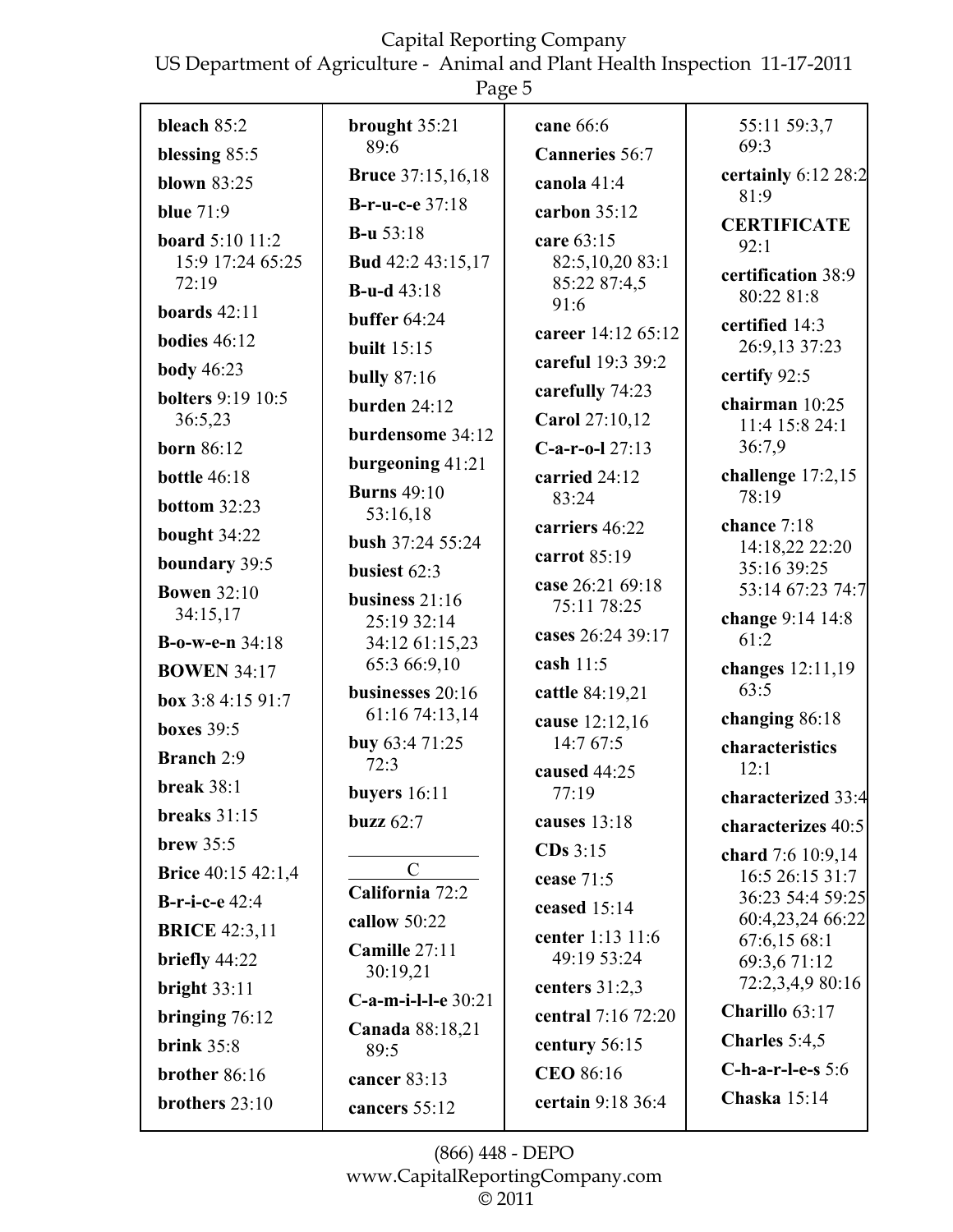US Department of Agriculture - Animal and Plant Health Inspection 11-17-2011

|                             | Page 6                               |                                      |                                     |
|-----------------------------|--------------------------------------|--------------------------------------|-------------------------------------|
| chem 33:20                  | Clay 10:22,24                        | commentor 5:4                        | companion 42:24                     |
| chemical 24:23              | $C$ -l-a-y 10:24                     | comments $2:5,12$                    | company $7:4$                       |
| 25:14 49:15<br>54:20        | clean 21:20 57:3,4                   | 3:4,6,9,19,24<br>4:15,24 5:3         | 11:1,2,12,13,16,<br>20,24 12:5,7,25 |
| chemically 85:2             | 65:1 86:5                            | 27:16 28:8 53:12                     | 13:12 14:4,5,9                      |
| chemicals 7:14              | cleaning $19:541:7$<br>59:19         | 57:12,19,25                          | 18:10 20:25                         |
| 35:5,15 49:14               | clear 27:16,20                       | 72:22 91:1,5                         | 21:21 24:17<br>32:23                |
| 51:21 55:5,7,11             | clearly 32:4                         | commercial 7:2,6<br>19:20 31:11 51:1 | 34:21,22,23                         |
| 85:4,13,23                  | clients 50:7 66:11                   | 60:4                                 | 61:21 63:7,9                        |
| chemical-sensitive<br>85:13 | Client's 79:1                        | <b>Commission 23:23</b>              | 80:7,8,12 81:19<br>90:13,14         |
| chemistries 22:19           | climate 33:4                         | commitment                           | Compared 37:9                       |
| 43:7                        | Clint 40:14,17                       | 44:10                                | comparison 89:8                     |
| chemotherapy                | closely 6:24 12:18                   | committed 13:23                      | compatible 14:23                    |
| 35:7                        | 19:10 89:7 90:4                      | committee 5:11                       | 20:3                                |
| chief 2:9 40:24             | closer 31:4 42:9                     | 6:20 8:17 10:2<br>11:1,3,4,24        | compelling 32:3                     |
| children 83:3 84:6<br>86:11 | clover 37:23                         | 12:7,14,17,20                        | compete 8:1 44:8                    |
|                             | Club $24:1$                          | 36:8,9,11,12,14                      | 65:6                                |
| Chirillo 63:20              | Coast                                | 58:13,15,17,20<br>59:8,14 69:24      | competition 37:6                    |
| $C-h-i-r-i-l-lo$<br>63:20   | 18:10,13,15,19                       | 70:1,24                              | competitive 5:24                    |
| <b>CHIRILLO 63:19</b>       | 19:14<br>20:17,20,25                 | commodity 34:7                       | 9:22 20:13 46:14                    |
| choice 27:1 55:17           | 33:22 37:25                          | common 38:11                         | complained 45:5                     |
| choose 8:5 55:19            | 40:3,5                               | 73:10 79:9                           | completed 81:16                     |
| 65:6 88:4                   | cocktails 51:20                      | communicates                         | compliance 7:13<br>8:23 9:13 11:12  |
| chooses 48:1                | 55:5                                 | 12:18                                | 14:5 29:23 35:1                     |
| choosing 44:5               | coexist 27:24                        | <b>Communications</b><br>2:8         | complicated 9:25                    |
| Chris 61:8,9                | coexistence 20:13<br>50:12 54:7 67:7 | communities                          | complicating 43:4                   |
| 63:15,16                    |                                      | 73:20                                | component 73:15                     |
| chronic 78:11               | coexisting 81:5                      | community 23:25                      | comprised 11:13                     |
| citizen 43:25 75:10         | coffin $44:21$                       | 50:3 64:4,19                         | concedes 79:3                       |
| City $21:723:9,13$          | colleagues 41:5<br>58:11             | 65:13 75:17<br>82:5,7,8 85:10        | concentrated                        |
| 24:1                        | college $14:14$                      | companies 18:12                      | 50:17                               |
| civic 23:24                 | comes 57:23                          | 19:15,20 22:5                        | concern 40:24                       |
| civil $3:24$                | coming 27:5 48:3                     | 29:22 40:4,10                        | 45:23 47:7 54:20                    |
| clamoring 37:2              | 90:21,24 91:3                        | 58:14,19 59:12<br>60:11,17,18        | 80:14 88:15                         |
| clarifying $4:20$           | comment $3:8,20$                     | 61:23 62:23                          | concerned 43:25<br>44:23 45:19      |
| class $16:1$                | 4:15,23 5:1 61:9<br>80:9 91:6        | 79:11,20 81:6,10                     | 52:25 66:13                         |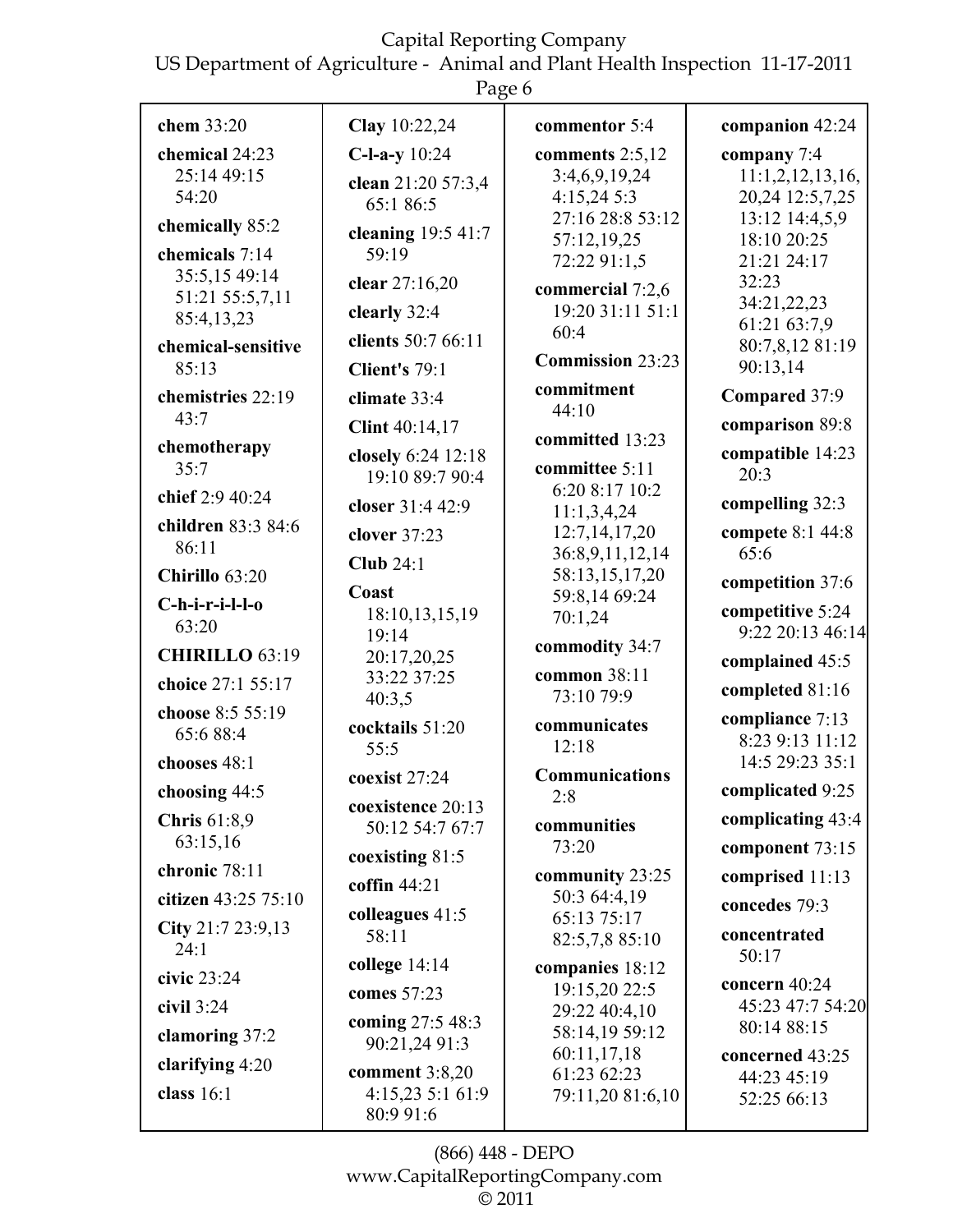US Department of Agriculture - Animal and Plant Health Inspection 11-17-2011

|--|--|

| concerns 51:9                    | 75:20                                  | 41:15 56:4                      | corollary 47:4                  |
|----------------------------------|----------------------------------------|---------------------------------|---------------------------------|
| concluded 91:10                  | contaminated 22:2                      | 59:17,21 68:25                  | corporate 31:14                 |
| concludes 5:2                    | 50:6 79:14 81:13                       | 76:15                           | 44:8,13 45:4                    |
| concluding 18:25                 | 82:24 84:24                            | controlled                      | 46:7                            |
|                                  | contamination                          | 22:17,21 46:7                   | corporations                    |
| conclusive 79:8                  | 22:10 26:14                            | controlling 22:16               | 48:4,22,25                      |
| conditions 23:12                 | 38:21 45:4 48:17                       | convenience 47:11               | 52:6,7 64:3,7                   |
| conducted 59:20                  | 50:2 54:6 57:22<br>59:4,11,20          | convention 52:1                 | corporatization                 |
| conflict 74:25                   | 60:2,22 66:7                           | conventional 5:17               | 44:19                           |
| connection 43:24                 | 67:3,23 74:7                           | 6:1,5 9:5 10:1                  | correct 6:9 9:19                |
| consequence 47:4                 | 78:22                                  | 13:3,6,10 16:8                  | correctly 28:6                  |
|                                  | 79:4,9,18,21,23                        | 29:7 50:12,16,21                | 45:2                            |
| consequences<br>46:15 64:18 83:1 | 82:21                                  | 54:3 60:23 71:13                | Corvallis 1:15                  |
| 84:3 89:4                        | 88:8,10,11,12                          | 75:21 76:19<br>77:17 83:23      | 75:15 82:5                      |
| Conservation                     | content 7:1 25:3                       | 87:24,25                        | cost 5:23 17:5,16               |
| 84:19 86:2                       | continent 40:8                         | conventionally                  | 65:776:17                       |
| consider 12:19                   | continue 5:20 8:3                      | 25:11                           | costly $36:1$                   |
| 28:10,13 62:21                   | 17:20 23:1                             | conviction 90:24                | costs 9:21 25:14                |
| 63:2 66:11 85:3                  | 25:6,7,22 32:1<br>34:5 35:3 43:1       |                                 | cotton $30:7$                   |
| considered 3:10                  | 66:10 88:6                             | cool 6:4,7                      | Council 21:9                    |
| consistent 17:21                 | 90:7,8                                 | $co-op 5:117:12$<br>13:15 23:24 | 23:23                           |
| 34:10 38:6 39:19                 | continued 32:17                        | 42:12                           | counsel 92:17,25                |
| consistently 44:13               | continues 33:12                        | cooperation 20:12               | counted 45:13                   |
| constant 49:25                   | continuing 18:22                       | cooperative 5:9                 | countries 9:22                  |
| constitute 44:20                 | 77:14 79:10                            | 6:2,21 8:14,24                  | 46:7 51:3,5                     |
| Construction 1:14                | contract 21:21                         | 10:17                           | 52:25 54:15                     |
| consultant 65:22                 | 37:25                                  | 15:10,13,15,16,2                | 88:19                           |
|                                  | contracted 24:19                       | 3 16:23                         | country 25:25                   |
| consulting 66:10                 | contracting $24:17$                    | 17:9,14,19,24<br>18:3           | 48:21 49:21                     |
| consumer 9:3 52:8                | contribute 33:1                        | cooperatively 58:8              | 54:24 65:9 90:11                |
| 60:6                             |                                        | 61:3                            | country's $25:24$               |
| consumers 17:21                  | contributed 9:16                       | cooperatives 42:5               | county 8:12 48:15               |
| 45:23 46:10                      | contributing                           |                                 | 49:6                            |
| contain 88:13,20                 | 32:23                                  | co-operators $60:7$             | 58:5, 11, 23, 24<br>61:16 73:8  |
| contained 49:24                  | control 6:6                            | coordinator 65:24               |                                 |
| containment 79:10                | 9:7,10,16<br>13:3,4,17,22              | corn 32:20                      | couple 35:24 89:6               |
| contaminants                     | 17:2,5,16                              | 35:13,14 37:24<br>39:17 42:17   | court 3:2 4:8<br>26:21,24 47:12 |
| 79:12                            | 22:11,23 24:22                         | 55:25 76:12                     | 70:14 71:5 78:24                |
| contaminate 67:14                | 25:15 28:7 29:6<br>35:5, 15, 18 39: 25 | 82:23 83:20                     | 79:6                            |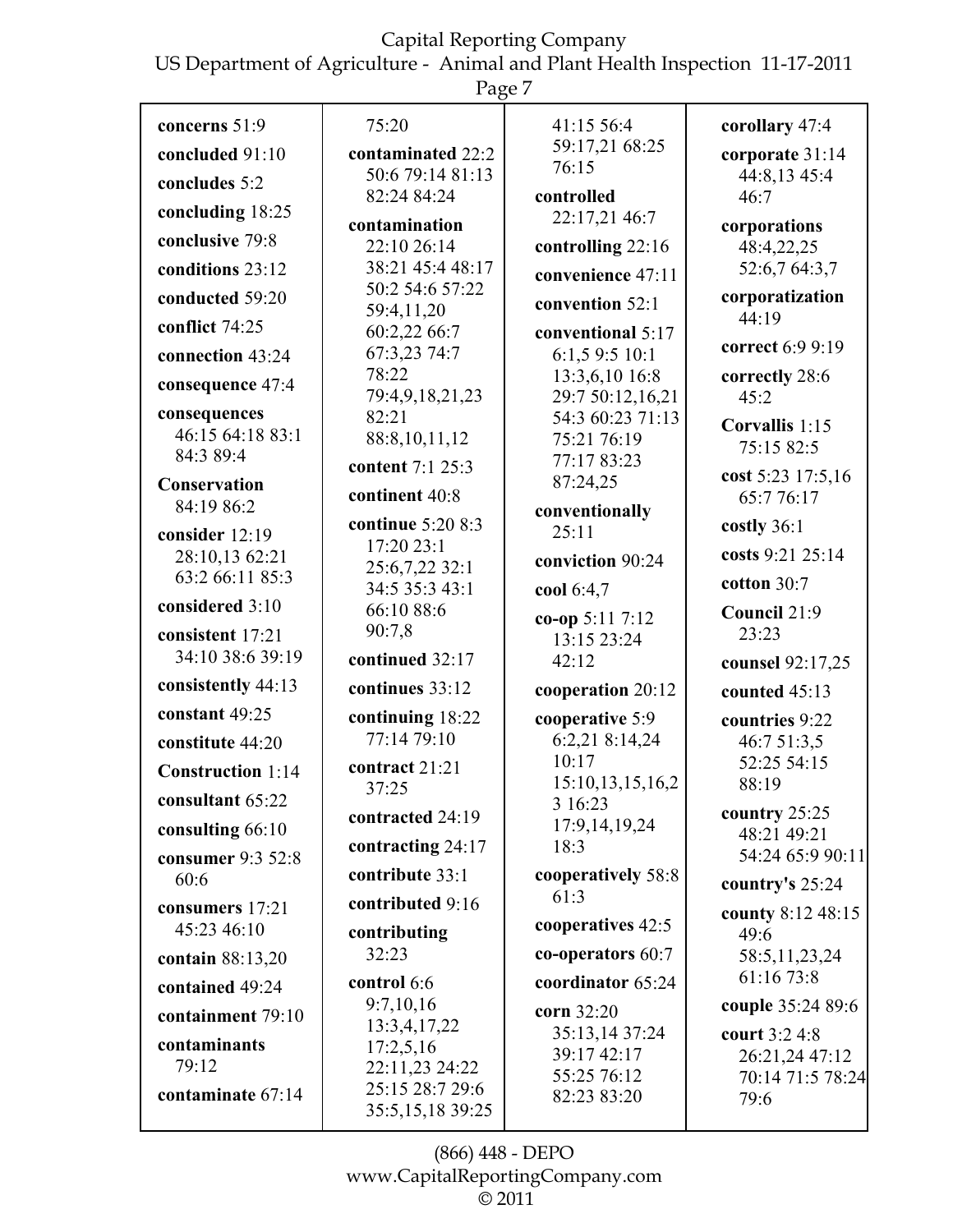US Department of Agriculture - Animal and Plant Health Inspection 11-17-2011

|                                    | Page 8                               |                                      |                                  |
|------------------------------------|--------------------------------------|--------------------------------------|----------------------------------|
| cover $41:6$                       | 38:7,8,13,15,17                      | currently $5:10,15$                  | 44:12 64:6 86:17                 |
| covered 6:17                       | 40:3,20 41:1,23                      | 8:22 22:12 28:21                     | <b>December 3:9 71:8</b>         |
| 38:13                              | 42:13,21,24 43:4<br>45:4 49:18,22,24 | 34:20 36:23<br>66:22 69:9 78:23      | decide 38:14 44:1                |
| create 59:19 89:15                 | 50:4,12,13,16                        |                                      | decided 46:14 47:8               |
| created 19:18                      | 51:3,4,9,11,13,2                     | cursory 70:15                        | 70:25 88:21                      |
| 88:20                              | 3,24                                 | customers 16:20                      | deciding 90:4                    |
| creates 20:12                      | 54:5,6,8,21,24                       | 42:25 50:5 66:25<br>71:24 72:8 80:14 |                                  |
| creating 9:12                      | 55:8,14 56:5,6                       | 81:18                                | decision 10:16<br>41:11,12 44:16 |
|                                    | 57:22,24                             |                                      | 47:10,12 48:3                    |
| creation 51:17<br>54:25 84:4       | 58:6,7,15,21,24<br>59:18,22          | $C-y 75:13$                          | 62:16 65:14                      |
|                                    | 60:2,4,5,24 61:2                     | <b>Cynthia</b> 75:11,13              | 74:16                            |
| credible 52:5                      | 64:8, 16, 17, 21, 25                 |                                      | decisions 36:12                  |
| 57:25                              | 65:4 67:11                           | D                                    | 47:22,25 62:14                   |
| <b>Croker 34:16</b>                | 68:9,10,16,25                        | daily 47:22                          | decreased 54:23                  |
| 37:15,16                           | 69:5 71:18,19                        | damage 13:8,18                       |                                  |
| crop 7:13,15                       | 72:12 73:23,25                       | 29:19                                | dedicated 18:24                  |
| 9:3,4,15 11:5                      | 74:3,6<br>75:2,19,22                 | damaging 12:25                       | defamation 45:21                 |
| 13:12,18                           | 76:3,10,11,12                        | danger 52:22                         | defective 64:20                  |
| 14:17,18,19<br>15:23 16:24,25      | 79:14,22 80:18                       | dangerous 48:19                      | defects 55:11                    |
| 21:11,18,24                        | 81:4 87:20,21,23                     | 89:18,24                             | definitely 55:15                 |
| 22:3,18,21                         | 88:12 90:9                           | dangers 51:17                        |                                  |
| 23:2,20 24:23                      | cross 7:21 10:12                     | 66:12                                | degrades 51:15                   |
| 25:19 29:19 31:8                   | 14:16,22,23 22:3                     |                                      | degree 63:21,23                  |
| 32:22,25                           | 38:21 43:11                          | <b>Dantos</b> 72:16                  | degrees 7:17                     |
| 33:10,17,25                        | 44:25 54:4                           | data 28:24 29:25                     | delay 30:4                       |
| 35:6,8 38:10,24<br>39:1,9,16,18,21 | 56:23,25 59:5                        | 30:10 36:10<br>51:12 52:5 54:22      | deliberated 46:17                |
| 40:1,11 42:24                      | 74:7                                 |                                      |                                  |
| 43:7 49:3 54:4                     | crossed 50:11                        | daughter 84:20                       | delivery 18:23                   |
| 55:3 56:8,9 58:3                   | crossing 26:17                       | daughters 24:2                       | demand 33:11,14                  |
| 60:25 64:21                        | 80:15 81:20                          | day 85:11                            | 34:8 44:11                       |
| 70:12 78:8 80:15                   | $C$ -r-u $10:24$                     | days $6:8$                           | demanded 16:3                    |
| 81:16                              | Crumbaugh                            | deadlier 55:7                        | demands 21:24                    |
| cropping $21:18$                   | 10:22,23,24                          |                                      | 25:3 34:5                        |
| 38:23                              | Crystal 18:14                        | deadlines 59:3                       | democratic 49:2                  |
| crops 6:16,19 11:8                 | cultivation 9:11                     | deal 22:4 86:3                       | demonstrate 74:5                 |
| 14:23 17:17                        | 38:19                                | dealing 22:6 59:16                   | denied $41:10$                   |
| 20:3,5,10,13,15                    |                                      | deals $78:5$                         | 87:3,4                           |
| 21:10,13                           | culture 73:20                        | death 35:8 55:13                     | Denmark 23:14                    |
| 22:9,11,12,18<br>24:25 27:24 28:5  | curly 36:18                          | 64:9                                 |                                  |
| 31:9 32:7,18,20                    | current 25:10,15                     |                                      | Department $1:5$                 |
| 34:7,9                             | 50:19 64:24                          | debate 4:21                          | 35:23 47:13<br>57:18 60:21       |
|                                    | 69:11 70:21                          | decades 16:8 34:1                    |                                  |

(866) 448 - DEPO www.CapitalReportingCompany.com  $\overline{\circ}$  2011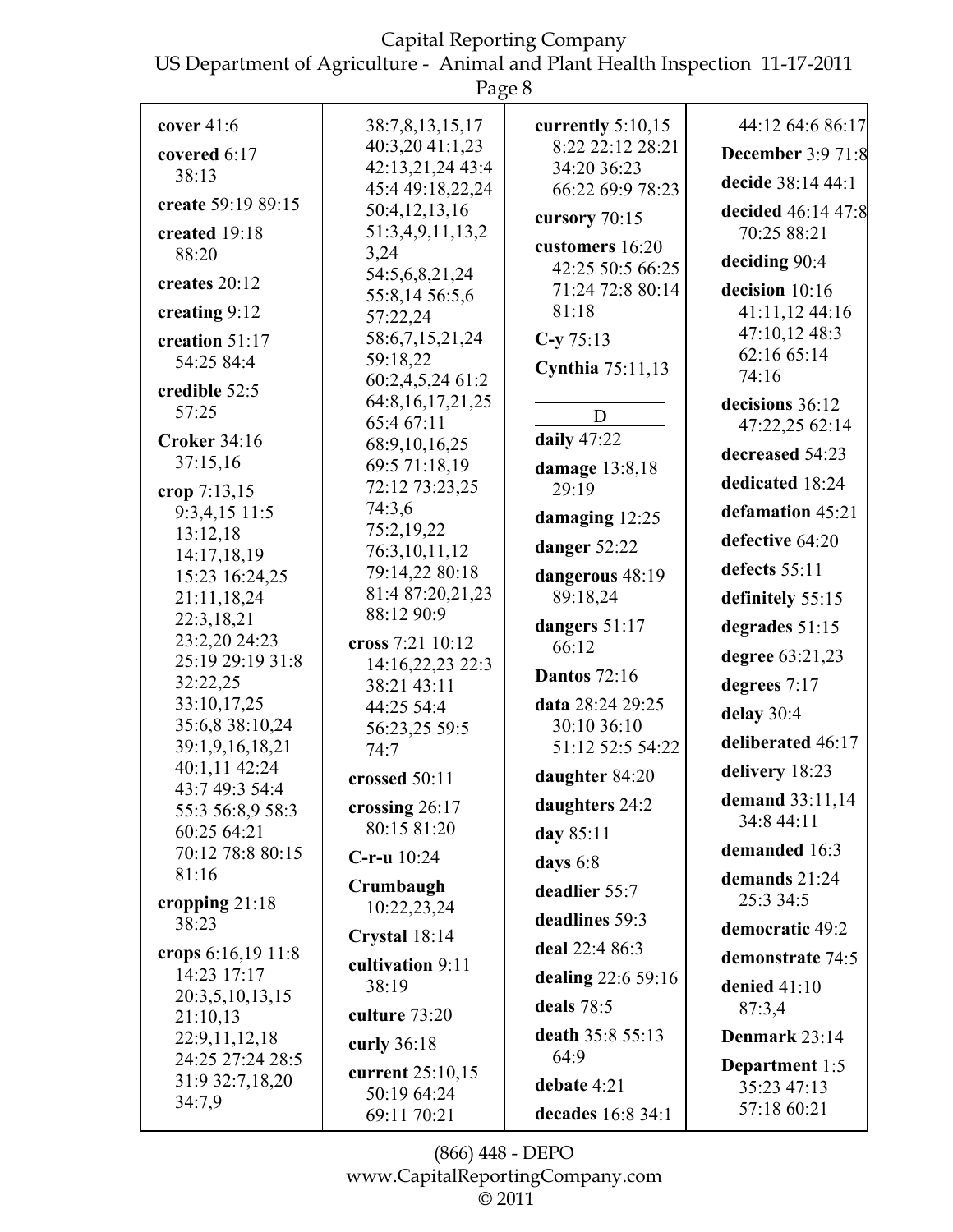US Department of Agriculture - Animal and Plant Health Inspection 11-17-2011

| Page 9                           |                                        |                                           |                                 |
|----------------------------------|----------------------------------------|-------------------------------------------|---------------------------------|
| <b>Departments</b><br>28:23      | devastating 13:11<br>devastation 74:25 | disease $6:25 \; 10:3$<br>12:2 15:25 25:3 | double $16:18$<br>doubled 16:13 |
| depends 25:5                     | develop 89:10                          | 59:17                                     | <b>Doug 30:20</b>               |
| deposition                       | developed 10:7                         | diseases $6:759:7$                        | 32:9,12                         |
| 92:5,9,15,21                     | 18:15 55:2 59:21                       | 78:683:8                                  | Dr $71:16,19$                   |
| Deputy 2:20                      | 63:9                                   | disorders<br>83:4,5,13                    | draft $1:72:5$                  |
| deregulate 8:6                   | developing 46:25                       | disposal 59:18                            | 3:14,15,174:22                  |
| 22:24 25:8,21<br>56:21 63:13     | 83:2 89:13                             | disputes $59:9,13$                        | 18:1                            |
| 64:11,14 76:18                   | development 30:4<br>47:3 52:13         | disruptive 12:11                          | dried 37:24                     |
| 82:17 83:16                      | diagnosed                              | distance 16:9                             | drift 76:6                      |
| 90:17                            | 35:20,22                               | 50:15,20 71:1                             | drop 13:2 76:13                 |
| deregulated 14:25<br>67:24 70:12 | dialogue 12:15                         | 81:1                                      | dry 6:8 15:25 33:5<br>34:23     |
| 71:18 90:8                       | <b>Dick 2:8</b>                        | distances 7:7,8                           | due 24:9 33:12                  |
| deregulation 5:18                | diconda 55:9                           | 16:13,15,18<br>20:3,7 22:2                | 50:19 64:19                     |
| 9:13 10:19 14:7                  | different $7:149:6$                    | 24:22 34:1                                | 66:22 77:12,16                  |
| 15:5,11 18:4<br>21:1 24:13 27:3  | 29:5 35:5 37:5                         | 38:10,19                                  | dues 20:23                      |
| 29:24 36:6 40:25                 | 40:3 58:13 67:21<br>89:16              | distant 19:12                             | duly 92:9                       |
| 43:13 49:16,17                   | difficult 47:1                         | distinction 49:22                         | dunk 47:9                       |
| 50:23 51:9,22<br>53:20 57:18     | dinner 86:24                           | distributes 90:14                         | duplicate 24:18                 |
| 65:2,3 66:13                     |                                        | distributor 61:13                         | during $4:23,25$                |
| 68:18 72:23                      | direct 11:17 41:22<br>43:24 50:24      | <b>District</b> 11:2 47:12                | 19:3 32:24 39:2                 |
| 77:14 81:22<br>82:14 88:6        | 52:15 55:16                            | 84:19 86:2                                | duties 58:4,16                  |
| 90:6,9                           | direction 92:13                        | diverse 18:11                             | E                               |
| described 70:14                  | directly 15:20                         | 32:19 50:5<br>73:8,13,22                  | earlier $62:5,13$               |
| desirable 12:13                  | director 8:14                          | 90:10,11                                  | 63:2                            |
| 16:2                             | 72:18 84:18                            | diversity 64:22                           | Earning 47:22                   |
| desired 7:2                      | directors $5:10$                       | document 78:24                            | easily 22:17 50:11              |
| desist $71:5$                    | 15:9 17:24 42:12                       | documented 88:10                          | 60:6,10                         |
| despite 13:7 62:10               | disadvantage<br>46:14                  | dollar 11:17 54:12                        | east 43:20                      |
| destroy 54:1 88:23               | disagree 81:7                          | dollars $15:20$                           | easy 39:14                      |
| destroyed 88:25                  | discovered 59:10                       | domestic 25:24                            | eat 48:1 55:19                  |
| destructive 46:15                | 68:12                                  | done 4:11 12:3                            | 82:10 84:24<br>85:1,3,9,10,12   |
| detailed 58:22                   | discovering 89:25                      | 29:19 33:23                               | 88:1                            |
| determination                    | Discovery 79:7                         | 39:22 56:12 63:8<br>71:6 77:22            | eating $45:24$                  |
| 3:10                             | discuss 4:21                           | 82:24,25 89:20                            | 88:2,4,5                        |
| detriment 64:8                   | discussed 70:25                        | door 86:15                                | ecologically 73:11              |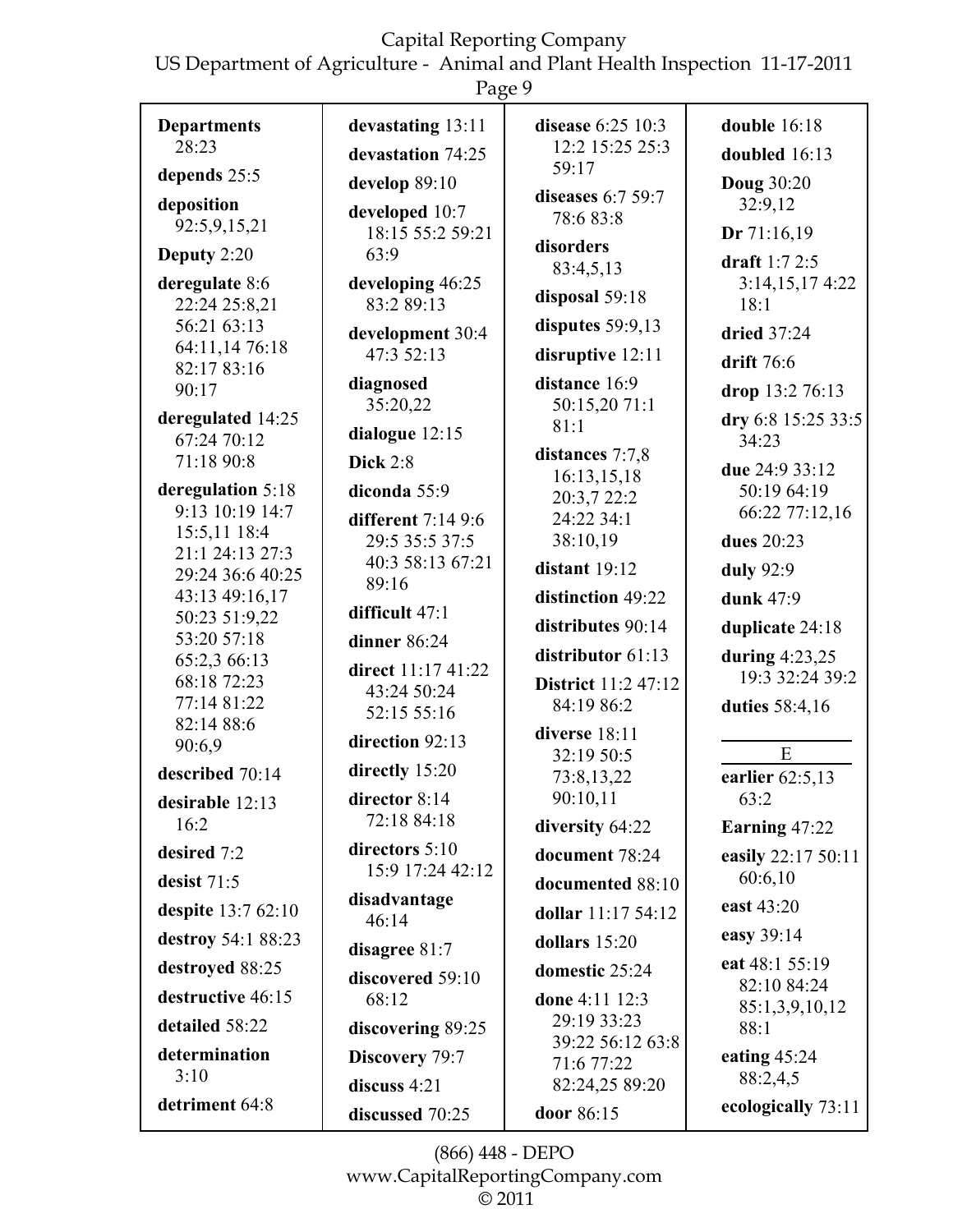US Department of Agriculture - Animal and Plant Health Inspection 11-17-2011

| ◠<br>d. |  |
|---------|--|
|         |  |

| economic 11:17                        | emails 72:7                      | entitled 78:7                 | 63:20 65:23,24                     |
|---------------------------------------|----------------------------------|-------------------------------|------------------------------------|
| 23:12 43:24<br>52:17 54:14            | emergence 12:2                   | environment 5:22              | <b>Europe 88:19</b>                |
| 55:15 61:21                           | emeritus 57:13                   | 9:2,4 13:25<br>17:10 20:12    | 89:1,2                             |
| economically                          | emissions 9:12                   | 50:16 52:8                    | European 78:4                      |
| 25:13,18 48:21                        | 17:13                            | environmental 1:8             | evaluate 6:24 7:4                  |
| economy 11:17                         | employ $11:15$<br>24:23 66:2     | 2:6,17,23 15:2                | evaluation 12:5                    |
| 45:15 46:16<br>48:24 52:18            | employed 7:10                    | 18:2 23:12<br>28:20,22 54:19  | evening 32:11 64:6                 |
| 73:16                                 | 92:19,25                         | 66:25 67:8,9                  | event 1:7 79:23                    |
| educational 58:17                     | employee 92:23                   | 70:14 71:2,3                  | events 79:21                       |
| 59:15                                 | employees 9:2                    | environment's<br>72:11        | eventually 41:17<br>83:17          |
| effect 32:5 33:17<br>68:19 69:9 82:22 | 11:16 31:15                      | epidemic 51:19                | everybody 90:12                    |
| effective 13:4                        | 33:21                            | 55:1 83:2,8                   | everyone 3:23,24                   |
| effectively 84:2                      | employs 42:19<br>encourage 25:21 | equal $3:25$                  | 18:8 48:12                         |
| effects 12:25 46:21                   | 48:10 57:4 69:10                 | equipment 19:5                | 53:11,14 83:11                     |
| 84:5                                  | encouraged 19:23                 | 29:19 32:25                   | everyone's 53:13                   |
| efficacy 13:8 43:8                    | endorse 27:18                    | 33:20 39:22 41:8<br>57:3      | everything 33:9                    |
| efficient 13:21                       | enforce 4:1 53:10                | eradicate 42:23               | evidence 26:15<br>28:18 35:9 43:11 |
| effort 21:23 22:11                    | 69:11                            | 51:21                         | 46:20 47:4 57:25                   |
| 30:25 31:2 39:15                      | enforced 69:9                    | Eric 77:4,7                   | 79:8                               |
| efforts 15:3 42:23                    | engineered 46:3                  | $e-r-r-y$ 34:18               | evolution 30:15                    |
| 47:20 58:18<br>79:11                  | <b>Engineering 1:14</b>          | escape 39:6                   | evolve 37:10                       |
| eight 8:15 63:25                      | engines 73:16                    | especially 29:17              | evolved 23:15 29:3                 |
| EIS 3:14,15,17                        | enjoy 43:22 89:11                | 38:22 64:2 66:12              | example 7:14 30:6<br>67:12         |
| 5:18 8:6 16:16                        | enjoying 47:23                   | espouses 79:16                |                                    |
| 28:9 70:13 71:5<br>77:9,11,21,22,24   | enjoys $20:18$                   | essential 23:22<br>31:6,8     | examples 44:6<br>exceed 12:6       |
| 78:1,10                               | ensure 14:5 20:2<br>22:7         | essentially 87:17             | exceeded 41:8                      |
| either 4:25 24:22                     | ensures 24:18                    | establish 58:20               | excellent 7:24                     |
| 27:25 43:8 68:16                      | enter 3:6                        | established 8:4               | except 47:11 70:11                 |
| eliminate 18:17                       | entered 3:13                     | 59:1,8,10 60:8                | 71:11                              |
| eliminated 12:13                      | entering 3:7 79:12               | establishing 46:11            | excessive 54:20                    |
| eliminating 19:7                      | 86:4                             | ethics 62:14 85:21            | excuse 53:5                        |
| eloquence 90:24                       | enterprise 73:5                  | 87:6                          | <b>Executive 3:14</b>              |
| else 52:8 84:13<br>90:18              | entire 74:17                     | Eugene $23:23$<br>42:12 49:12 | existence 36:25                    |
| elsewhere 50:7                        | entirely 13:2                    | 53:19 61:13                   | expand 31:16 73:3                  |
|                                       |                                  |                               |                                    |

(866) 448 - DEPO www.CapitalReportingCompany.com  $\overline{\circ}$  2011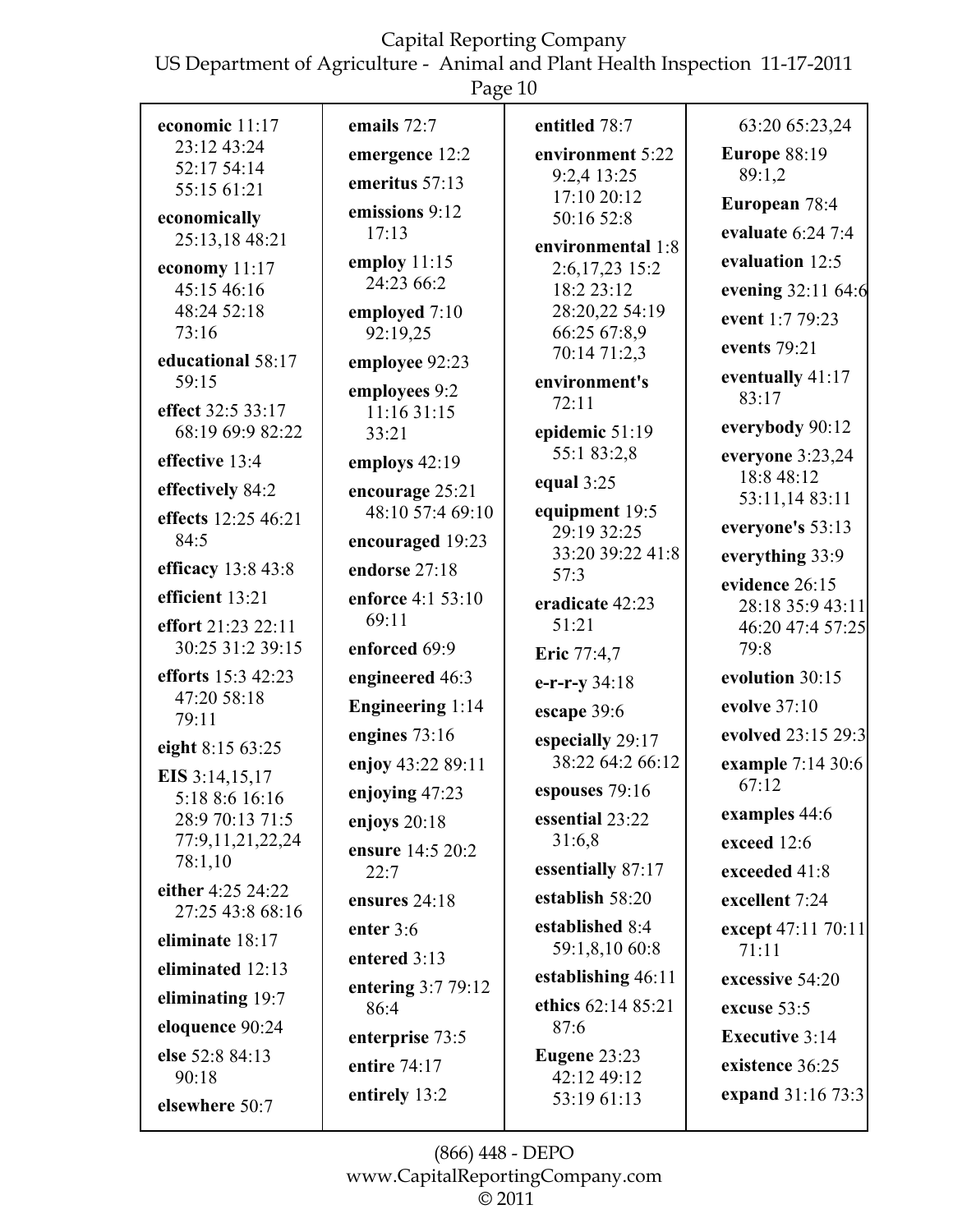US Department of Agriculture - Animal and Plant Health Inspection 11-17-2011

|                                | Page 11                            |                                     |                                   |
|--------------------------------|------------------------------------|-------------------------------------|-----------------------------------|
| expanded 31:18<br>38:3         | 33:12,14 69:25<br>factor 77:23     | 45:22 48:15 52:7<br>68:1 69:10 82:4 | fears 56:9                        |
| expect 29:21                   | factories 6:24                     | 84:21,22                            | federal 64:7                      |
| expected 78:11                 |                                    | farmers 14:11                       | feed 6:19 75:23                   |
|                                | factors 6:25                       | 20:13 33:18                         | feedback 72:22                    |
| expense 65:11                  | factory 15:16                      | 44:10 45:17 48:4                    | feel 3:16 22:20                   |
| expensive 9:8                  | facts $10:18$                      | 49:25 50:2,9,24<br>51:20 54:14      | 47:19 48:19 49:6                  |
| experience 22:6,15<br>40:4     | failed $51:24$                     | 55:3,17                             | 70:18 81:19                       |
|                                | failings $64:3$                    | 62:11,18,19,22,2                    | fellow $8:5$                      |
| experienced 13:9<br>17:4       | fair $65:3$                        | 3 63:8,10<br>64:4,8,13 65:5         | female 28:2                       |
| <b>Experiment 58:12</b>        | fall 32:24 39:8                    | 72:20                               | fertilization 44:25               |
|                                | 59:3 68:6                          | 73:4,9,13,24                        | fescue $23:17$                    |
| explanation 52:10              | <b>fallen</b> 28:1 76:8            | 74:3,12,24                          | fewer 6:15 9:12                   |
| explicit 18:15                 | falling $39:19$                    | 75:6,20,21 76:3                     | 17:10,11 25:6                     |
| export 51:5                    | families 5:13 50:3                 | 77:12 79:14<br>83:23                | 78:1                              |
| exported 46:2                  | 73:17 74:13                        |                                     | FFA 34:19                         |
| exports 51:3 65:8              | family 5:25 6:1 8:4                | farmer's 82:9<br>83:20              | field 10:11 18:23                 |
| exposed 55:10                  | 11:5 14:1,14                       | Farmers 13:25                       | 21:18 22:13 36:5<br>39:4,5 72:18  |
| express 17:25                  | 20:17 23:11,13                     | 42:12 72:19,25                      | 81:13 83:25                       |
| extension                      | 26:3 32:14 34:11<br>40:18 42:14    | 74:9                                | fieldman's 59:2                   |
| 58:3,5,8,11,23                 | 43:23 44:3,12                      | <b>Farmer's 23:24</b>               |                                   |
| extensive 22:6                 | 47:23 64:4,8,13                    | 75:18                               | fields 17:12 18:18<br>20:1 29:1,3 |
| extent 45:19                   | 65:5 72:19,20,25                   | farming $5:12$                      | 38:25 39:11 43:1                  |
| extra 6:17 70:20               | 73:1,4,9,18                        | 14:8,13 23:11                       | 57:4 67:16,18                     |
| extreme 64:8 65:7              | 74:9,15 75:6                       | 31:7 32:13,19<br>38:3 40:18 44:3    | 68:20,24 79:13                    |
|                                | family's 84:20                     | 51:2 52:2                           | fifth $32:16$                     |
| extremely 74:6                 | farm $5:256:13$                    | <b>farms</b> 6:1 14:1               | fight $83:16$                     |
| eye 40:9                       | $9:14$ 11:5,9<br>14:14 21:9        | 21:6 26:3,23                        | final $16:1647:7$                 |
| eyes 86:21                     | 23:10,15 24:3,8                    | 31:10 32:5                          | 64:9                              |
|                                | 25:7,17 31:3                       | 34:3,10 40:17,21                    | finally 18:25 40:2                |
| $\mathbf{F}$<br>fabric $44:15$ | 32:16 33:2,3                       | 43:22 44:13 63:6                    | 70:11                             |
|                                | 37:20,21 42:15<br>55:23 56:3 68:23 | 73:18 74:15<br>75:15,16 76:4,19     | financial $21:16$                 |
| face 71:22                     | 69:1,8 73:25                       | 83:23                               | 33:16 43:3 52:6                   |
| faces 17:14                    | 75:14,16 85:7                      | farther 45:7                        | 74:25 88:16,17<br>89:4            |
| facilitators 58:17             | 90:15                              | fatality 64:19                      |                                   |
| facilities 12:21               | farmed 23:13                       | father 24:2                         | financially $25:18$<br>90:12 93:2 |
| facility 18:25                 | farmer $8:11,13$                   | favor 44:19 48:4                    | finding $89:12$                   |
| fact 3:14 26:21                | 31:12 40:7 42:14                   | fear 50:1 56:13                     | finds $78:15$                     |
| 29:3 30:9                      | 43:23 44:6,21                      | 83:21                               |                                   |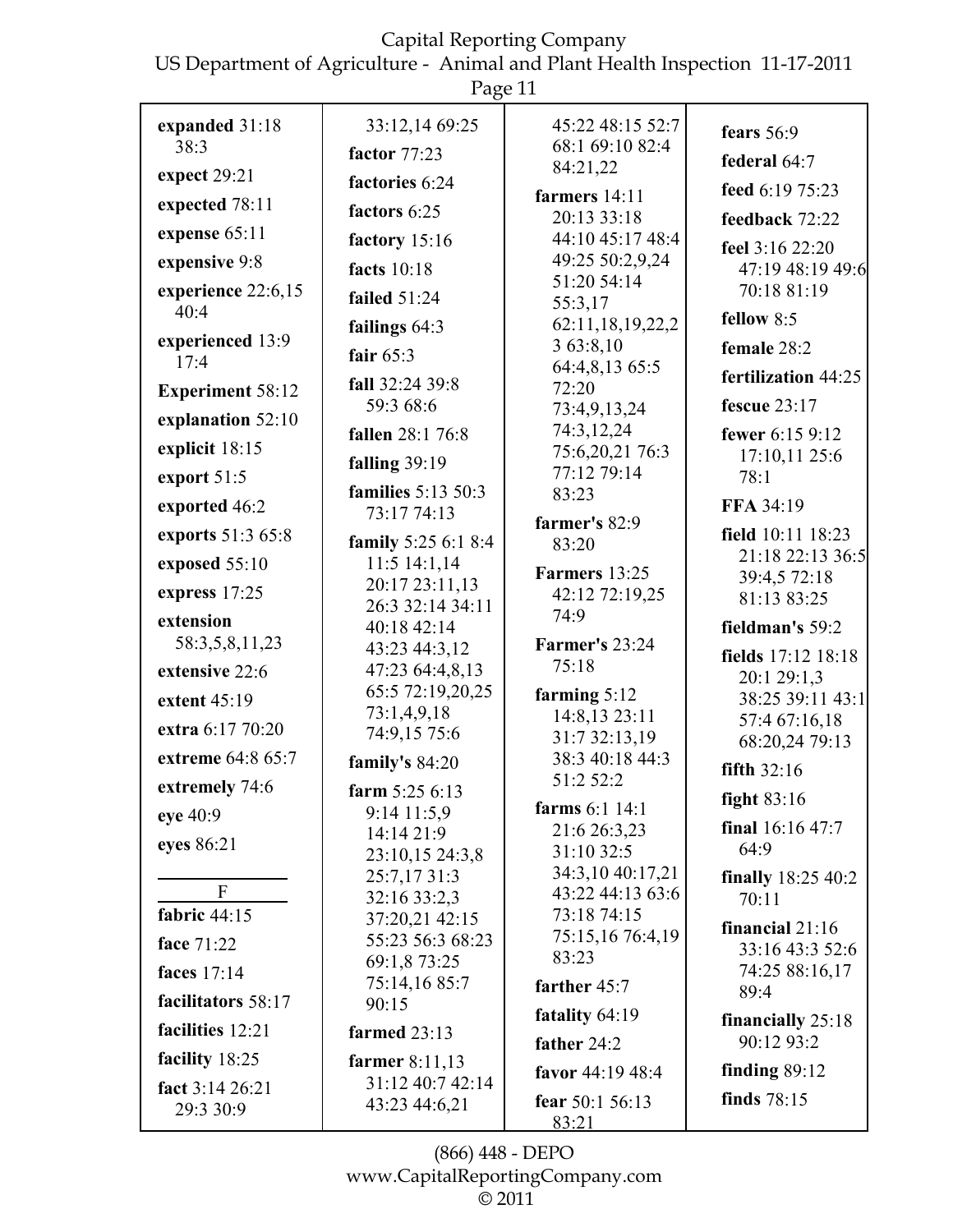US Department of Agriculture - Animal and Plant Health Inspection 11-17-2011

|                                      | Page 12                           |                                     |                                      |
|--------------------------------------|-----------------------------------|-------------------------------------|--------------------------------------|
| fine $34:341:5$<br>61:10             | foods $40:2261:19$<br>62:24 84:24 | 74:9<br>fuel 13:20 17:13            | 64:15,16,17,20,2<br>3,25 65:4 72:23  |
| finished $4:2,18$                    | 85:4,12 87:2<br>88:14             | fuels 30:24 73:16                   | 73:25 74:6,9<br>75:1                 |
| firms $51:25$                        | fool 86:20                        | full 5:18 10:19                     | genie 46:18                          |
| first $5:48:22$                      | foolishly 84:23                   | 15:5, 10, 11 18:4                   | gentleman 10:24                      |
| 15:22 27:3 30:11<br>41:2 44:23 49:12 | footprint 35:12                   | 19:23 20:25<br>29:24 36:6 40:24     | gentlemen 56:24                      |
| 70:2,13 76:24                        | forbid 44:17                      | 43:12 74:5 77:14                    |                                      |
| 77:2,11,22 87:7                      |                                   | full-time $11:15$                   | geographic 11:5<br>38:18 73:22       |
| 89:22                                | force 32:25 51:19                 | 42:19                               | geographically                       |
| fish $78:13$                         | forced $5:25$                     | fully 5:17 10:18                    | 73:12                                |
| fit $32:25$                          | forces $65:6$                     | 12:8 22:24 25:21                    | George 2:2,8 8:8                     |
| fits $32:18$                         | forefathers 14:13                 | 46:17 69:11                         | 10:21 15:6 18:6                      |
| five 3:18,22                         | foregoing 92:5,7                  | fundamental<br>47:25 73:18          | 21:2 23:4 26:5<br>27:9 30:19 31:4    |
| 4:1,10,13 37:7<br>38:1,24 42:19      | foreign $46:3$                    | fusarium $78:15$                    | 32:8 34:14 37:14                     |
| 53:10 61:22                          | Forgive 53:9                      | future 17:6 25:4                    | 40:13 42:1,8                         |
| 70:21 71:12                          | forgot $3:19$                     | 33:11 41:23 61:3                    | 43:14 48:6 49:9<br>52:23             |
| flags $76:2$                         | form $51:1685:16$                 | 76:17 85:22,25                      | 53:2,5,8,10                          |
| flax $40:20$                         | formed $15:13$                    | 86:19                               | 55:20 57:7 61:6                      |
| 88:18,20,24<br>89:1,2,5              | 19:15 20:21                       | G                                   | 63:14,17 65:19<br>66:15 68:3         |
|                                      | forth $15:4$                      | gain 51:24 52:17                    | 69:13,17,20                          |
| flexibility 13:17                    | forward $42:22$                   | GE 41:18 68:18                      | 72:14 75:8 76:21                     |
| flexible 9:9                         | forwarded 72:7                    | 69:1,4,8 79:22                      | 77:2 80:1,4<br>81:23 82:2            |
| floor $26:16$                        | fossil 30:24                      | gene 22:15 27:25                    | 84:8,11 87:11                        |
| flow $67:471:16,18$                  | fourth 20:19 22:13<br>32:15       | 63:10 67:4                          | 90:18                                |
| fluctuations 39:20                   | frame $6:10$                      | 71:16,18 81:14                      | geriatrics 83:7                      |
| focus $77:10$                        | <b>Frank 68:4</b>                 | generation 5:11<br>8:11 20:20 32:15 | getting $77:20$                      |
| <b>fodder</b> 75:23                  | 69:13,15,18                       | 34:18 42:14                         | given 17:9 22:13                     |
| <b>folks</b> 85:6                    | <b>Frankenweeds</b>               | generations 5:24                    | 50:14 62:20                          |
| food $30:2531:1.9$<br>41:24 45:24    | 47:3                              | 85:17                               | 80:20 92:17                          |
| 46:1,3 49:1,6                        | free 3:16 22:10                   | generous 49:1                       | glad 2:13 70:11                      |
| 51:3,7,8 52:1,18                     | 68:1                              | genetic 44:25 50:2                  | global 9:22                          |
| 55:18 56:1,16,18                     | freed $6:18$                      | 60:1,18 64:22                       | glyphosate 28:21<br>30:1,4,6,12,17   |
| 61:14,15,24 63:4<br>64:4,9 65:1,22   | freely 50:9                       | genetically 20:3<br>21:20 22:1 25:9 | 46:23                                |
| 66:1 69:5                            | frequently 68:20                  | 41:22 49:4 53:20                    | 51:10,12,14                          |
| 73:6,10                              | fresh $58:6$                      | 54:2,7,17,21                        | 54:22 55:3 64:24<br>78:1,3,5,10,15,2 |
| 85:9,11,15<br>86:8,13 88:12,13       | <b>Friends</b> 72:18,25           | 55:8,13 56:11<br>57:24 58:1         | 080:10                               |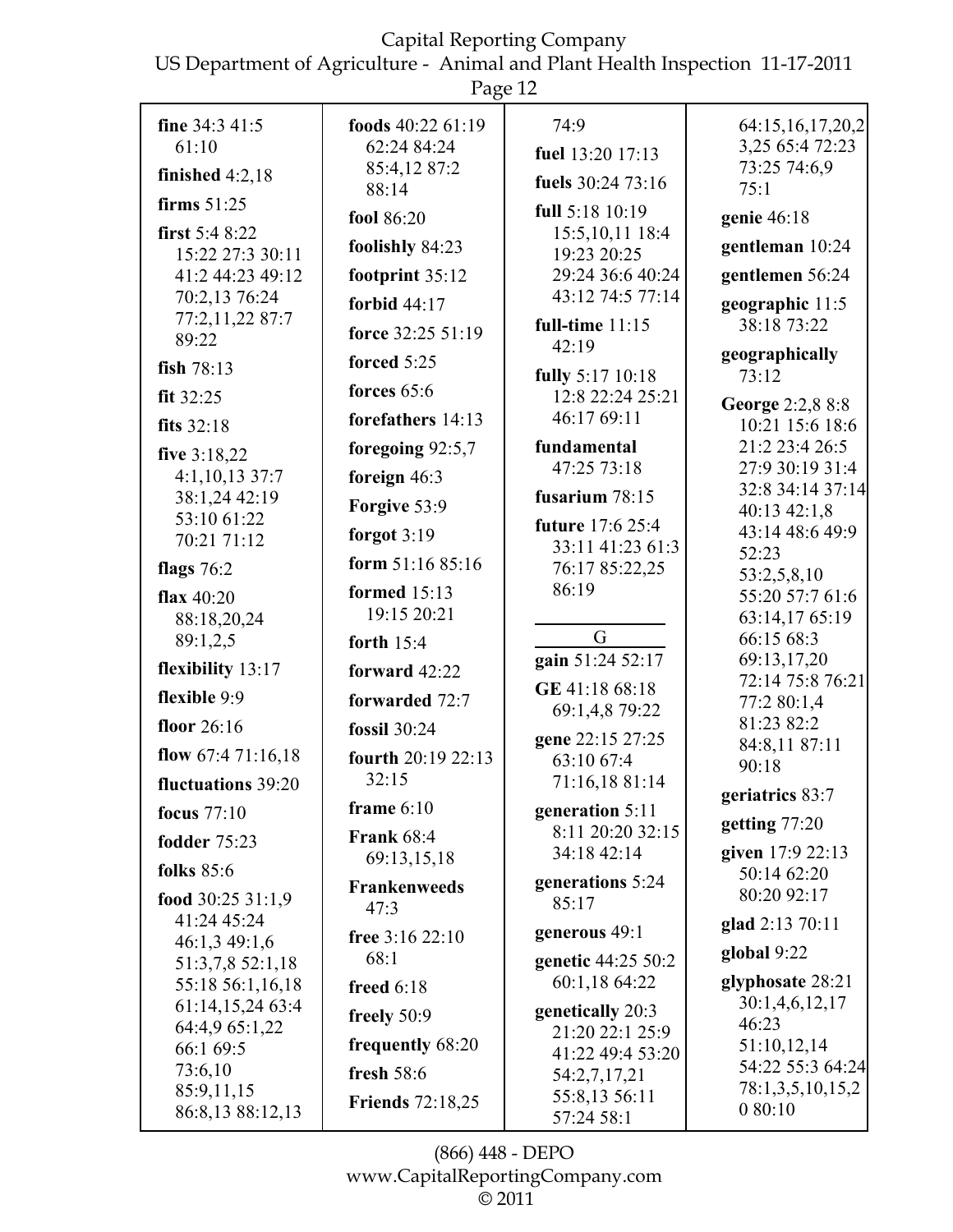US Department of Agriculture - Animal and Plant Health Inspection 11-17-2011

|                                 | ပ                                    |                                      |                    |
|---------------------------------|--------------------------------------|--------------------------------------|--------------------|
| Glyphosate-                     | 89:25                                | 31:22,23 32:6                        | 32:16 33:24        |
| resistant 78:8                  | grade 16:19                          | 33:6,12                              | 37:10 39:2 42:25   |
| glyphosates 66:13               |                                      | 34:20,21,25                          | 46:23 48:14        |
|                                 | graduated 23:19                      | 35:13 37:22                          | 49:13 55:1 60:3    |
| GM 49:16,24                     | graduation 14:15                     | 39:25 40:7,19                        | 67:6 68:12 70:16   |
| 50:12                           | grain 40:18 66:20                    | 41:4 43:1,5                          | 71:21 75:25        |
| 51:9,11,13,24                   | 68:9 86:17,19                        | 49:4,5,6 55:17                       | 76:4,11 85:9       |
| 53:6,25                         |                                      | 62:24 65:5 66:22                     | 87:23              |
| 54:4,5,24                       | grandfather 37:9                     | 67:24,25 68:15                       | grown $5:13$       |
| 55:3,13 66:23<br>67:14,16,24,25 | grandparents                         | 69:6 75:22 89:9                      | 8:12,20 10:10,14   |
| 71:18                           | 23:14                                | 90:10                                | 14:23 16:8         |
|                                 | grandsons 8:3                        | grower 5:8,12 8:15                   | 22:4,14 33:9,15    |
| <b>GM-free</b> 66:20            | granting 15:4                        | 18:16 19:2 20:22                     | 38:15 40:22        |
| 67:6,25                         |                                      | 26:9 34:19,22                        | 42:13 45:25        |
| GMO 26:14 40:25                 | grants $86:1,2$                      | 35:18,20 42:5                        | 58:21,25           |
| 41:1 45:4                       | grass 23:16 32:21                    | 48:16 69:2,16,21                     | 61:20,21 66:19     |
| 46:6,13 47:14                   | 37:22                                | 87:25 88:1                           | 67:12,16,19        |
| 49:18,21 51:4                   | 39:18,24,25                          | grower-owners                        | 68:10 70:3,6       |
| 56:21 62:7                      | 40:19 43:21                          | 11:14,20                             | 84:25 85:4,12,19   |
| 63:4,13 64:8                    | 76:12                                | growers 7:3 9:2                      | grows 90:13        |
| 66:5 71:14 74:1                 | grateful $2:14$                      | 10:17 12:8                           | guaranteed 38:8    |
| 75:19,22 76:1<br>80:13 82:17    | grave 54:13                          | 13:1,9,15 14:4                       | guarantees 74:12   |
| 86:12,14,15,20                  |                                      | 15:15, 17, 18, 21                    |                    |
| 87:3,6,9,20,22                  | great 22:11 39:24<br>42:9 52:8 56:17 | 16:2,11                              | guess 66:23        |
| 88:12,13,20,24                  | 58:24 62:11 67:7                     | 17:4,9,15,18,20,                     | guidelines 10:12   |
| 89:15,18                        |                                      | 25 18:11 19:4                        | 18:16 38:18        |
| 90:7,9,16                       | greater 6:15 13:16                   | 20:16,21 22:5                        | 45:18 79:15        |
| <b>GMO-Free 49:12</b>           | 78:2,3                               | 23:8 24:12,16,23                     | 81:15 86:18        |
| 53:19                           | greatly $43:6,22$                    | 25:6,10 28:7                         | guinea 83:15       |
|                                 | 53:19 54:1                           | 30:2 33:8,23                         | guts 44:5          |
| GMOs 61:25 66:7                 | green 42:16 75:5                     | 35:17,24 36:1,17<br>37:2 38:11 41:13 |                    |
| 71:18,23<br>82:14,20            | greens $31:21$                       | 57:2 58:19 59:15                     | gutsy $44:6$       |
| 83:1,14,15 84:1                 | Greg 18:7,9                          | 80:14 81:18                          | guys 62:11 70:11   |
| 89:2,9                          |                                      | 88:22                                |                    |
| GMO's 48:17                     | $G-r-e-g 18:9$                       | grower's 25:5                        | H                  |
|                                 | grew 14:1 84:20                      |                                      | H7-1 1:7 2:6 3:7   |
| goals 7:5                       | ground 39:8 70:9                     | Growers 13:23                        | 27:21 69:12        |
| God's 84:3                      |                                      | 17:10 20:24 21:8<br>23:22            | 80:10,15 81:2      |
| golly 85:8                      | group 19:18 20:9<br>40:20 59:2 70:23 |                                      | Hake 77:5 80:3,4,5 |
| gone 7:12 72:5                  | groups $23:25$                       | growing 10:13<br>12:22 16:2          | H-a-k-e 80:5       |
| $G$ -0-0-d-w 87:14              | grow $8:17,22$                       | 19:3,4                               | <b>HAKE 80:3,5</b> |
| <b>Goodwin 87:14</b>            | 17:17 21:15,23                       | 20:13,14,15 21:9                     | Hale 77:5 80:2     |
| government 47:17                | 25:6,7,13                            | 22:8,12 24:3                         | Hall 1:14 27:11    |
|                                 | 26:3,14,15                           | 25:11 29:18                          |                    |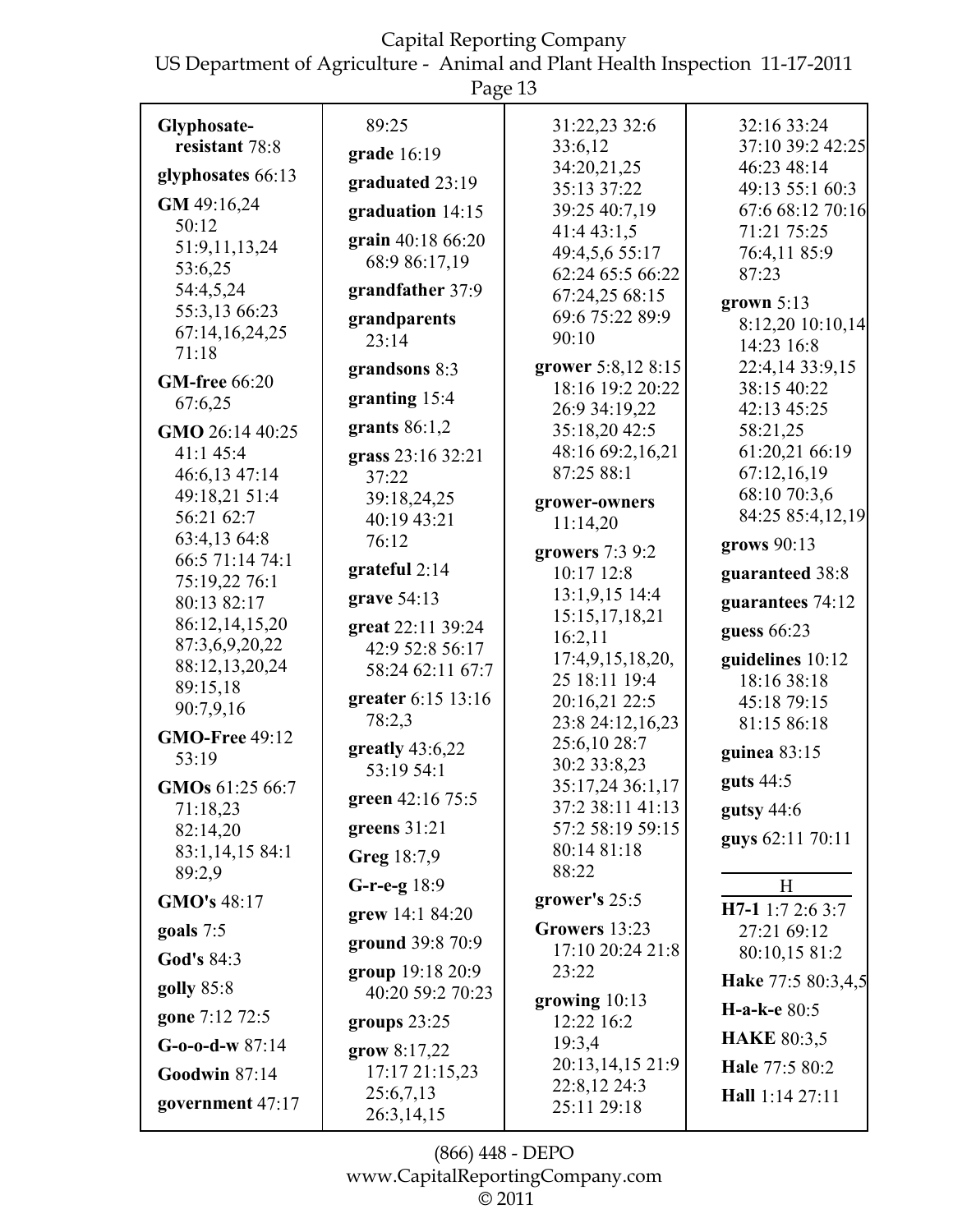US Department of Agriculture - Animal and Plant Health Inspection 11-17-2011

|                                    | rage 14                            |                                   |                                   |
|------------------------------------|------------------------------------|-----------------------------------|-----------------------------------|
| 30:19,21                           | 62:17,21 64:5,13                   | hereby 92:5                       | holding $2:4$                     |
| H-a-l-l 30:22                      | 65:14 66:12                        | <b>hereto</b> 92:25               | <b>Holly</b> 18:14                |
| <b>HALL 30:21 31:6</b>             | 82:5,11,25<br>83:1,13 89:19        | Hermecz 63:18                     | Home 66:19 68:7                   |
| hampered 13:3                      | healthy 49:7                       | 65:19,21                          | honesty 40:5                      |
| hand 9:8 39:24<br>51:20 55:4 67:13 | hear 74:21 84:15                   | H-e-r-m-e-c-z<br>65:22            | hope 24:12 48:2<br>62:14 90:6     |
| handler 9:4                        | heard 33:25 41:16                  | <b>HERMECZ 65:21</b>              | <b>Horn 8:12</b>                  |
| handling $12:22$                   | hearing $24:141:13$                | he's 2:21 3:2 86:18               | horrible 63:8                     |
| handout 64:12                      | 44:16 47:8,10<br>49:14 62:1,2      | <b>Hey 87:3</b>                   | host 12:20                        |
| handouts 3:13                      | 89:17                              | Hi 63:19 69:15                    | hot $6:5$                         |
| handwriting 80:6                   | heart 30:23 44:16                  | 72:17 81:25                       | hour 86:24                        |
| hang $37:6$                        | heavily 9:23                       | 87:14                             | hours $35:6$                      |
| happen $48:13$                     | heavy $35:11$                      | high 10:4 11:19,21<br>16:3,10,19  | hovering 23:2                     |
| 62:13 67:4                         | Hector 5:7                         | 25:2,23 38:6                      | huge 33:15                        |
| happens 46:12                      | heirlooms 59:25                    | 57:1 72:5 74:6                    | human 27:21 47:6                  |
| 48:16 68:22                        | held 36:8                          | higher $9:16$ 17:16               | 52:22 57:23                       |
| happiness 45:22                    | <b>Helen</b> 37:19                 | higher-value                      | 65:1,2                            |
| hard 7:19 9:8 18:1                 | Hello 8:10 18:8                    | 21:12                             | Hummingbird                       |
| 35:3 44:11 75:9<br>77:8 87:15      | 48:8 49:11 53:18                   | highest 5:21 39:16                | 61:13                             |
| harm 5:22 58:1                     | 61:11 65:21<br>66:17 75:13 77:7    | highly 22:18 50:17<br>51:18       | hundreds 68:12                    |
| 67:5 79:6                          | help 37:3 55:2                     | Hightower 21:3,4                  | husband 68:6                      |
| harmful 49:1                       | 62:25                              | Hi-g-h-t-o-w-e-r                  | husbandry 39:21                   |
| Harry 26:6,7 85:6                  | helped 64:7                        | 21:5                              | husks 39:8                        |
| $H-a-r-r-y 26:7$                   | herb 66:20                         | <b>HIGHTOWER</b>                  | hybrid $23:17$<br>80:16 89:8,9,10 |
| harsh 7:17 81:11                   | herbicide 6:8                      | 21:4                              | hybridizing 89:12                 |
| harvest 6:2 16:1                   | 9:4,20 22:19                       | high-value 39:21                  | hybrids 25:2 56:12                |
| 19:6,7 33:6                        | 28:11,12 29:10<br>31:19 38:20 39:1 | Highway $75:15$                   | hyphen $27:13$                    |
| 39:4,7,22                          | herbicide-                         | hinder 43:6                       |                                   |
| <b>hate</b> 34:11                  | resistant 51:18                    | historic 31:14                    |                                   |
| haven't $4:11$                     | herbicides                         | 48:20                             | I'd 40:2 44:22                    |
| having 20:5 43:11<br>47:24 55:4    | 6:11,12,179:6                      | historically 60:7                 | 49:13 62:19<br>77:10 78:21        |
| Hawkins 2:24                       | 13:3,6,10 17:11<br>28:15,20,21     | history 21:18 39:1<br>79:22 89:23 | 89:14                             |
| hazardous 55:7                     | 29:5, 12, 13 31:17                 | hit 55:16                         | <b>Idaho</b> 35:22,23             |
| health $1:62:10$                   | 47:2 49:3 77:18                    | Hoffman 2:19                      | idea 67:7                         |
| 27:22 47:23                        | 78:2 84:25<br>86:3,6               | hold 86:19                        | <b>ideal</b> 33:6                 |
| 51:16,17 52:22                     |                                    |                                   | identification 46:6               |
|                                    |                                    |                                   |                                   |

(866) 448 - DEPO www.CapitalReportingCompany.com  $\overline{\circ}$  2011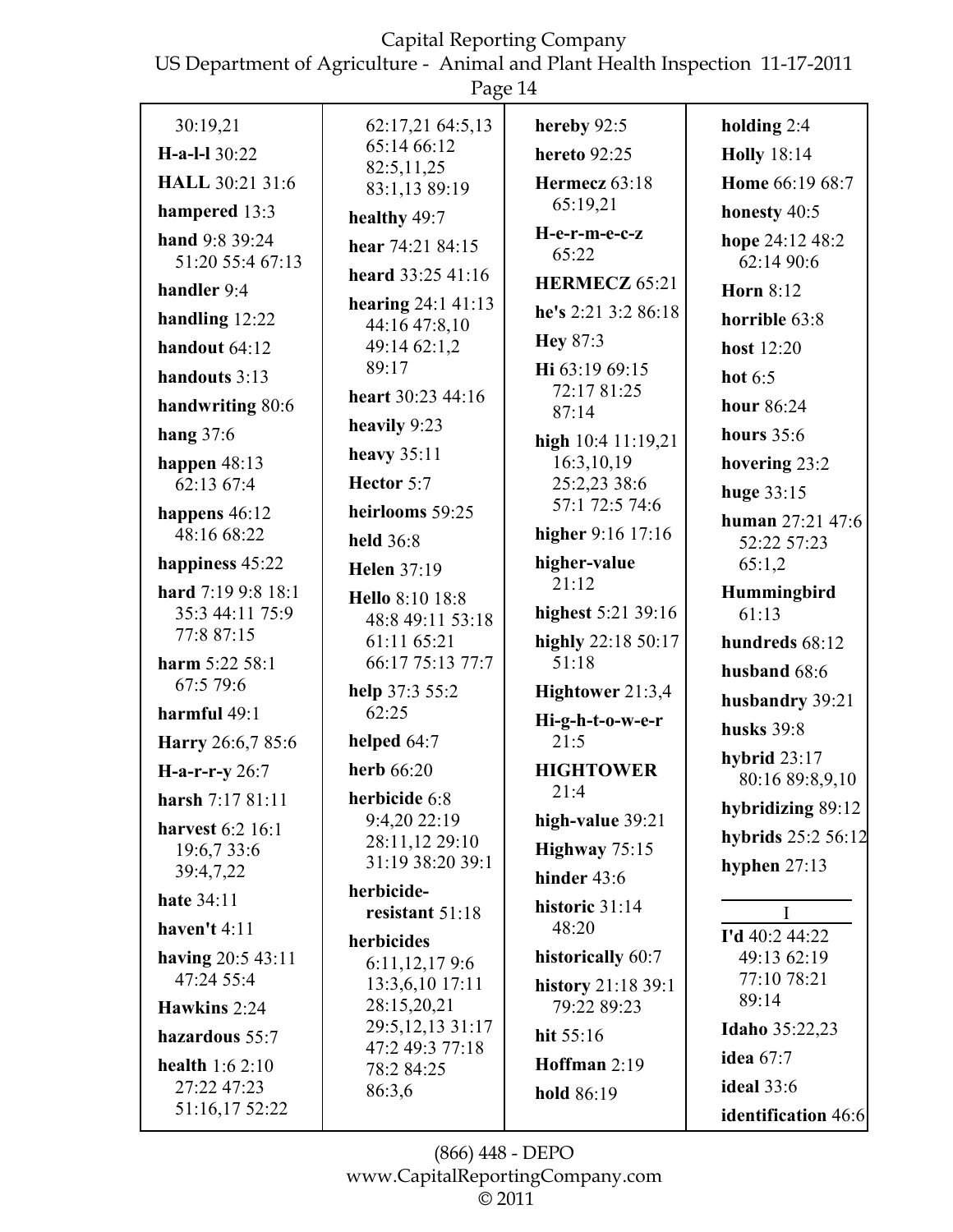US Department of Agriculture - Animal and Plant Health Inspection 11-17-2011 Page  $15$ 

|                                             | r age ro                        |                                      |                               |
|---------------------------------------------|---------------------------------|--------------------------------------|-------------------------------|
| identified 73:24                            | implore 75:4                    | 29:15                                | infant $52:13$                |
| 74:1                                        | important 2:12                  | increase 9:21                        | inferior 22:1                 |
| ignorant 88:9                               | 4:22 5:22 11:19                 | 28:14,19 40:21                       | informal $4:18,23$            |
| illustrious 50:25                           | 14:10 22:3                      | 55:11 78:16                          | information 2:24              |
| 51:1                                        | 25:18,19 30:23                  | increased 5:16                       | 3:15 62:15                    |
| I'm 2:8 5:7,9,11                            | 32:22 33:3                      | 9:10 17:6 46:19                      |                               |
| 6:20 8:11 11:1                              | 48:23,24                        | 51:13 54:23                          | informed 28:11<br>36:12 62:16 |
| 15:8 18:9 21:6                              | importantly 33:21               | 56:18 64:20,25                       | 70:7,8                        |
| 26:8,19                                     | importation 46:3                | 78:19                                |                               |
| 27:12,14,18                                 | imported 26:1                   | increases 67:23                      | infrastructure<br>26:4 52:16  |
| 30:21,22 32:12                              | importers 54:16                 | 78:15                                |                               |
| 34:18 35:11<br>36:7,9 40:6,17               | <b>imposed</b> 24:17,22         | increasing 30:18                     | infringed 87:22<br>88:3       |
| 43:18 45:1                                  | 44:24                           | 46:20 47:1                           |                               |
| 48:8,10,15 52:23                            |                                 | increasingly 33:13                   | ingenuity 30:11               |
| 53:7,19 57:12,13                            | impossibility<br>50:13 79:24    | independence                         | ingredient 54:23              |
| 61:16 64:3,6                                |                                 | 30:24                                | 55:9                          |
| 66:8 69:16,21,22                            | impossible 54:9<br>79:13        | independent 52:10                    | ingredients 46:6              |
| 70:11                                       |                                 | independently                        | 66:5                          |
| 72:15,17,18<br>75:13 77:7                   | $i-n 87:15$                     | 52:17                                | initiate 18:12                |
| 80:5,6 82:3,4,5                             | $i-n-a$ 49:12                   | individual 64:19                     | innovation $44:10$            |
| 84:18,19 85:8                               | inaccurate 28:10                |                                      | inoculation 78:17             |
| 87:14 90:6,8                                | inadvertent 18:18               | industrial 6:8,10                    | input $2:13$                  |
| imagine 47:1                                | inadvertently                   | industries 33:19                     |                               |
| immigrated 23:14                            | 12:16                           | 61:20                                | <b>insect</b> 59:17           |
|                                             | Inc $24:19$                     | industry 16:18                       | insects 59:4                  |
| <b>impact</b> 1:8 2:6,23<br>11:17 15:2 18:2 | incidents 60:22                 | 19:9 21:17 22:25<br>23:23 24:9,12,14 | insignificant 80:18           |
| 21:16 26:23,25                              |                                 | 25:3,8 26:4,10                       | <b>Inspection</b> 1:6         |
| 28:20 43:3                                  | include 18:13 19:1              | 27:2 30:2 31:19                      | 2:10                          |
| 45:14,20 54:14                              | 29:25 36:17<br>55:11 66:21 78:5 | 32:1,6                               | instance 57:17                |
| 55:16 66:25                                 | 83:4                            | 41:11,19,22                          | instances 79:18               |
| 67:8,9 70:18                                | included 46:16                  | 44:20 45:5 46:9                      | Instead 68:24                 |
| 71:2 74:5,16,21<br>88:16,18 89:4            |                                 | 47:9 48:11 49:24<br>51:2 52:4        |                               |
| 90:12                                       | includes 34:6                   | 54:12,13 55:6                        | insufficient 50:22            |
| impacts $33:16$                             | including $3:13$                | 56:8 61:19 62:7                      | insurance 33:20               |
| 46:19 77:12,16                              | 18:23 19:11<br>20:14 23:25 34:6 | 70:22 71:9                           | integrated 24:15              |
| impede $44:17$                              | 42:13 54:16                     | 74:8,20,23 84:23                     | integrity 40:5                |
|                                             | 55:12 66:5                      | 89:5                                 | 73:19                         |
| impending $44:15$                           | income 21:14                    | ineffective 9:25                     | Intelligence 44:10            |
| implemented                                 | 23:11 24:6 34:10                | 36:1 79:11,17                        | intended 18:17                |
| 35:23                                       | inconsistent 34:7               | inevitable 41:17                     | 46:14 59:9 81:3               |
| implications 62:9                           | incorporation                   | 50:25 54:7 67:4                      |                               |
|                                             |                                 |                                      |                               |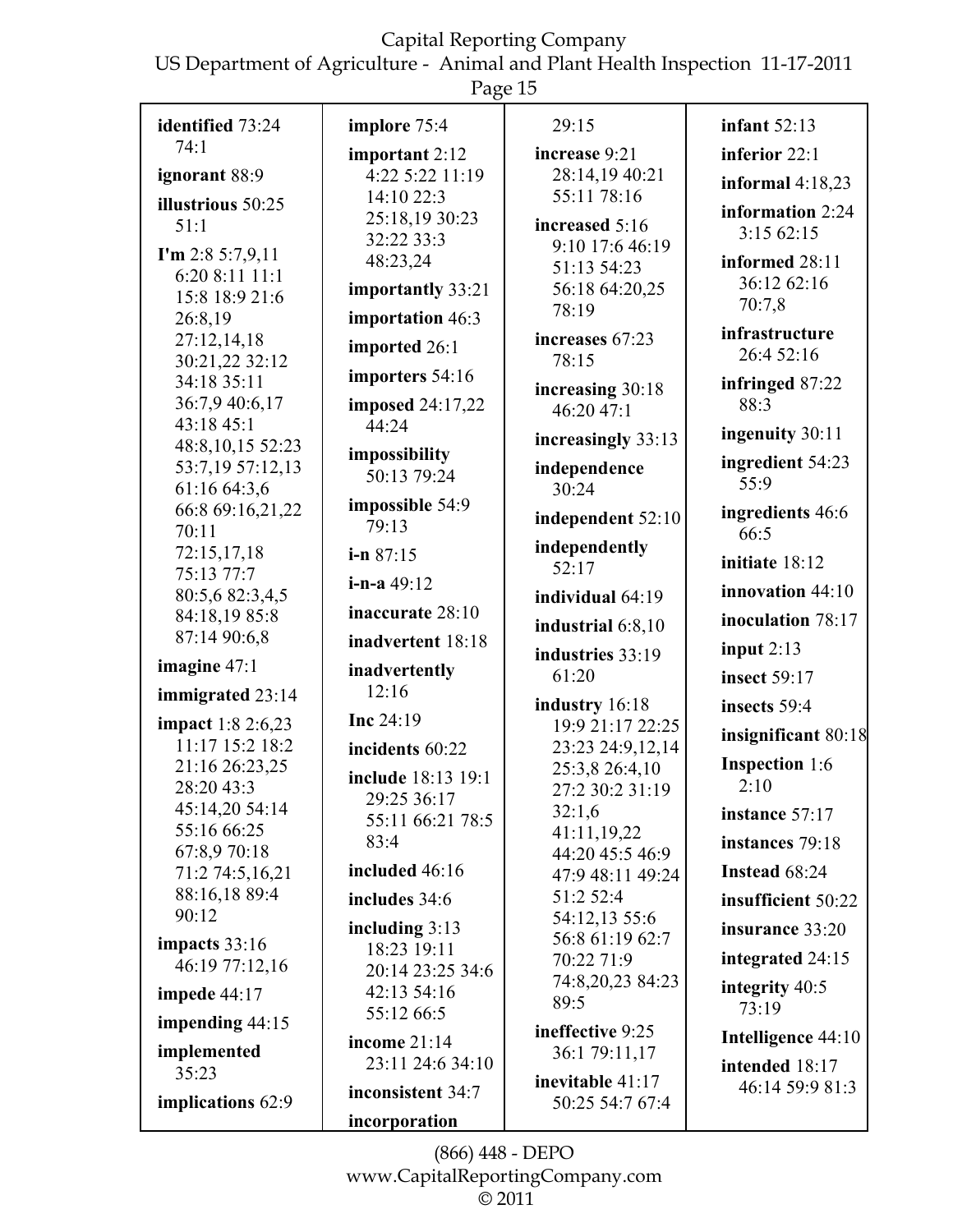US Department of Agriculture - Animal and Plant Health Inspection 11-17-2011

|                                  | Page 16                                 |                                      |                                  |
|----------------------------------|-----------------------------------------|--------------------------------------|----------------------------------|
| intensive 13:19                  | 16:9, 13, 14, 18                        | jobs 74:12                           |                                  |
| intention 68:8                   | 20:2,7 22:2                             | John 23:5,7 40:15                    | L<br>labeled 28:22 63:4          |
| intentional 58:25                | 24:21 34:1<br>38:10,19,25               | 42:1,3,8 53:17                       |                                  |
| interaction 78:6                 | 44:24 45:1,13                           | 55:20,22                             | labeling 46:5<br>54:17 63:3 87:2 |
| interactions<br>78:8,17          | 50:20 58:20<br>59:23 60:8 67:3          | $J$ -o-h-n 23:7 42:4<br>55:23        | labor 9:8 13:19<br>32:25         |
| interest 64:2<br>65:15,17        | 70:1,20 71:1<br>74:1 80:21<br>81:1,8    | join 52:24<br><b>Journal</b> 78:4,14 | lack 17:16 24:10<br>25:14        |
| interested 93:2                  | isolations 21:18                        | Junction 21:7                        | lacking $52:12$                  |
| <b>Intervenors</b>               | issue 14:16 22:4                        | 23:8,13 24:1                         | ladies $10:23$                   |
| 79:3,10,16                       | 30:7 51:6,7                             | K                                    | laid $27:1$                      |
| intimate 47:25                   | 57:24 72:6<br>76:5,9 77:25              | <b>Kapple 75:11,13</b>               | land 24:6,25 45:11               |
| introduce 85:22                  | 78:5,21                                 | K-a-p-p-l-e 75:14                    | 51:23 62:18,22                   |
| introduced 4:10<br>16:13 60:21   | <b>issues</b> 4:21 7:5,11               | <b>KAPPLE 75:13</b>                  | 68:7,14 73:19<br>74:1,24 76:13   |
| 74:10                            | 11:9 14:12                              | Katy 43:15 48:6,8                    | 85:21 87:5,6                     |
| introducing 55:7                 | 59:16,23 77:9                           | <b>K-a-t-y</b> $48:8$                | land-based 73:5                  |
| 74:5                             | it's $3:254:227:19$<br>26:24 27:1 29:15 | <b>Kerry 32:9</b>                    | lands 74:11                      |
| introduction 5:2                 | 32:13 33:6 36:20                        | 34:15,17                             | Lane $61:16$                     |
| 28:17 51:13<br>54:24 75:1        | 41:17 46:25<br>48:9,20 49:2             | kill 6:11 41:6<br>85:23 87:8,9       | large 44:4 58:22                 |
| invertebrates                    | 56:12 57:11                             | killed 39:9                          | 60:3,9 64:2,7                    |
| 78:13                            | 61:19 62:3,13                           | killers 29:7                         | largest 72:25                    |
| invested 15:15                   | 63:8 68:6 71:10<br>76:17 77:8 78:1      | Kim 3:3 87:14                        | Larry 2:24 3:1                   |
| investigating                    | 82:24 85:18                             | Kimberly 1:17                        | LaSells $1:13$                   |
| 89:22                            | 86:4,13 87:15                           | 92:3 93:11                           | last 42:6 77:3                   |
| involved 19:16<br>23:20 59:12,14 | I've 34:24 36:8<br>37:9 42:4 48:14      | Kleeger 66:16<br>68:3,5              | 84:10<br>late 29:18              |
| 82:9                             | 86:1                                    | K-l-e-e-g-e-r 68:6                   | latecomers 91:1                  |
| ironic 41:3                      | J                                       | <b>KLEEGER 68:5</b>                  | later 39:11 85:12                |
| irreparable 67:5<br>79:6         | Japanese 60:16                          | knew 68:9                            | latter 45:18                     |
| irresponsible                    | $J-a-y 84:17$                           | knowledge 60:20                      | laughable 81:9                   |
| 50:22                            | <b>Jayne 84:13,16,17</b>                | 68:15                                | Laurent 42:2<br>43:15,18         |
| irreversible<br>64:17,18         | <b>Jean</b> 81:23,24,25<br>82:2         | known 2:7 38:6<br>53:24 60:22        | L-a-u-r-e-n-t                    |
| isn't $74:4,2187:2$              | jeopardy 13:16                          | Kristie 57:8                         | 43:18                            |
| <b>isolate</b> 50:15 79:12       | job $33:2348:13$                        | 61:7,11                              | <b>LAURENT 43:17</b>             |
| isolation $7:6,8$                | 62:12                                   | K-r-i-s-t-i-e 61:12                  | law $63:5$<br>lead $31.1840.25$  |

(866) 448 - DEPO www.CapitalReportingCompany.com  $\overline{\circ}$  2011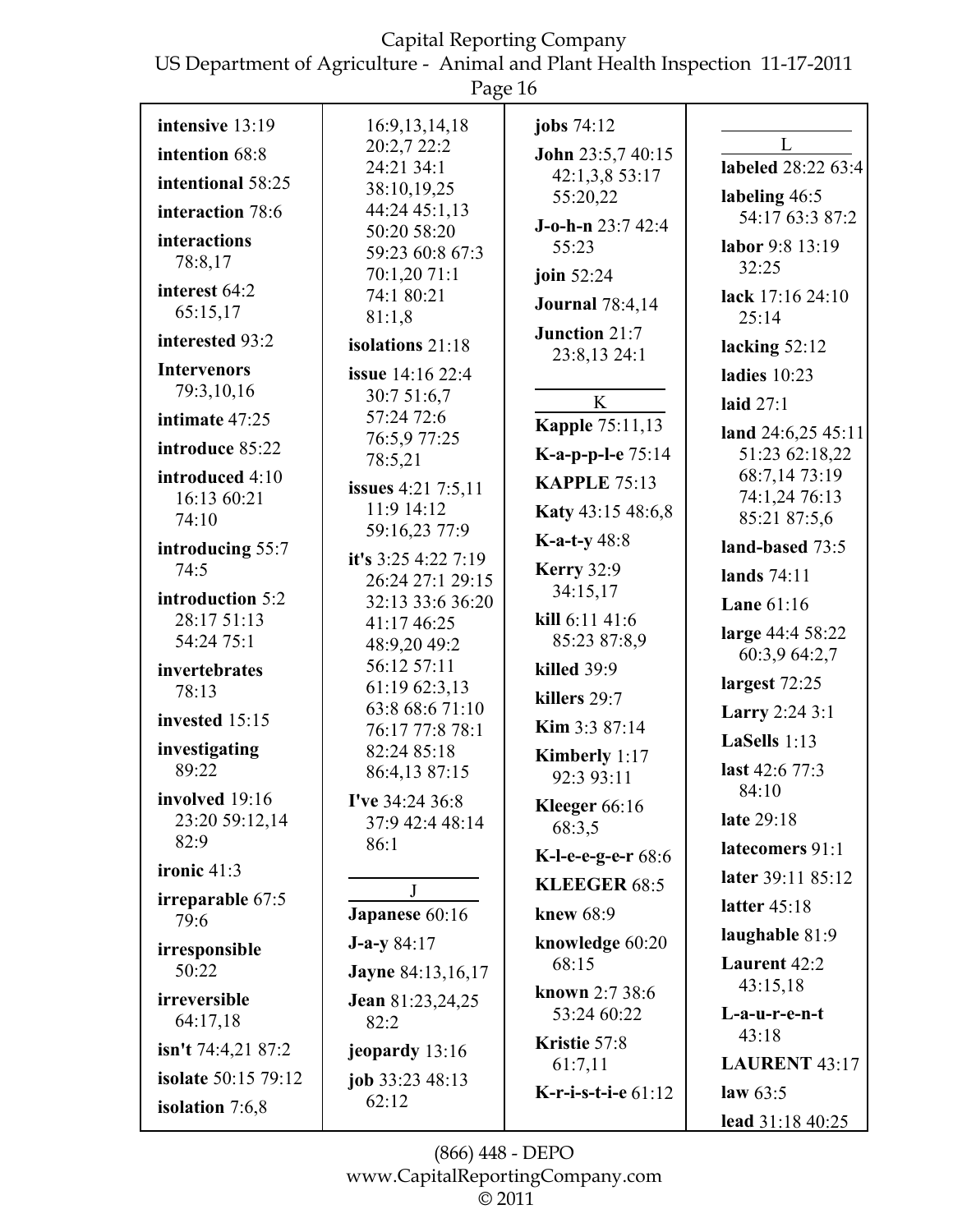US Department of Agriculture - Animal and Plant Health Inspection 11-17-2011

| 82:25                                 | lifeforms 85:24           | 46:4                              | c-k 26:8                          |
|---------------------------------------|---------------------------|-----------------------------------|-----------------------------------|
| leader $73:23$                        | life-long 5:7             | <b>Loberg</b> 18:7,9              | <b>MacCormack</b>                 |
| leadership 12:14                      | lifestyle 70:17           | L-o-b-e-r-g 18:9                  | 26:6,7,8 85:6                     |
| leading $45:17$                       | light $75:5$              | <b>LOBERG 18:8</b>                | machinery 21:19                   |
| League 21:8                           | likely 29:16 30:3         | local 8:15 49:6                   | main 54:23 77:10                  |
| <b>Leah 69:14</b>                     | 64:18 67:25 74:8          | 50:3 60:18 64:9                   | 80:13                             |
| 72:14,17                              | 79:7,9                    | 74:11 82:9                        | mainly $46:1$                     |
| L-e-a-h $72:17$                       | limit 4:1 70:21           | <b>located 21:7 23:9</b><br>80:8  | maintain 8:18<br>16:10 19:23 20:1 |
| learn $63:7$                          | limitations 24:24         | locations 76:2                    | 61:4                              |
| lease $68:7$                          | limited 24:8 69:4,7       |                                   | major 5:8 9:1 17:2                |
| least 5:22 16:13                      | 77:12,17,18               | long 10:6 33:5<br>37:7 46:10 48:4 | 19:25 30:7 49:19                  |
| 42:19 45:7                            | Lindsey<br>40:14,16,17    | 60:7 64:19 84:4                   | 54:16 55:9 58:19                  |
| leaves 35:11                          | line 5:15 32:23           | longer 25:12 36:15                | 73:25                             |
| led 35:21                             | 41:25                     | 83:21 84:24                       | majority 33:7<br>58:24            |
| <b>Leda</b> 63:18                     | lines 73:14               | $long-term 14:11$                 | makers 65:15                      |
| 65:19,21                              | Linn $58:23$              | 62:9,21 83:1<br>84:3              | make-up 73:19                     |
| L-e-d-a 65:22                         | Lion's $24:1$             | lose 9:20,23 50:6                 | $M-a-l-l-o-r-y$                   |
| legal 12:11 79:2                      | list 44:22 60:14          | Losing $12:24$                    | 27:13                             |
| legally $53:1$                        | listen $74:18$            | loss 45:17 52:9                   | <b>Mallory-Smith</b>              |
| legislation 46:5,8                    | listening 4:25            | 54:14 55:16                       | 27:10,12 71:16                    |
| legume $66:21$                        | 37:12                     | lost 43:8 44:15                   | malt 8:18                         |
| lengthy 12:9                          | lists 79:18               | lot 9:7 37:11 48:25               | mammals $78:12$                   |
| less 6:16 9:7,21                      | literally 79:22           | 62:1 77:9                         | man 7:19 57:11                    |
| 13:4, 13, 14, 21, 22<br>17:11,13 25:7 | little 22:20 31:4         | 86:1,24 88:15                     | managed 28:5                      |
| 35:16 46:6                            | 42:8 44:16 76:2           | lots 62:4 76:6,9                  | 68:17                             |
| Let's 25:24                           | 89:7 90:4                 | low 15:25 47:17                   | management 14:2                   |
| level 28:4,16 71:20                   | live $7:1649:25$<br>83:21 | <b>lower</b> 11:6 13:21           | 24:15 30:9,16                     |
| 82:9                                  | <b>lived</b> 48:14        | 29:8                              | Manager 18:9<br>80:7              |
| levels $10:4$                         | livelihood 40:7           | lowering $13:14$<br>17:13         | managers 2:22                     |
| Lezynski 77:4,7                       | 47:22 49:23               | lucky 38:1                        | manner $40:12$                    |
| L-e-z-y-n-s-k-i                       | 62:18 63:6 73:17          | <b>Lupus 83:12</b>                | <b>M-a-n-s-o-u</b> $57:11$        |
| 77:8                                  | livelihoods 31:11         | lymphoma $51:16$                  | Mansour 55:21                     |
| <b>LEZYNSKI</b> 77:7                  | 50:1,24 51:1              | 55:12                             | 57:8,10,11                        |
| liberty $45:21$                       | load $39:4,6$             |                                   | mapping $20:1$                    |
| life $42:745:21$                      | loads 41:6 62:5           | M                                 | 33:25                             |
| 47:22 65:24 66:1                      | lobbyists $31:15$         | M-a-c-c-o-r-m-a-                  | maps 58:20,22                     |
|                                       |                           |                                   |                                   |

(866) 448 - DEPO www.CapitalReportingCompany.com  $\overline{\circ}$  2011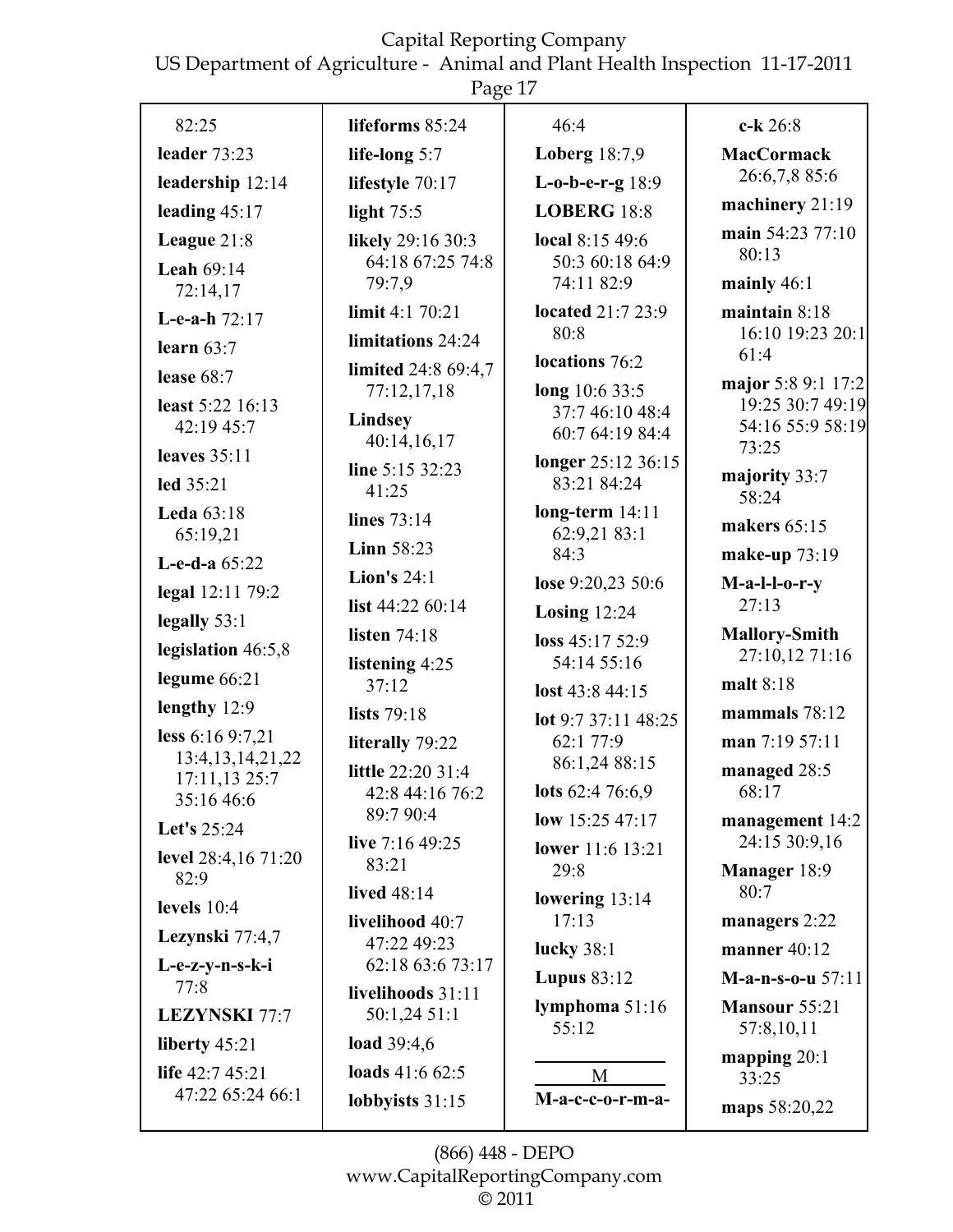US Department of Agriculture - Animal and Plant Health Inspection 11-17-2011

Page 18

|                             | $\circ$                     |                                    |                                   |
|-----------------------------|-----------------------------|------------------------------------|-----------------------------------|
| 76:2,4                      | meet 12:6 21:24             | 11:2,3,6,12,13,1                   | minute $4:1,13$                   |
| <b>Marion 58:24</b>         | 38:25                       | 6,18,20,22,24                      | 53:11                             |
| 84:18 86:2                  | meeting $2:54:4$            | 12:5,6,25                          | minutes $3:18,22$                 |
| mark 15:6,7 61:8            | 39:14 91:2,10               | 13:9, 12, 23, 25<br>14:3,4,9,16,19 | 4:10                              |
| M-a-r-k $15:8$              | Meetings 1:8                | microbiology                       | misleading                        |
| market 5:24 9:22            | mega 86:19                  | 63:21                              | 28:10,14 52:3                     |
| 12:17 21:24 22:1            | mega-                       | microorganisms                     | missed 84:9 90:19                 |
| 31:16 34:5                  | corporations                | 78:9,13                            | mission $73:2$                    |
| 36:21,24 39:20              | 47:21                       | microphone 2:18                    | mitigated 52:14                   |
| 44:10 46:1 54:14            | Melberg $5:4,5,6$           | 4:7 31:5 42:9                      | mixed 9:6                         |
| 55:16 58:6<br>60:6,25 75:18 | M-e-l-b-e-r-g 5:6           | 84:14                              | mixing $18:18,20$                 |
| 77:21 82:10                 | <b>MELBERG 5:5</b>          | <b>Midway</b> 75:14                | modifiable 30:16                  |
| markets 23:17               | member 10:2                 | mild 15:25 33:5                    |                                   |
| 46:3                        | 18:12 19:14                 | mile 50:20 70:21                   | modified 25:9<br>41:23 49:4 53:20 |
| masked 52:3                 | 20:11 42:4 61:16            | miles 7:7,9 16:10                  | 54:2,8,17,21                      |
| massive 33:18               | 66:3 69:22                  | 37:20 43:19,20                     | 55:8,13 57:24                     |
| master's $63:23$            | 70:3,22 82:5<br>84:10       | 45:1 50:14 67:2                    | 60:19                             |
|                             |                             | 70:23 71:1,12,14                   | 64:15,16,17,21,2                  |
| materials 3:16              | members 7:12<br>12:20 18:21 | 80:23 81:2                         | 3,25 65:4 72:23<br>73:25 74:6,10  |
| <b>Matt 34:15</b>           | 19:1,21                     | <b>Miller</b> 84:13,17             | 75:2                              |
| 37:15,16                    | 20:8,17,21                  | M-i-l-l-e-r 84:18                  | modifying 56:11                   |
| matter 56:14<br>81:17       | membership                  | <b>MILLER 84:17</b>                | molecular 63:22                   |
| mature 39:3 42:24           | 73:8,12                     | million $15:20$                    | moment 31:14                      |
|                             | memberships                 | 54:11                              | 43:21                             |
| maximum $13:7$<br>80:22     | 19:22                       | mine 34:4 57:13                    | money 48:23                       |
|                             | mention 83:12               | 62:23                              | 62:17,25 63:11                    |
| may 22:19 44:16             | mentioned 62:4              | minimal 39:22                      | 75:24                             |
| <b>Maybe 49:5</b>           | 64:24                       | 74:21                              | monitor 36:20                     |
| m-b-a-u-g-h $10:25$         | mentions 80:21              | minimize $18:17,19$                | monitoring 19:3,6                 |
| <b>McLain</b> 1:17 3:3      | mess 86:6                   | 31:1 42:22                         | 29:23                             |
| 92:3 93:11                  | messed 84:4                 | minions $65:18$                    | monopolicy 45:21                  |
| mean 25:6 86:4              | met 41:8 85:6               | Minnesota 5:7,9                    | Monsanto 9:17                     |
| means 6:16 79:3             | metaphone 37:23             | 6:21 7:16,21<br>15:9, 12, 14, 16   | 30:10 31:14 36:3                  |
| meant 88:13                 | method 13:19                | 16:22 17:19,23                     | 41:24 48:25 63:7                  |
| measure $11:25$             | 59:4,6                      | 18:3                               | 79:3 84:1 87:2                    |
| measured 11:22              | methods 24:22               | minor 63:22                        | <b>Monsanto's 65:17</b><br>87:6   |
| measures 16:17              | 25:15 29:6 52:2             | Mint 23:22,23                      | Montana 8:12                      |
| 22:23 24:21 30:3            | <b>Mexico 82:22</b>         | minus $7:17$                       | month $70:4$                      |
| 42:22 79:17                 | Michigan 10:25              |                                    |                                   |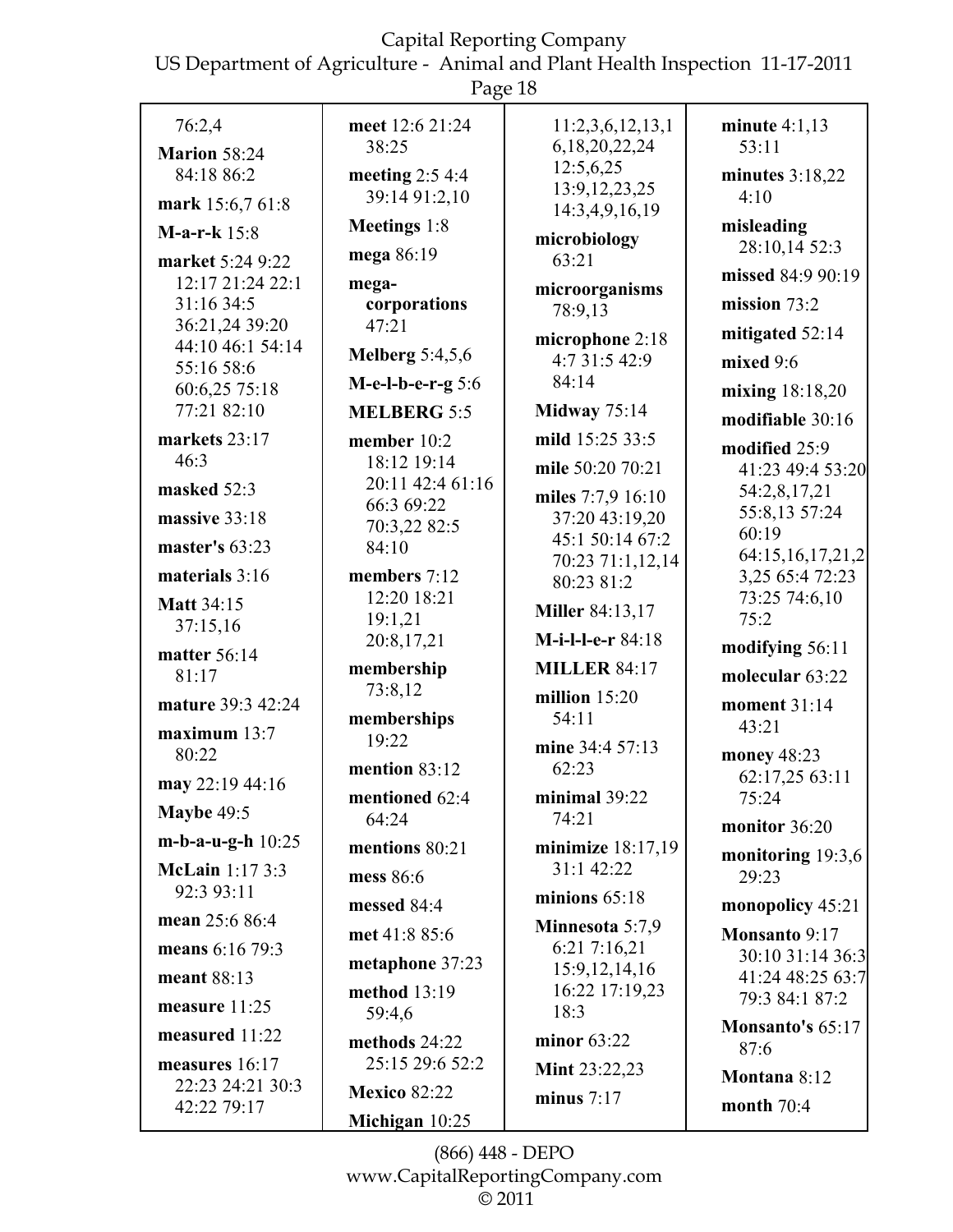US Department of Agriculture - Animal and Plant Health Inspection 11-17-2011

|                              | Page 19                            |                            |                                      |
|------------------------------|------------------------------------|----------------------------|--------------------------------------|
| months $32:25$               | 43:21                              | 58:2                       | one-half $11:16$                     |
| Moreover 79:22               | neighboring 45:16                  | $n-t-h-i-a$ 75:14          | ones 37:8                            |
| mortgage 41:23               | Neil 2:19,20,22                    | numerous 23:21             | one's 47:23                          |
| Morton 68:4                  | 84:11,15 87:12                     | 42:13 58:21<br>78:14 89:3  | ongoing 19:2                         |
| 69:13,15                     | neither 56:8 92:17                 | nursery 32:13              | 30:17                                |
| $M-0-r-t-0-n$ 69:19          | nervous $48:19$<br>83:4            | nutrition 78:6             | onions $32:20$                       |
| <b>MORTON</b><br>69:15,19,21 | neutral $58:16$                    | nutritious 49:3            | open 12:15 50:16<br>86:15            |
| Motion 79:1                  | newer 37:3 76:11                   | 73:6                       | operate 6:23                         |
| <b>motto 87:6</b>            | nightmare 49:15                    |                            | operated 42:15                       |
| mouths $46:12$               | nobody 70:10,17                    | $\Omega$<br>oats 40:19     | operating 9:21                       |
| move 4:3 9:24                | non 27:23 28:4                     | obviously 90:6             | 18:16 36:2 45:17                     |
| 68:17 75:11 77:4             | non-biotech 20:15                  | occupiers 47:19            | operation 15:14                      |
| movement 18:17               | none 89:15                         | occur 14:24 27:25          | 23:11,16<br>32:14,19 38:3            |
| 27:25 28:3 30:24<br>31:3     | non-GE $41:18$                     | 71:19 78:22                | 42:19                                |
| moving 40:1                  | non-GM 67:15                       | occurred 16:6              | operations 14:8                      |
| multiple 18:24               | 71:19                              | 30:5 81:14                 | operator 66:18                       |
| 51:21 55:5                   | non-GMC 67:4                       | occurrence 79:10           | opinion $27:16,20$                   |
| myself 48:16                 | non-GMO 45:3<br>71:15 87:20        | <b>ODA's 41:8</b>          | 74:3 86:5                            |
|                              | non-Hodgkins                       | offer 28:6 40:4            | opinions 90:22                       |
| N<br>nail 44:21 64:9         | 55:12                              | offered 24:8               | opportunity 3:25<br>20:9 53:11 72:21 |
| nation 73:22 87:8            | non-regulated                      | offering 3:23              | oppose $53:20$                       |
| national 80:7                | 80:9                               | <b>offers</b> 13:16        | 66:13                                |
| nationwide 31:10             | non-smoking                        | <b>Office 2:19 58:11</b>   | opposed 46:5                         |
| natural 54:8                 | 87:18                              | officer 2:24 19:11<br>92:3 | <b>Opposition</b> 78:25              |
| 61:15,18,24                  | non-sugar $45:12$<br>80:23 81:2,11 | offices 58:23              | option 17:17 87:4                    |
| 62:1,24                      | non-transgenic                     | official 36:10 37:1        | oral 61:8                            |
| naturally 85:19              | 50:4                               | 65:12 80:13                | Orange 55:10                         |
| nature's 55:2                | nor 92:19,25                       | Oh 70:19                   | order 3:24 6:11                      |
| $n-e 84:18$                  | north 37:20 58:12                  | oil 23:16,22               | 19:23 35:5 38:25<br>44:24 71:5 73:4  |
| necessarily 78:20            | Northwest 58:9                     | Okay 37:16 48:9            | 79:6                                 |
| necessary 3:25<br>31:1 33:24 | 61:18                              | 66:17 75:8,10<br>77:4 82:3 | orderly 59:3                         |
| negative 43:3                | <b>Notary 92:1 93:12</b>           | old 13:10,19 37:7          | <b>Oregon</b> 1:13,15                |
| 55:15 88:17                  | note 3:19                          | 83:9                       | 18:10 19:17                          |
| neighborhood                 | notion 78:19<br>November $1.12$    | olds 83:11                 | 20:24 21:7,8,9<br>23:19,22           |

(866) 448 - DEPO www.CapitalReportingCompany.com  $@2011$ 

November 1:12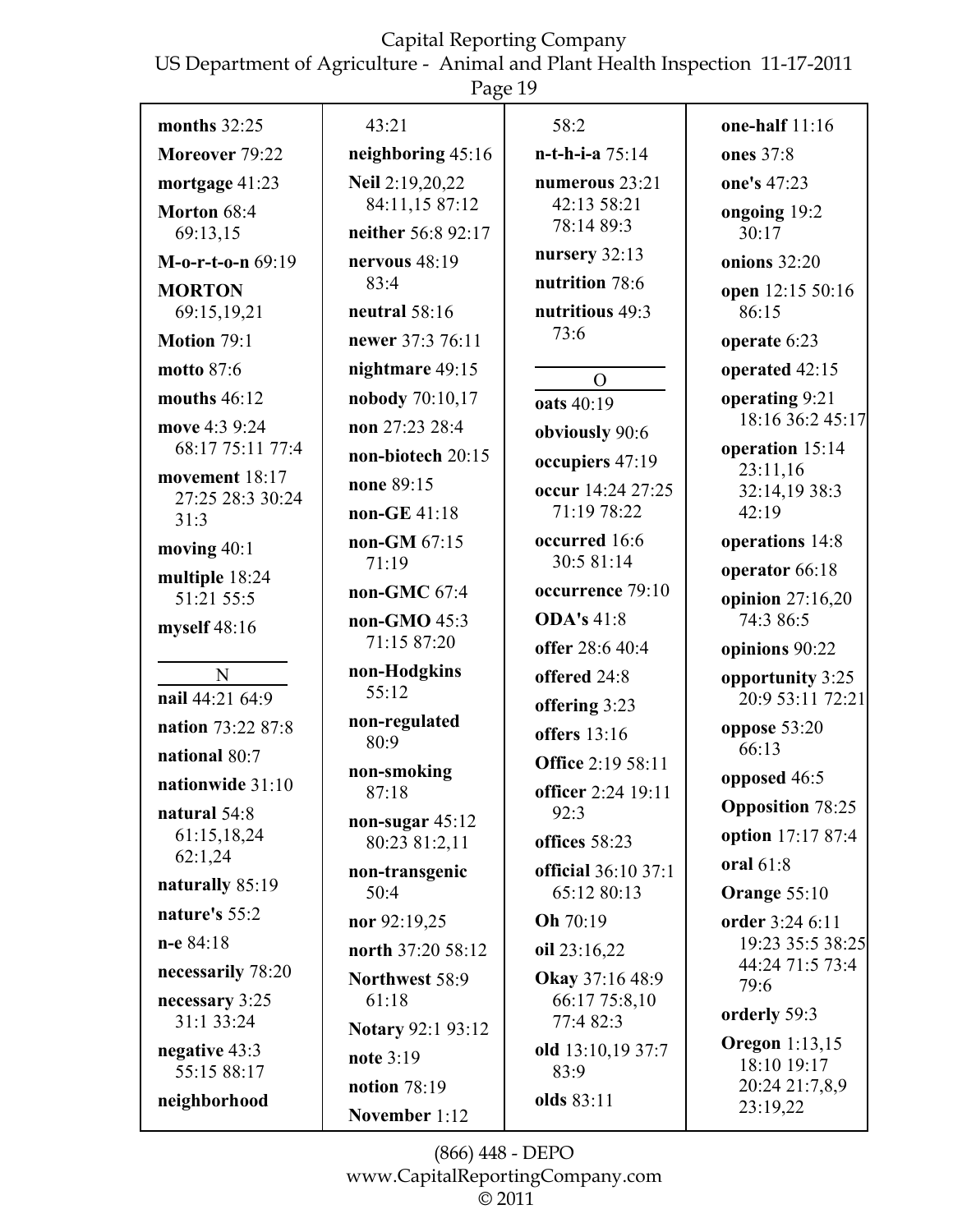US Department of Agriculture - Animal and Plant Health Inspection 11-17-2011

Page 20

|                                     | $\circ$                    |                                  |                                  |
|-------------------------------------|----------------------------|----------------------------------|----------------------------------|
| 27:15,1732:6                        | ours 65:9                  | partner 62:24                    | 8:21 16:24 17:1                  |
| 38:8 49:6 50:24<br>53:22 54:1 55:14 | ourselves 26:1             | partners 20:18                   | 24:5,6 34:24<br>61:22 65:16 70:8 |
| 56:17 57:14                         | 87:9                       | partnership 5:12                 | 81:13                            |
| 58:3,7 63:21,24                     | outcome 93:2               | passes 17:11                     | <b>Perdue 53:17</b>              |
| 64:16 65:23,25                      | outside 2:21 3:2           | passing-by 83:24                 | 55:20,23                         |
| 66:19 68:7 70:3<br>72:20 73:4,8,16  | overall 78:3               | past 5:16 8:4 9:5                | P-e-r-d-u-e 55:23                |
| 74:11 75:6                          | over-regulation            | 19:12 22:13 24:8                 | <b>PERDUE 55:22</b>              |
| 82:14,18,20                         | 24:11                      | 61:22 66:4                       | perennial 23:16                  |
| 83:2,15 84:20                       | oversee 36:9               | 67:12,18                         | 67:22                            |
| 86:18 88:18<br>90:9,16 93:13        | overuse 47:5 51:14         | patented 31:20                   | perfect 13:17                    |
| Oregonians 73:6                     | owned 8:13 26:22           | path 35:21 65:12                 | 62:13                            |
|                                     | owner 32:12 66:18          | pathetic 86:5                    | perhaps 63:18                    |
| <b>Oregon's 54:3,11</b><br>72:25    | owners $68:11$             | Patisserie 65:24                 | 77:3,6 90:19                     |
| organic 26:8,9                      |                            | 66:1                             | 91:5                             |
| 27:2                                | <b>Oxley</b> 81:23,24,25   | pattern 30:14                    | period 3:8 4:13                  |
| 31:3,6,7,11,12,2                    | $O-x-l-e-y82:1$            | Paul 8:9,10                      | permanent 43:9<br>79:1           |
| 1,23 32:5,7<br>41:21,24 45:18       | <b>OXLEY 81:25</b><br>82:3 | P-a-u-l $8:11$                   |                                  |
| 51:2 52:2 53:24                     |                            | pay 20:23                        | permit $41:4,9$                  |
| 54:3,13                             | $\mathbf{p}$               | payment 13:15                    | persisted 68:16                  |
| 60:4,5,6,25                         | p.m 1:12 4:5 91:11         | peas 37:24                       | person 2:20 58:5<br>90:15        |
| 61:13 62:18 68:8<br>69:16,21 71:20  | Pacific 58:8 61:18         | pediatrics 83:6                  | personal 26:23                   |
| 72:9 74:8,22                        | packaging 12:23            | peer-viewed 52:21                | 47:24                            |
| 75:16,21 76:19                      | pamphlet 60:13             | peninsula 11:6                   | persons 28:11                    |
| 82:10 84:21,22<br>85:7,9,10,11      | paper 78:25 84:23          | <b>Penn</b> 63:22                | 42:20                            |
| 87:25 88:11                         | papers $47:16$             | people 7:23 26:17                | pest 10:3 12:2                   |
| 90:15                               | 78:14                      | 44:7 48:22 49:3                  | 24:15 66:24                      |
| organically 40:23                   | paramount 36:16            | 58:1 61:24,25<br>62:4 66:2 68:21 | 67:18 68:25 69:2<br>72:12        |
| 49:14 57:22<br>60:23                | parent 28:2                | 82:10,11,15                      | pesticide 14:3                   |
|                                     | partial 9:13 14:7          | 83:9,10 85:13,17                 | 59:21 64:20                      |
| organisms 54:18                     | 49:17 51:22                | 86:10,24                         | pesticides 84:25                 |
| organization 4:9<br>73:1            | 68:18                      | 87:22,23 88:5,16<br>90:1         | 86:3,6                           |
| organization's                      | participating<br>90:22     | peppermint 23:16                 | pestilence 66:23                 |
| 70:5                                |                            | 42:17                            | Peterson 61:8                    |
| original 77:19                      | participation 2:4          | per 4:1 12:1,2                   | petition 32:3                    |
| originally 34:20                    | particularly 26:19         | 36:19                            | petitioner's 80:19               |
| <b>OSCS 80:20,22</b>                | partiers 47:19             | perceived 41:10                  | phase 70:16                      |
| otherwise 93:2                      | parties 92:19,25           | percent $6:3,15$                 |                                  |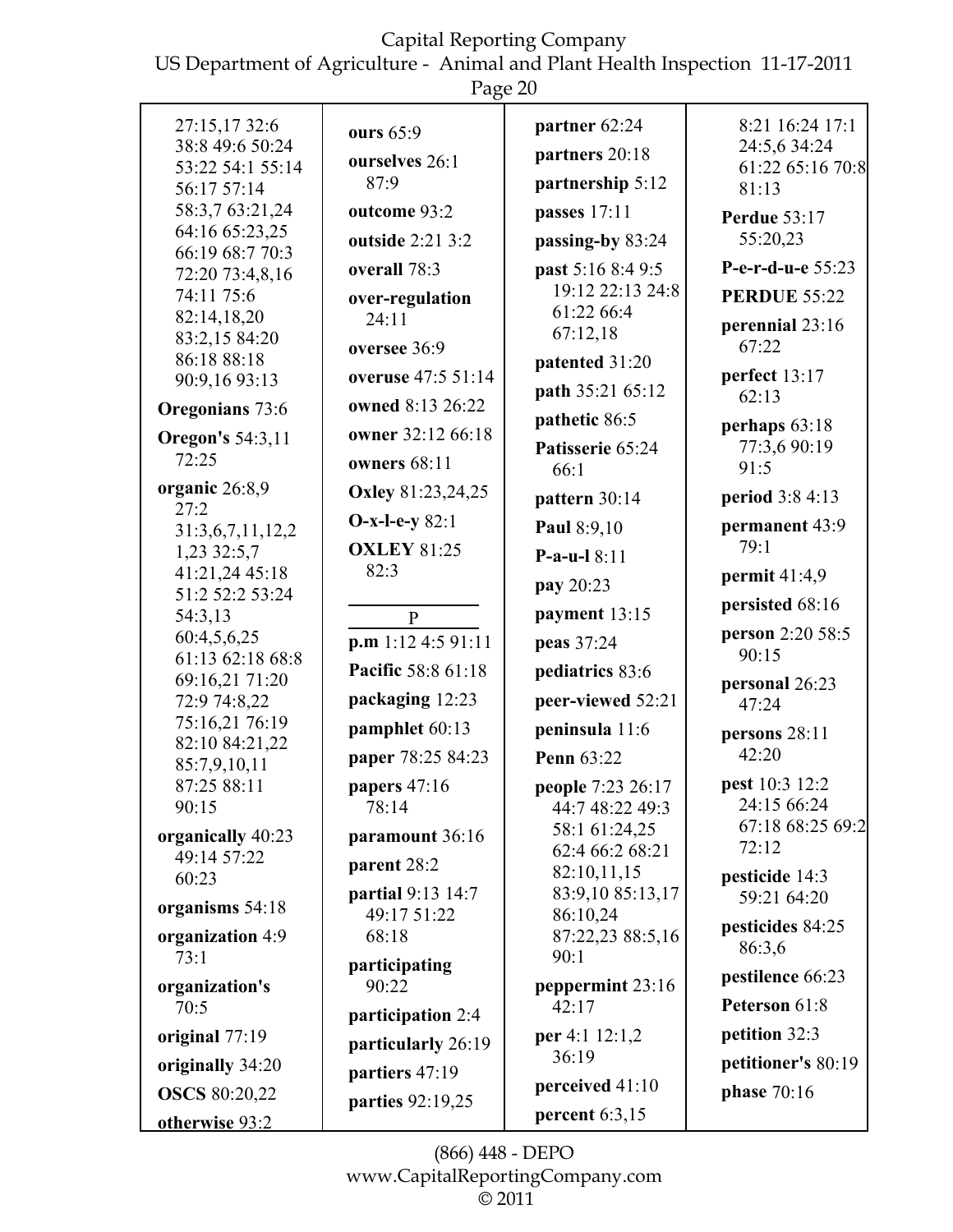US Department of Agriculture - Animal and Plant Health Inspection 11-17-2011  $P_{\text{A}}$ ge 21

|                                       | r age $21$                      |                                      |                           |
|---------------------------------------|---------------------------------|--------------------------------------|---------------------------|
| phased 34:11 66:4                     | 4:6,7,118:5                     | population 31:2                      | 65:4 69:7                 |
| phases 18:22                          | 30:20 31:5 37:16<br>42:9 74:21  | populations 28:12                    | present 3:19,20           |
| physical 24:23                        | 76:17,18 77:5                   | pose 78:11                           | 27:21 28:25<br>55:15      |
| 35:9                                  | 81:23 87:12,13                  | position 19:8 36:8                   | presented 28:9            |
| physiology 78:6                       | 90:16                           | 41:20 80:13                          | 82:12,13                  |
| picture 62:21                         | plethora 35:14                  | positive 46:22                       | presently 8:15            |
| pigs 83:15                            | plow 39:10                      | possibilities 81:20                  | presents 52:16            |
| pin 20:9 76:2                         | pockets 41:25                   | possibility 18:20<br>69:4 80:15 81:4 | preserve 20:22            |
| pinned 20:2                           | point 27:25<br>53:13,15 77:15   |                                      | president 8:16            |
| pinning 20:4                          | 78:4                            | possible 21:24<br>76:14              | 21:6,8                    |
| pitch 52:4                            | poisoning 64:20                 | posted 58:23                         | pressing 31:16            |
| placed 3:13 45:10                     | poisonous 89:24                 | Postings 58:25                       | pressure 15:25            |
| placement 28:1                        | police 76:15                    | potential 7:20                       | 30:15 75:5                |
| 38:24                                 | policed 68:20                   | 66:12 74:25                          | presupposed 52:4          |
| places 31:22,23<br>52:15 67:17        | policies 64:7 65:9              | potentially 28:10                    | prevail 46:10             |
| Plaintiffs's 79:1                     | 73:2                            | 74:20                                | prevent 29:19 67:5        |
| plan 38:24 66:10                      | policing $76:6,16$              | pounds 36:18,19<br>66:8              | preventing 29:4<br>59:4,7 |
| planned 62:2                          | policy 12:11 25:1               | practice 9:25                        | prevents 8:20             |
| planning 14:14                        | polite 3:23                     | 38:11 45:21                          | previous 22:12            |
| plant 1:6 2:10 6:19                   | political 73:14                 | practices $8:39:15$                  | 68:11                     |
| 15:13 22:22                           | pollen 18:17 28:3               | 12:23 38:20                          | primarily 58:4,7          |
| 68:25 69:2 89:12                      | 39:3 49:24 50:13<br>64:23 66:24 | 59:17 62:25 65:3                     | primary 15:23             |
| planted 5:16 16:24<br>17:1 32:24 39:9 | 67:1,14,23 72:12                | pray $48:2$                          | 47:18                     |
| 70:7,10,20                            | 76:6                            | precautionary<br>53:3                | principle 53:4            |
| planting 12:8                         | pollinate 54:5                  | precise 13:6                         | prior 12:4 16:7           |
| 15:22 16:21                           | pollinated 50:10                | predicted 78:1                       | priorities 74:3           |
| plantings 25:1                        | 54:6 56:25                      | predominantly                        | privacy 79:19             |
| 58:25 59:9,10                         | pollination 7:21<br>10:12       | 60:3                                 | privately 26:22           |
| plants 15:17 22:16<br>25:10 39:13     | 14:16,22,24 22:3                | pre-existing 52:15                   | proactive 16:14,17        |
| 67:13 78:7                            | 43:11 56:23                     | premier 22:8                         | 30:3 89:21                |
| 89:8, 10, 12, 13                      | 59:5,16                         | preparation 12:22                    | proactively 16:14         |
| 90:10                                 | pollute 85:23                   | prepared 18:2                        | probably 56:11<br>76:6    |
| plausible 67:9                        | polluted 83:23<br>86:9          | 46:17                                | problem $30:18$           |
| play 31:8                             | poor 36:24,25                   | preparing 15:2                       | 43:12 66:23               |
| plays 21:19 32:22                     | pops 88:25                      | presence 10:5 28:4                   | 67:10 75:19               |
| please 2:2 3:16,20                    |                                 |                                      |                           |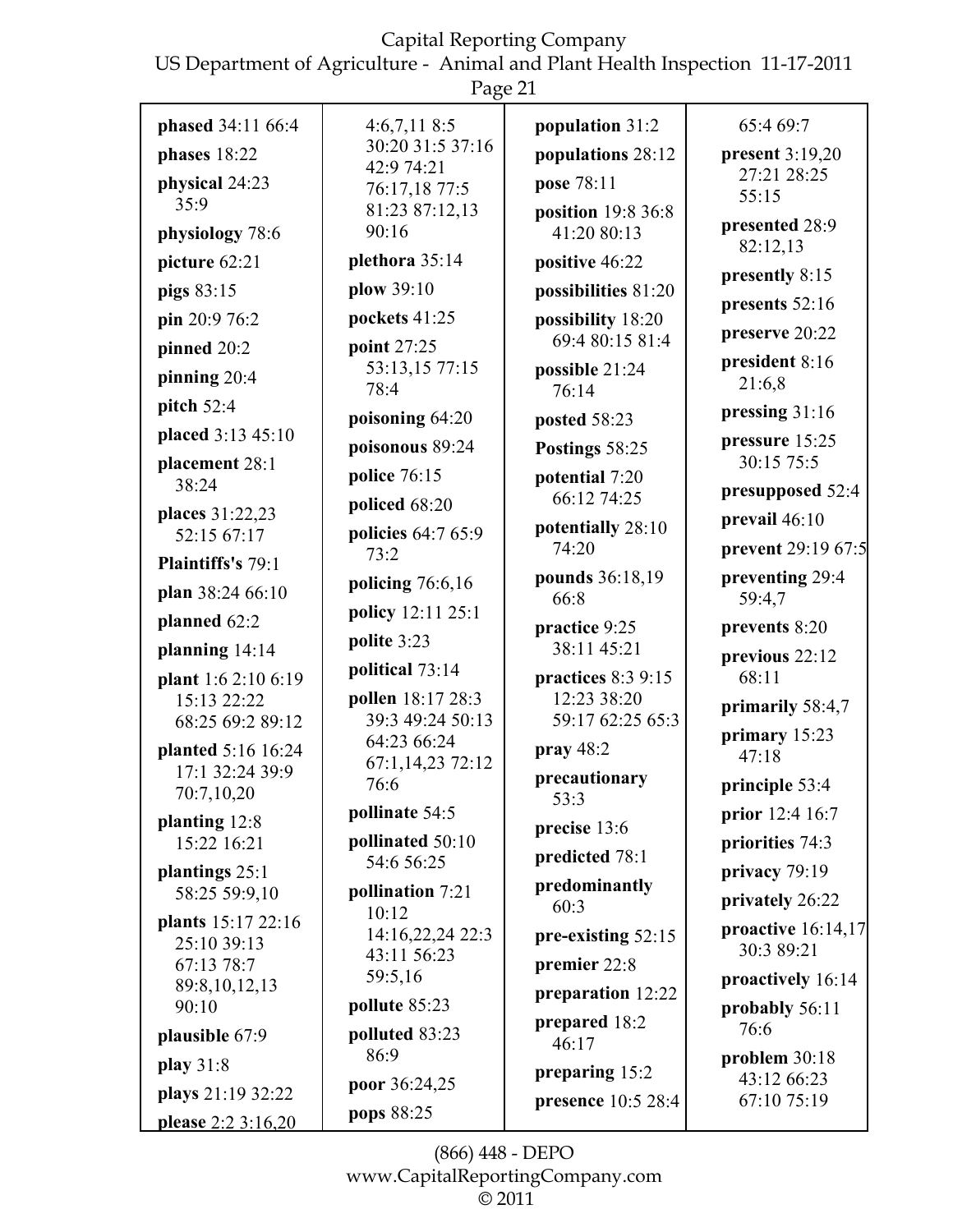US Department of Agriculture - Animal and Plant Health Inspection 11-17-2011

|                                 | Page 22                       |                           |                               |
|---------------------------------|-------------------------------|---------------------------|-------------------------------|
| 83:13                           | 48:18 50:4 68:1<br>73:10 79:5 | promised 51:25            | 30:10 36:10 59:3<br>61:2      |
| problems 13:5                   |                               | promote 19:18             |                               |
| 22:15 25:15                     | product 21:20                 | 20:22                     | provider 82:6                 |
| 56:10,23 59:20                  | 25:13 36:13 71:7              | promoting 20:12           | providers 33:21               |
| 60:20 77:23                     | 72:13 75:23                   | propagated 25:11          | provides 20:9                 |
| procedure 59:8                  | 88:24                         |                           | 21:13 40:8 73:17              |
| procedures 18:16                | production 8:2                | properties 45:16          |                               |
| 19:1 33:24 59:1                 | 10:8,9 11:25                  | property 68:11            | providing 3:18<br>23:10 29:21 |
| 60:8                            | 12:9 13:2,21                  | proposal 35:2             | 33:23 34:10                   |
| process 2:4,13,15               | 16:5,7,12                     | 65:10                     | 59:14 68:21 73:5              |
| 4:21 12:10 13:13                | 17:3,5,6,16                   | proposed $15:4,11$        |                               |
| 16:1 20:4 89:16                 | 18:13,23                      | 18:4 45:6 50:23           | provisions 41:7               |
| 90:22                           | 19:3, 19, 24 20: 23           | 64:11 65:2 72:22          | <b>public</b> 1:8 2:4,5,12    |
|                                 | 21:17,22                      | 79:16                     | 3:5,6,8,9 47:16               |
| processed 19:1                  | 25:2,16,17,24                 |                           | 48:10 51:16                   |
| 46:1                            | 29:3,7 30:8,18                | prospect 50:11            | 53:12 63:4,24                 |
| processes 42:6<br>91:9          | 31:9,21 32:17<br>33:13 38:2,7 | prosperity 62:22          | 64:4,13 65:14,17<br>72:6 82:4 |
|                                 | 43:7 49:20 50:18              | protect 44:25             | 89:23,25 91:2                 |
| processing                      | 53:24,25 56:18                | 73:2,3 74:18              | 92:1 93:12                    |
| 12:21,22 15:13                  | 57:15,20                      | 75:6 79:19 82:23          |                               |
| 18:24 58:6                      | 59:16,23                      | protected 71:6            | published 60:13               |
| processors 42:13                | 60:4,9,10,15                  | protecting 34:3           | 64:1                          |
| produce 5:21,23                 | 61:3,5 64:21                  | 47:23 74:11               | pull 51:20 86:21              |
| 6:15 14:21 16:19                | 67:20,21 73:14                |                           | pulling 55:4                  |
| 22:9 23:1 25:22                 | 80:6,11                       | protection 2:17           |                               |
| 32:19 40:11 52:1                | productive 12:12              | 24:18 28:22               | pulp 84:23                    |
| 60:17 67:14 68:8                | 49:21 73:21                   | 45:3,8 60:1               | pumpkin 55:25                 |
| 69:3 90:13                      | products 26:14                | protective 79:16          | pumpkins 55:25                |
| produced 13:14                  | 30:5 31:8,24                  | protocol 38:14,15         | purchase 15:19                |
| 38:17 39:12                     | 46:4,12 47:14                 | protocols 18:19           | purchased 46:1                |
| 57:22                           | 50:5,6,8 52:11                | 35:23,25 36:4             |                               |
| 60:12,19,24                     | 53:6 56:21                    | proud 40:6 60:12          | pure 16:3,19 21:20            |
| 71:3,4 80:24                    | professional 42:6             | 66:2,3                    | 25:23 71:25                   |
| producer 39:23                  | professions 9:24              | prove 48:3                | purity 10:4 38:7              |
| 69:10                           | professor 27:14               |                           | purported 52:11               |
| producers $7:10$                | 57:13                         | proven $33:10$            | purpose 3:4 4:19              |
| 8:5 9:24 16:19                  |                               | 40:11 69:1 79:17          | 38:21                         |
| 24:25 31:12                     | profitable 23:1               | Provender 61:17           |                               |
| 33:19 58:5 60:14                | 37:3                          | provide 4:12 13:4         | purposes 74:11                |
| 61:2                            | programs 73:2                 | 17:21 18:22               | pursued 19:23                 |
| producing $10:17$               | Prohibiting 19:4              | 28:24 34:5 41:24          | pursuit 45:22                 |
| 14:6 19:20 20:20<br>21:19 23:16 | prohibitive 76:17             | 45:3 50:10 57:19<br>72:21 | push 75:4                     |
| 25:4,25 31:13                   | project 2:22 34:19            |                           | putting 46:11                 |
|                                 |                               | provided 4:23,25          |                               |

(866) 448 - DEPO www.CapitalReportingCompany.com  $\overline{\circ}$  2011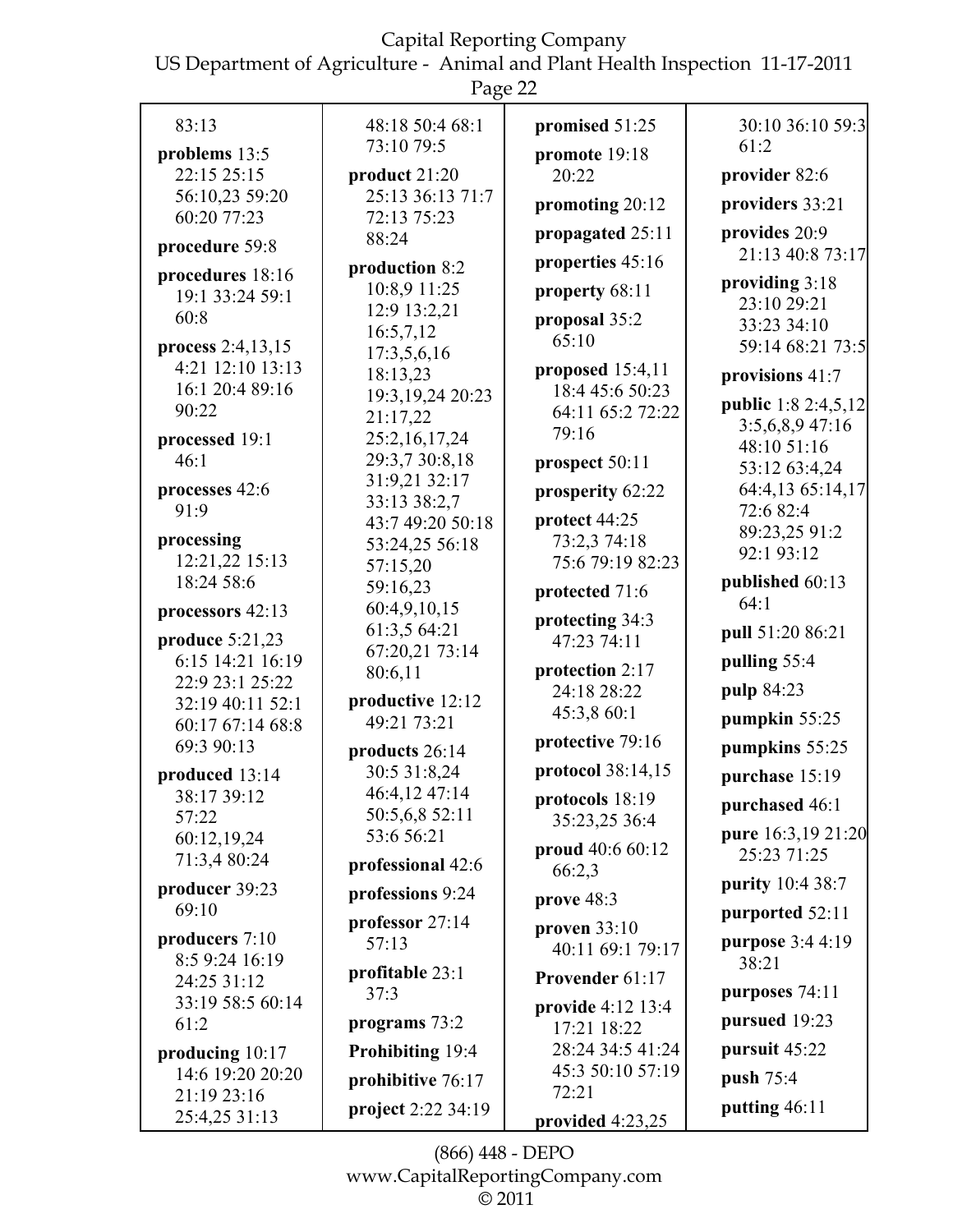US Department of Agriculture - Animal and Plant Health Inspection 11-17-2011

|                                    | Page 23                            |                                |                             |  |  |
|------------------------------------|------------------------------------|--------------------------------|-----------------------------|--|--|
|                                    | range 50:5                         | 4:12                           | referenced 80:21            |  |  |
| $\overline{Q}$<br>qualities 6:22   | ranging 33:19                      | Rebecca's 2:17                 | references 81:3             |  |  |
| 56:24                              | rarely 29:2                        | rebuild 30:25                  | refineries 33:12            |  |  |
| quality $5:15,21$                  | rates $9:19$                       | received 11:21                 | <b>reflect</b> 16:16        |  |  |
| 10:3 11:19,21                      | rather 46:22 62:16                 | 14:2,4 16:3                    | reflecting 18:1             |  |  |
| 16:3, 10, 20 19:18                 | 76:11                              | recently 20:21                 | regarding 57:20             |  |  |
| 21:20,25<br>25:2,13,23 33:1        | reach 51:25                        | recession $61:21$              | 59:18 72:22                 |  |  |
| 36:16,18,24 38:6                   | <b>Ready</b> 1:7 2:7,23            | reckless 51:9                  | regardless 39:19            |  |  |
| 40:25 51:15                        | 3:115:14,18                        | recognition 54:1               | region 14:23 22:8           |  |  |
| 60:12,15 61:4                      | 6:14,187:25                        | recognized 49:19               | 74:17                       |  |  |
| quantities 7:3                     | 8:6,20,21,23,25<br>10:7,13,19 11:8 | 53:23                          | regional 45:15              |  |  |
| quantity 78:2,3                    | 12:24 13:16,24                     | recognizes 64:22               | registered                  |  |  |
| quarts 30:14                       | 14:6 15:1,5,12                     | recognizing 34:1               | 28:15,21 29:13              |  |  |
|                                    | 16:7, 12, 22, 25                   |                                | registrations               |  |  |
| question 27:21<br>45:11 57:23 61:8 | 17:2,4,8,14,17,1                   | recommendation<br>29:4         | 59:21                       |  |  |
|                                    | 8 18:5 21:1                        |                                | regulate 26:20              |  |  |
| questions 4:20<br>45:10            | 22:14,16,25<br>25:4,22 28:6,17     | recommendations<br>30:12 36:11 | 69:11                       |  |  |
|                                    | 30:5,7,11                          |                                | regulated 26:11             |  |  |
| quicker 37:11                      | 31:17,20 32:2                      | recommended                    | 71:7                        |  |  |
| quite 27:5                         | 43:2,6 51:11                       | 45:2                           | regulation 43:9             |  |  |
| quote 79:7                         | 53:21 57:16,20                     | reconsider 47:13               |                             |  |  |
|                                    | 60:19 62:20                        | record 3:5,6 4:24              | regulations<br>24:9,18 27:7 |  |  |
| $\mathbf R$                        | 63:13 64:14                        | 91:2 92:15                     | 34:13 48:11                 |  |  |
| radish 32:21 37:23                 | 66:24 68:19<br>70:2,5 72:23        | recorded 20:2                  | 56:21 69:8,11               |  |  |
| 42:17                              | 74:10,21                           | recover $12:10$                | 73:3                        |  |  |
| radius 45:7                        | 75:2,5,19 76:18                    | red 7:5 59:24                  | regulations.gov             |  |  |
| rain $6:13$                        | 77:19 79:5 81:14                   | redacted 79:19                 | 3:7                         |  |  |
| raise 11:7,14 34:23                | 85:20                              | reduce 28:2                    | <b>Regulators 65:17</b>     |  |  |
| 37:25 38:5                         | reality 71:21 81:11                | 30:3,24 35:10                  | regulatory 2:9              |  |  |
| 40:3,6 42:16                       | realized 64:1                      | reduced 13:8                   | 3:11                        |  |  |
| 55:24 56:1,3                       | really 35:2 43:11                  | 17:5,6 92:13                   | reject $49:16$              |  |  |
| <b>raised</b> 11:8,11              | 61:19 62:8 64:9                    | reducing $17:15$               | <b>related 28:9 30:1</b>    |  |  |
| 24:4 34:24 43:22<br>51:9 56:2,22   | 65:10 71:1 85:18                   | 45:8                           | 31:21 54:5 57:21            |  |  |
|                                    | 86:4 88:9                          | reduction 45:6                 | 69:5 92:19                  |  |  |
| raising 24:7 42:18<br>56:1         | reason 24:11 32:3                  | 65:8 78:17                     | relationships               |  |  |
|                                    | 33:7 36:5 44:4                     |                                | 20:18                       |  |  |
| ranch 84:21                        | 61:1 79:25                         | Reerslev 23:5,7                | relative 50:15              |  |  |
| ranchers 73:9                      | reasonable 51:24                   | R-e-e-r-s-l-e-v<br>23:7        | 92:23                       |  |  |
| rancher's 84:19                    | reasons $47:18$                    |                                | relatives 50:11             |  |  |
|                                    | <b>Rebecca</b> 2:16 3:21           | <b>REERSLEV 23:6</b>           |                             |  |  |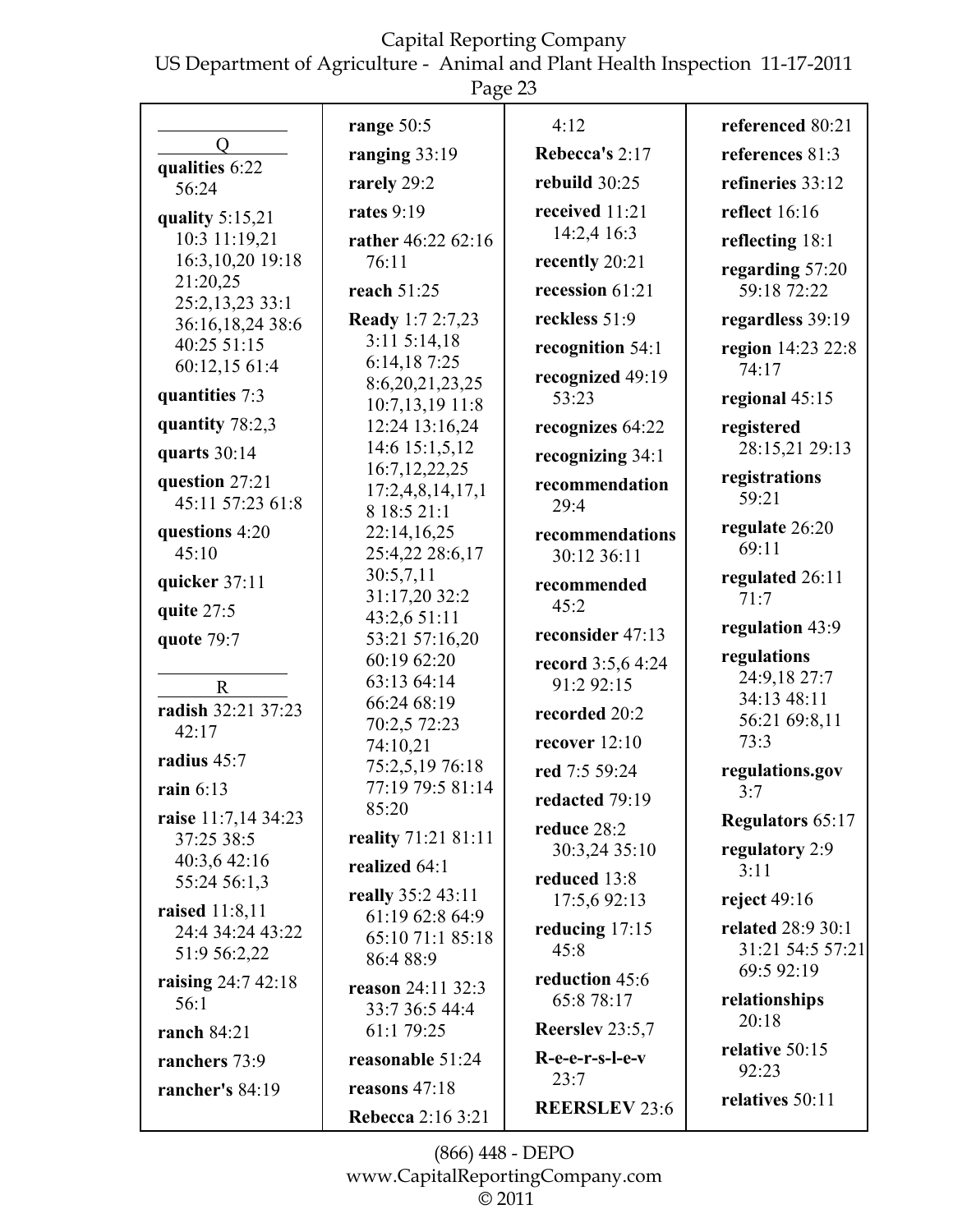US Department of Agriculture - Animal and Plant Health Inspection 11-17-2011

Page 24

| release 77:19               | represented 82:19                    | resolve 59:12                         | rhizomania                              |
|-----------------------------|--------------------------------------|---------------------------------------|-----------------------------------------|
| released 52:14              | representing 4:9                     | resolved 59:9 60:6                    | 35:19.22<br>36:13,16,17,25              |
| releasing 89:23,24          | 66:9 73:1,9                          | resource 58:4                         |                                         |
| reliance 47:2               | represents 73:13                     | resources 35:18                       | <b>Rhizosphere 78:8</b>                 |
| relied 29:9 31:19           | reptiles 78:12                       | 55:18                                 | richness 73:20                          |
| relief 60:6 79:1            | reputable 40:9                       | respect 7:11 41:11                    | rights $65:2$                           |
| relies 31:12 33:13          | reputation 22:8                      | 44:3 53:13                            | risk 29:8 41:19<br>64:13 65:13,14       |
| relieved 24:13              | request 28:24                        | responsibility 34:2<br>36:14,20 74:17 | 69:4 78:11                              |
| rely 32:6 74:14             | 80:9,19 81:4                         | responsible 36:9                      | 84:5,6                                  |
| relying $45:18$             | require 9:11<br>13:6,20 29:14,23     | 40:11 53:1 68:25                      | risking $62:17$                         |
| remains 39:19,21            | 42:21 46:6 54:16                     | 72:20 73:11                           | risks 10:12 27:22                       |
| remarks 4:18                | required 10:3                        | 74:22                                 | 41:15 65:7                              |
| remember 4:22               | 71:12                                | responsibly 41:14                     | river 34:22 35:1<br>36:7 43:20 58:22    |
| 85:18                       | requirement 10:5                     | restaurant 85:1                       | $r-n-s 53:19$                           |
| remind 91:4                 | 39:14 81:1                           | restore 14:25                         | road 75:25 76:7                         |
| removal 9:18                | requirements 9:18<br>10:6 14:6 36:17 | restrict 46:3 76:18                   | Rodgers 69:14                           |
| removed 39:13               | 38:25 41:9 50:20                     | restriction 74:2                      | 72:14,17                                |
| removes $36:4,21$           | requires 9:17                        | restrictions<br>78:23,24              | $R$ -o-d-g-e-r-s                        |
| Renville 15:16              | 21:21 36:3 67:3                      | result 13:21 26:23                    | 72:18                                   |
| repeat $77:1$               | requiring 9:8                        | 47:1 60:16                            | <b>Rodney 21:3,4</b>                    |
| repeatedly 79:17            | re-regulated 72:13                   | resulted 38:16                        | R-o-d-n-e-y 21:5                        |
| replaced 44:13              | research 5:20                        | 55:3 59:11                            | <b>ROGERS 72:17</b>                     |
| replanted 13:12             | 23:23 36:11<br>46:24 56:17           | resulting 9:10                        | role 31:8 32:22                         |
| reported 29:2               | 58:18 59:20                          | 13:14                                 | <b>roles</b> 21:17                      |
| reporter 3:3 4:8            | 63:25                                | retrainables 35:7                     | room $3:1,12$                           |
| reporting 14:8              | reside $63:20$                       | return 14:14 21:13<br>25:11 28:16     | 4:16,19 27:14<br>47:15 76:23            |
| represent 18:11             | resident 43:18                       | 71:11                                 | 83:11 87:13,16                          |
| 27:16 47:20<br>55:14 73:24  | resistance 6:25                      | returning 39:16                       | 90:3                                    |
| 82:16 86:25                 | 7:15 10:3 12:3<br>14:2 28:12         | 71:8                                  | root $14:19,20$                         |
| representation              | 29:2,4 30:9,16                       | review $12:21$                        | 25:5,6                                  |
| 19:24                       | 36:18 46:9,25                        | 36:10 60:16                           | roots 24:10 78:17                       |
| representative              | 55:2                                 | reviews $12:17$                       | rotation $7:148:19$<br>9:15 21:11 22:18 |
| 35:19 68:23                 | resistant $7:118:20$<br>29:8         | revive 35:8                           | 25:19 29:5 32:25                        |
| 70:24                       | 30:1,4,6,16,17                       | revolves 38:23                        | 38:10,19,23                             |
| representatives<br>58:13,16 | 35:16                                | rewards 39:15                         | 39:24                                   |
|                             |                                      | rhetoric 52:3                         | rotational 42:21                        |

(866) 448 - DEPO www.CapitalReportingCompany.com  $\overline{\circ}$  2011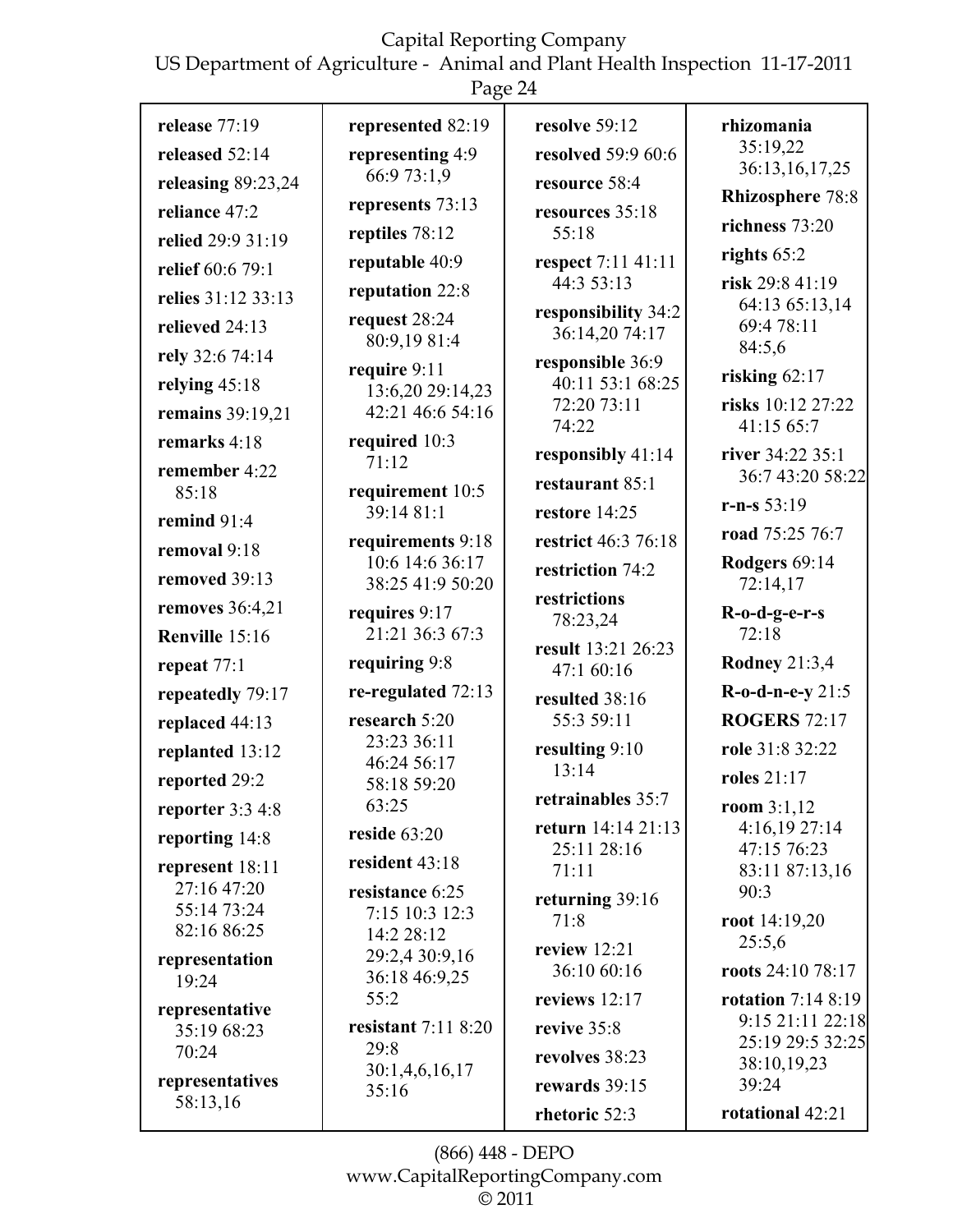US Department of Agriculture - Animal and Plant Health Inspection 11-17-2011 Page 25

| rotations 21:18                 | ruination $74:7$    | science 2:19 8:1                    | 25:2,5,8,17,23                        |
|---------------------------------|---------------------|-------------------------------------|---------------------------------------|
| 24:24 33:25 43:4                | rule 53:11 69:24    | 23:20 27:15 64:2                    | 26:22                                 |
| rototilling $35:11$             | 70:24               | 74:4                                | 31:11,20,21,22                        |
| round $4:15$                    | rules 10:6 24:17    | scientific $5:20$ 52:5              | 32:2,5                                |
|                                 | 48:25               | scouted 39:11                       | 33:2,11,15,19                         |
| Roundup 1:7                     |                     |                                     | 34:6,9<br>36:7,14,16                  |
| 2:7,23 3:11                     | run 73:4            | search 3:8 50:7                     | 37:22,23,24,25                        |
| 5:13,18 6:14,18<br>7:24         | running $75:17$     | season 19:4 29:18                   | 38:1,2,4,7,11,17,                     |
| 8:6,20,21,22,25                 | <b>rural</b> 74:14  | 30:13 39:2                          | 22                                    |
| 9:3,9,19                        | rye 23:16           | seasonal 11:15                      | 39:5, 16, 18, 21, 23                  |
| 10:7,13,19 11:8                 |                     | 42:20                               | , 24                                  |
| 12:24 13:16,24                  | S                   | seasonally 31:9                     | 40:3,4,6,9,17,19,                     |
| 14:6 15:1,5,11                  | S-a-b-r 49:11       | seasons $68:12$                     | 20 41:11,13,21                        |
| 16:7, 12, 21, 25                | Sabrina 48:7        | second 5:11 27:4                    | 42:17,18 43:22<br>48:16 49:19         |
| 17:1,4,8,14,17,1<br>8 18:5 21:1 | 49:9,11             | 42:14                               | 50:17 53:24,25                        |
| 22:14,16,24                     | safe 9:3 17:22 73:5 |                                     | 54:12,13                              |
| 25:4,22 28:6,17                 | 90:5,13             | Secondly 77:25                      | 56:7,9,24                             |
| 30:5,7,11,13                    |                     | section 74:23 79:2                  | 57:1,16,21,22                         |
| 31:16,17,20 32:2                | safer 56:18         | 87:18,19                            | 58:2,6,14,15                          |
| 34:25                           | safety 51:8 52:13   | security 30:25                      | 59:11,15,18,19                        |
| 35:10,13,14,16                  | 57:21,23            | 51:8 52:18 55:18                    | 60:5,11,15,17,18                      |
| 37:4 43:2,6                     | sake 76:19          | 64:4,10                             | 63:10 66:21                           |
| 44:18                           | sale 13:14          | seed 5:10                           | 67:3,6,15,16,21,                      |
| 46:20,21,25 47:2<br>51:11 53:20 | Salem 18:10 32:13   | 6:1,20,22                           | 25 68:9,15,23<br>69:6, 10, 16, 21, 23 |
| 54:23 57:16,20                  |                     | 7:3,10,18 8:16                      | ,25 70:1,16,22                        |
| 60:19 62:20                     | sales 52:4 72:4     | 10:2,3,8,9                          | 71:9,25                               |
| 63:13 64:14                     | Samantha            | 11:1,3,19,21,24<br>12:3,7,9,14,15,1 | 72:2,3,4,9 73:23                      |
| 66:24 68:19                     | 63:17,19            | 6,17,19,20,22                       | 74:2 75:24,25                         |
| 70:2,5 72:23                    | sanitation 21:19    | 14:17,21                            | 76:1,3,12 77:17                       |
| 74:10,21                        | Sara 66:16 68:3,5   | 15:19,24                            | 79:11                                 |
| 75:2,5,19 76:18                 | sat 69:24 70:24     | 16:2,8,11,12,17,                    | 80:7,11,12,16,22                      |
| 77:19 79:5 81:14<br>85:19       |                     | 19,21,23,25                         | ,24,25<br>81:6,8,10,18                |
|                                 | satisfactory 67:2   | 17:1,8                              | 87:25 89:8 90:13                      |
| row 32:19                       | save 63:10 75:24    | 18:10,11,12,13,1                    |                                       |
| <b>RSBs</b> 66:11,14            | 83:22               | 4, 15, 18, 19, 20, 21<br>,22,23,24  | seeds 5:17 6:5 7:6<br>16:20 19:17     |
| Ruddenklau                      | savers $20:9$       | 19:1,3,4,10,13,1                    | 20:5,20 21:15                         |
| 37:15,17,18                     | saving 31:13 83:21  | 4, 18, 20, 22, 24                   | 25:6 26:11 28:1                       |
| R-u-d-d-e-n-k-l-a-              | scale $73:1$        | 20:8,9,11,17,20,                    | 31:6,13 32:7,20                       |
| $u$ 37:19                       | scenario 45:3       | 23,25                               | 33:8 36:21                            |
| <b>RUDDENKLAU</b>               |                     | 21:8,9,10,11,17,                    | 39:3,6,8,10 50:4                      |
| 37:18                           | scheduled 19:2      | 20                                  | 55:25 56:11                           |
|                                 | 86:23               | 22:2,3,5,8,9,14                     | 60:12 66:18                           |
| ruin $74:20$                    | schedules 38:19     | 23:18 24:5,7,25                     | 68:16 71:23,24                        |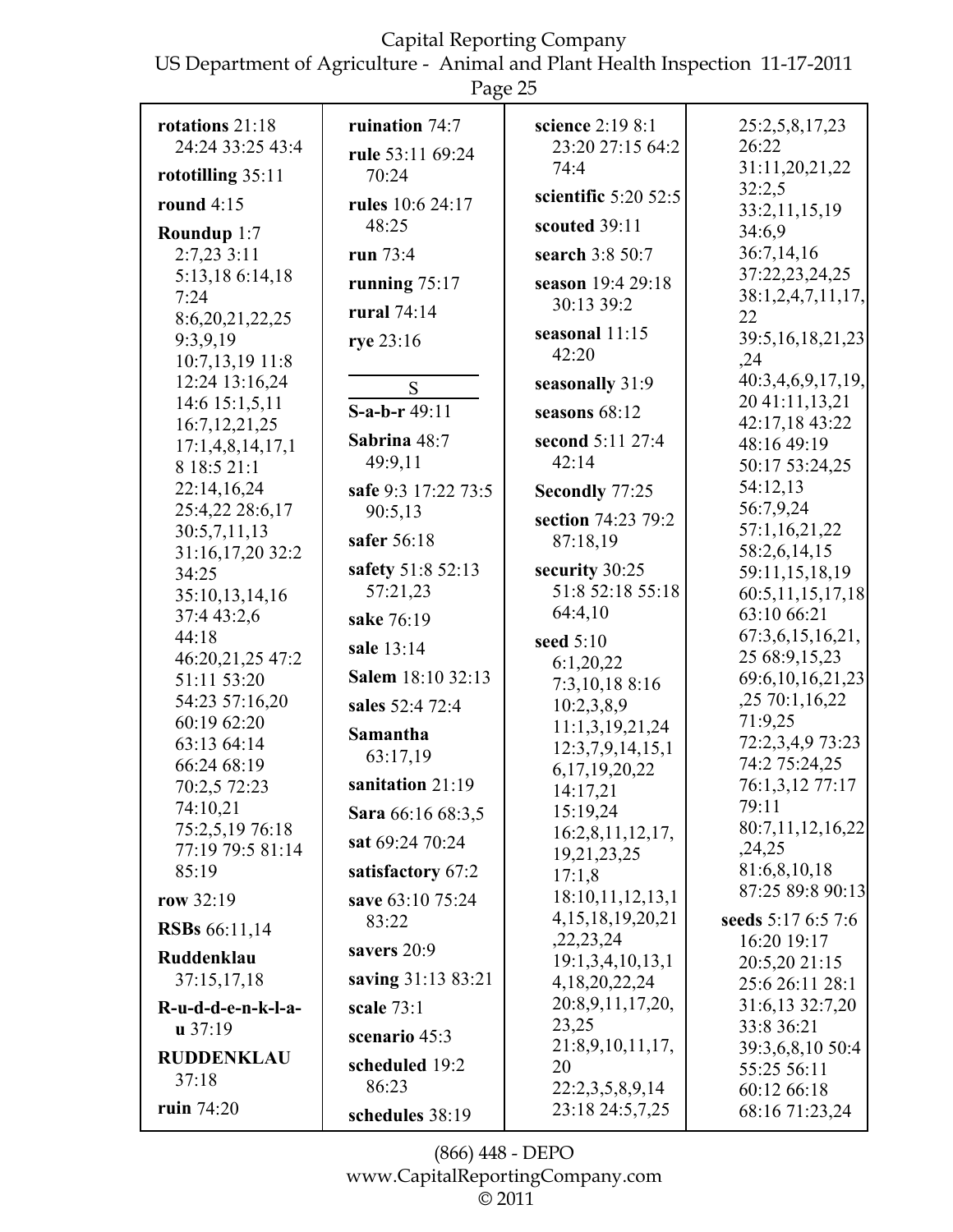US Department of Agriculture - Animal and Plant Health Inspection 11-17-2011

|                                | Page 26                          |                                     |                                      |
|--------------------------------|----------------------------------|-------------------------------------|--------------------------------------|
| 83:22,24 90:14                 | sheets $3:14$                    | 61:17                               | soil 13:20 29:14<br>33:1 68:16 84:18 |
| seeing 54:9 82:19              | she'll 48:6 53:16<br>72:15       | simply $51:3$                       | 85:24 86:2,9                         |
| seem 34:3 43:10<br>67:8        |                                  | sincere 48:12                       | 87:8                                 |
|                                | shipment 89:2                    | single 30:13 52:17                  | soils $51:15$                        |
| seems 43:5,9 65:10             | shipments 88:19<br>89:1          | 89:9                                | sold 33:8 86:17                      |
| seen 67:15 76:7                | shipping 18:25                   | sit 5:10 65:25                      | solicit 2:5                          |
| selection 18:11<br>29:8 30:15  | short 12:13 48:5                 | sites $29:5$                        | <b>Soliciting 2:12</b>               |
| sell 75:17                     | shortage $12:16$                 | sitting 70:1                        | solve 84:12                          |
|                                | 86:13                            | situation $30:2$ 71:8               | somebody 62:12                       |
| selling $75:22$                | shortages 86:8                   | situations 9:8                      | 63:2 71:9                            |
| Senior $2:17$                  | showed $68:13$                   | $\sin 24:2,635:5$                   | somehow 68:17                        |
| sensible 73:2                  | showing 69:5                     | 37:7 41:3 45:1<br>50:20 70:23       | someone 83:12                        |
| sensitive 12:10<br>85:2        | 89:18,20                         | size 45:6 73:9                      | 87:17 88:1                           |
| separation 10:11               | shown 43:11 50:14                | skeptics 48:3                       | somewhat 41:3                        |
| serious $81:17$                | 52:19 63:3                       | skill 73:13                         | son 8:17 24:2                        |
| seriously 43:4                 | shut 31:20                       | skills $62:11$                      | sons 5:13 14:13                      |
| serve $8:16$                   | sick 86:10,11,12                 | slam $47:9$                         | 32:15                                |
|                                | Siegel 48:7 49:9,11              |                                     | sorry 52:23 53:7<br>72:15 80:5       |
| served 21:7 42:11<br>58:2 59:6 | 53:2,5                           | slippery 41:1                       |                                      |
| Service 2:11                   | S-i-e-g-e-l 49:12                | slope $41:1$                        | sound 74:4                           |
| Services 2:9                   | <b>SIEGEL 49:11</b>              | sloppy $80:6$                       | sour 57:11                           |
| serving $8:16$                 | 52:21,24<br>53:3,6,9             | small 26:8 31:12<br>44:6,21 48:4,15 | source 6:23 15:24                    |
| <b>SES</b> 18:14               | <b>Sight 23:25</b>               | 60:2 62:18 75:14                    | sources 79:12                        |
|                                |                                  | 76:19                               | southern $5:96:20$                   |
| session<br>4:19,20,23,25       | sign $3:19$                      | smaller 35:12                       | 15:9,12 16:22<br>17:19,23 18:3       |
| settle 44:5                    | signed 2:20 68:7<br>84:8,9 86:1  | <b>Smith 71:19</b>                  | 23:9                                 |
| several 7:1 22:22              | 87:12                            | $S$ -m-i-t-h 27:13                  | Southwest 1:14                       |
| 23:24 42:5 52:21               | significant $12:4$               | smoker 87:17                        | sovereignty 51:8                     |
| 68:21                          | 14:7 21:14 24:20                 | smoking $87:19$                     | 55:18                                |
| share 24:7 55:16               | 32:4 43:3 74:16<br>88:16,17 89:4 | <b>Snake 34:22 35:1</b>             | soybean $30:7$                       |
| 73:10                          |                                  | 36:7                                | spans $73:14$                        |
| shareholder 5:8                | significantly 89:16<br>90:12     | social $23:12$                      | speak 3:25 26:17                     |
| shareholders                   | sign-in $3:21$                   | socially $72:19$                    | 30:22 48:10                          |
| 15:17 17:25                    | sign-up $84:12$                  | 73:11 74:22                         | 53:12 57:14<br>61:10 63:15           |
| sheer 44:11                    | silage $35:13$                   | socioeconomic                       | 84:9,14 87:12                        |
| sheet 30:10 84:12              | similar $38:17$                  | 77:12,15,16                         | 90:19 91:6                           |
|                                |                                  |                                     |                                      |

(866) 448 - DEPO www.CapitalReportingCompany.com  $\overline{\circ}$  2011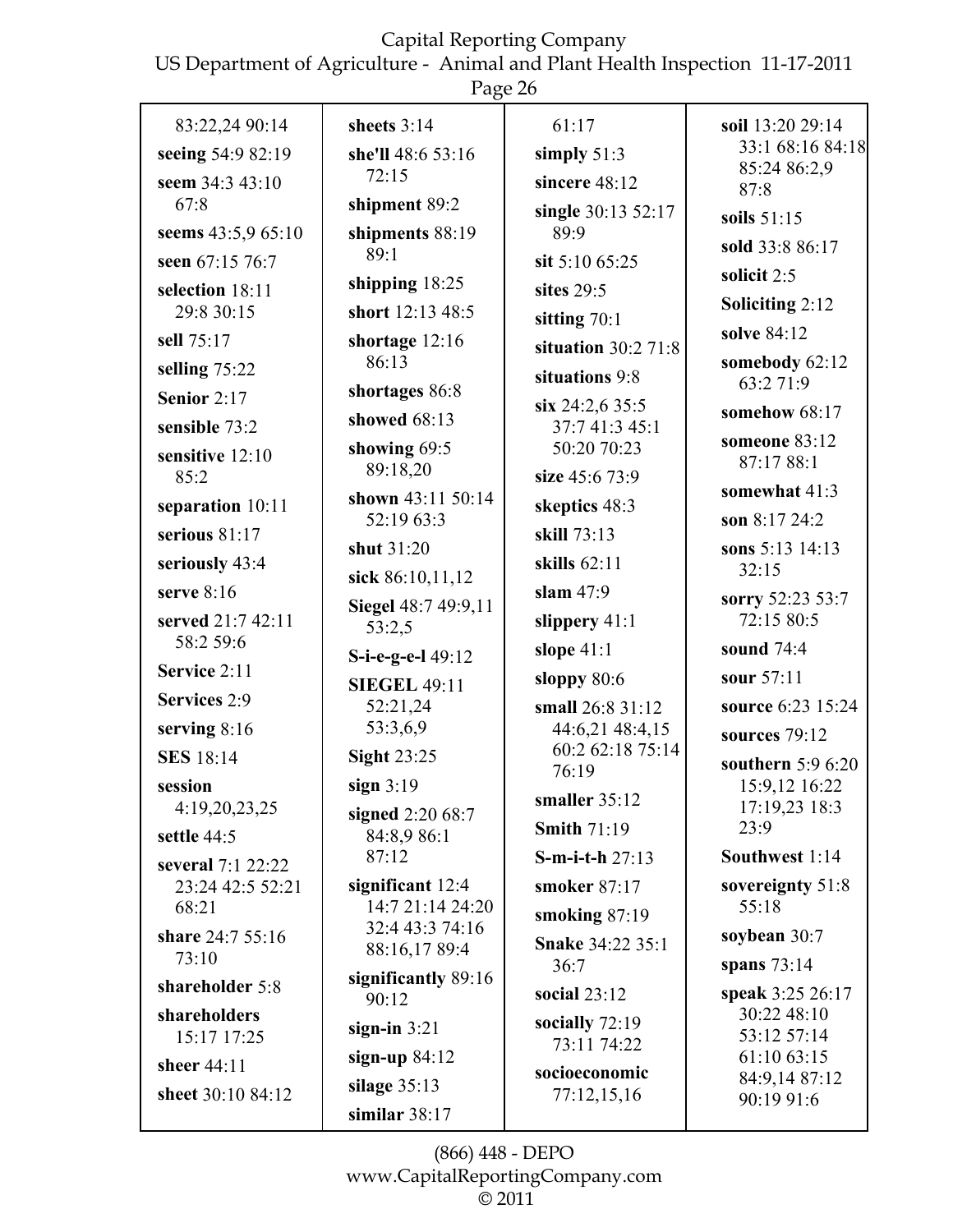US Department of Agriculture - Animal and Plant Health Inspection 11-17-2011

|                                       | Page 27                            |                                 |                                      |
|---------------------------------------|------------------------------------|---------------------------------|--------------------------------------|
| speaker $4:1,3$                       | stable 21:14 39:21                 | statistical 45:8                | strength 44:4                        |
| 55:20                                 | staff 19:2 58:5,8                  | statistically                   | strict 6:22 7:8 10:5                 |
| speakers 3:18 4:17                    | stages $52:13$                     | 82:12,16,19                     | 18:19 21:22                          |
| 90:21,23                              | stake 31:10                        | status 3:11 15:1                | 24:17,20,24<br>57:2,3 81:5           |
| speaking $82:4$                       | stalk 14:21                        | 36:22,24 37:2<br>80:10          | stricter 65:9 81:14                  |
| specialist 2:17<br>58:4               | stand $27:7$                       | stay $35:13$                    | strictly 45:25                       |
| specialists $62:12$                   | standard 7:8                       | steadily 5:16                   | stringent 38:14                      |
| speciality 19:10                      | 18:16                              | steady 34:10                    | stripped 50:1                        |
| 54:12                                 | standards 6:22<br>11:23,25 12:7,18 | Steele 57:9 61:7,12             | <b>Striving 44:7</b>                 |
| specialty                             | 21:22,25 38:9                      | S-t-e-e-l-e 61:12               | Strome 21:6                          |
| 19:13, 16, 22, 24<br>20:5, 11, 22, 23 | 57:2,3 80:21,22                    | <b>STEELE 61:11</b>             | strong 21:16 61:19                   |
| 33:17 34:8 58:14                      | standpoint 89:21                   | stenotypy 92:11                 | stronger 48:11                       |
| 60:12,17,25 68:9                      | <b>Stankiewicz-</b>                | step 41:2 52:2                  | strongest 29:4                       |
| 69:23,25 73:23<br>80:25               | <b>Gabel 2:16</b><br>52:20         | steps $81:21$                   | strongly 36:6                        |
| species 16:19 19:5                    | staple 40:22                       | stewards 17:10                  | studied 83:14 84:2                   |
| 34:3 38:17 46:24                      | start 34:19 77:9                   | 35:17                           | studies 52:21 63:3                   |
| 80:23 81:3,8,12                       | 85:9 90:15                         | stewardship                     | 71:16 82:25                          |
| specific 38:20                        | started 2:2                        | 9:15,18 13:24,25<br>16:17 24:20 | 89:18,19                             |
| specifically 53:21<br>54:12 75:2 78:7 | starting 83:8                      | 29:22 79:15                     | stuff 56:25 79:2                     |
| 80:11                                 | state 1:13 19:17                   | Stewart 1:13                    | subcontract 68:11                    |
| spell 69:17                           | 23:19 27:15,17<br>28:23 31:10 38:8 | <b>Stieber 8:9,10</b>           | subject 13:4<br>subjecting 11:22     |
| spelled $57:11$                       | 51:3 53:22 54:15                   | S-t-i-e-b-e-r 8:11              | submitted 11:23                      |
| 63:20                                 | 56:17 57:14 58:3                   | <b>STIEBER 8:10</b>             |                                      |
| spelling 4:8                          | 63:23 72:1<br>73:16,18 83:20       | S-t-i-l-1 66:18                 | submitting $12:4$<br>subsidized 9:23 |
| spells $50:25$                        | 93:13                              | stock 18:22 80:24               | substantiated                        |
| spend $21:22$                         | statement 1:8                      | <b>Stokes</b> 43:16             | 29:13                                |
| spent $7:24$                          | 2:6,23 4:13 15:3                   | 48:6,8                          | succeed 46:9                         |
| spoken $87:15$                        | 18:2 28:14,25<br>29:20 30:1        | S-t-o-k-e-s 48:9                | succeeded 32:1                       |
| spray 6:8 29:19                       | 67:1,8,9 71:2                      | <b>STOKES 48:8</b>              | success 25:5 62:20                   |
| spraying $54:20$                      | statements 28:8                    | stop $64:14$                    | successful 16:15                     |
| spread 59:7 73:7                      | 41:16                              | stories 49:15 62:20             | 73:4                                 |
| spring 6:5 13:9,10                    | state's 55:18                      | storm $6:13$                    | successfully 10:10                   |
| 59:2                                  | <b>States 51:14</b>                | strain $89:10$                  | 44:8                                 |
| springs $6:7$                         | stating $4:7,8$                    | strategy $30:10,17$             | sued 83:25                           |
| sprout 39:9,11                        | <b>Station 58:12</b>               | <b>Street 1:14 39:20</b>        | suffer $52:8$                        |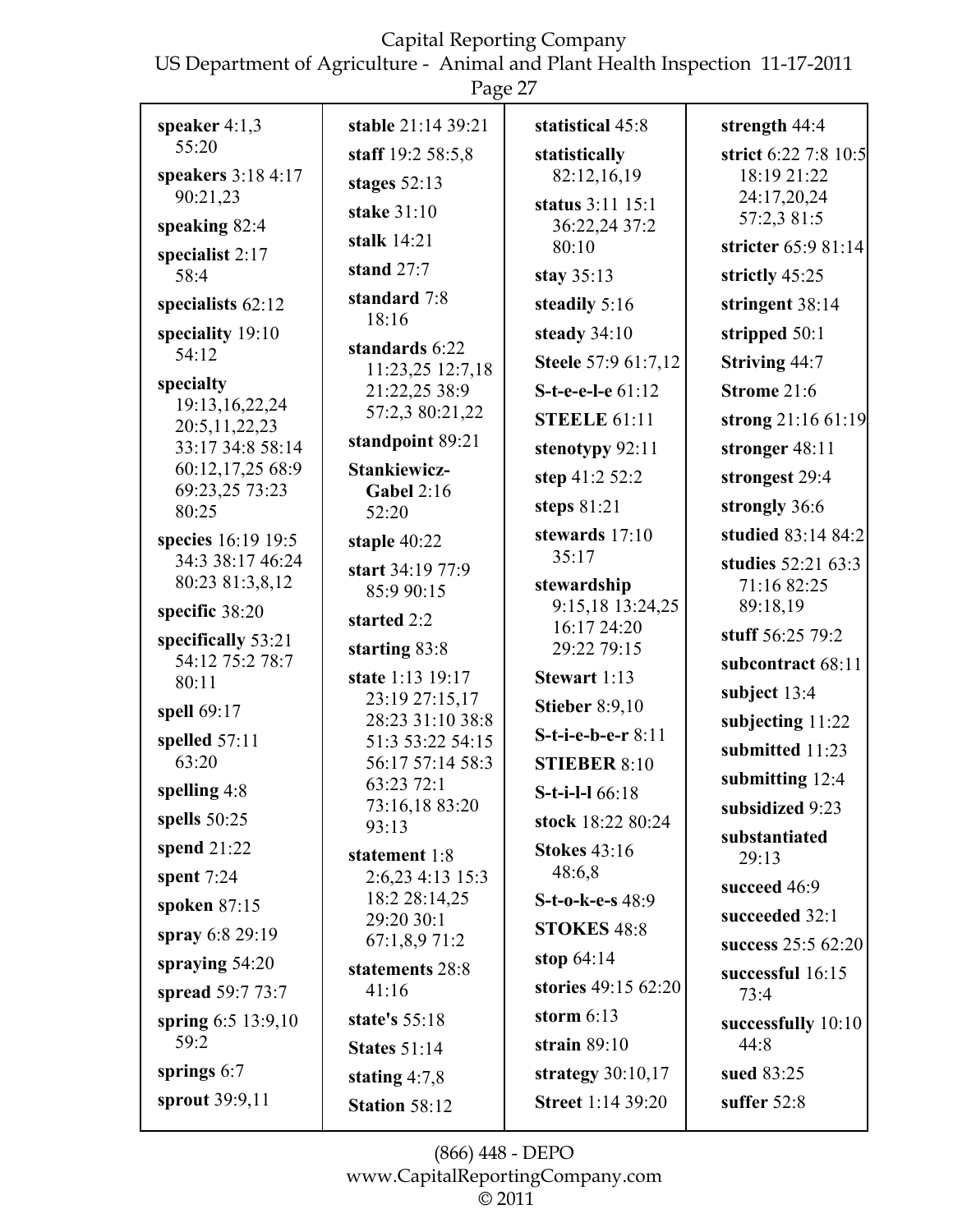US Department of Agriculture - Animal and Plant Health Inspection 11-17-2011

|                                        | Page 28                         |                                     |                              |
|----------------------------------------|---------------------------------|-------------------------------------|------------------------------|
| sufficiently 79:7                      | 45:5,11,24                      | 37:12 43:12 50:2                    | 38:9,13 83:4                 |
| sugar $1:72:6,7,23$                    | 46:4,13 47:9                    | 74:24 85:10                         | systems 22:6 30:8            |
| 3:7,11                                 | 48:11 49:4,16,18                | supporters 73:7                     |                              |
| 5:8,9,11,14,18,2                       | 50:10 51:11                     | supports 20:25                      | T                            |
| 1,23                                   | 53:21,25                        | 26:4                                | table 2:21 3:12,21           |
| 6:3, 14, 16, 18, 21,                   | 54:2,3,4,5,16                   |                                     | 4:15 10:10,14                |
| 23,25 7:18,22,25                       | 55:13                           | supposed 56:5                       | 16:5 31:7 54:4               |
| 8:2,6,12,14,17,1                       | 56:1,2,7,8,22,25                | 68:20 86:7                          | 55:25 56:3,8                 |
| 9,21,23,24 9:1,5                       | 57:16,21 58:1<br>59:23 60:19    | 88:23,25                            | 59:24 60:5,23,24             |
| 10:1,7,9,13,16,1                       | 63:13                           | sure 16:18 22:5                     | 69:3,6 75:18                 |
| 7,19,25                                | 64:14,15,23                     | 39:12 53:14 56:4                    | 80:16                        |
| 11:2,7,8,11,12,1                       | 66:6,8 67:10,19                 | 62:10 84:15                         | taking 47:21 52:25           |
| 3, 14, 16, 20, 24                      | 68:13,18,20                     | surfactant 46:22                    | 80:13 83:6                   |
| 12:1,2,5,6,9,24,2<br>5                 | 69:1,5,12                       | surprise 70:5                       | talked 56:24                 |
| 13:1,5,8,9,11,12,                      | 70:9,16,22                      | Surrillo $63:17$                    |                              |
| 13, 14, 18, 21                         | 71:13,14,15                     | surrounded 43:21                    | talks 77:11                  |
| 14:3,5,6,9,17,18                       | 72:24 74:10<br>75:2,5 76:5      |                                     | tall 23:17                   |
| 15:1,5,9,12,18,1                       | 77:19 78:25                     | surrounding $45:9$                  | tank 9:5                     |
| 9,22,24<br>16:4, 12, 21, 22            | 79:5,20                         | survival $14:19$<br>65:13 74:15     | target $46:24$               |
| 17:3,8,14,18,19,                       | 80:10,11,23                     |                                     | task $15:2$                  |
| 20,22,24                               | 86:14 89:18                     | survive 7:20 14:20<br>42:23 85:8,15 | taste 85:18,19               |
| 18:3,5,14                              | 90:7,16                         | 87:7                                | taught $85:7$                |
| 19:6,7,16                              | suggested 27:19                 |                                     | tax 31:14                    |
| 20:4,14<br>21:1,11,15                  | 71:19                           | surviving $7:19$                    |                              |
| 22:14,16,25                            | Summary 3:14                    | susceptible 22:18                   | tea 47:18                    |
| 23:1,8,18                              | summer $14:21$                  | suspend 91:2                        | technical 79:2               |
| 24:3,4,7,11,13,2                       | summers 6:5 33:5                | sustainability                      | techniques 79:15             |
| $5^{\circ}$                            | sunflowers $20:6$               | 25:20 65:23                         | technology 7:24              |
| 25:1,3,4,7,9,10,1<br>6, 17, 22, 23, 24 | super 54:25 55:4                | sustainable 14:10                   | 8:1 9:17,20                  |
| 26:1,3,10                              | superior $9:10$                 | 23:11 25:25                         | 11:10 13:16,24               |
| 27:3,21                                |                                 | 61:14 66:1 74:22                    | 26:24,25 34:25<br>52:12 62:8 |
| 28:6,7,16,17,25                        | supervision 81:6                | sweet 37:24 42:17                   |                              |
| 29:3,7,14 30:11                        | suppliers $11:23$               | 55:24 65:24                         | Ted 77:5 80:2,5              |
| 31:22                                  | 12:3,15,19,20                   | 66:1,19 68:7                        | temperatures 7:17            |
| 32:1,16,18,24                          | supply 12:14,16                 | <b>Swiss</b> 7:5 10:9,14            | 33:5                         |
| 33:2,6,13,14                           | 17:22 23:24 34:8                | 16:5 31:7 71:12                     | ten 8:13 37:8                |
| 34:6,9,21,22<br>35:2 36:19 37:25       | 42:5,12 56:19<br>88:13          | 80:16                               | Teri 49:9 53:16,18           |
| 38:22 39:16                            |                                 | switching 66:6                      | T-e-r-i $53:18$              |
| 40:6,25 41:2                           | support $5:17$<br>10:18 15:4,10 | sworn 92:9                          | term 21:7 48:5               |
| 42:17,18,25                            | 18:4 25:23 26:2                 | Syngenta 18:14                      | 64:19 84:5                   |
| 43:2,6,13                              | 28:24 29:25                     | system $20:1$ 29:9                  | terminator $63:10$           |
| 44:18,20                               | <u>30:22 31:2 35:2</u>          |                                     |                              |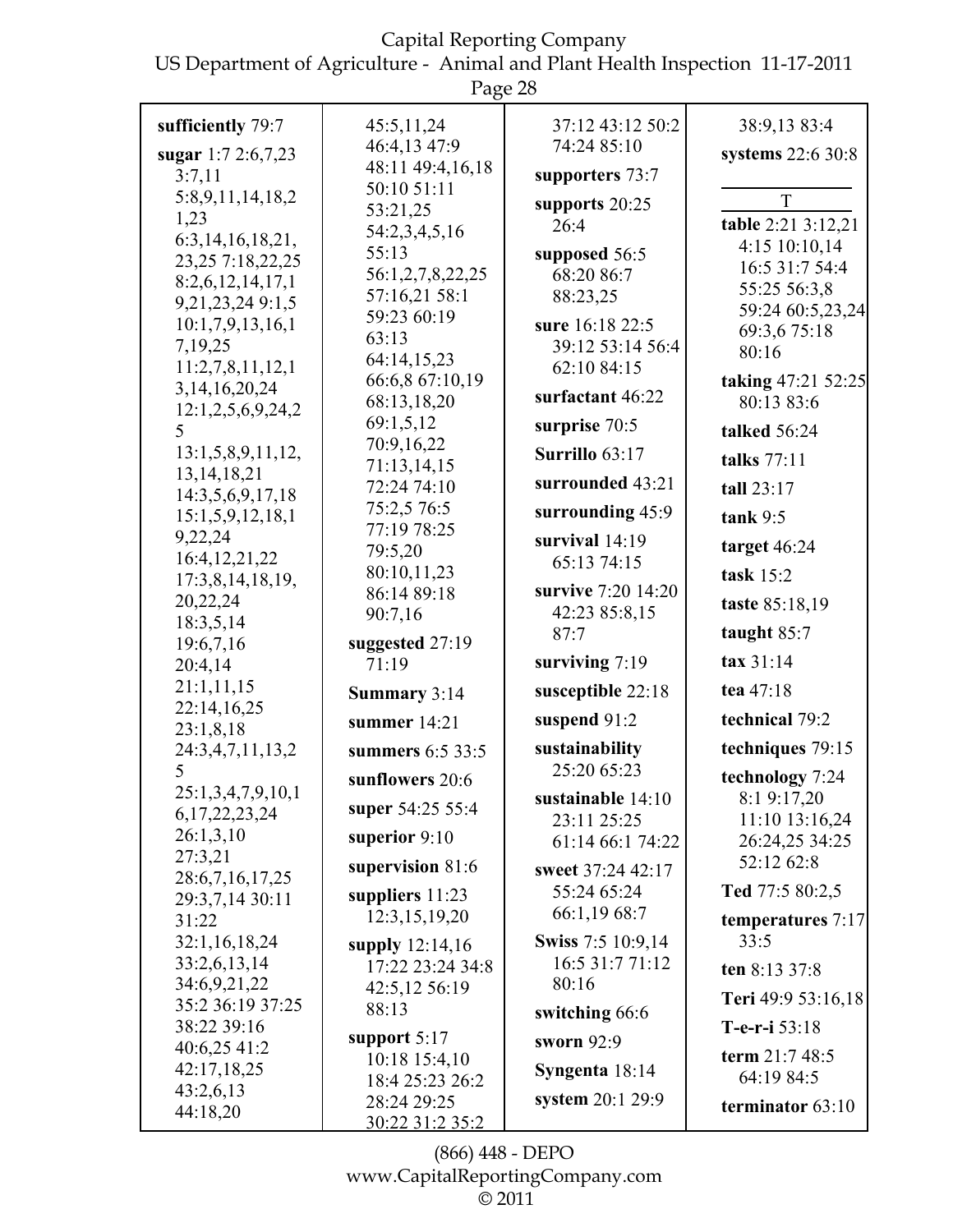US Department of Agriculture - Animal and Plant Health Inspection 11-17-2011

|                                             | Page 29                                           |                                           |                                          |
|---------------------------------------------|---------------------------------------------------|-------------------------------------------|------------------------------------------|
| terms $12:1$<br>terrestrial 78:12           | thereby 17:12<br>45:7,17                          | 35:10<br>timer $3:21$                     | traits 7:2 17:17<br>41:18                |
| terrible 89:23                              | therefore 26:23                                   | <b>Time's 52:23</b>                       | transfer 39:3                            |
| test 56:13                                  | 43:12                                             | tips 83:24                                | transgene $28:1,4$                       |
| tested 52:14 82:21                          | there's 27:4 29:20<br>39:24 46:20                 | titled 78:25                              | transgenic<br>27:21,23,24 28:5           |
| testimony 68:21<br>80:19 92:7,9,15          | 57:25 61:1<br>82:15,18 85:15                      | today 2:3,15 3:4<br>15:16 27:5 35:22      | 50:21 79:4                               |
| testing 11:23 12:4<br>49:1 81:11,15<br>89:1 | they're 45:24 52:2<br>56:5,12<br>83:9,22,25 86:12 | 43:25<br>62:1,6,14,19<br>68:22 74:4 90:21 | transport 31:1<br>39:7<br>transportation |
| thank $2:38:7,8$                            | 88:2                                              | tolerance 71:20                           | 59:18                                    |
| 10:20,21 15:3                               | thicker 51:19                                     | tolerances 38:11                          | travel $50:14$                           |
| 18:5,6 21:1,2<br>23:3,4 26:4,5              | third 8:11 20:19                                  | tolerant 80:10                            | travels 64:23                            |
| 27:7,9 30:19                                | 34:18 35:20 38:2<br>46:19                         | tolerate 71:21                            | Treasurer 11:1                           |
| 32:8 34:13,14<br>37:12,14                   | thorough 33:23                                    | ton $12:236:19$<br>tonight 86:22          | tremendous 21:23<br>30:15 40:8           |
| 40:12,13 41:25                              | 42:21                                             | tons $12:1$                               | trend 44:17 61:24                        |
| 43:14,17 48:5<br>49:8 53:7,8                | thoroughly 39:7<br>89:22                          | tool 17:9 35:4 37:4                       | trespass 67:2                            |
| 55:19 57:6,7                                | thoughts 82:13                                    | tools 26:19 44:9                          | trial $37:1$                             |
| 61:5,6 63:13,14                             | thousands 26:2                                    | top 36:18 74:3                            | trials $36:10$                           |
| 66:14,15 68:2<br>69:12,13,20                | 66:25                                             | topped $39:7$                             | trickle 33:17                            |
| 72:14,21 75:6,8                             | threat $41:10,22$                                 | total 45:13 50:13                         | tried 82:23                              |
| 76:20,21 80:1,4                             | 50:24 51:6,7                                      | totally 7:9 25:9                          | trouble $2:14$                           |
| 81:22 87:10<br>90:17,20,23,24               | 52:15 73:25                                       | tout 79:16                                | truck 76:8 83:24                         |
| 91:3.8                                      | threaten 49:22<br>54:2,11                         | toward $25:24$                            | true 38:22 45:19<br>92:15                |
| <b>Thanks 42:10</b>                         | threatening $6:13$                                | towards 32:23                             | truly 62:15 76:14                        |
| <b>Thanksgiving</b><br>62:3                 | threatens 27:2<br>51:16,23                        | toxic 9:7 13:5<br>17:11 51:20             | trust $47:16$                            |
| that's $5:6,15$ 27:7<br>37:8 41:18 42:9     | three-mile 45:7                                   | track 18:21                               | truth 56:14 62:8<br>84:1                 |
| 61:10 63:4,9                                | thriving 82:9                                     | tractors $17:12$                          | try 86:5                                 |
| 65:22 71:16,21<br>77:8 79:25 80:19          | throughout 26:24<br>33:8 61:20                    | trademarked<br>31:19                      | trying 86:3 88:5                         |
| 81:25 84:1,6<br>85:20 87:7                  | thrust $58:19$                                    | tradition $44:3,4,11$                     | tube 56:13                               |
| themselves 13:6                             | Thursday 1:12                                     | traditional 85:4                          | turn $2:11$ $23:17$<br>40:7 56:15 88:23  |
| 50:3 59:13 64:21                            | thus $35:15$                                      | training $7:13$                           | <b>turned</b> 48:17                      |
| 69:1 86:25                                  | tight $6:11$                                      | 14:2,4 19:2                               | turning $68:14$                          |
| thereafter 92:13                            | tillage 13:20 22:17                               | trait 16:22 17:4                          |                                          |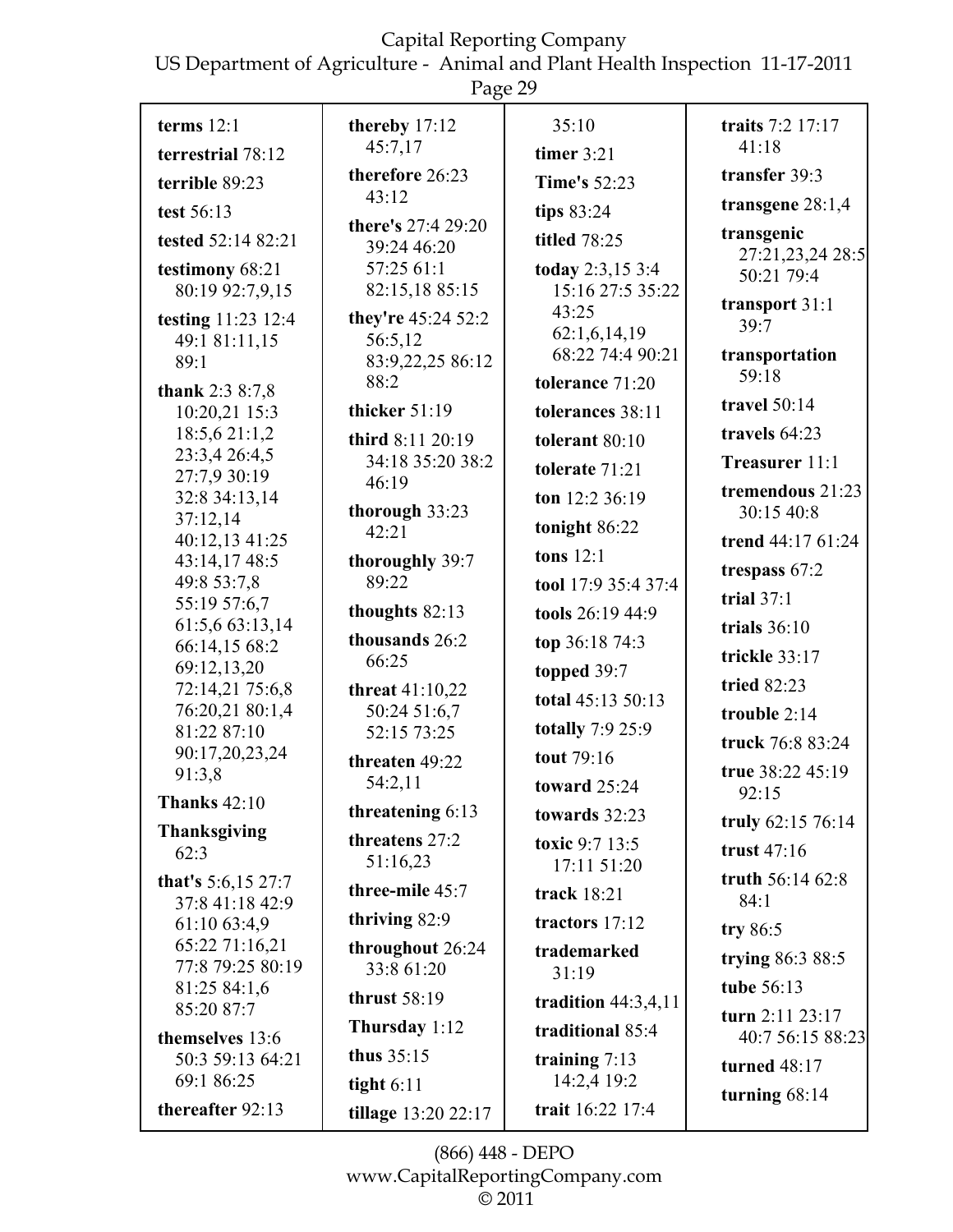US Department of Agriculture - Animal and Plant Health Inspection 11-17-2011

Page 30

|                           | $1 \mu$ ge oo                 |                                      |                     |
|---------------------------|-------------------------------|--------------------------------------|---------------------|
| 87:10                     | 81:7                          | 65:12 69:10                          | varieties 6:24      |
| twice 39:17 59:2          | unintended 47:3               | 79:15 81:19                          | 11:23               |
|                           |                               | <b>USDA-APHIS</b>                    | 12:5,6,12,13        |
| type $85:15$              | unique 20:4 33:4              | 14:5,25                              | 16:4 36:15,22,24    |
| types 34:7 38:17          | 39:18 41:20 61:4              |                                      | 37:3,5,6 41:18      |
| 58:21 59:24               | <b>United 51:14</b>           | <b>USDA's 54:22</b>                  | 69:3 82:23 89:12    |
| 60:10 73:14 83:5          | 86:17                         | 74:17                                | variety 7:2 10:4    |
| typewriting 92:13         | units $15:19$                 | utilize 87:24                        | 12:7,17 19:6        |
| typical 39:23             | Universal 80:7,12             |                                      | 36:25 37:7,10       |
|                           | 81:18                         | V                                    | 66:20               |
| U                         | universities 56:17            | valley 7:7 10:9,11<br>11:22 15:21,25 | variety's 11:25     |
| <b>U.S</b> 1:5 33:7,9     | university 1:13               | 16:4,6,9 18:12                       | various 21:10 22:6  |
| 45:25 47:11               | 19:17 23:19                   | 19:10,13,21,22,2                     | 40:20 59:24         |
| 49:17 53:6,21             | 27:15,17 38:8                 | 5 20:8,10 22:4,7                     | 60:10               |
| 57:18 60:21               | 57:14 58:3,15                 | 23:10 26:10,16                       | vast 33:7           |
| 64:16                     | 63:23,24                      | 27:6,24 30:23                        | vegetable 19:16     |
| U.S.D.A 2:11              | unknown 56:10                 | 33:4,16 34:4                         | 41:10 50:11,17      |
| <b>UDSA's 51:12</b>       |                               | 35:20 37:21                          | 58:3,6,21 66:20     |
|                           | unless $85:15$                | 38:6,12 40:10,18                     | 67:20 68:1,8        |
| ultimately 41:12<br>54:15 | unnecessarily                 | 41:1,21 43:19                        | 81:10               |
|                           | 12:12                         | 44:7,18 45:14                        | verified 52:17      |
| unacceptable              | unnecessary 34:12             | 46:15 48:18<br>49:8,19,25 50:18      |                     |
| 41:19 64:12               | unrealistic 50:19             | 53:23 54:10                          | version 4:12        |
| unAmericanism             |                               | 55:24 57:6,17                        | versus $26:1$       |
| 45:20                     | unrelying $45:20$             | 58:14,22                             | via 28:3            |
| unavailable 43:8          | unusual $48:9$                | 60:9,11,14,18                        | viability $74:1,2$  |
| unavoidable 79:4          | upon 28:3 29:9                | 61:4,14 65:25                        | viable $33:10$      |
| uncertainty 23:2          | 52:5,15 64:25                 | 66:9 67:14                           | 39:6,10 44:14       |
| unconscionable            | 88:3                          | 69:22,23,25                          | vibrant $51:1$      |
| 64:12                     | upward 50:14                  | 70:9,17 71:10,17<br>72:1,9 73:21     |                     |
|                           | urban $74:14$                 | 75:3 80:8,17                         | <b>Vice 21:6</b>    |
| uncontaminated<br>38:16   | <b>urge</b> 14:25 22:24       | 81:5 82:6                            | view 14:11 48:5     |
|                           | 26:10 31:25                   | valleys 58:22                        | 53:13               |
| uncovered 79:8            | 36:5,6 56:20                  |                                      | vigorously 46:5     |
| understand 21:17          | 63:6 66:11                    | <b>Valley's 80:25</b>                | violates $65:2,3,5$ |
| 45:25 82:7                | usage 28:15,16,18             | valuable 40:1                        | virtually 54:8      |
| understanding 4:4         | 51:12 54:22                   | 44:14 73:17                          |                     |
| 45:2 57:5                 | 64:25 77:25                   | value 2:13 24:7                      | virus $35:21$       |
| understood 71:2           | <b>USDA</b> 11:13 22:24       | 39:18 40:8 73:10                     | visited $71:10$     |
| undertaken 24:16          | 25:21 26:12,13                | 80:17 90:22                          | vital 73:15         |
| undesirable 46:21         | 31:15,25 50:19<br>52:24 56:20 | Vancouver 86:18                      | volunteer 19:7      |
| <b>Unfortunately 4:2</b>  | 63:12 64:22                   | <b>VanderHave</b>                    | 22:16 24:22 25:1    |
|                           |                               | 18:14                                | 39:13 61:14 69:8    |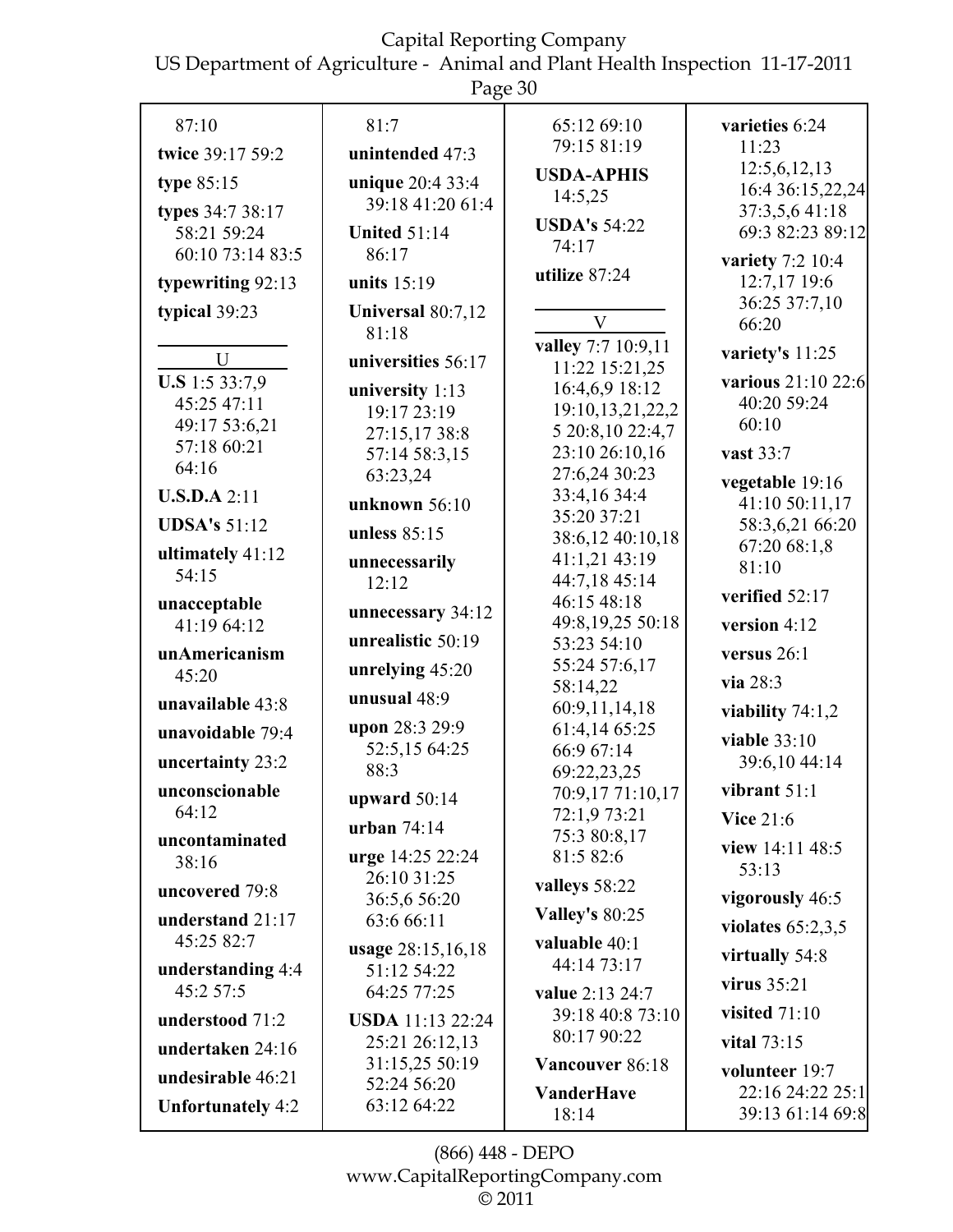US Department of Agriculture - Animal and Plant Health Inspection 11-17-2011

|                                | Page 31                  |                                  |                                   |
|--------------------------------|--------------------------|----------------------------------|-----------------------------------|
| volunteering                   | 35:6,16 51:18,19         | whose 65:15 92:7                 | wishes $84:14$                    |
| 67:11                          | 54:25 55:1,4             | wide 66:20                       | witches 35:4                      |
| volunteers                     | 59:4 76:13               | wife 5:12 37:19                  | witness 92:7,11,17                |
| 22:11,1741:7                   | week 62:2,3              | 44:5 66:19                       | wonderful 48:14                   |
| 42:22 67:16<br>68:13,21        | weirdly 70:25<br>71:13   | wild $7:21$                      | 49:7 90:10                        |
| vulgaris 66:21                 |                          | wildlife 46:21                   | wool 86:21                        |
| 67:11,22                       | we'll 4:3,18 5:2<br>77:4 | Willamette 7:7                   | work 18:1 25:24                   |
|                                | we're 41:12 53:12        | 10:8,11 11:21<br>15:21,24 16:4,9 | 33:2 34:2,3<br>44:11 49:23 57:5   |
| W                              | 54:9 62:13 71:22         | 18:12                            | 58:19 61:2,12                     |
| walk 68:23                     | 81:10 84:12 88:3         | 19:10, 13, 21, 25                | 62:6 74:24 83:7                   |
| wall 39:20 58:22               | west 11:2                | 20:8,10 22:7                     | 84:23                             |
| Washington 72:1                | 18:10, 13, 15, 18        | 23:9 26:9 27:24                  | worked 2:22                       |
| wasn't 56:15                   | 19:14                    | 30:23 33:3 34:4                  | 19:10,12 20:18                    |
| waste 59:19                    | 20:17,20,25              | 37:21 38:5,12                    | 38:15 58:7 59:25                  |
|                                | 33:22 37:21,25           | 40:10 41:21                      | 63:25                             |
| watchful 40:9                  | 40:2,5                   | 43:19,20 44:7,18                 | workers $42:20$                   |
| water 65:1 84:19               | <b>Western 8:14,24</b>   | 45:14 46:15<br>49:18 50:18       |                                   |
| 86:2 87:8                      | 10:16 20:24              | 53:23 54:10                      | working 2:18<br>31:15 35:3        |
| waters $85:23$                 | wet 6:4,7 13:8           | 55:24 57:17                      |                                   |
| 86:10                          | we've 38:3               | 58:12,14,21                      | world 5:24 6:19<br>8:2 16:1 49:20 |
| waterways 86:4                 | 41:14,16                 | 60:9,11,14,18                    | 52:25 53:25                       |
| ways 38:22 64:1                | 56:1,2,10,19,22          | 61:4,14 65:25                    | 54:15 73:23                       |
|                                | 70:19                    | 66:9 67:14                       | worried 27:5                      |
| weather 6:4 13:5,7<br>16:1     | whatever 7:9             | 69:22,23,24                      |                                   |
|                                | 67:20                    | 72:1,9 73:21                     | worry 75:24                       |
| WeatherMax                     | wheat 8:18 23:17         | 75:3 80:8,25<br>81:5 82:6        | worth 15:20                       |
| 30:13                          | 27:6,14 32:20            |                                  | 39:15,17 84:6                     |
| web $3:7$                      | 34:23 37:9,22            | willing 60:7 84:5                | written $4:12,14$                 |
| website 3:17                   | 39:17 40:19              | 89:14                            | 5:191:4                           |
| weed 7:11,15                   | 42:16 46:24              | win 83:17                        | wrong $48:3$                      |
| 9:7,10,15                      | 86:20                    | wind 50:10 54:6                  | <b>WVSSA 33:22</b>                |
| 13:2,4,17 14:2                 | Whereupon 91:10          | 59:5                             | 70:4 80:20 81:15                  |
| 17:2,5,6,16                    | whether 49:1             | window 9:9                       |                                   |
| 22:21 25:15                    | 70:17                    | winds $45:1$                     | Y                                 |
| 28:7,12 29:6<br>35:15,24 38:10 | whole 27:2 39:6          | winter 7:19 8:18                 | yearly 21:14                      |
| 56:4,6 59:17,21                | 40:8 41:19 47:6          | 13:13 14:19,20                   | yellow 59:24                      |
| 76:10                          | 62:3 70:5 79:22          | 32:24 33:5                       |                                   |
| weeds 6:6,11 8:20              | wholesale 44:18          | winters $7:17,20$                | yet 81:16                         |
| 13:22 22:10                    | 61:13                    | 15:25                            | yield 5:15 7:1 10:4<br>13:22      |
| 28:25 29:8                     | whom $92:3$              | wish 3:20 75:21                  |                                   |
| 30:1,4,6,16,17                 |                          |                                  | yielding $5:21$                   |